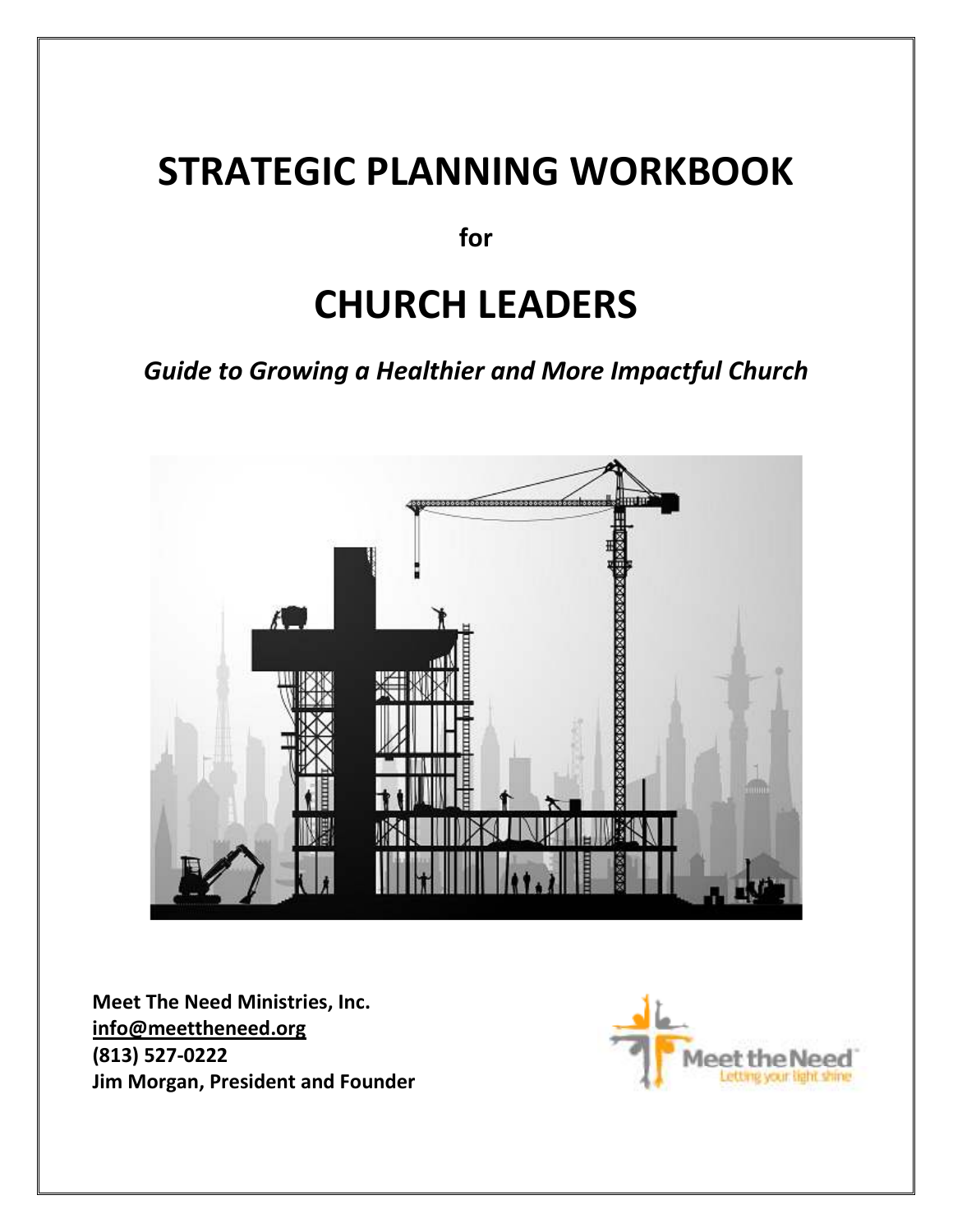# **TABLE OF CONTENTS**

| Introduction                              | 3              |
|-------------------------------------------|----------------|
| <b>Key Principles</b>                     | $\overline{7}$ |
| <b>Initial Questions</b>                  | 11             |
| <b>Strategic Planning Modules</b>         | 16             |
| Overview                                  | 16             |
| PART 1: ORGANIZATION                      |                |
| 1. Time Allocation                        | 17             |
| 2. Budget Allocation                      | 24             |
| 3. Role of Pastors vs. Members            | 33             |
| 4. Expectations of Members                | 41             |
| 5. Organizational Structure               | 49             |
| <b>PART 2: STRATEGIES</b>                 |                |
| 6. Marketing                              | 55             |
| 7. Discipleship                           | 65             |
| 8. Retention                              | 74             |
| 9. Programs/Ministries                    | 84             |
| 10. Local Missions                        | 91             |
| PART 3: FRUIT/RESULTS                     |                |
| 11. Member Engagement/Service             | 99             |
| 12. Impact on the World                   | 107            |
| 13. Influence in the Community            | 115            |
| 14. Perception by the Community           | 122            |
| 15. Success Metrics                       | 130            |
| <b>Critical Success Factors</b>           | 139            |
|                                           |                |
| <b>Additional Information and Support</b> | 140            |
| <b>About Us</b>                           | 141            |
|                                           |                |



MeetTheNeed"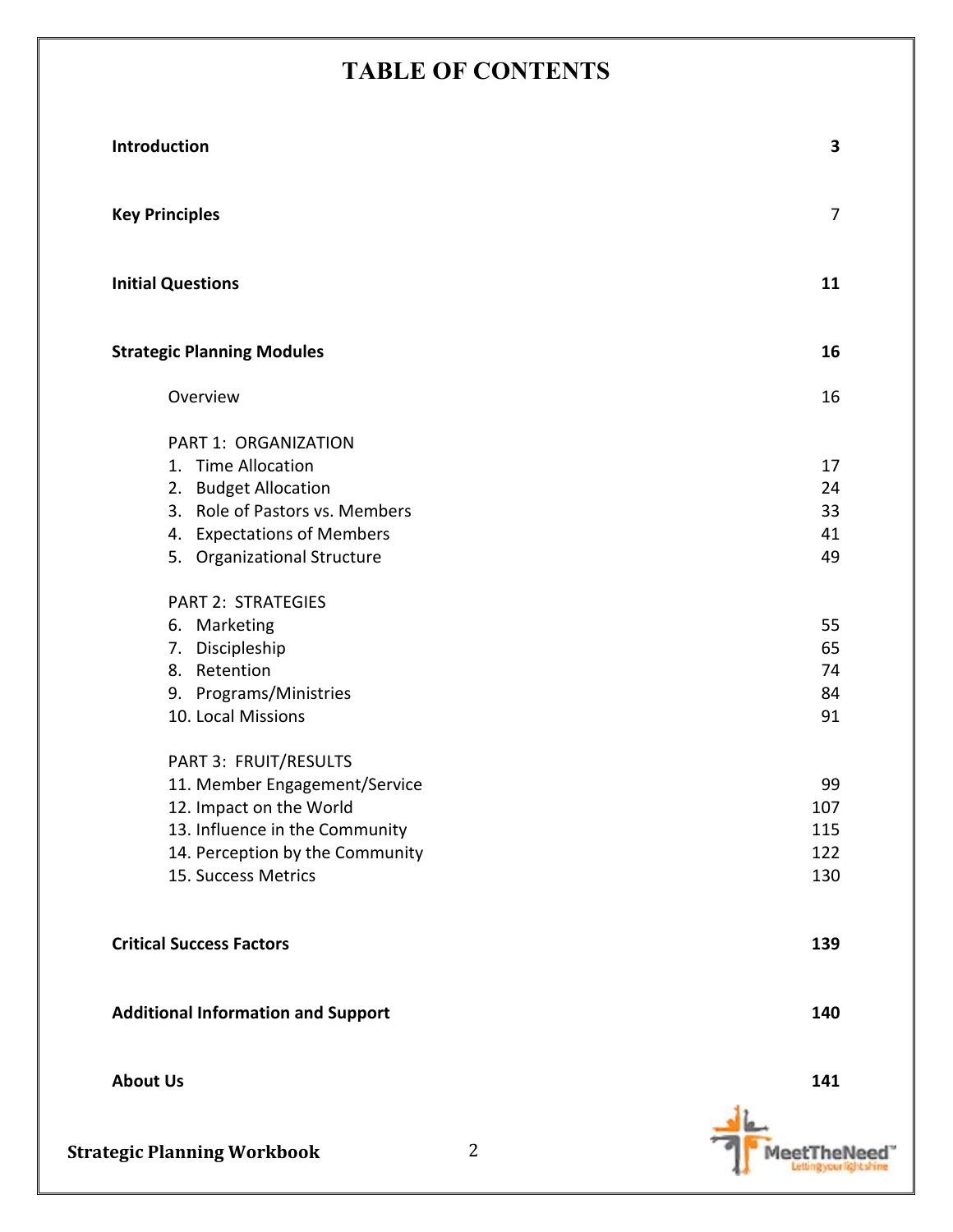### **Why Use Meet The Need's Workbook?**

There are many church consultants today. Each promises revitalization and rapid growth. Renowned pastors publish articles and books giving advice from their experiences turning small congregations into thriving megachurches. Conferences feature speakers and promise ideas sure to intrigue and excite any pastor whose church is not growing – which applies to an astounding 93% of America's churches.

With all that information at your disposal, who should you trust and listen to?

It also begs the question – with all that advice available how can such a high percentage of churches not be growing? At Meet The Need we believe it's because nearly all of the consultants, articles, books and conferences are working within and perpetuating the same fundamentally flawed church growth model.

Given that the Church grew at a rapid clip for 1900 years, why has growth ground to a halt in recent decades? Something foundational has changed. We believe we know what that is.

In fact, a number of leading church advisors believe Meet The Need has come up with the "root cause" for why such a large majority of churches in America are in decline in terms of not only growth, but also in impact, influence and public perception. We contend that the church in America has gradually adopted a new baseline assumption – one which has caused the demise of countless organizations of many different types.

In the next section, Key Principles, we'll introduce this "root cause" and explain how the prevailing church growth models won't produce what they promise – at least not healthy growth.

### **Our Commitment**

This workbook will:

- be instrumental as a guide for your strategic planning exercises
- move your church's leadership team quickly and productively through your on-site of off-site planning sessions
- allow for rapid planning (e.g. a 2 day offsite) or more extended strategic planning efforts
- help your executive team analyze where your church is now, envision where the Lord wants you to go and then plot the path to get there
- give you a roadmap to take you through the transformation process from your current state to your desired future state
- provide suggestions yet enable your team to come up with its own plan based on a common, shared set of guiding principles
- facilitate buy-in to the changes, increasing the likelihood of successful implementation

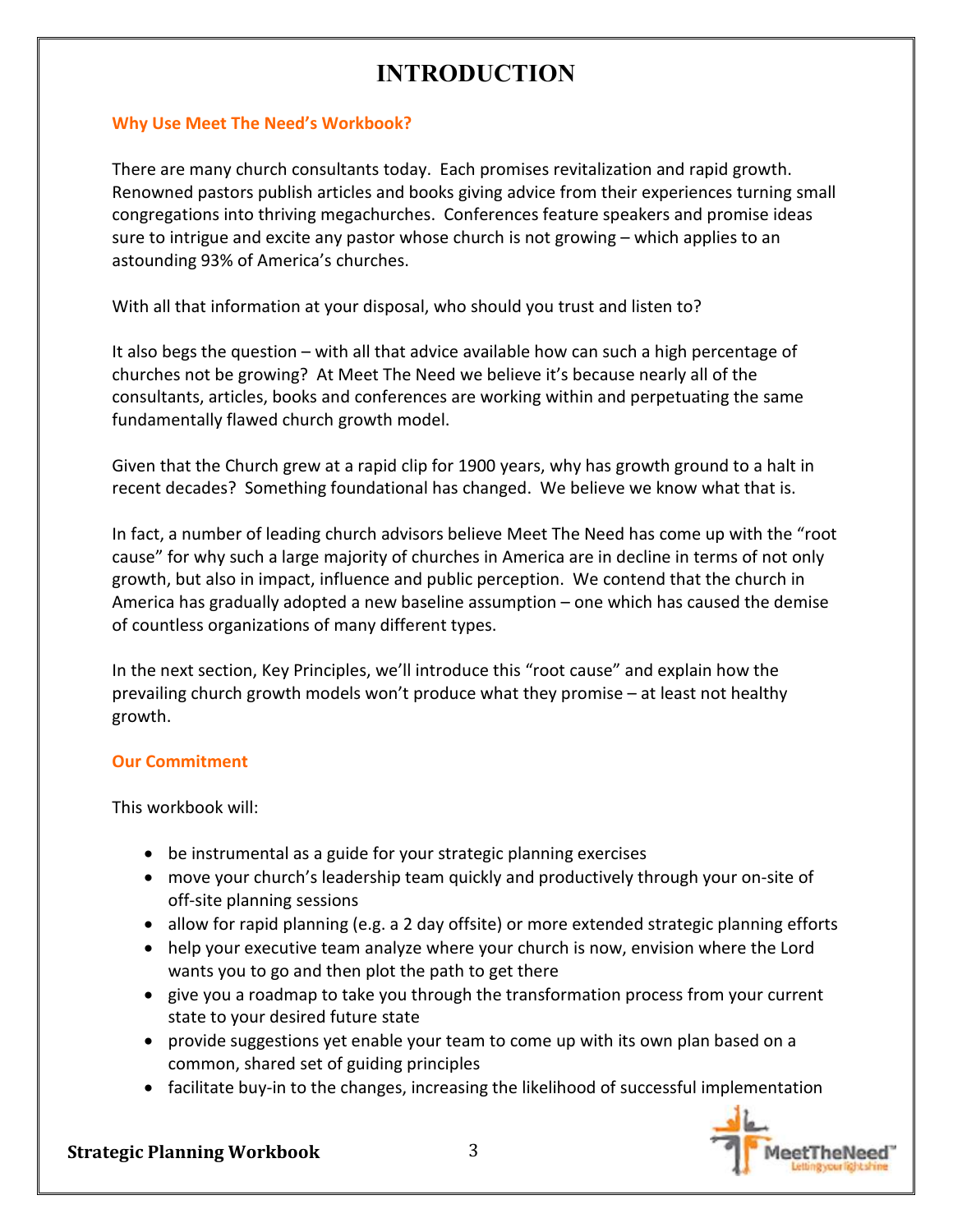• focus on translating knowledge into action, not leaving you with just strategy

Meet The Need also provides other sources of information to assist you and your team through the strategic planning process:

- **Blog** http://blog.meettheneed.org/
- eBooks:
	- 1) **The 5 Steps to Revitalize Your Church:**

http://blog.meettheneed.org/wp-content/uploads/2015/11/5-Steps-to-Revitalize-Your-Church.pdf

- 2) **Transform Your Community Forever in 6 Months:** http://blog.meettheneed.org/wp-content/uploads/2016/01/Transform-Your-Community-Forever-in-6-Months.pdf
- **Online Assessment**  http://meettheneed.org/organizations/assessment/
- **Personalized Consulting** contact Jim Morgan directly at (813) 230-0189 or jmorgan@meettheneed.org

### **What to Expect**

Strategic planning in general is a process, not an event. Making the transition to a healthy, growing church will take time and patience. However, the journey is beyond worthwhile. It's the opportunity to break free from modern church-growth conventions that are not only stifling your church's progress but hindering the advancement of the Kingdom throughout America.

This workbook is an exercise in self-discovery. You may be surprised by some of the realizations you make about your pastors, staff and members. Meet The Need questions the underlying model for how most churches are run today, believing they don't align with Biblical mandates, the early church or the best practices of successful organizations of any kind. Therefore, be open to an entirely new way of thinking about your role in leadership, the role of members, and the church's role with those outside the "4 walls". Without an openness to change, strategic planning is unlikely to produce meaningful progress.

Some concepts that this workbook asks you to consider will be challenging, but warrant honest, careful debate. For example:

- Is your church more focused on building an institution than making/sending disciples?
- Are you fully leveraging the capabilities of your members or underutilizing the "power in your pews", concerned about what would happen if you challenged them to live up to their potential for Christ?
- Do your members and attenders act like church "shoppers" or do they realize that they are the living, breathing embodiment of church between Sundays?
- Are your actions and behaviors inadvertently feeding the perception that your church is not very interested in caring for those who need "a physician"?

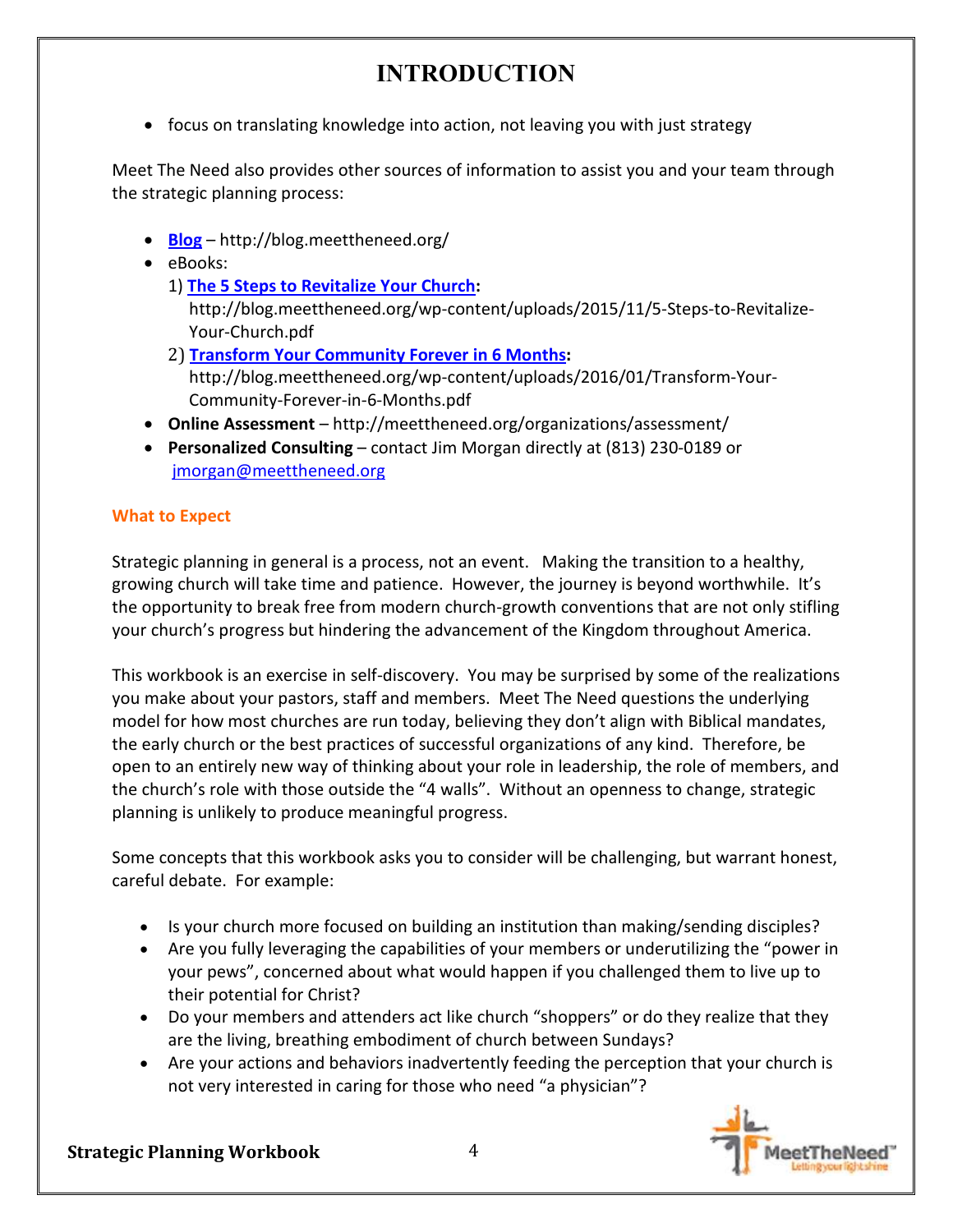### **Layout**

First we'll introduce Key Principles to determine your alignment with Meet The Need's philosophy about the current issues and recent direction of so many churches in our country. Unless you agree on some of those fundamental assumptions, there is a high likelihood your church won't take full advantage of the concepts and recommendations in this workbook. Next we'll explore a few introductory questions to stimulate your thinking about those topics. Then we'll dive into the first of 15 modules, each addressing a different component how leaders manage churches. Each module is broken into:

- Topic Insights
- Current State Assessment
- Future State Visioning
- Gap Analysis

**Topic Insights** speaks to common issues experienced by churches of all sizes within various geographies and demographics. Those articles outline helpful ideas and give live examples of the actions and behaviors that are contributing to the declining growth, impact, influence and perception of churches in America. You will likely see aspects of how your church operates in those articles, giving context to your own situation and a possible visual for how to emerge from the issues you're experiencing. This section also may help convince any leaders who are content with the status quo that change is needed. It is intended to adjust the lens through which church leaders view "success" or "health", shifting them from an internal focus on the quality of church services to the degree of impact the church is having on the lives of both members and the community at large. A fresh perspective may be necessary for some before taking the self-assessment and developing a future state vision.

The **Current State Assessment** includes three components to see where your church stands in terms of the framework we present in this workbook, benchmarking your church relative to the practices of other churches:

- Assessment Questionnaire
- Proficiency Model
- Scoring legend to plot yourself on the Proficiency Model

**Future State Visioning** is designed to prompt your thinking around how to institute changes at your church, putting you back on the path to growth, and more importantly, health. Rather than presuming Meet The Need can provide you all the answers, this section is an article providing key concepts to bake into your analysis of potential next steps, moving you further along the Proficiency Model. These articles will bring up problems that churches typically face when they subscribe to the prevailing church growth models. They also provide alternative frameworks to begin contemplating, showing how your church can emerge from underneath those flawed theories.

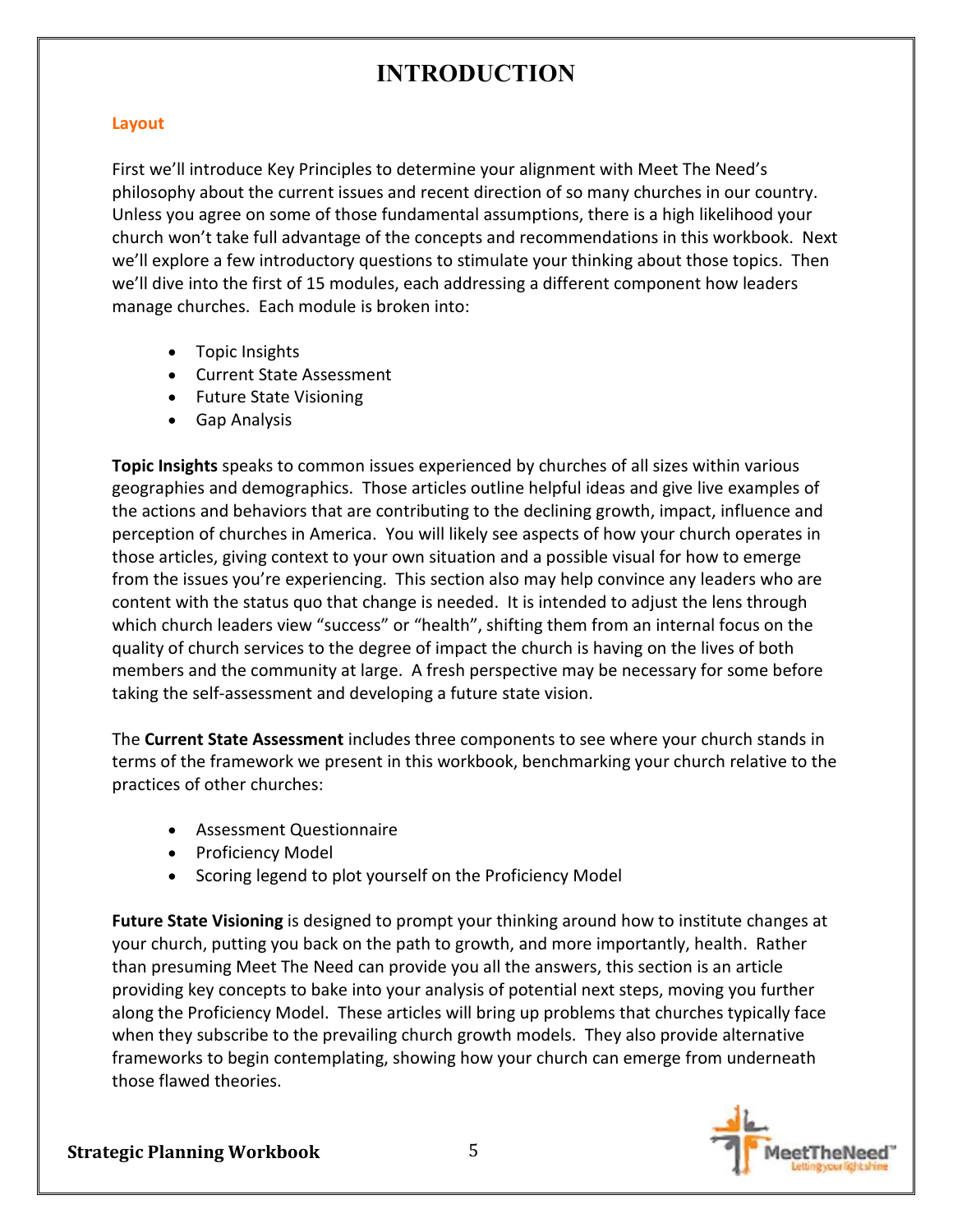Likewise the **Gap Analysis** section includes only high level recommendations, with space for you and your fellow leaders to determine the appropriate action items for your church. We believe that if you build a consensus among your leadership around the Key Principles advocated throughout this workbook, then you are more than qualified to come up with the next steps best suited for your particular church. Our hope is that the readings, models and suggestions will be helpful in getting the ball rolling in an exciting new direction, knowing you possess the savvy and knowledge of your situation to devise the right go-forward plan – through prayer and the Lord's leading.

This interactive approach – reading, then questions to facilitate open discussion on your end – will also facilitate buy-in across your leadership team. Unless all pastors, key staff, deacons and elders each believe they've been given an opportunity to draw their own conclusions and provide input, the likelihood of success dissipates.

This workbook contains printable pages you can distribute to each of those leaders to fill out.

### **Preparing Your Team**

Depending on your leadership style – either wanting participants in the strategic planning process to have some background or walk in without any preconceived notions about the concepts in the workbook – decide whether to have your leaders review some postings on the Meet The Need Blog. However, the Online Assessment contains many of the same questions and scoring models used in this workbook so we do not recommend pointing them toward the Meet The Need web site or having them take the Online Assessment prior to your strategic planning sessions.

Before engaging other leaders at your church in strategic planning, follow some of commonlyaccepted change management best practices to set the stage for success:

- Ensure you have strong "executive sponsorship" for what's about to take place
- Prepare hearts and minds to be open to change through:
	- o Prayer
	- $\circ$  Bible Study around Jesus' model for reaching the lost and the early church
	- $\circ$  Emphasizing that what they encounter may not be exactly what they expect
- Get leaders ready to take on responsibility for leading change initiatives that come out of the planning process

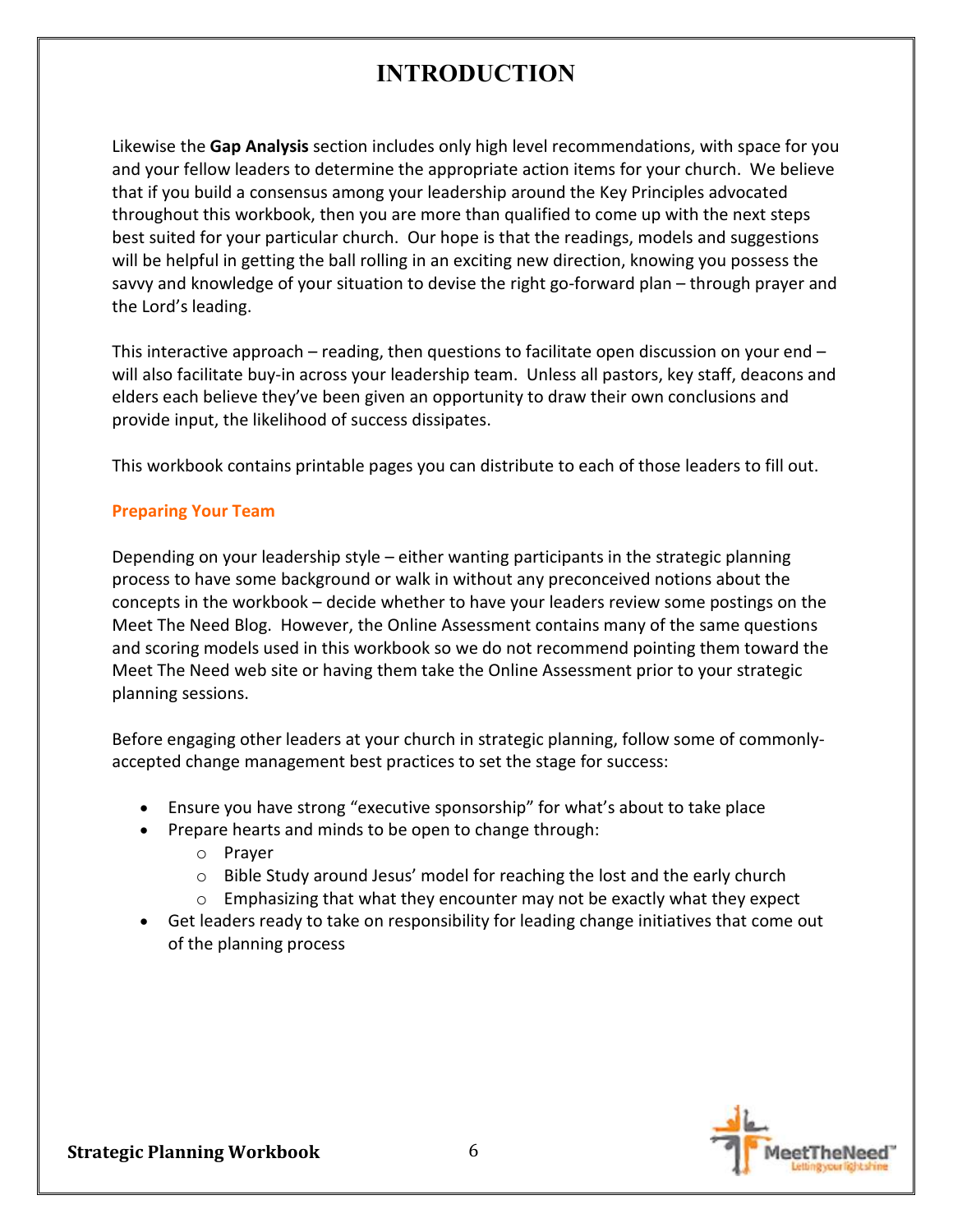### **My Story**

Meet The Need began fifteen years ago, during a long drive back home to Atlanta from a vacation in Jacksonville. Weeks earlier, I had asked my church where I could serve somewhere in the community. I told them my passions and interests, hoping for direction. I was surprised but they didn't have an answer for me. As I was driving, I was thinking about how the corporations I consulted all had those types of answers – they knew where to direct people when they wanted to buy something.

It didn't take much of an understanding of church history to know that the Church had been the food bank and homeless shelter for its first 1900 years. How could churches, even one as large as mine, be so disconnected from the needs in the community? Didn't Jesus and the early church model the power of demonstrating love and compassion in sharing the gospel? People don't care what you know until they know that you care, right?

### **The 2nd Half of Meet The Need's Mission**

To **mobilize** and **equip** the Church to lead millions more to Christ by following Jesus' example of meeting those in need exactly where they are.

That was the mission statement we came up with after I got back to Atlanta that day. And it remains the same today. We quickly learned back then that even if churches wanted to engage much more in the community (and we hoped they did), they lacked any modern day tools to help them share local needs with members. So we spent years and millions designing, building, testing and rolling out systems that empower churches and charities to show needs to those who could help. Meet The Need expanded nationwide and has had tremendous success in many cities.

However, **#1 Equip** – building systems that enable churches to do more – wasn't our entire goal. Our mission statement also calls Meet The Need to #2 Mobilize – encouraging churches to follow Jesus' example. That 2nd part of our mission is where Meet The Need plans to spend much of our time going forward. The systems are built, powerful and have recently been made much more accessible, simple to use and state-of-the-art. Now it's time to focus more of Meet The Need's energies on mobilizing and encouraging because…

### **…There's a Problem**

We developed Meet The Need's systems based on an assumption – churches would move beyond seasonal events if Meet The Need could be the first to bring the tools they need to manage and communicate needs on a year-round basis. For many churches that has been the case. However, with or without Meet The Need, the general trend among churches in America today is not toward unleashing members into year-round ministry. Systems don't change heart and minds. We continue to see far too many unmet needs in communities across the country.

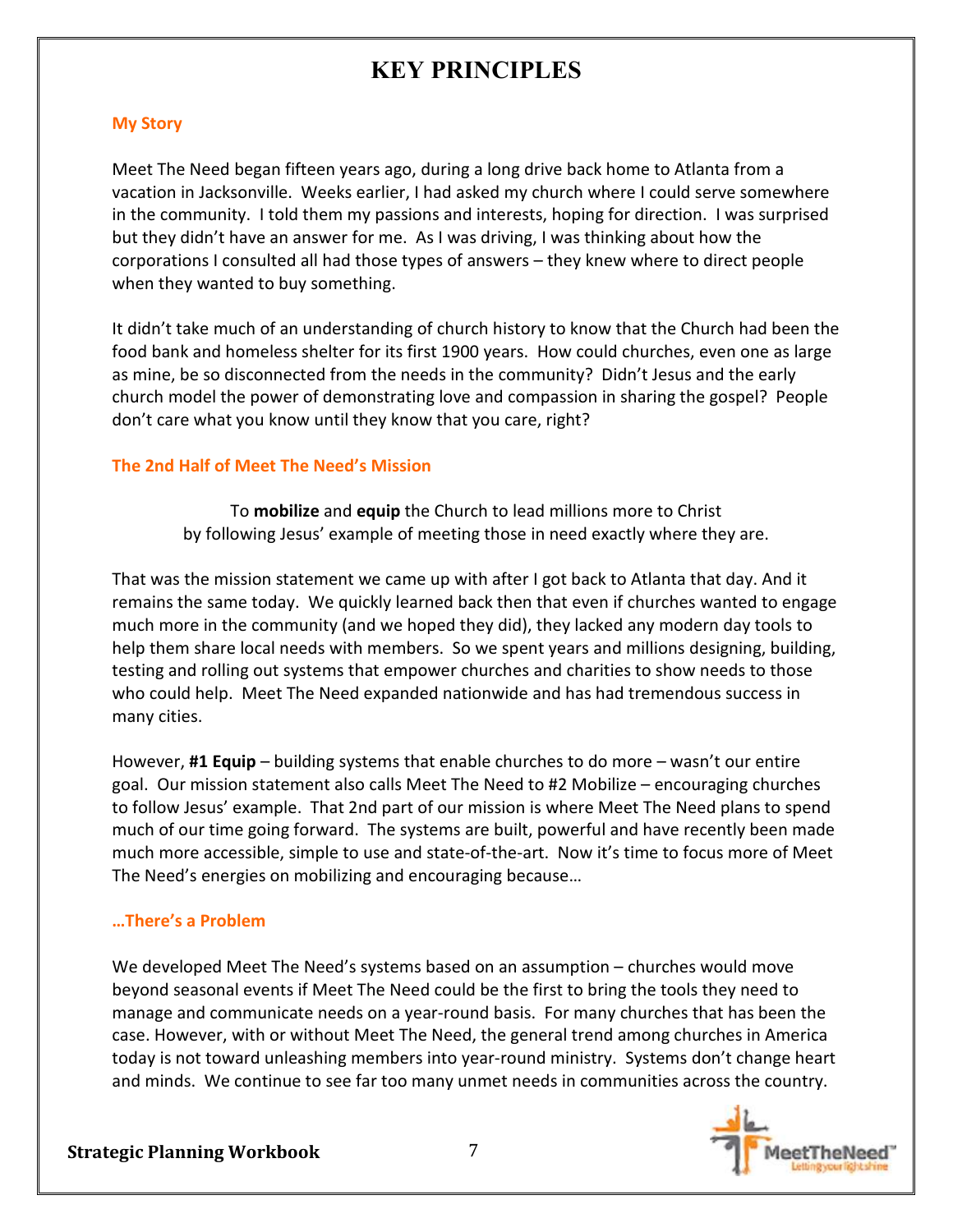The greatest source of help and hope available to families in need resides, largely idle, in the pews of America's churches.

My background was in management consulting – solving strategic problems for "Fortune 1000" companies. So for the past few years we've put on our management consulting hats and done extensive research, trying to find out why:

- the role of the Church in communities across America has fundamentally changed
- American church growth models encourage internal, not external, focus
- the Church (overall) in the U.S. is not succeeding on any significant metric growth, impact, influence, or perception – in fact, 93% of churches today aren't growing

### **We've Made a Huge Discovery**

After all that digging, it turns out that organizational behavior best practices and principles, which align very well with Biblical principles, held the key all along to why the Church is struggling today. There is a flawed assumption underlying most decisions churches make. The modern American church is violating one of the most basic tenants of all successful organizations, including the early Church. Making that groundbreaking discovery would not have been possible without my extensive experience in management consulting followed by years of work with churches of all sizes. Little did I know the Lord was preparing me all that time to understand and unveil the "root cause" issue behind the Church's decline.

This workbook, along with Meet The Need's other coaching tools, explore and unveil those findings in hopes of fulfilling the 2nd aspect of our mission – to Mobilize the Church.

*Do you want to see your church growing faster and having a greater impact for Christ?* 

Only recognizing and rectifying this faulty premise can reverse the decline. Treating symptoms won't do it. Turning the tide requires uncovering and dealing with the core, underlying issue.

### **The Root Cause for the Church's Decline and its Path to Revitalization**

This root cause is extraordinarily simple – yet profound. The logic is straightforward – yet compelling. I honestly believe the Lord placed me in strategy consulting to corporations for 10 years and then another decade working with churches across the nation so I could make this discovery. It took being in both of those positions to grasp this key concept. Without futher ado:

### **Baseline assumptions:**

1. A church is not defined as its pastor, staff and buildings. That's how we define companies – as its executives, employees and assets. Instead, in a church, the members and attenders ARE the church.

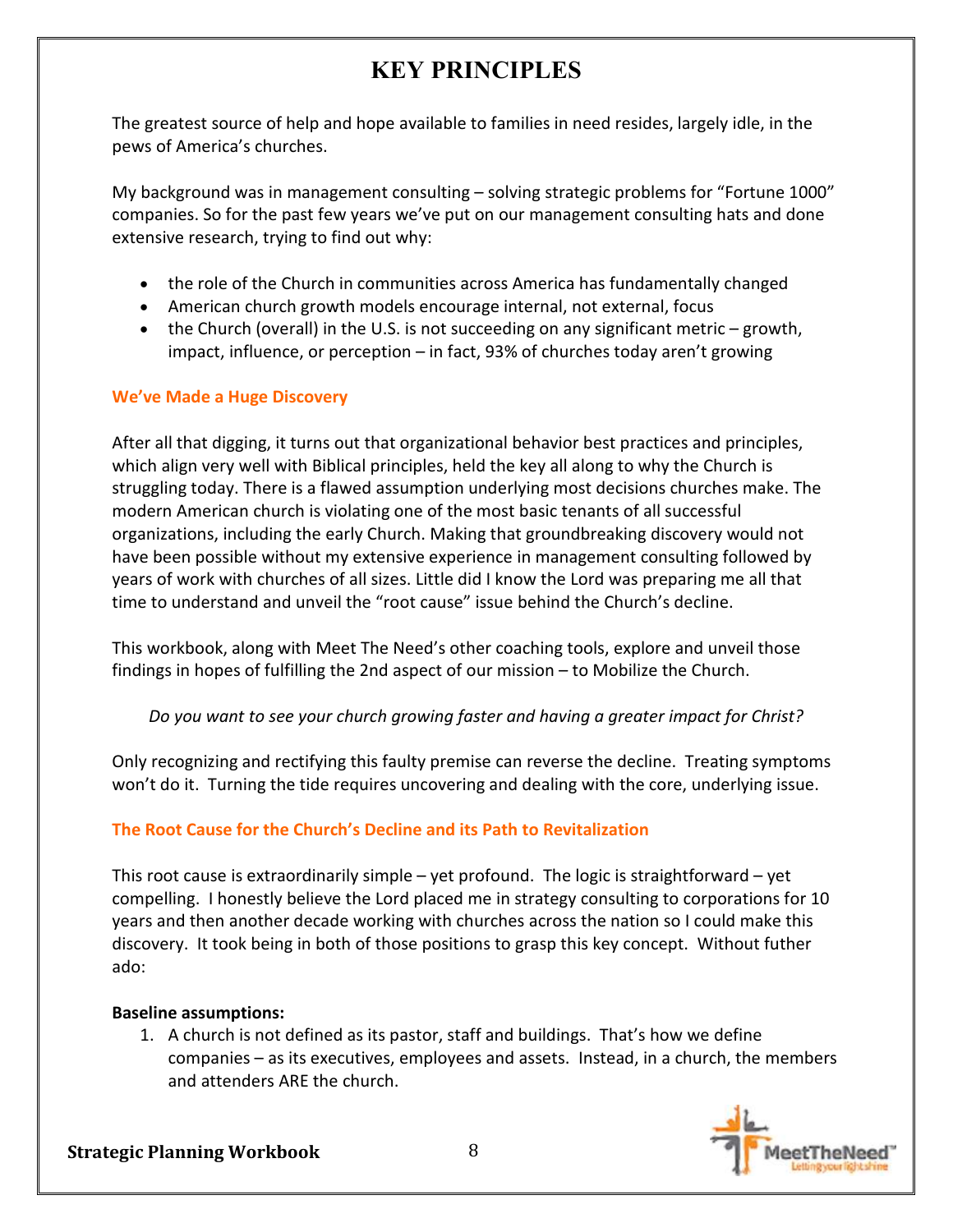- 2. Who an organization seeks to attract and retain and where it invests the bulk of its time, resources and dollars define who it considers to be its "customer".
- 3. Studies show that nearly all churches today invest the vast majority of their time, resources and dollars on organizational management, facilities, programs, services and marketing to attract and retain members and attenders.

### **If you agree with those assumptions, the following must be true:**

- 4. According to our definition, churches today treat congregants as their primary "customer". Churches in America have redefined their "customer".
- 5. However, if members ARE the Church, they CANNOT also be the Church's "customer".
- **6.** Therefore, churches are investing the vast majority of their time, resources and dollars in the wrong "customer".

### **Further:**

- 8. Any organization that is not focused on its "customers" or focused on the wrong "customers" is unlikely to succeed.
- 9. Customers are always outside of, not internal to, an organization. Because the Church today treats "insiders" (members, who ARE the Church) as its "customer", the Church is by definition internally focused. Internally-focused entities of any kind rarely grow.
- 10. Because churches treat congregants as "customers" they tend to cater to them and hesitate to challenge them (to be discipled, to disciple, and to serve the Church's true, intended "customer") for fear of losing them to a church down the road (who won't challenge them).
- 11. As a result, churchgoers have adopted a consumer mentality. As evidence, most churches growing today are those who can afford to provide better facilities and "customer" experiences than smaller churches – appealing to those consumers. Not all church growth is "healthy".
- 12. Jesus and His disciples spent the vast majority of their time going out into the community to reach the lost and hopeless. And although Jesus had the perfect words, He nearly always healed and fed to demonstrate His power and love before He said who He was.
- 13. Therefore, Jesus, His disciples and the early Church considered the community to be the "customer", continually engaging and serving those around them.
- 14. The Church followed Jesus' model for centuries, serving as the food bank and homeless shelter, allocating a significant percentage of its time, resources and dollars to serving the community.
- 15. However, the Church today allocates a very small fraction of its total budget and time to engaging and serving the community – its true "customer". The Church can't possibly "outpreach" Jesus, yet it has largely separated words from action.
- 16. Other religions understand the importance of spreading out and "taking ground", infiltrating all facets of society; yet Christian churches continue pulling inward.

### **So, it stands to reason:**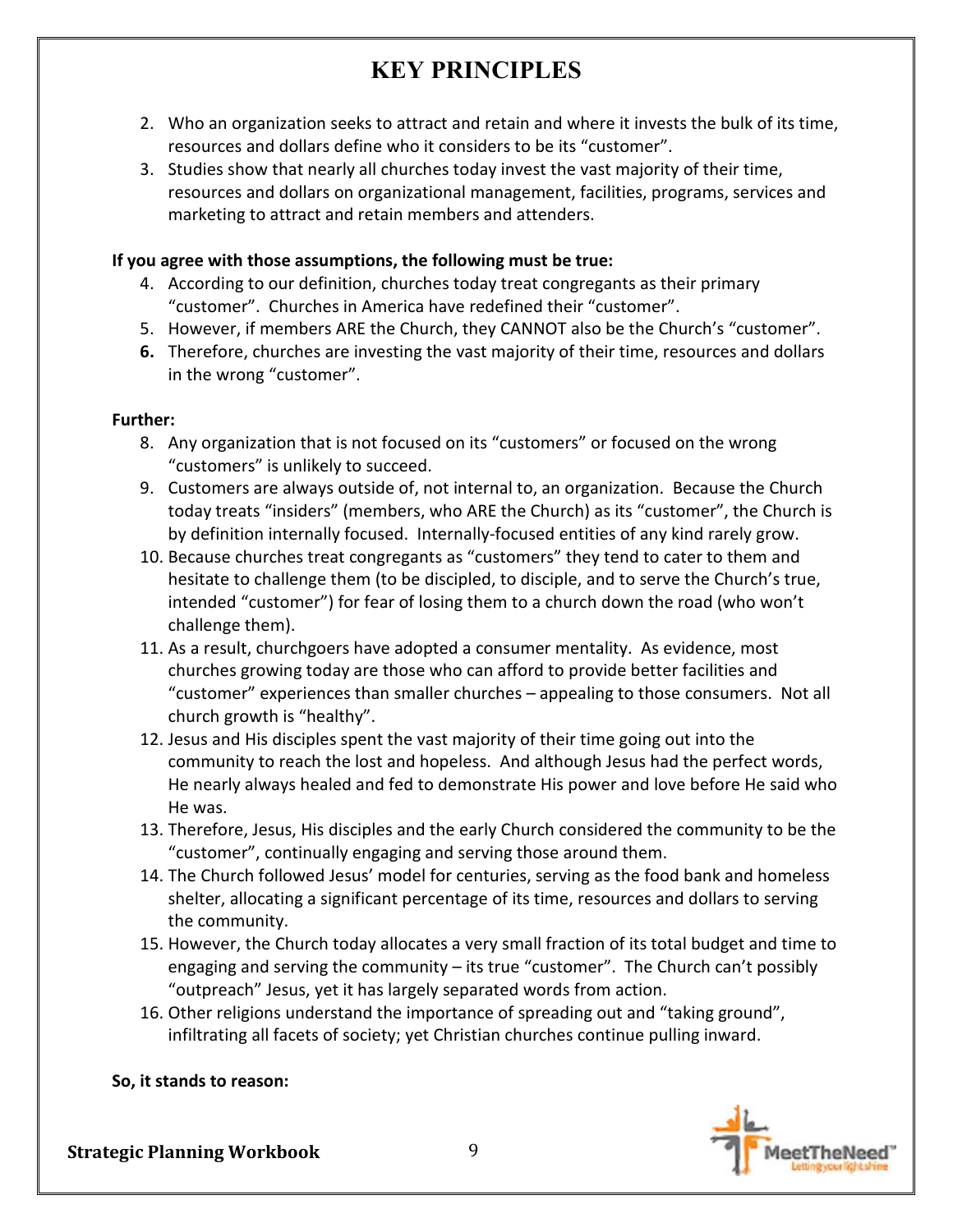- 17. The Church is not succeeding in terms of overall growth, number of churches closing, perception in society, or degree of community impact.
- 18. Since churches are not focused on the right "customers" (i.e. the communities where those churches are planted), those "customers" do not feel the Church cares about them.
- 19. People don't "care what you know until they know you care". The Church's intended "customers" aren't listening as much today to what the Church has to say. No longer seeing the Church actively engaged, interacting in relationship with them, most unchurched do not feel the Church has earned the right to speak into culture. As a result, too many of them now believe Christians are more about judgment than justice, condemnation than compassion, self-righteousness than selflessness, and hypocrisy than humility.

### **Ok, I'm convinced. Now what?:**

- 20. With proof of the misdefinition of the Church's "customer", a flawed assumption driving most decisions churches make, pastors have little grounds for maintaining the status quo.
- 21. If churches keep treating members as "customers", the Church's influence and reputation will continue to decline.

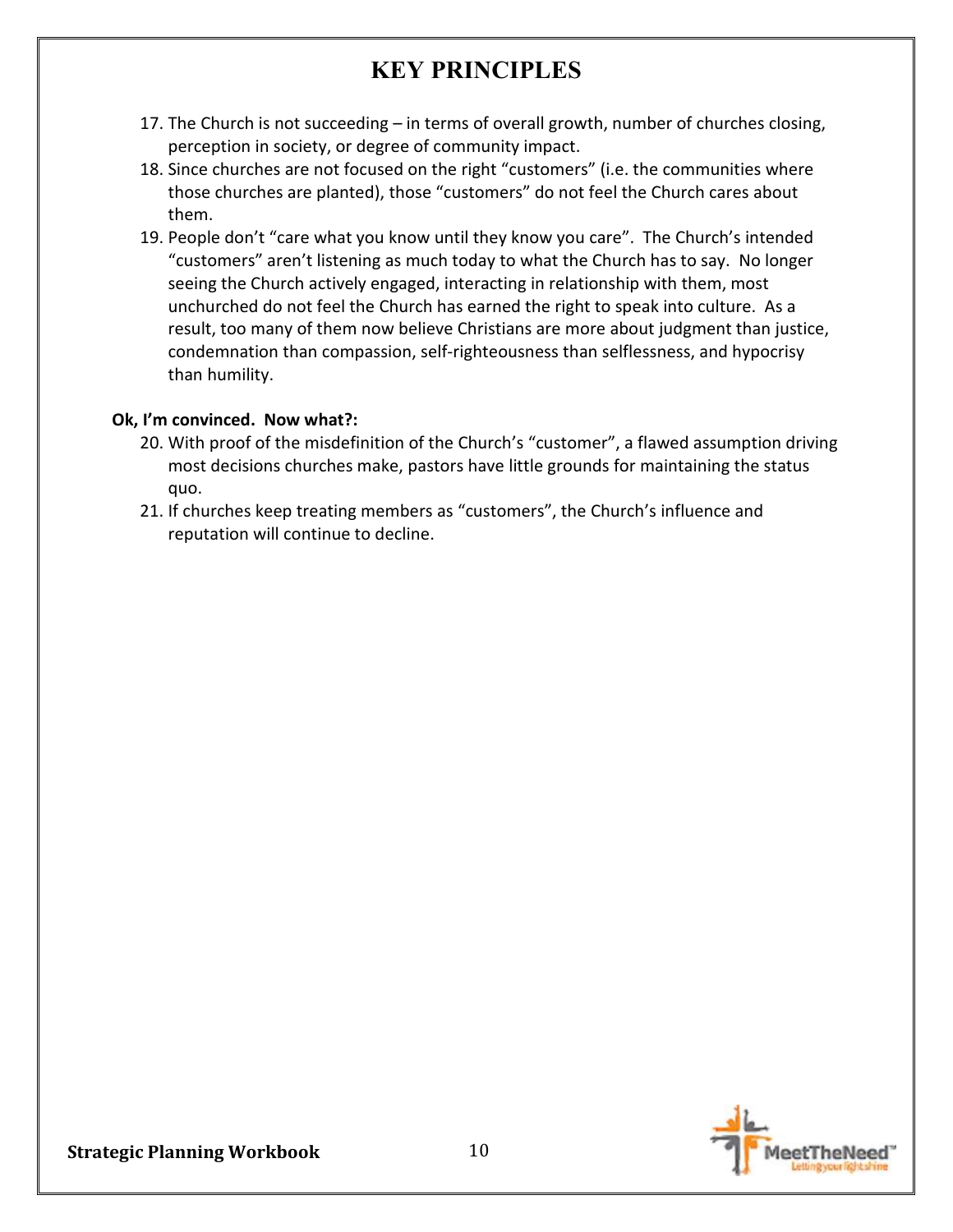### **YOUR MISSION, VISION AND MODEL**

Purpose: Establish a solid baseline for who you are as a church and the foundation the Lord established for your church, which should not be fundamentally altered by this or any other strategic planning exercise

Do you have a church vision statement? If so, please provide it below.

What is your church's stated mission? Elaborate on any aspects of your mission or the calling your leaders received that stand out from other churches.

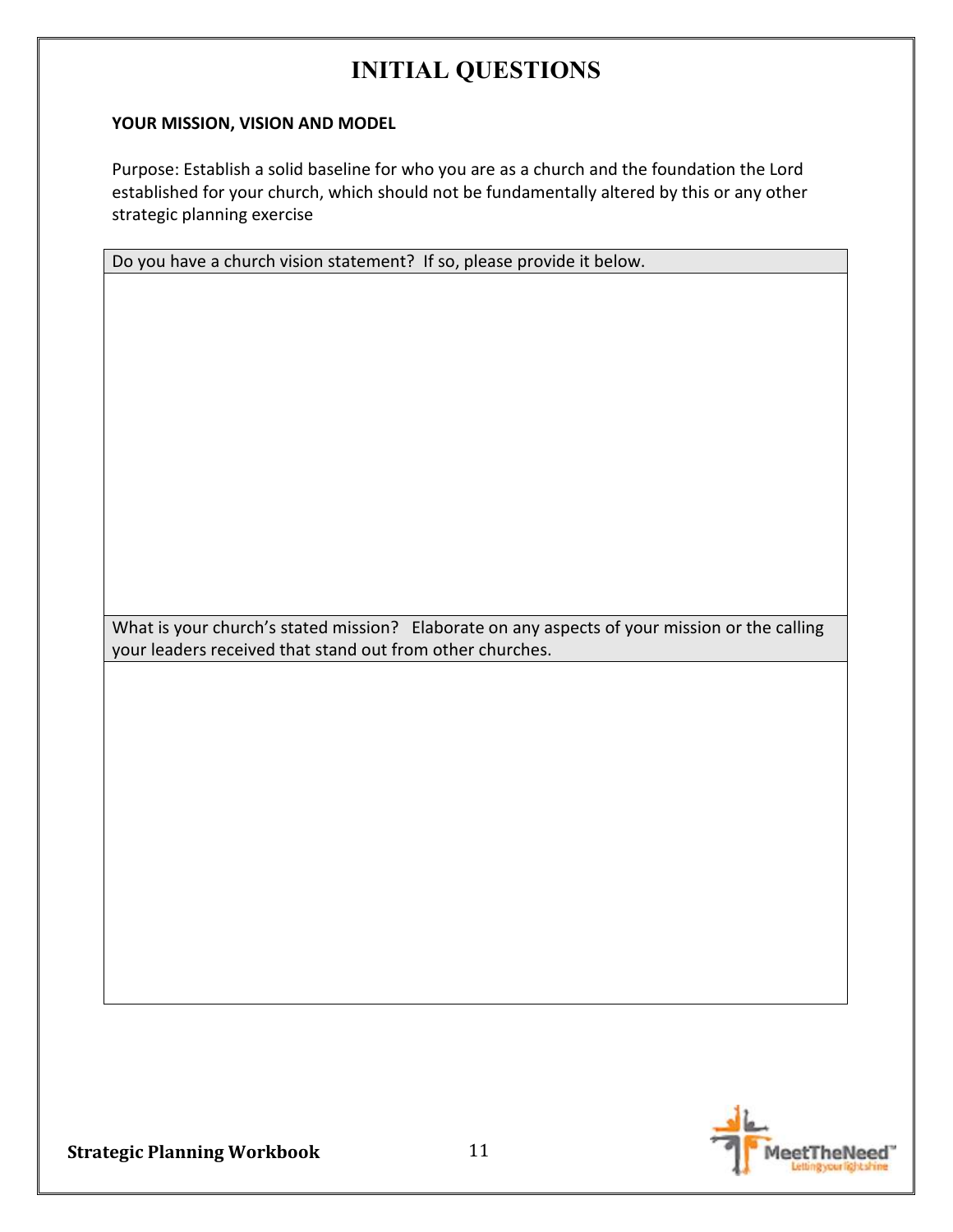### **PHILOSOPHICAL ALIGNMENT**

Purpose: Provide your view on some of the core concepts addressed in this workbook

What is your perspective of the standing (position/place) members and regular attenders occupy at your church? In other words, are they participants in the work of the church or are they the embodiment of your church? How do you encourage them to live out the latter role?

How do you see the role you and your staff play relative to members/attenders in accomplishing the mission of your church?

Do members have any responsibilities or just options (i.e. are they held accountable at any level or simply viewed as volunteers)?

Why did you plant your church in your particular community? In other words, what did you hope the Lord would do through your church in your city?

Do you find yourself today allocating your time, energy and budget in ways that don't align well with your original vision for how you hoped to impact the community? If not, what changed?

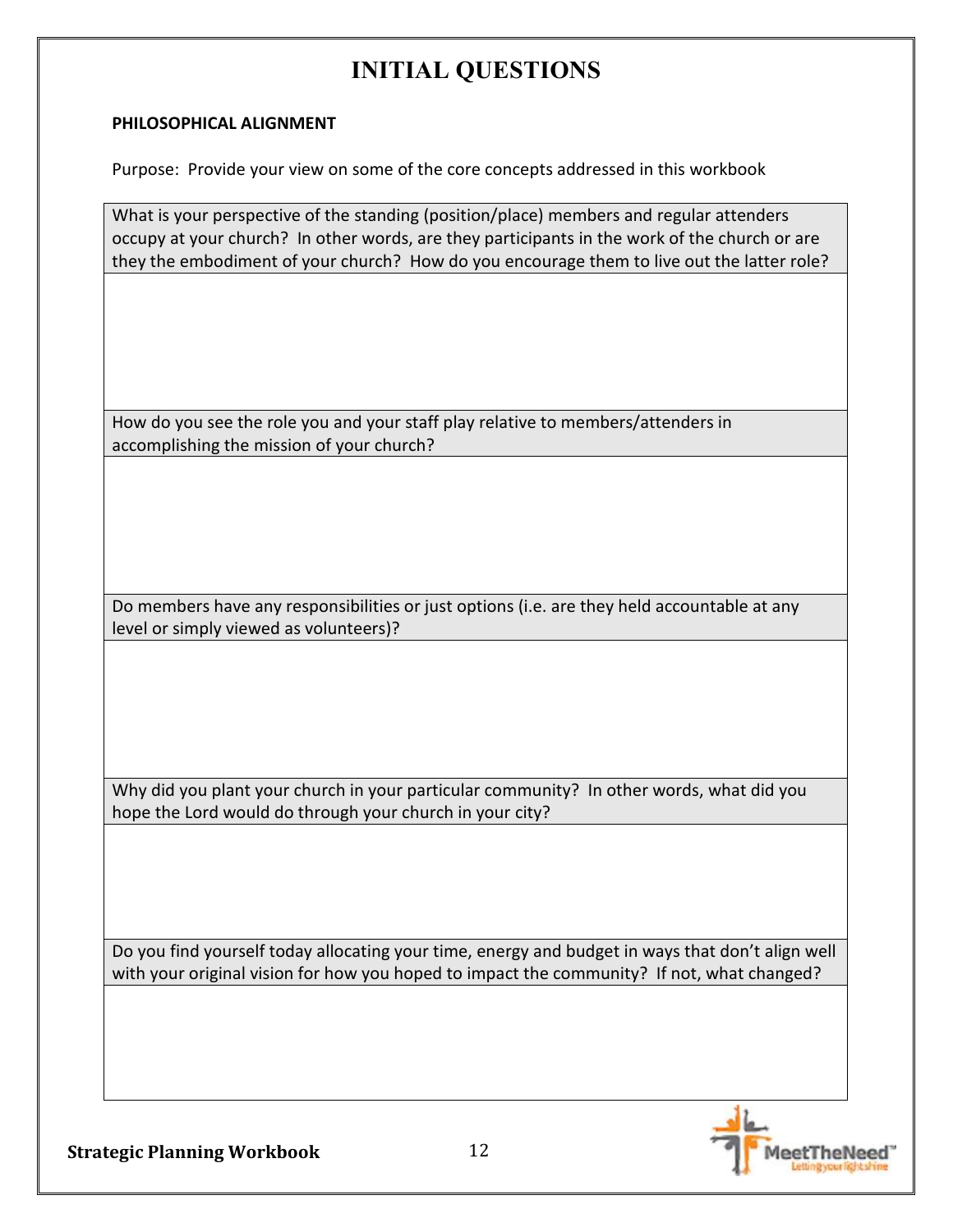Are you or your staff more focused on "retaining" people (i.e. making them happy to make sure they come back) than you would like? Do you agree that pastors who move too far in that direction contribute to some churchgoers adopting a "consumer" mentality?

Is your church doing as much as you think it should to prepare and push members to reach others for Christ? How could your church do better in that regard?

Is the orientation of your pastors, staff and members more inclined toward building a church (centralized) or building and deploying disciples (decentralized)?

What role does serving play in evangelism? Do you believe Jesus' model for evangelism was to demonstrate His love and compassion before telling people who He was?

What do you believe are the reasons why 93% of churches in America aren't growing? Why do you think the Church's impact, influence and perception by society are diminishing?

In addition to prayer, what are your recommendations for what should be done to revitalize churches in America?

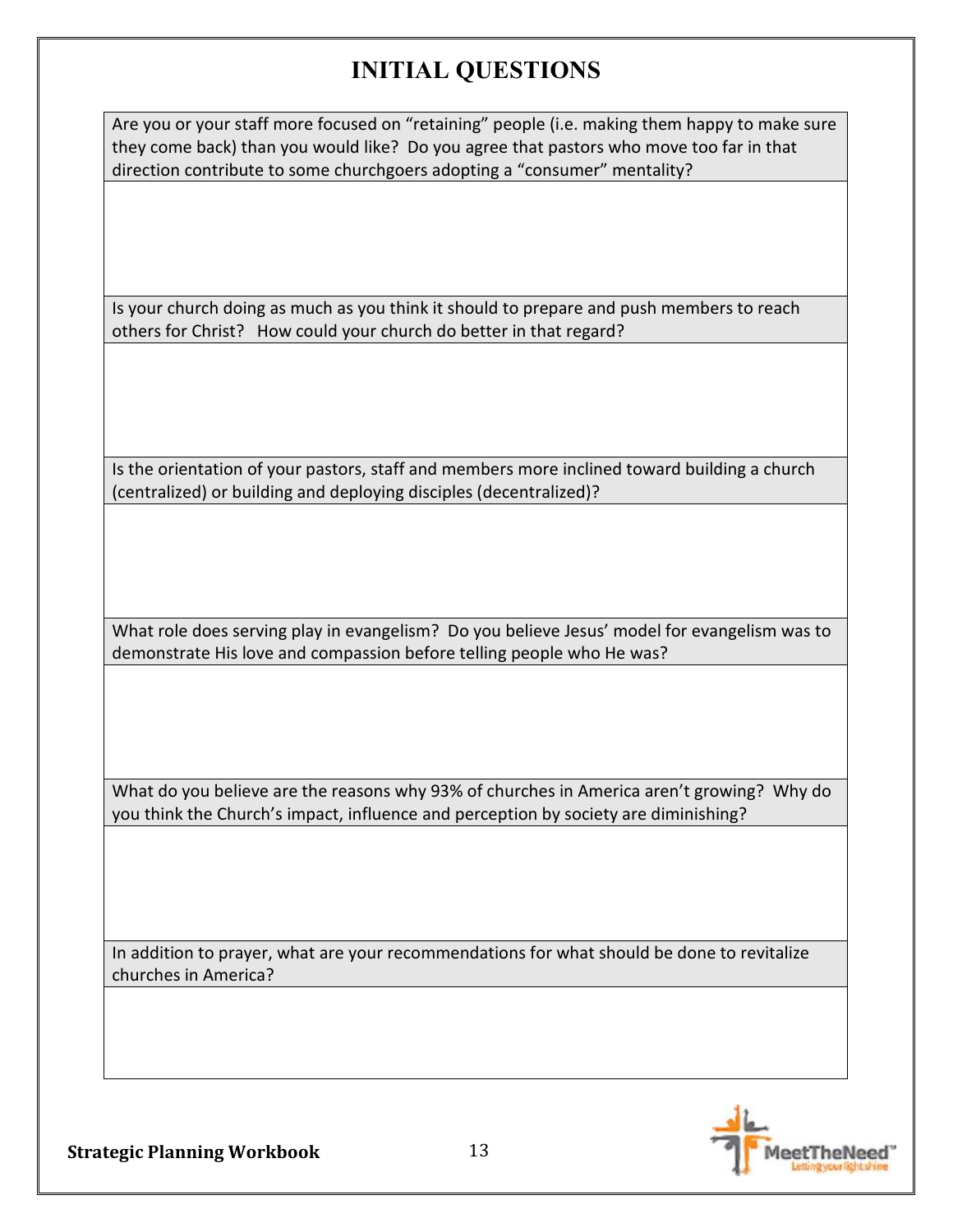### **STRENGTHS AND WEAKNESSES**

Purpose: Provide your (self) rating of the strengths and weaknesses of your church and the Church in America in general

| Your          | Church in |
|---------------|-----------|
| <b>Church</b> | General   |
| $(1-10)$      | $(1-10)$  |

#### **CHURCH**

| Growth – Rate, in terms of number of members and attendees           |  |
|----------------------------------------------------------------------|--|
| Culture - Unity, excitement, buy-in to vision/direction              |  |
| Impact - In the community (e.g. on spiritual climate, moral compass  |  |
| and/or alleviation of social issues)                                 |  |
| Influence – Leading by example; having a voice outside the "4        |  |
| walls"; well connected to key influencers in the local area          |  |
| Perception – How well known is the church locally and how well it is |  |
| regarded                                                             |  |
| Openness to Change – Are deacons, elders, members set in their       |  |
| ways or willing to make adjustments as the Lord leads?               |  |

#### **MEMBERS**

| Engagement – Large number of members regularly involved in            |  |
|-----------------------------------------------------------------------|--|
| activities organized by the church                                    |  |
| Compassion – For each other, for the lost and for causes in the       |  |
| community                                                             |  |
| Generosity – Giving joyously, sacrificially and consistently          |  |
| Fellowship - Love for and companionship with one another              |  |
| Life Change - Personal growth in Christ; walking with the Lord        |  |
| Prayer - Strong relationship and communion with the Lord              |  |
| Evangelism - Courageous in sharing their faith with others            |  |
| Discipleship – Willing to be discipled and to disciple others; 1-on-1 |  |
| or triads, not just attending a small group                           |  |

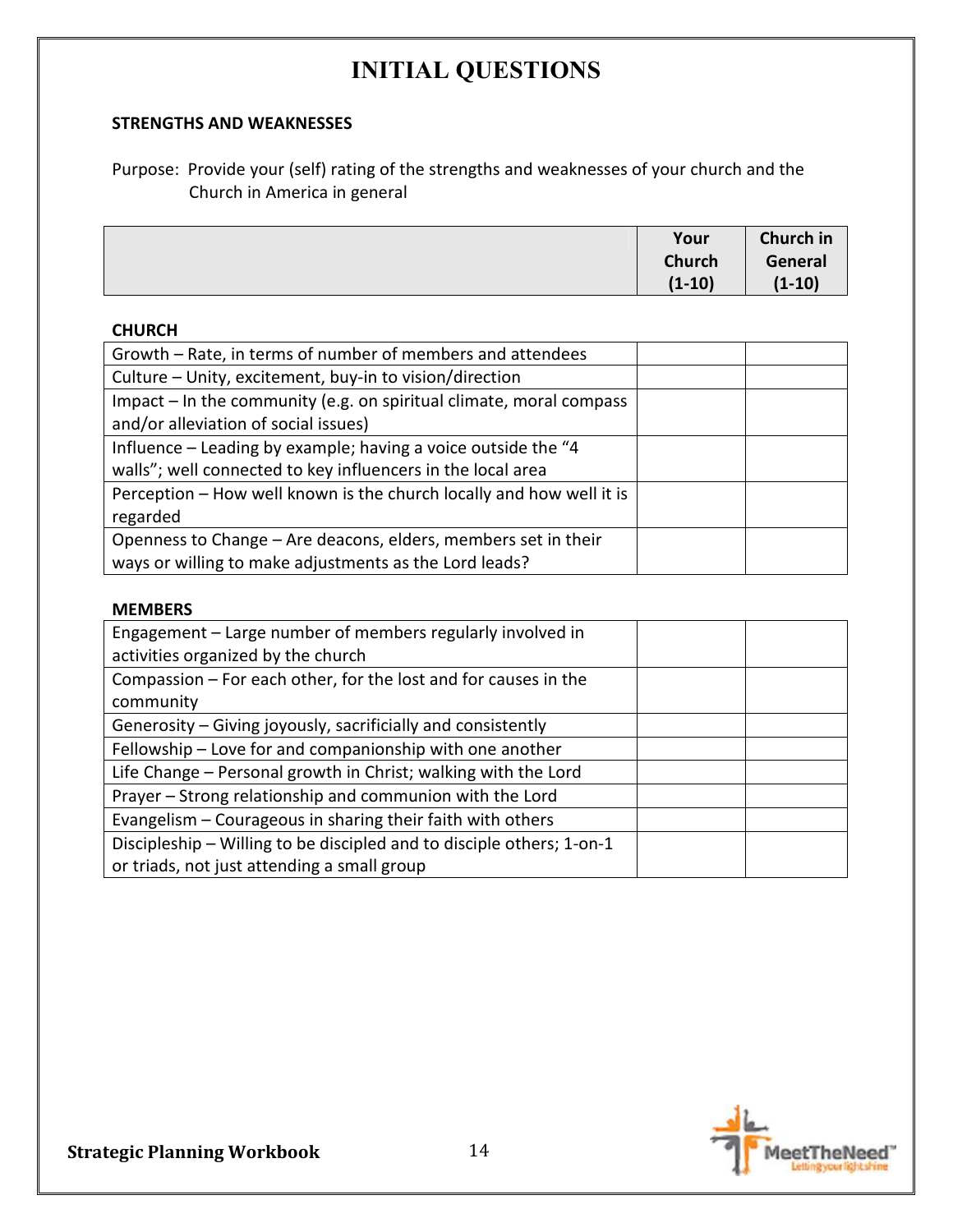#### **INITIAL IMPROVEMENT IDEAS**

Purpose: List any solutions you already have in mind for issues identified in the prior section, whether or not those initiatives are already planned or are not yet on the docket

Of the issues you're currently aware of at your church, areas where you'd like to see your church be more effective in carrying out its mission, what are your ideas or current initiatives to improve in those areas?

**Inside the church?** 

**Outside the "4 walls"?** 

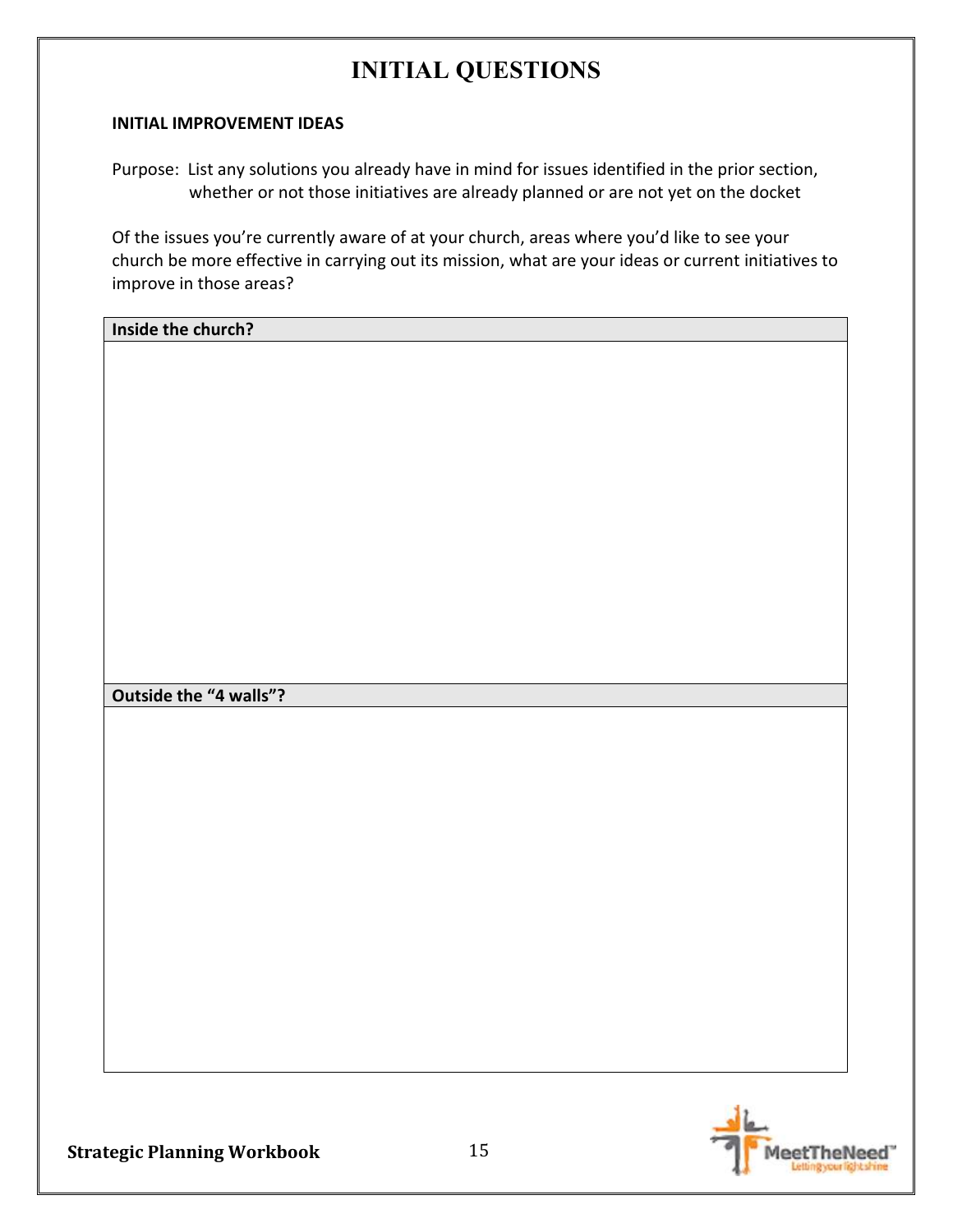# **STRATEGIC PLANNING MODULES**

## **Overview**

Structure the schedule and format of your strategic planning exercise around the following 15 modules, each of which should require no more than 1 hour to complete:

### **Part 1: ORGANIZATION**

- 1. Time Allocation
- 2. Budget Allocation
- 3. Role of Pastors versus Members
- 4. Expectations of Members
- 5. Organizational Structure

### **Part 2: STRATEGIES**

- 6. Marketing
- 7. Retention
- 8. Discipleship
- 9. Programs/Ministries
- 10. Local Missions

### **Part 3: FRUIT/RESULTS**

- 11. Member Engagement/Service
- 12. Impact on the World
- 13. Influence in the Community
- 14. Perception by the Community
- 15. Success Metrics

As we discussed in the Introduction, the outline for each module is as follows:

- a. **Topic Insights** Thoughts to frame discussions and reset thinking in preparation for step 2
- b. **Current State** Assessment and scoring on the Proficiency Model
- c. **Future State Vision** Ideas to help you develop church's go-forward strategy
- d. **Gap Analysis** High level recommendations and detailed implementation planning

Again, all recommendations are just that – suggestions. If you track with our "members are the church, community is the 'customer'" assumption, then we believe you are well qualified to develop specific action steps to lead your church further in that direction, taking into account the vision the Lord gave you, the people He has led to you, the community where He planted you, etc.

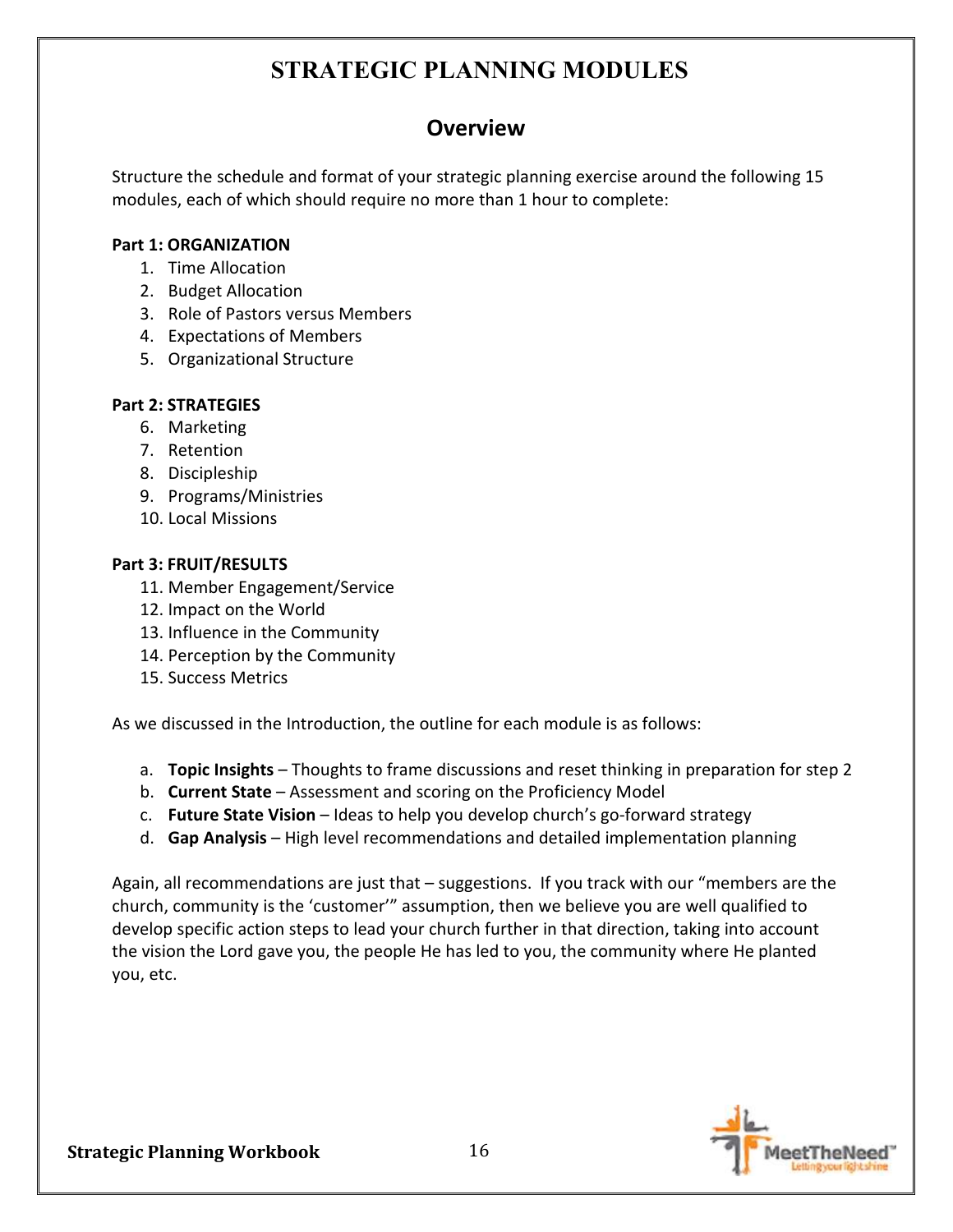## **PART 1: ORGANIZATION**

### **MODULE 1: TIME ALLOCATION OF PASTORS AND STAFF**

### **TOPIC INSIGHTS**

### **Assumption**

A church is not defined as its pastor, staff and buildings. That's how we define companies – as its executives, employees and assets. Instead, in a church, the members/attenders ARE the church.

Few pastors would argue with that. It's the people in the church who make up the church, right? A church is not those it employs or what it owns. That's what comprises a business – the business is whoever works for the company and whatever belongs to the company.

What does it truly mean to be a church that's not defined by its employees and assets? We understand in principle that the people – members, attenders, staff and pastors – are the Church , but do most churches really live out that belief? We hear it often on Sunday mornings from the pulpit – "you are the church" or "the church is a who, not a what". *However, a church fully committed to that basic concept would look and act differently than most churches today:* 

### **The Members/Attenders Would Realize:**

#### **We Have a Job to Do**

- We have responsibilities we aren't simply visitors expecting to be fed or entertained
- We are just as responsible as pastors for bringing people to Christ, discipling, and serving  $$ let's not leave those tasks to the "professionals"

### **We Need to Give up Some "Rights"**

- We are not here for ourselves, but for each other
- We lose our voice to complain. Customers can complain, but as members we surrender that privilege. Why? Because we are owners – we are on the hook for what happens in the church, not bystanders.

### **We Should Reevaluate Why We Contribute**

- We're not giving to build an institution
- We're giving to build each other into a powerful force for Jesus

### **We Are Called to Impact the World Around Us**

- $\blacksquare$  We are the Church but we don't live in the church building we live our lives primarily outside the 4 walls
- Therefore, Church is a decentralized, distributed model it walks and breathes as we each go to work, neighborhoods, and soccer practice

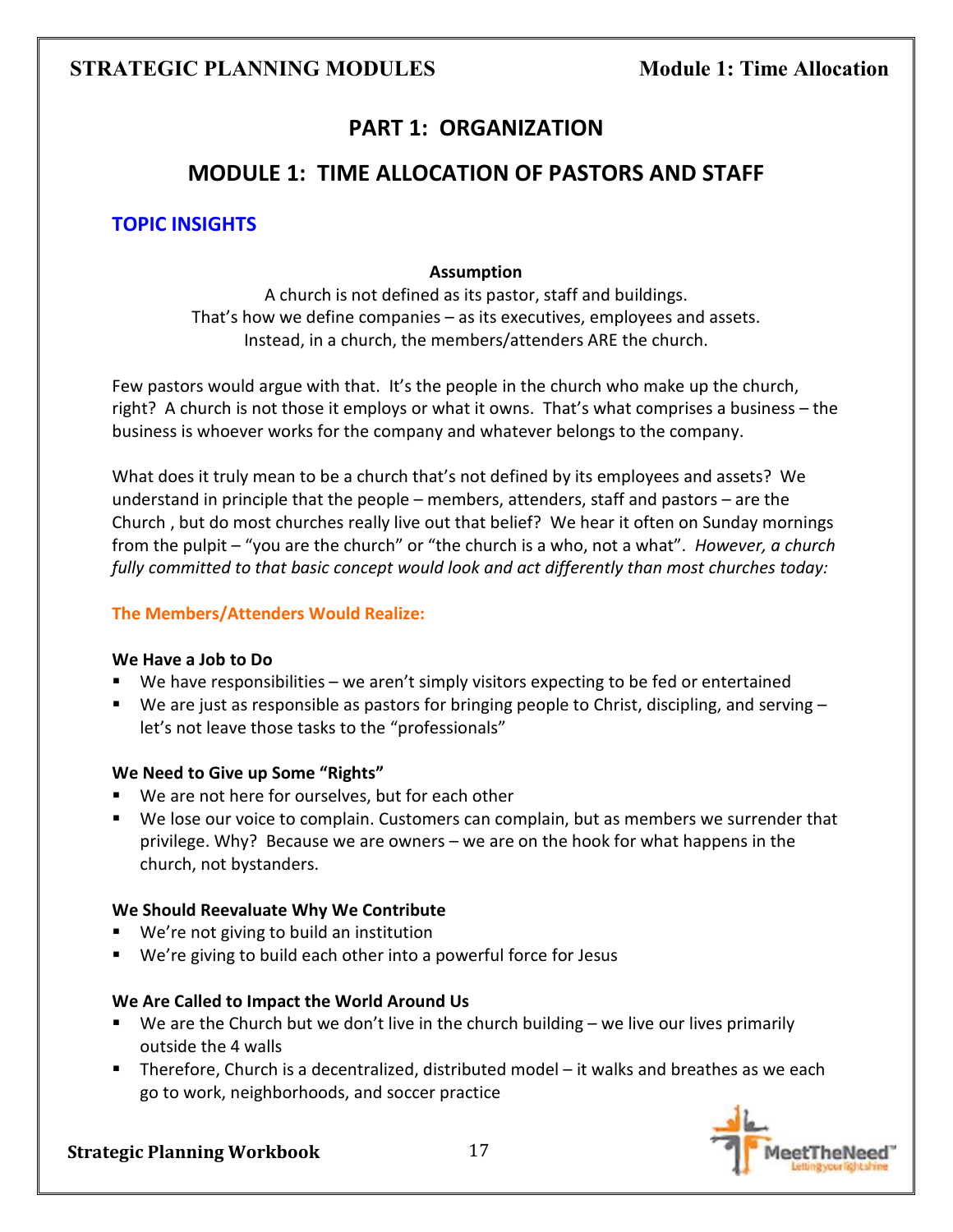■ Church is not somewhere we go on Sundays and Wednesday nights

### **…and The Pastors and Staff Would:**

### **Raise the Bar for Members**

- Hold members accountable for their responsibilities
- Expect them to carry out those responsibilities at a reasonable level of proficiency
- Train them to perform effectively as the living, breathing body of Christ

### **Get Them in to Send Them Out**

- Not focus on member/attender retention or engagement
- Instead, bring people in to prepare them for a life on mission
- Teach them the cost of following Jesus, not just the advantages of doing so

### **Stop trying to build an entity**

- Unlike businesses, don't take steps to increase loyalty to the institution
- Build disciples, not an organization
- Equip and encourage members equally to serve both inside and outside the "4 walls"

### **"Flatten" the organization**

- Empower members to "be" the Church, elevating their leadership role relative to pastors
- **Prepare the church to outlive its leadership since members/attenders, not just pastors,** define the church
- Realize the power of leverage increase the church's impact by no longer underutilizing the vast resources sitting in the pews

We've all seen how badly kids behave when parents spoil, defend and cover for them. Failing to let children take responsibility for their actions "enables" them to be slackers, expecting to be entertained, complaining when they don't get what they want, with no consequences for bad behavior and caring about no one but themselves.

Aren't their signs of some of those tendencies among today's church members? Too many remain spiritual children, spoiled because pastors were reluctant to push them to deeper levels of faith and commitment. Too many never advance to maturity because pastors, their spiritual parents, never fully entrusted them with the power, knowledge and responsibility to go and make disciples.

Accepting a role no higher than that of members, as a servant leader, takes a great deal of humility. Leading less, empowering more, relinquishing authority and no longer trying to build an institution works against everything seminary, books, articles and conferences today are telling pastors. Yet those are necessities for exponential disciple-building and "taking ground" in a city. A church built around one big personality or controlled by a couple powerful lay members can only grow so far. Pastors must be secure enough to surround themselves with

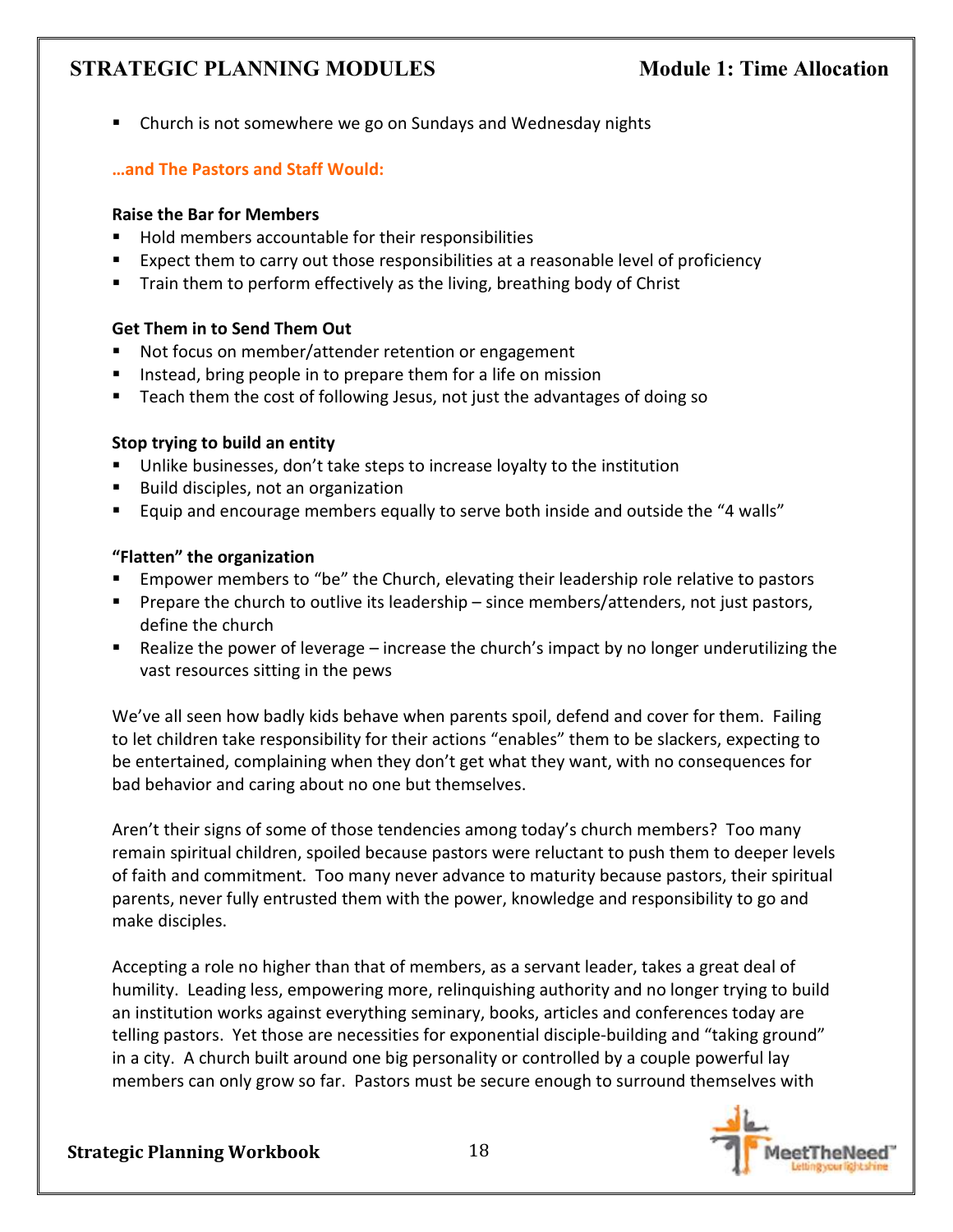(and disciple) senior, capable individuals who have enough experience and savvy to (in turn) effectively disciple many others.

Are the same characteristics that make many people want to become pastors the same that should disqualify them from being one? For those who love the Lord, have an entrepreneurial spirit, and enjoy leadership becoming a pastor would appear to be the perfect career path. But what if the desire to lead a church means you shouldn't? Those hungry to lead are often those who will be most inclined to read and believe their own press when "success" comes. Those who like to present to groups are often not great listeners.

Christianity hinges on humility. It's the only religion that requires its followers accept that they are hopeless sinners in dire need of a savior. Pastors should model humility and be shepherds who are more inclined to one-on-one listening than presentations. Maybe pastors should be pulled into the pulpit – like Peter who never made leading his aim. A church cannot become vibrant and healthy if the pastor is susceptible to falling into the trap of enjoying leadership and centralizing power, knowledge and responsibility – thereby failing to challenge and empower members.

### **CURRENT STATE**

### **Self Assessment**

Purpose: See where leaders in your church invest the bulk of their time and energy to determine whether their emphasis is more on building an institution or building world changing disciples:

Instructions: Enter a % distribution of time for each activity by each group. Make sure each role/column totals to 100%.

|                                              | <b>Pastors</b> | <b>Staff</b> | Elders/        | Lay            |
|----------------------------------------------|----------------|--------------|----------------|----------------|
|                                              |                |              | <b>Deacons</b> | <b>Leaders</b> |
| <b>Worship Services and Preparation</b>      |                |              |                |                |
| Programs (youth, singles, etc.)              |                |              |                |                |
| Meetings with and Services for Members (e.g. |                |              |                |                |
| visitation, weddings, funerals, etc.)        |                |              |                |                |
| <b>Staff/Internal Meetings</b>               |                |              |                |                |
| Church Administration (Financial, Ops)       |                |              |                |                |
| Marketing ("Outreach")                       |                |              |                |                |
| Discipleship                                 |                |              |                |                |
| <b>International Missions</b>                |                |              |                |                |
| <b>Local Missions</b>                        |                |              |                |                |
| Networking with Community Leaders            |                |              |                |                |

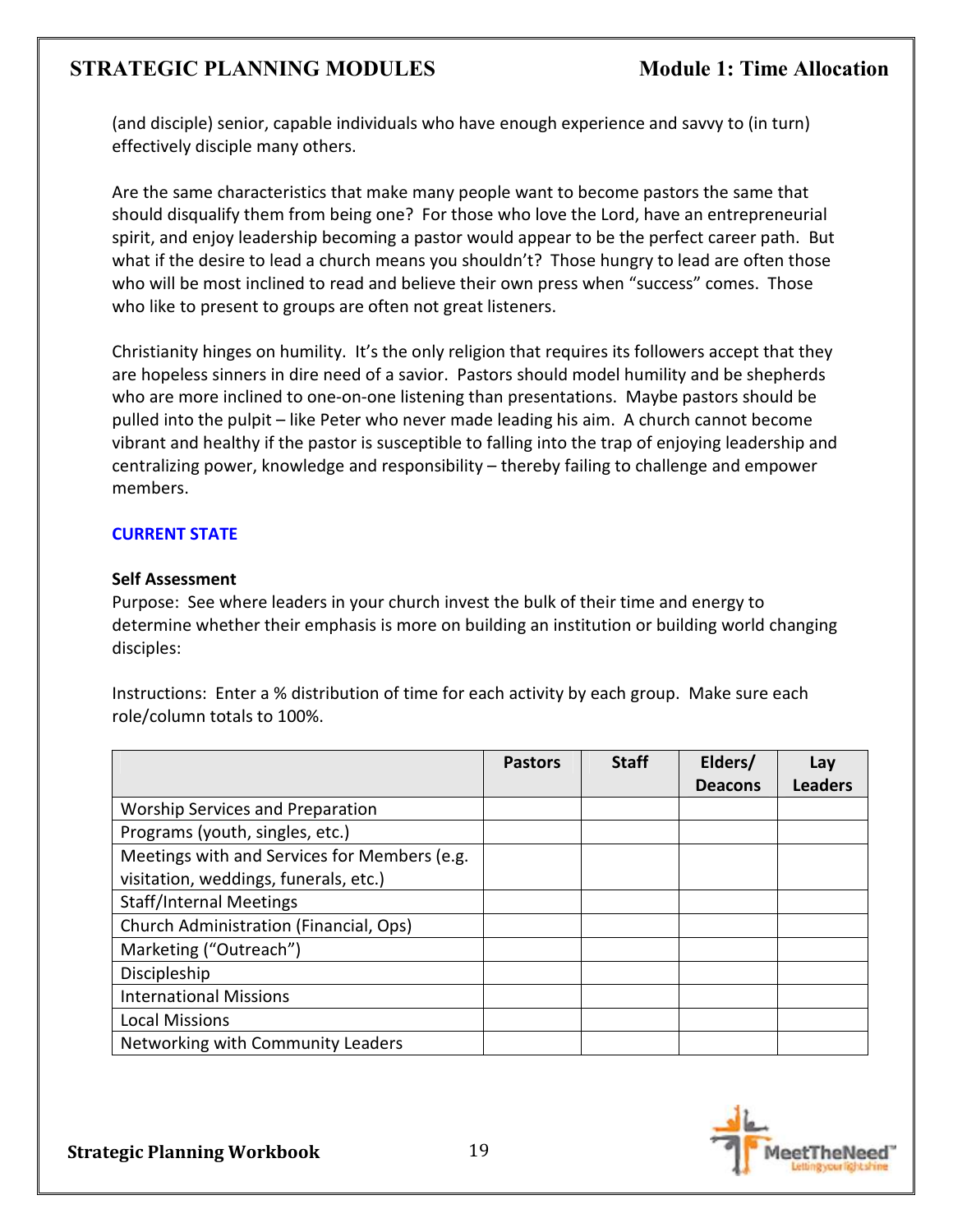| 1 - Consumer     | $2 -$ Caterer      | 3 - Climber     | $4$ – Challenger | $5 -$ Catalyst    |
|------------------|--------------------|-----------------|------------------|-------------------|
| Nearly 100% of   | <10% of time       | 10%-25% of      | 25%-40% of time  | Majority of time  |
| pastor/staff     | invested in        | time shifted    | focused on       | spent discipling, |
| hours invested   | building and       | from            | activities that  | empowering        |
| in member/       | engaging disciples | attraction/rete | prepare and      | teams, equipping, |
| attender-related | (versus building   | ntion to        | equip members    | deploying, and    |
| attraction and   | and growing the    | training and    | to "be the       | networking        |
| retention        | organization)      | sending         | church" to those |                   |
| activities       |                    | members into    | around them      |                   |
|                  |                    | ministry work   |                  |                   |

### **Scoring on Proficiency Model**

Level 1 – Sum of last 4 rows for pastors or staff is less than 6%

Level 2 – Sum of last 4 rows for pastors or staff is between 6% and 19%

Level 3 – Sum of last 4 rows for pastors or staff is between 20% and 50%

Level 4 – Sum of last 4 rows for pastors or staff is between 51% and 80%

Level 5 – Sum of last 4 rows for pastors or staff is more than 80%

### **FUTURE STATE VISION**

### **Pastor's Role Inside the Church**

If members are the church and the community is the customer, then pastors are the coaches, strategizers and organizers, responsible for rallying and mobilizing the troops into action. What does that entail in practical terms as it relates to a pastor's activities inside the church?

- Act as the "Executive Sponsor" for the substantial changes we recommend to revitalize your church – in any organization, change projects always fail without strong advocacy from senior leadership
- Set the example for:
	- o Compassion
	- $\circ$  Seeking and serving the lost outside the church not just taking care of the church "family"
	- o Evangelizing and networking, even if it means venturing outside one's comfort zone
	- $\circ$  Getting involved in whatever local cause(s) the pastor holds near and dear
- Encourage the congregation to follow suit in all of those same areas
- Unite the church (i.e. members and regular attenders) by rallying them around a mission outside of itself (i.e. the "customer" – the city where it's planted)
- Consistently promote the responsibility members have to lead people to Christ many of whom would never accept an invitation to a church
- Disciple leaders and challenge them to disciple others

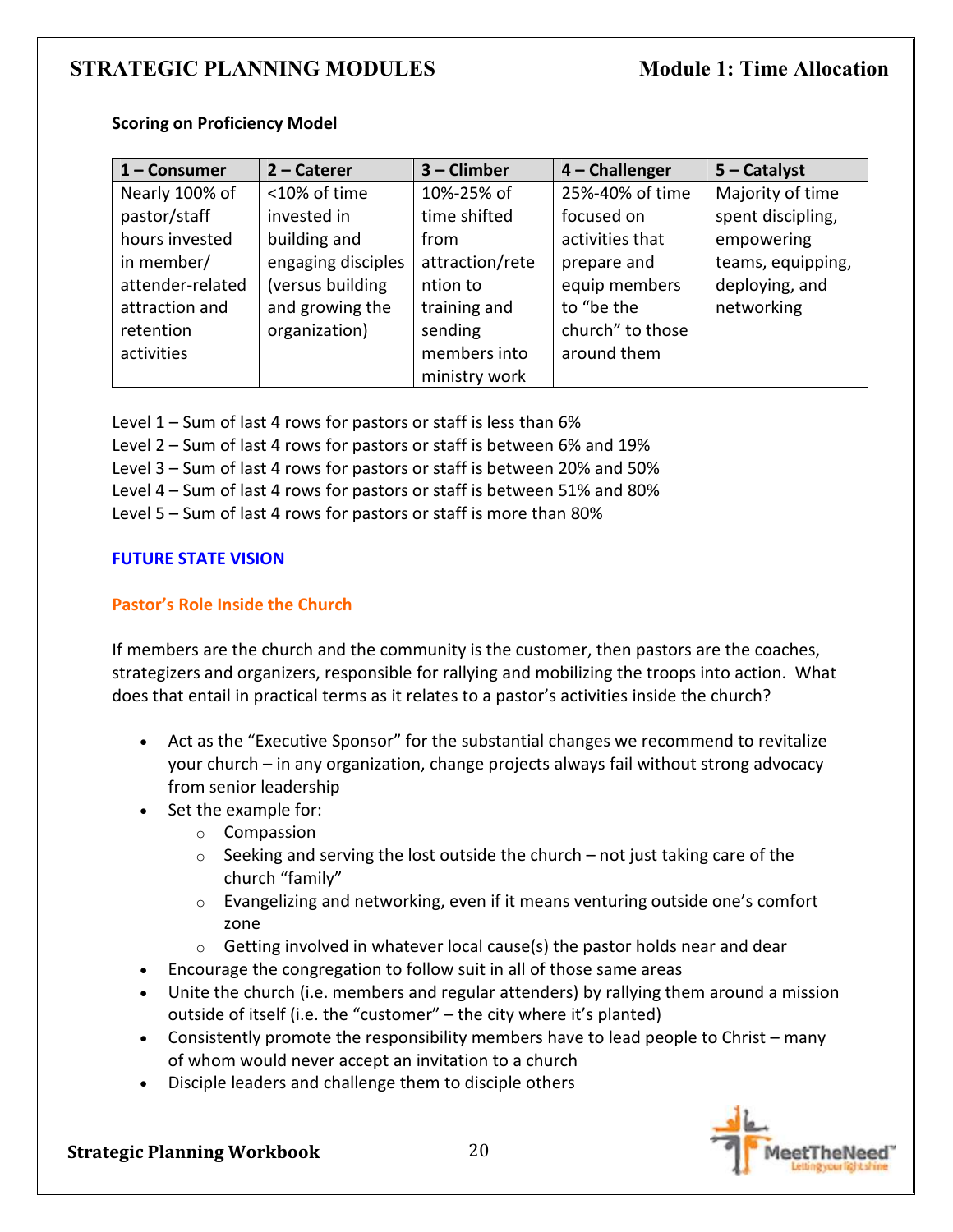- Ensure a program is in place to help members discover their giftings
- Engage the church in local "care and share" activities year-round, not just through occasional events – providing enough outlets for members to apply their skills, interests and resources

As Acts 6 stresses, pastors are called to be teachers, not serve tables. Yet churches have become too teaching-centric rather than compassion-centric because pastors (teachers) have become more the definition of "church" than members (the instruments of compassion). Jesus was both compassionate and a teacher – to those among and outside of his closest followers. Pastors no longer represent both of those roles to their communities.Leaders act almost exclusively as teachers and rarely as sources of compassion to the world around them, as they did for 1900 years. No wonder most "unchurched" believe churches and Christians are more about condemnation than caring. Pastors must lead churches to reclaim a more balanced role in society, following Jesus' model, or watch as the remaining 7% of churches that are still growing begin to stagnate as well.

### **Pastor's Role Outside the Church**

Imagine if a CEO of a company, an Executive Director of a charity or Peter as pastor of the first church saw their role as pastors do today. Would the business have made a profit, the charity thrived or the early church exploded in growth if their leaders:

- rarely networked with other local leaders?
- only served those inside the organization?
- didn't adequately train those "insiders" to pursue their target audience?
- were cautious about challenging them to step out of their comfort zones for the greater good?

To revitalize a church, the pastor must assume the external duties required of the chief executive of any organization that expects to be successful:

- primary networker with leaders of churches, charities, city governments, businesses and schools – with no set agenda or proposal, but willing to serve however needed
- visionary for how to demonstrate the love of God throughout the community
- spokesperson for the church in the city
- community organizer, assembling a consortium of diverse players to address pressing local issues

That means delegating several responsibilities pastors spend far too much time on today, entrusting them to deacons and elders, as well as to staff members:

- Church administration
- Pastoral care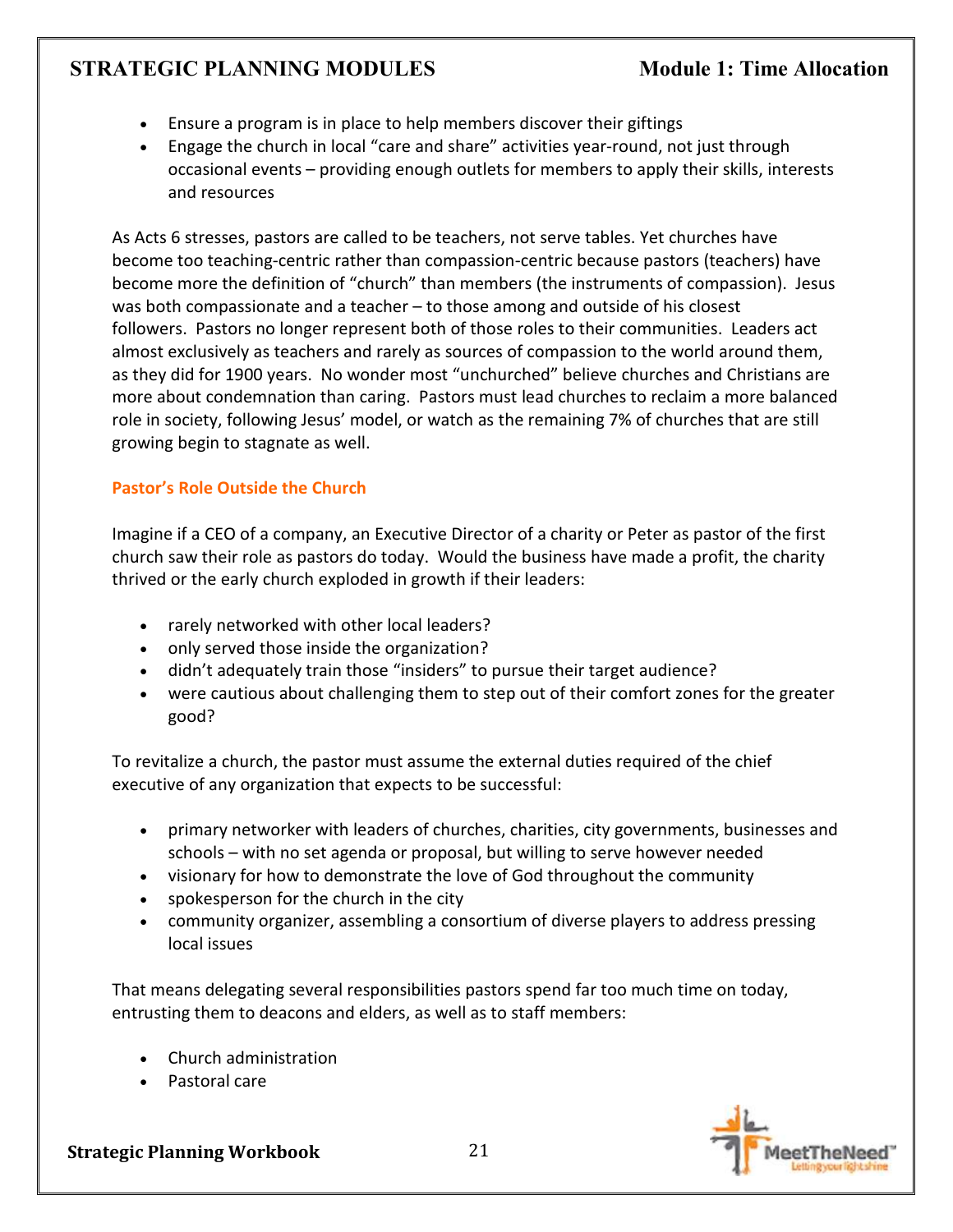• Staff meetings about internal matters

For more information, read our eBook The 5 Steps to Revitalize Your Church.

### **BRIDGING THE CURRENT STATE / FUTURE STATE GAP**

### **Quick Tips**

- 1. **Do Less** Evaluate each initiative and program at your church to see if it is consistent with the concept that members ARE the church and the community is your "customer". Are the investments of your pastors' and staff's time all geared toward (and effective in) preparing members to BE the church after they leave the building on Sunday?
- 2. **Exchange Good for Great** Trade in some staff meetings for opportunities to network with local secular and Christian leaders, offering your church to serve where needed most. Pastors should reallocate much of their administrative time to personal discipleship of leaders and members.
- 3. **Delegate More** Let lay leaders lead. Entrust more of the operations of the church and care of members to Deacons – that's much of their Biblical role. Meanwhile, empower Elders to disciple, teach and pray as they were intended, alleviating much of the burden on pastors.
- 4. **Look for Efficiencies** Whatever activities you decide are most worthwhile, do them more efficiently. For example, mobilize more members to engage in showing the love of Christ to your church's intended "customer", the community where your church is planted, using Meet The Need (www.meettheneed.org).

### **Your Next Steps**

Fill in the blanks:

1.

2.

3.

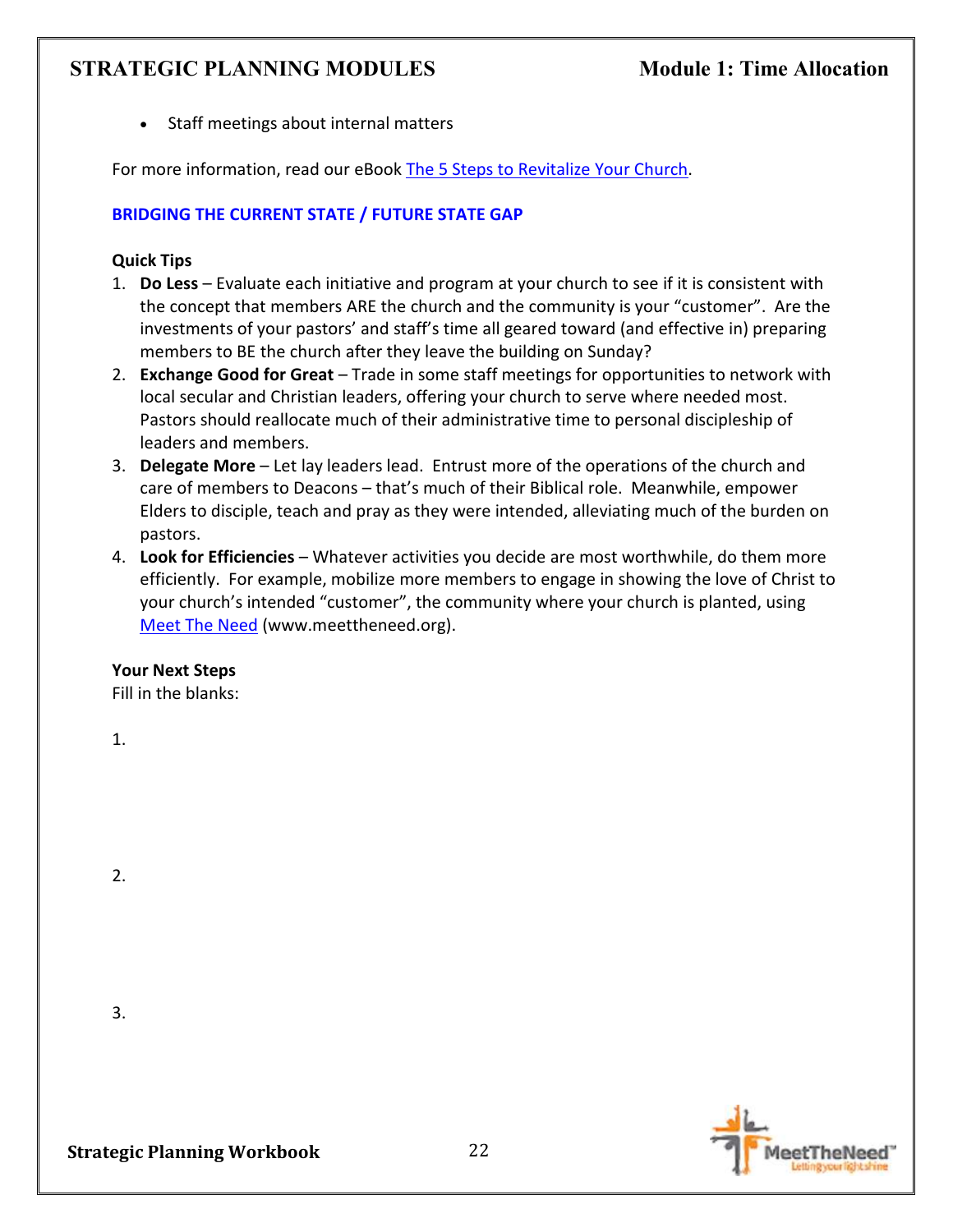4.

5.

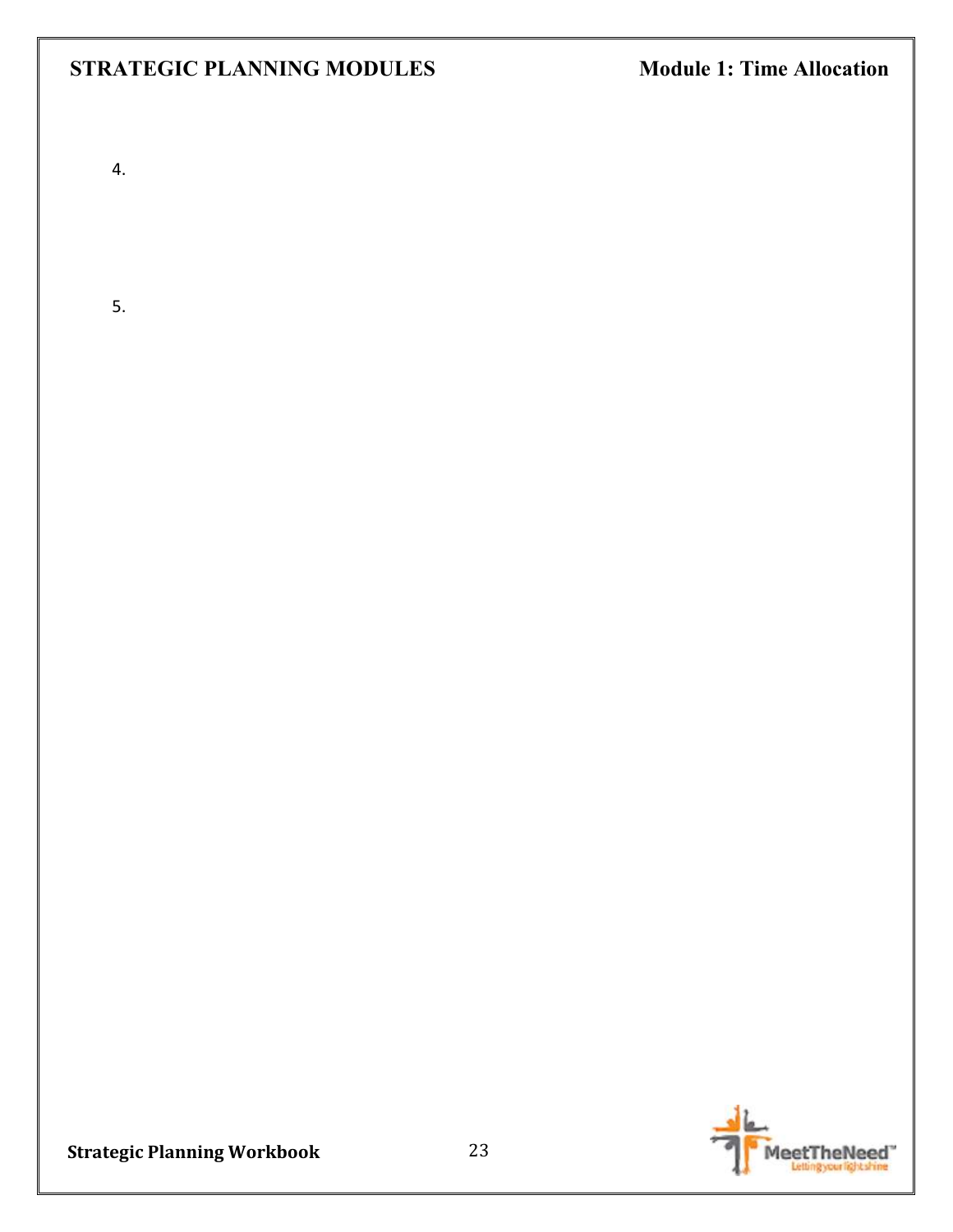## **PART 1: ORGANIZATION**

### **MODULE 2: BUDGET ALLOCATION**

### **TOPIC INSIGHTS**

The most controversial and challenging aspect of adopting a Biblical definition of the church's "customer" is – Money.

### **Script Flip #1 – The Generous "Church"**

### **Current Lens: Member Generosity**

Member generosity is one of church leadership's greatest concerns and the lens through which it views the generosity of its church. They see the church as the object of generosity, not the instigator of it. What percentage of members/attenders are giving? What's the average giving per family?

However, the congregation IS the church so if pastors are worried about whether members are giving enough TO the church, they're missing the point. It's not about "them" giving to "us" (the church), they are us (the church). If we've truly empowered the congregation to BE the church, we'll ask a completely different set of questions.

### **New Lens: Church Generosity**

What leaders should be asking is whether their church (the entity) is generous. In other words, how much is the organization giving out of its budget to its real "customer" – the community? And how generous are its members in sharing their wealth with those in desperate need of help and hope around them? Would members be more generous if they fully grasped that they ARE the church and the community is their "customer"? Are churches aggressive enough in challenging members to give not only money to support community causes, but also their time and talents? Generosity should be defined to include all three – time, talents and treasures. Or are churches more concerned with getting members to do "church chores"?

### **Script Flip #2 – First "Fruits"**

### **Current Lens: Member Priorities & Obedience**

A common complaint among pastors is how churches winds up getting the "leftovers" after members pay all their bills. The Bible is clear on this subject – the Lord deserves the first and best of what we have to offer. Pastors know it's wrong for churchgoers to lock in so many fixed expenses that they only have a couple cents on the dollar available at the end of the day to give to the church.

### **New Lens: Church Priorities & Obedience**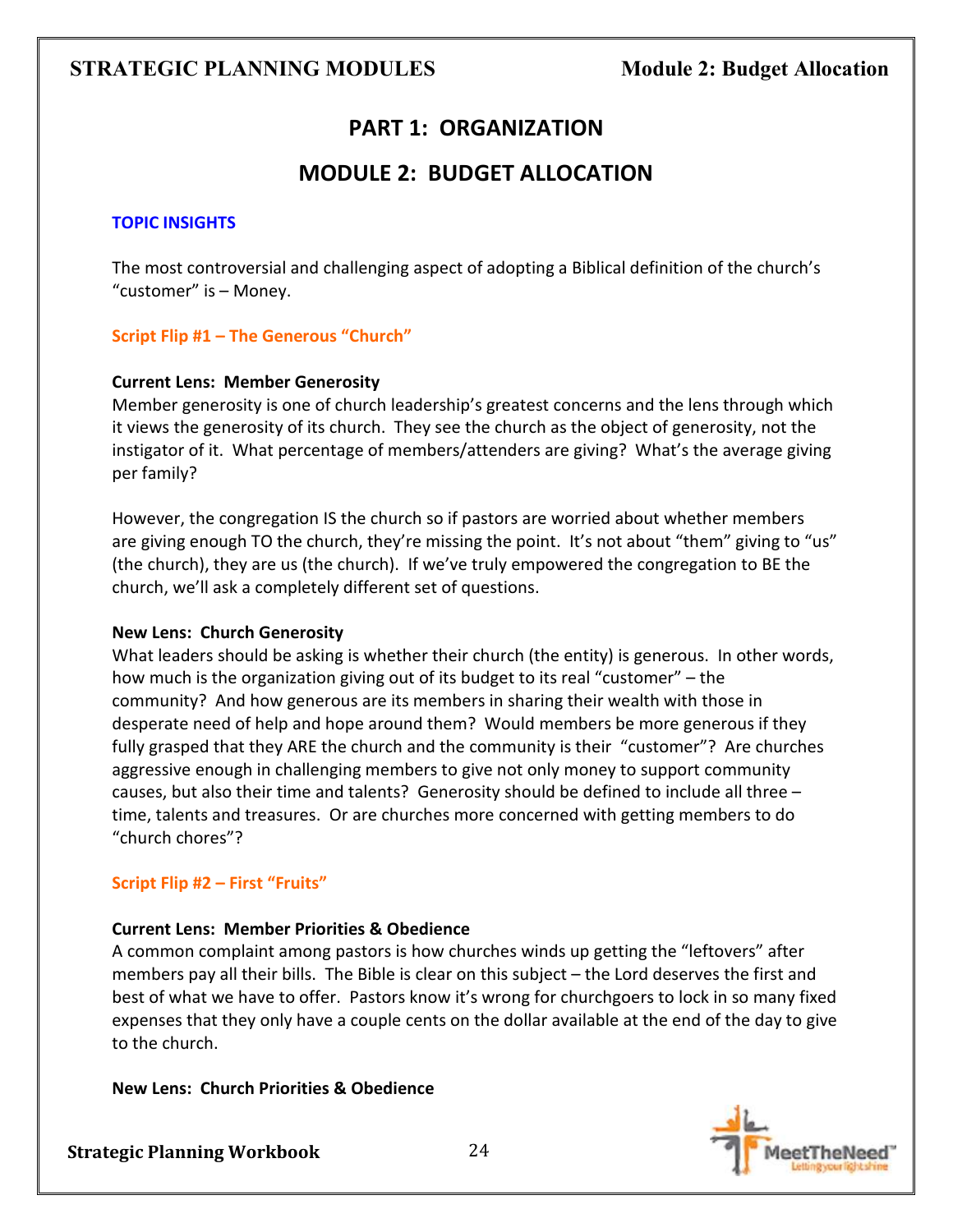Yet aren't nearly all churches today doing the exact same thing? Buildings, salaries, programs, and other costs that accrue to the benefit of the "insiders" leave little left over to engage and bless the church's "customer" ("outsiders"). Churches were the food bank and homeless shelter for 1900 years. They started the schools and hospitals. They had far few fixed expenses and allocated a much higher percentage of their budgets to sharing the gospel through serving, as Jesus' modeled. Maybe if churches were more obedient in giving their first fruits, members would follow suit.

### **Script Flip #3 – Investing for Growth**

### **Current Lens: Reinvest Inward**

It's interesting, and probably not coincidental, that churches budget roughly the same small percentage for local missions that members budget for their church. New Christians never plan to short-change God – but then life happens. Likewise, churches plant with a vision of the Biblical model – impacting the community mightily – but then get sucked in by the demands of running a church. Gradually, budgets get redirected toward staff and buildings to attract and retain people. One day they realize they should have never compromised, but as we said earlier, by then it's too late to extricate the organization from its fixed costs.

### **New Lens: Invest Outward**

The same cycle occurs with nearly all entrepreneurs. The companies that survive reorient outward at some point. If they persist in serving internal stakeholders and neglect the marketplace, they go under. Over 90% of today's churches are not growing because they fall into the latter camp. They don't adequately equip churchgoers to pursue the real "customer". If church is not the end but the means, what does it mean to live that out financially? What if we budgeted to maximize community impact? Strategic planning with that as the goal would reverse some of the percentages. How many more people in your city would want to know what's up with your church if you reallocated 40% of your dollars to year-round community engagement – e.g. school partnerships, neighborhood "adoption", and employment assistance? What if you challenged members much more to BE the church and 40% of them engaged in weekly community service activities all over town? How would the brand awareness and perception of your church change?

### **Script Flip #4 – Give More, Get More**

### **Current Lens: Catering = More Dollars**

Are churches being rewarded for "bad behavior"? In business, you don't make profits if you ignore your target "customers". Yet in churches, many leaders believe their financial viability hinges largely on catering to members – and wind up ignoring their intended "customers". For example, a wealthy family leaving is cause for concern in most small churches. That mentality is natural and expected, but wrong. It's also wrong if pastors would be more inclined to challenge their congregations more directly and preach the gospel more boldly if NONE of their funding came from members/attenders and if everyone HAD to come back the next weekend.

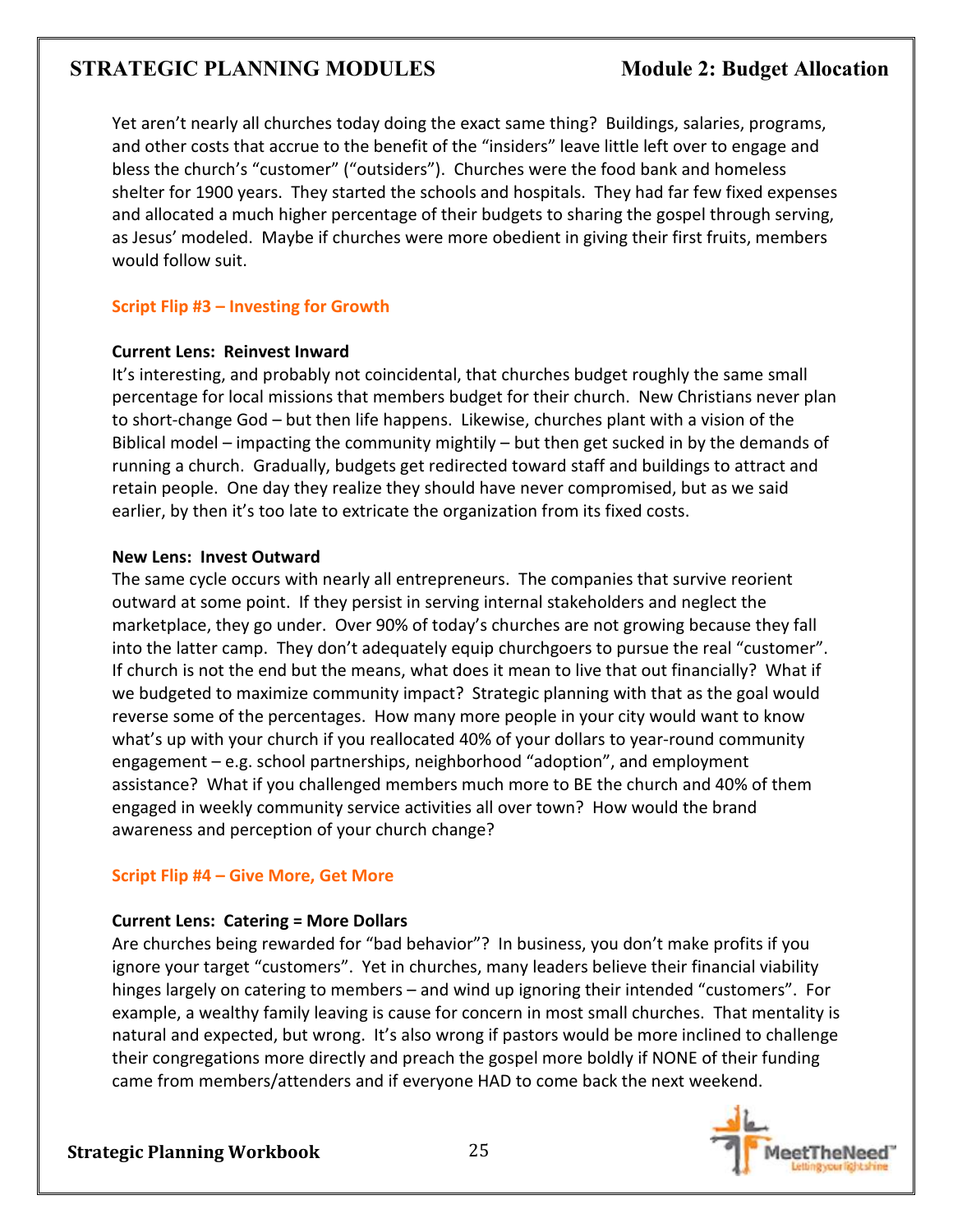### **New Lens: Challenging = More Dollars**

Would your church bring in more income if it were more focused on community engagement? No doubt that reallocation of funds would be painful at first. What about if leadership stepped up its challenges for members to BE the church? You'd quickly lose some long-time attenders who weren't prepared to alter their lifestyles for Christ. However, in the long run your church's income would actually increase:

- Evidence shows that members are more generous with generous churches
- People are more likely to donate if they know their dollars will go toward more emotional "causes" than administration and buildings
- More challenging translates into greater community impact, which in turn produces more attenders

Would you give to a charity that essentially gave back 97.5% of its donations to benefit donors? Charities and churches both share the same "customer" – the community. The beneficiary of a charity's or church's services shouldn't be almost exclusively those who give to it (e.g. members). In fact, charitable receipts state that "no goods or services were provided in exchange for this donation". Instead, the "customer" – those the church and charity are trying to reach (e.g. the community) – should be the primary beneficiary of those donations.

For more information, read the 7 Attributes of a Generous Church.

### **CURRENT STATE**

### **Self Assessment**

Is your church as generous with its intended "customer" (the hurting and hopeless in the community) as it should be?

Would your church's members be more generous in giving (internally and externally) if your church's budget better reflected a spirit of generosity?

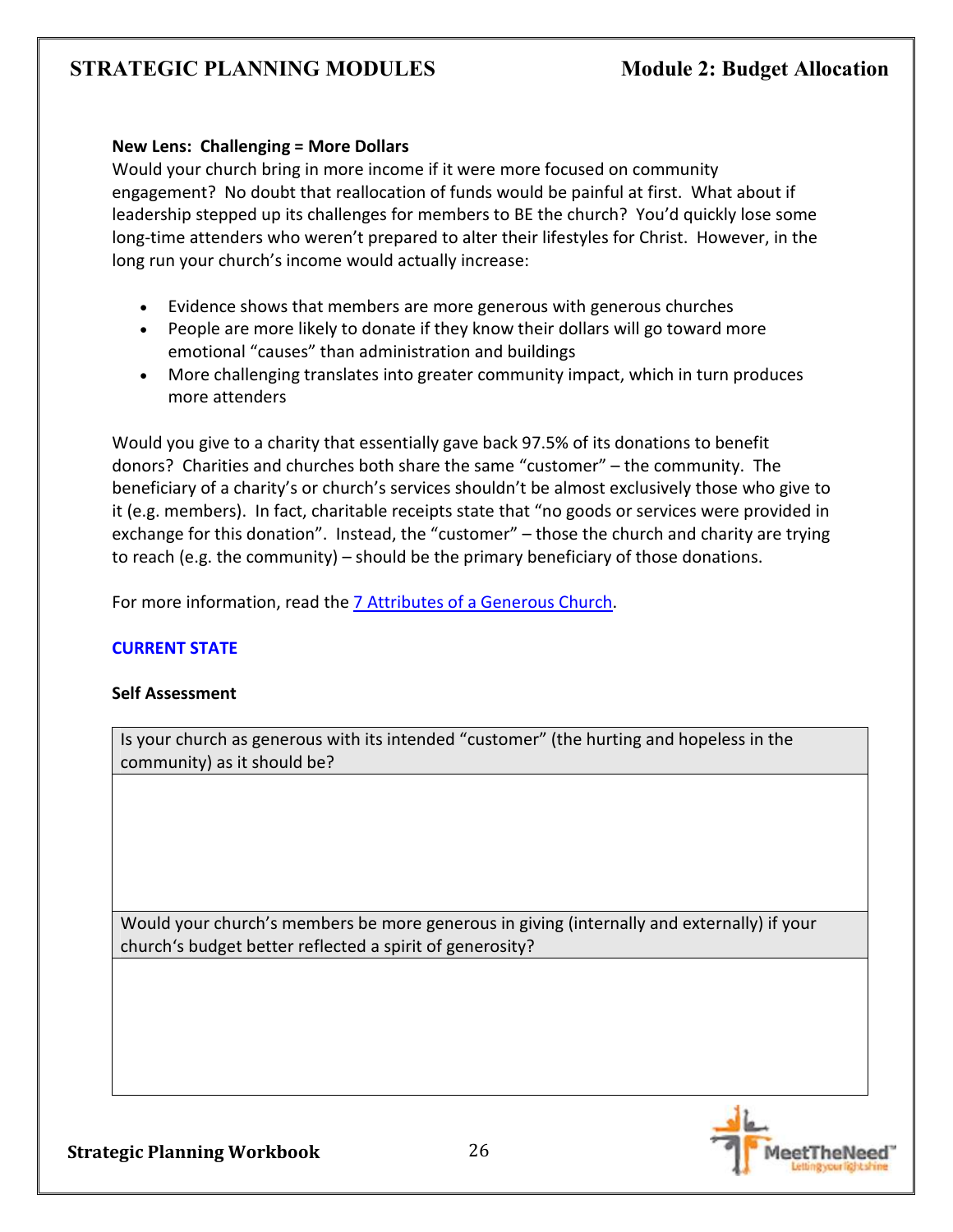Complete the chart below to measure where your church invests its dollars. Ensure the line items total to 100%.

|                                                   | % of Budget |
|---------------------------------------------------|-------------|
| Salaries & Benefits                               |             |
| Facilities (i.e. mortgage, utilities)             |             |
| <b>Technology and Equipment</b>                   |             |
| Operations (insurance, financial, supplies, etc.) |             |
| Programs (youth, singles, etc.)                   |             |
| Marketing/Advertising                             |             |
| Pastoral Care/Benevolence (for members)           |             |
| Pastoral Care/Benevolence (for non members)       |             |
| <b>Local Missions</b>                             |             |
| <b>Externally Focused Teams/Ministries</b>        |             |
| <b>International Missions</b>                     |             |

### **Scoring on Proficiency Model**

| $1 -$ Consumer   | $2$ – Caterer       | $3$ – Climber     | 4 - Challenger      | $5 -$ Catalyst     |
|------------------|---------------------|-------------------|---------------------|--------------------|
| Nearly 100% of   | <10% committed      | 10%-25% freed     | 25%-40%             | Church             |
| budget spoken    | to local/global     | up to train and   | redirected to       | operational        |
| for by largely   | impact through      | send disciples    | support and         | expenses cut to    |
| "fixed" internal | funding             | and support       | empower             | point where 40%+   |
| expenses; little | discipleship, local | local ministries; | internal impact     | can be dispersed   |
| to no investment | and int'l missions  | realizing people  | teams,              | to member-led      |
| in community     | and ministries      | are more          | discipleship        | and non-member-    |
| ministry         |                     | generous with a   | programs and        | led ministries and |
|                  |                     | generous          | local ministries or | causes             |
|                  |                     | church            | causes              |                    |

### SCORING:

Level 1 – Sum of last 4 rows is less than 3% Level 2 – Sum of last 4 rows is between 3% and 9% Level 3 – Sum of last 4 rows is between 10% and 25% Level 4 – Sum of last 4 rows is between 26% and 40% Level 5 – Sum of last 4 rows is more than 40%

### **FUTURE STATE VISION**

The pastor of a large church in a wealthy area made what most would consider an unthinkable decision. Going forward the church would allocate 40% of its annual budget to local and international missions. It would form mission teams charged with engaging members in year-

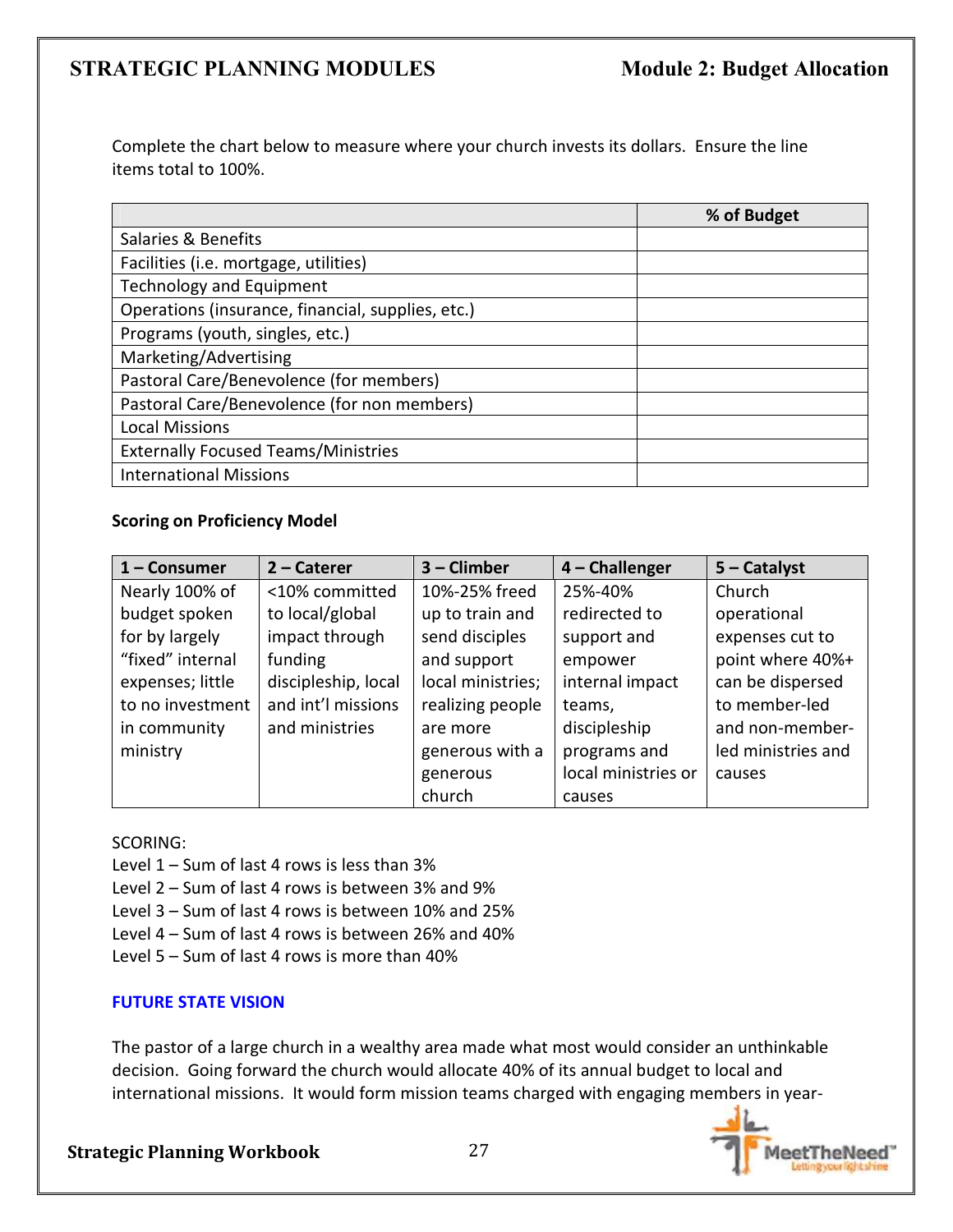round ministry, whether launched internally or through partnerships with local organizations. Lay leaders would take ownership of administration and recruiting for these externally focused teams. The church would stand behind all of this – providing moral and financial support. Of course, this new plan met with resistance, but the foundation had been laid for this transition through years of discipleship, usage of Meet The Need, and "on-the-job training" running prayer, care and share initiatives in the community.

Why was this church's move seen as so radical by most other pastors? Interestingly, it reflected the budget allocation of the average church for 1900 years. It aligned with the decentralized view of church that prevailed until recent decades, with members empowered to be the "hands and feet" of Christ.

### **Let's Share Another Story…**

A single mom with two young children walked into a 200 member church looking for help. Her lights are going to be turned off next week if she doesn't come up with enough cash to pay her power bill. She also needs clothes for the older of the two and a better stroller than one she has with the bent wheel. From the way she's looking down when making the request, the staff member picked up a sense of shame and an expectation of rejection. It seemed likely she'd been to few other churches in the neighborhood and received a polite explanation from each as to why they weren't in a position to help.

### **How Would Most Churches Respond?**

"We don't have enough in our budget. Sorry, it's been a tough year." "There's a charity down the road that can help you with that. Have you checked with them?" "If you start coming to our church, I'm sure we can find a way to do something."

### **What's Really Going on is the Church…**

…didn't make any room in its budget for benevolence for local families …is not willing to share needs of non-member individuals and families with the congregation, even though some of them could likely help

…has no way to easily communicate needs to members even if it were willing to do so …isn't sure who those walk-ins are and is worried about being taken advantage of

Today, the vast majority of families approaching churches for help are quickly, yet courteously, turned away. Churches miss those opportunities because they don't see them as just that – opportunities. They've redefined the "customer". Attention, funding, facilities, and programs have been redirected to attracting and retaining – building an organization. Struggling individuals and families in the community are no longer recognized as valued "customers". Few churches still follow Jesus' model of leading with service and compassion, then telling them who He is. Consequently, the role of church in society has changed – with the pastor's blessing.

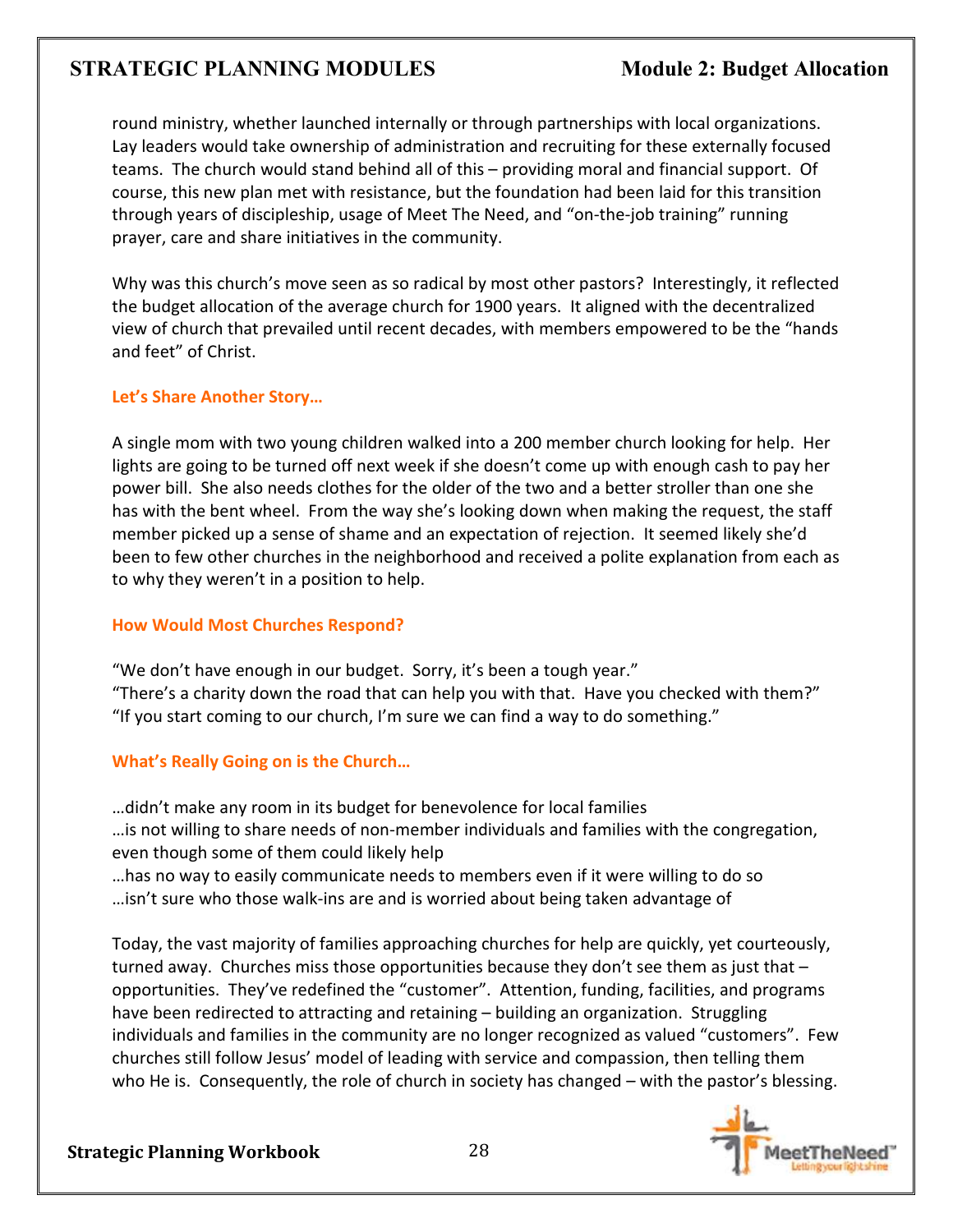What would your church do if this young mother walked in the front door?

### **Should Your Church Do Something?**

- **Biblically** Jesus healed and fed those who weren't his followers at least not yet. Once they experienced His love and power, most became followers. Jesus also sent the disciples out not unarmed but fully supplied with the artillery necessary to open ears and eyes to the gospel – the ability to heal. Numerous times Jesus, Paul and Peter spoke of the importance of helping the poor, linking it inextricably to the sharing of the good news of hope found in Christ alone.
- **Historically** Since America's founding, churches have been the "center of town" the cultural, charitable, academic, and spiritual hub in cities across the country. Government and secular charities weren't the "go to" sources of assistance when times got tough. Families could walk into a church and leadership and/or members would do what they could. As the local food bank and homeless shelter, a significant portion of the church's income went toward supporting the "least of these" – and not just those attending on Sunday. Rather than offering "hand outs", churches formed relationships with those hurting and helpless, working with them to extend a "hand up".

### **Whether a Church Will Do Something Depends on Its:**

- **Definition of the "Customer"** If leadership and members see the lost in the community as their "customers", clearly they will sense an obligation to serve those who don't know the gospel – many of whom would never step foot into a church building. Yet church leaders are unlikely to be as conscious of their responsibilities outside the "4 walls" if they're busy placating members and attenders who are conditioned to evaluate how well the pastor is preaching, how the music sounds, how the political landscape of the church has shifted, and why leadership doesn't recognize all they've done for the church. Bible verses that begin with "I desire compassion…" and "Pure religion…" won't be ringing in their ears if criticisms are on the tips of their tongues.
- **Definition of the "Church"** If leaders and members truly see those in the pews as the embodiment of "church" – a decentralized army rather than a centralized institution – then suddenly the burden to help local families is dispersed among the many versus the few. Even if a church has budget for benevolence and is willing to bless a non-member, maybe the impact would be far greater if members assisted families in need directly. Pastors and staff don't have capacity to build long term relationships with many local families – but that kind of leverage does reside there in the sanctuary. In this scenario, the task of leadership is only to communicate needs and prepare members to BE the church at every opportunity. That responsibility should also carry over throughout the week, where each congregant acts as the church personified – caring and sharing with neighbors, friends and coworkers in need of help and hope.

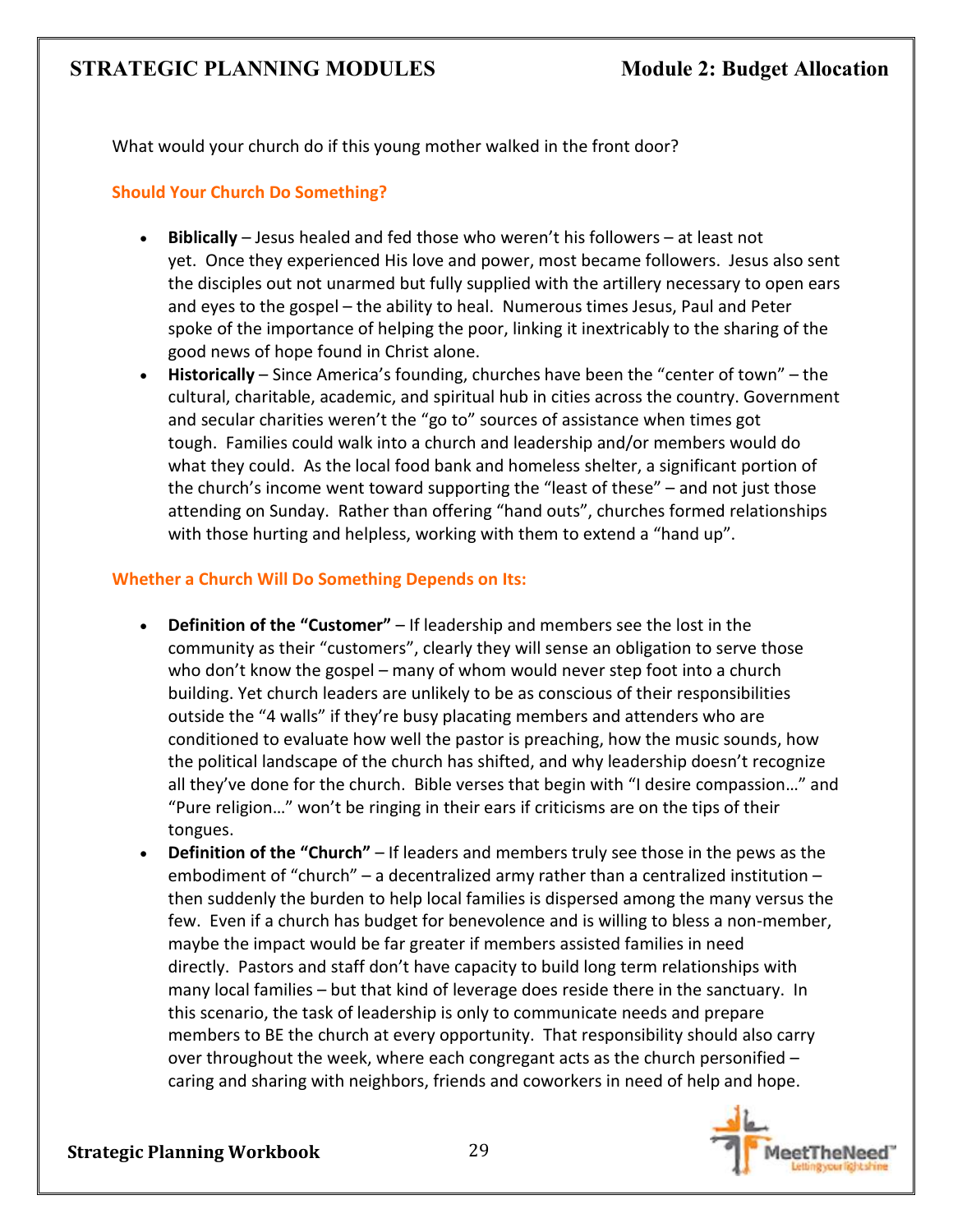### **What if Churches Don't Do Anything?**

Fewer people in need approach churches for help today because they don't think churches are willing to help**.** However, studies show that people generally believe churches should be among the first to help**.** That dichotomy creates the prevailing poor perception of churches and Christians by society. Every family in need that churches turn away at the door drives home the idea that they're more about judgment than compassion – deeper and deeper into the American psyche. Every time a pastor speaks out on cultural, social, or moral issue when that church hasn't demonstrated a commensurate degree of mercy to the needy – the ditch widens. To the unchurched, Christians haven't earned the right to be heard. Jesus realized people "don't care what you know until they know you care" – they traveled miles on foot to hear what Jesus had to say because He proved He cared each and every day. The gradual detachment of caring from sharing – abdicating that role to others – is possibly the most damaging trend in the history of the church in America.

### **What Exactly Should Your Church Do?**

Because of that growing perception, churches simply can't keep turning people away. Instead churches should:

- **Assist families even if they don't go to that church** Imitating the first church at Antioch and being wary of abuses are valid reasons to focus more assistance on congregants. However, as we've discussed the church is clearly called to serve the poor regardless of their religious or church affiliation. Churches today invest disproportionately in catering and caring for members versus challenging and mobilizing them to bless others. [Note: Read about the "Alternative View" which holds that corporate worship is only for those whose names are registered in heaven (Hebrews 12:23). Under that interpretation, all churches that won't help families who aren't part of that church, assuming that the church is only supposed to be made up of believers, are logically precluding doing anything to help non-believers. In this case, the only way churches can follow Jesus' model of caring then sharing is if members individually act AS the church and choose to help those who aren't Christians.]
- **Don't be so quick to refer them to an agency or charity** Follow this sequence to show your true "customers" that your church and the Lord cares for them when they ask you for help:
	- o **Step 1 Show Respect:** Take the time to get to know them. Listen to their story, ask questions, learn their name, and pray with them.
	- o **Step 2 Show Compassion:** James 2:15-16 warns that simply saying "Go in peace" or "Be warm, be fed" isn't enough. Make some effort to help, like sharing their need with members via Meet The Need, which manages all communication logistics.

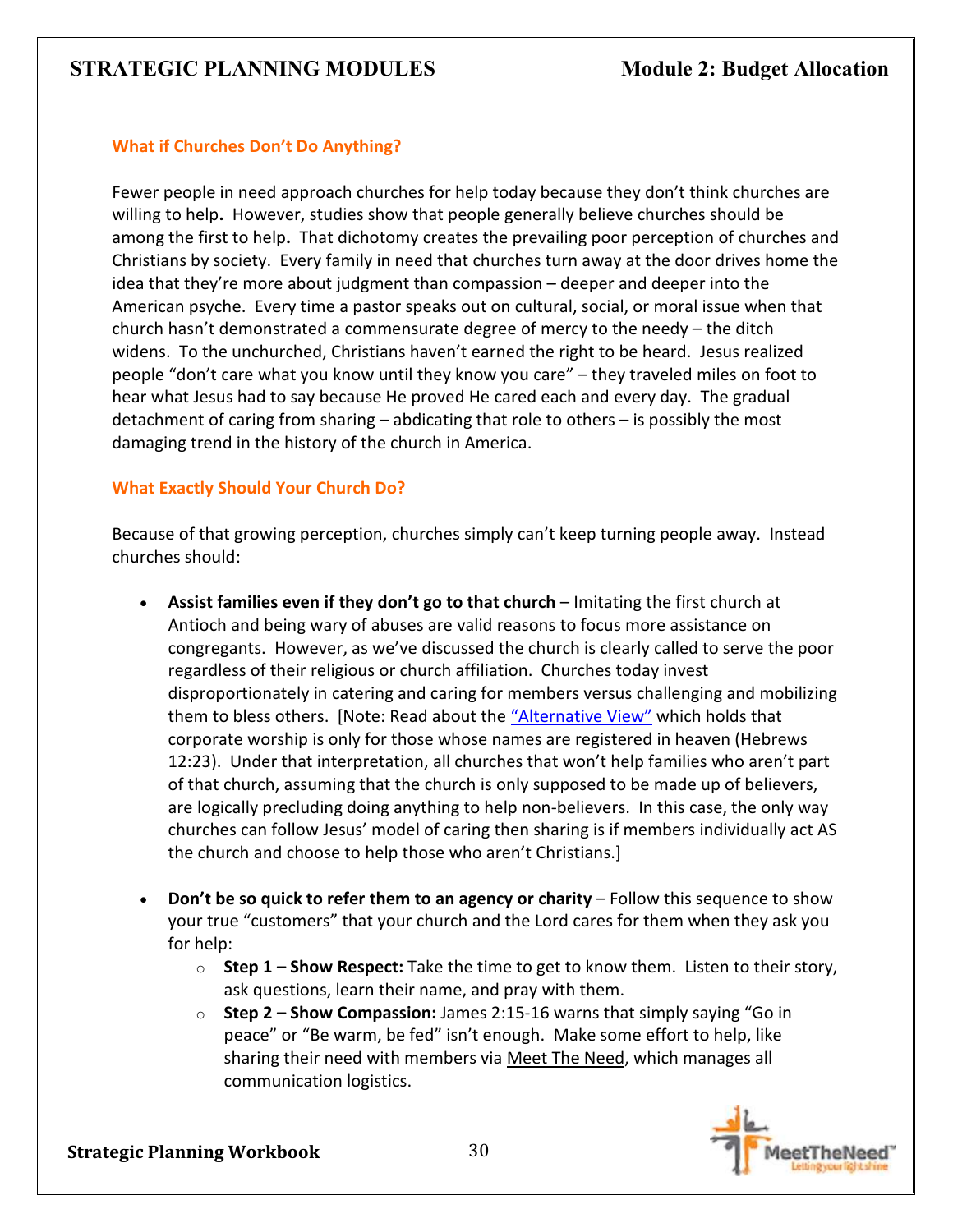- o **Step 3 Make Assistance Relational:** Don't do a "transaction" and send them on their way (outputs). Ensure a member gets to know each individual/family personally (outcomes).
- o **Step 4 If You Refer, Follow up:** If your church/members can't provide all they need, refer them to a local agency, but contact the agency yourself about the family. Ask for an update on what the agency was able to do for them.
- o **Step 5 Stay Connected:** Church should be the place the family lands when they get back on their feet. An agency or charity can't put them in relationship with believers and lead them closer to Christ over time.
- **Carve out more for benevolence** The modern day model for running a church that attracts and engages "consumers" leaves little over for assisting members in need, much less those outside the church. Remember, the lost in the community, not members, are your "customer". Cut operational costs that are not playing a direct role in equipping and challenging members and regular attenders to BE the church to those around them.

### **BRIDGING THE CURRENT STATE / FUTURE STATE GAP**

### **Quick Tips**

- 1. **Be a Generous "Church"** Rather than defining your church's generosity in terms how much members give to the church, reevaluate generosity in terms of how much of your church's budget goes toward your real "customer" – the lost in the community. As spelled out in the Future State Vision article above, those investments may be both in terms of empowering (i.e. funding) internal teams to do externally-focused work and benevolence support directly to non-member families.
- 2. **Give Your "First Fruits"**  Churches often accuse congregations of giving its "leftovers" yet churches do the same thing – their fixed expenses are so high there's little remaining when all the bills are paid to invest in loving and serving those who don't know Jesus.
- 3. **Investing for Growth and Impact** Church plants begin with a vision for impacting a community, but typically retrench inside the "4 walls" once the demands of running a church take hold. Recapturing the initial vision God gave the church often entails moving back toward the church's initially allocation of dollars.
- 4. **Give More, Get More** Ironically, as a church is more generous, investing in its community, the resulting growth and excitement about making a difference drives more donations to the church. Members are more generous with generous churches.

### **Your Next Steps**

Fill in the blanks:

1.

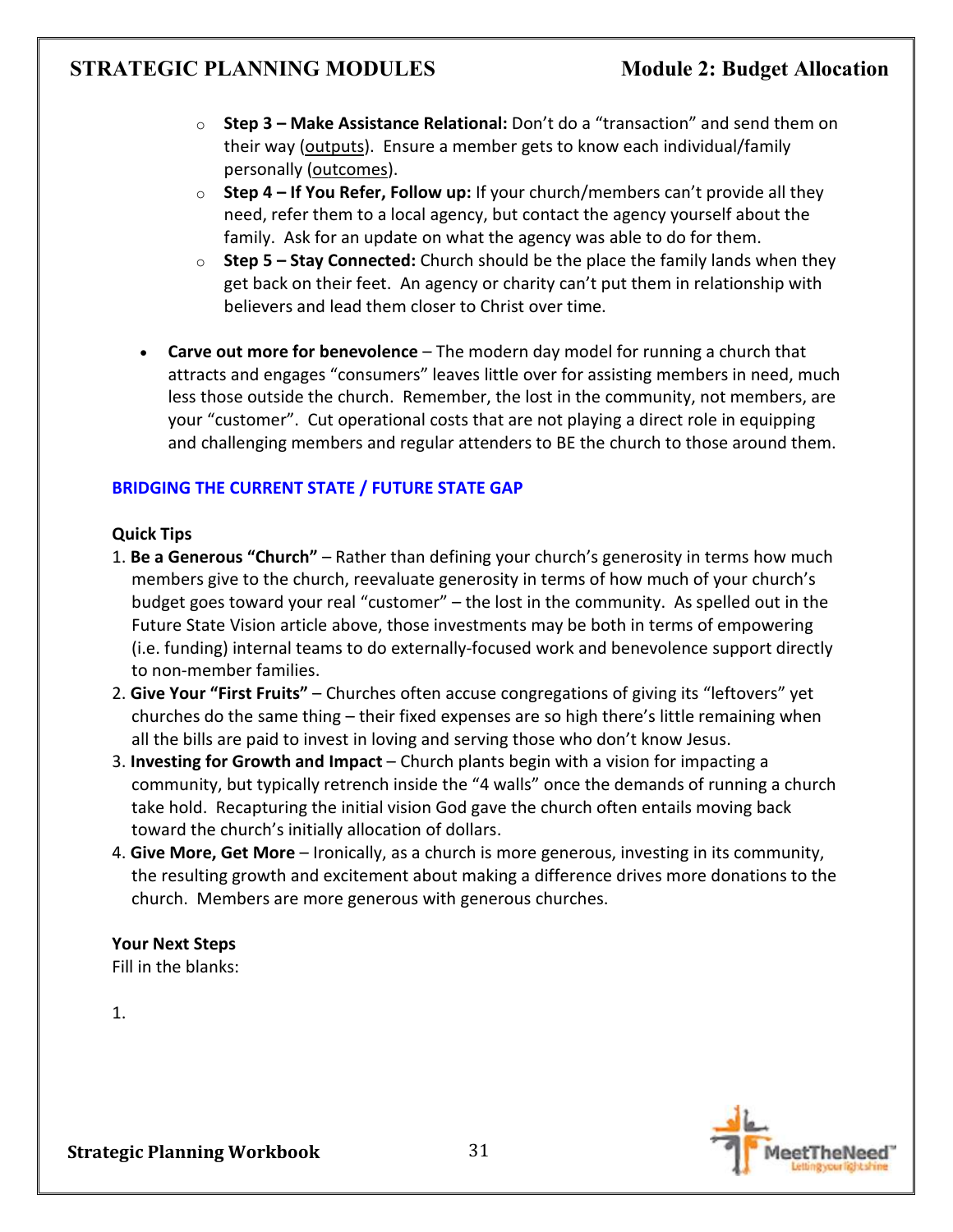- 2.
- 
- 3.
- - 4.
	- 5.

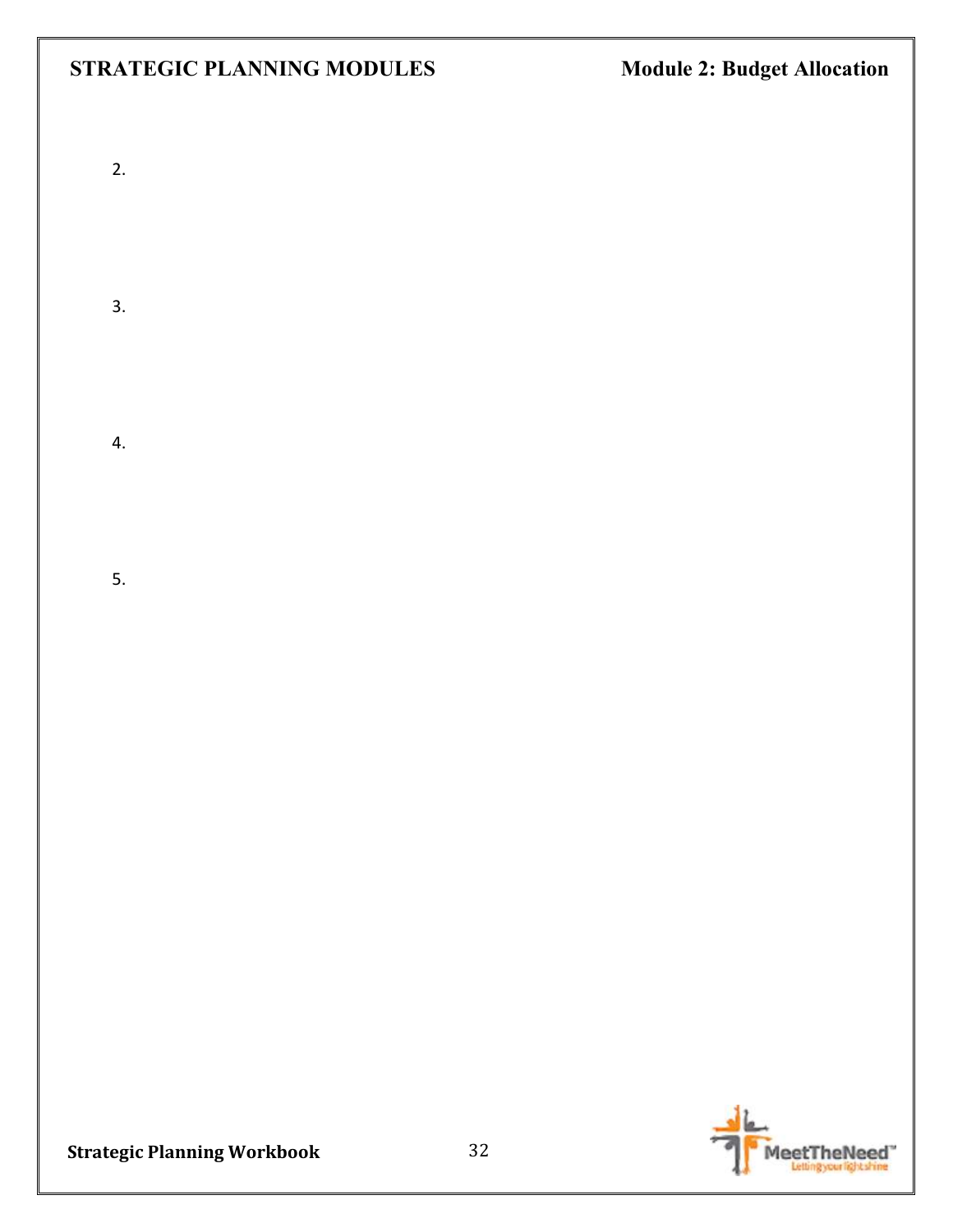## **PART 1: ORGANIZATION**

### **MODULE 3: ROLE OF PASTORS VERSUS MEMBERS**

### **TOPIC INSIGHTS**

In the last module, we "flipped the script" on generosity, asking whether most church budgets model generosity for their members and to their communities. Now we're going to follow the logic and central assumptions and "flip" something else – the organizational structure of nearly all of today's churches.

The concept that "members ARE the church and not the 'customer'" dictates that churches…

### **Squash the Org Chart**

#### **Pastors Move Down**

The prevailing hierarchy in the respective roles of pastors versus members should flatten. As "insiders", members should no longer leave the heavy lifting to the "professionals". Relegating church members to a role as inviters rather than trained evangelists demeans them and unduly elevates pastors by comparison.Companies can expect no more of customers than to secure referrals. However, churches should either raise the standards for members or risk treating them as "customers". Members should "close the sale" – not just bring people to church but to the Lord. Most churchgoers feel unqualified to do so because leaders were hesitant to challenge them to become disciples. Consequently, they default to letting the pastors handle "closings".

In that respect, pastors act as the "church" while the members are their "customers". Yet pastors are not the embodiment of church, nor are the staff. They are the paid workers; the lead teachers and administrators. They should not be elevated to a position they were not intended to occupy.

"Pastor dominated" sounds like a negative way to describe a church – and it is. Yet by our definition, nearly every church today in America is "pastor dominated". This is not an isolated issue. It's not restricted to prosperity or mega churches.Only a church heavily engaged in deep personal discipleship and challenging members to BE the church in the community – to the point where it's having a noticeable impact – can be considered adequately "flattened".

### **Members Move Up**

In "pastor-dominated" churches, members are not considered "insiders" (i.e. assets or stakeholders in a corporate sense). They don't share the leadership load. They're seen as voluntary, casual participants that leaders need to keep happy or they'll leave the church.

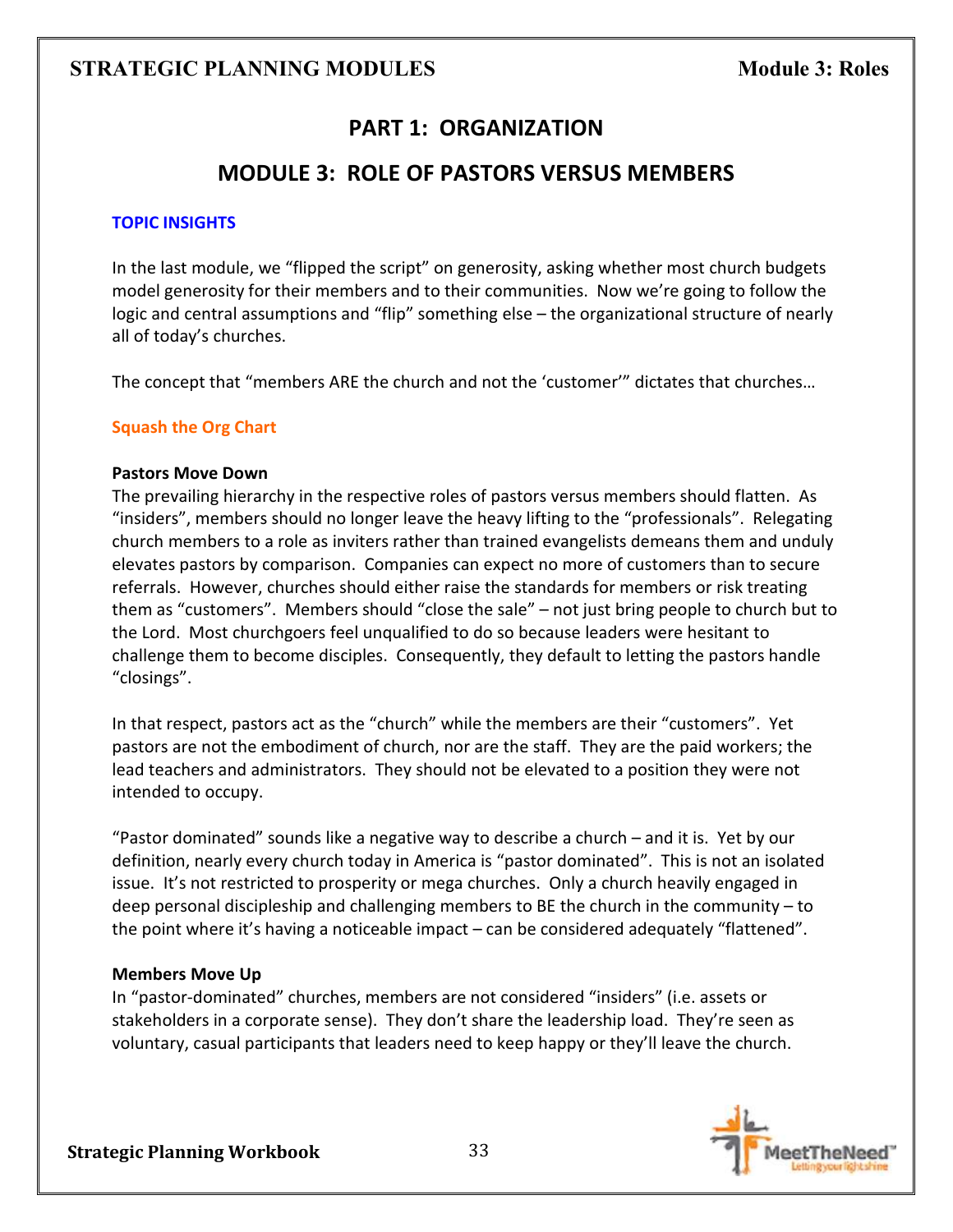The alternative, diminishing the status of pastors and elevating the standing of all others by comparison, will meet with resistance. Yes, flipping the org chart does involve costs, but they are minute relative to the enormous upside:

### **Costs**

- Pastor stepping down from any pedestal and accepting no greater recognition than that of any other member
- Losing some "consumers" who aren't ready to accept a role involving more responsibility

### **Benefits**

- More disciples
- More "leverage"
- More growth
- More servants bringing help and hope to the world around them
- More churches known for love and compassion

### **Where is POWER Held?**

### **Issue**

Pastors are servants called by God to teach and to shepherd a flock, as Jesus did. There's no room for taking on a role of greater importance than the "flock", particularly because doing so severely inhibits the proliferation of the gospel. Unfortunately there's a long history in Christian churches (as well as other religions) of viewing leaders as more holy and closer to God than anyone else in the church**.** In too many cases, a church's viability hangs on the popularity and celebrity of the pastor. If the pastor retires or dies, the church may too.

As an illustration of the issue, fewer and fewer churches have deacons and elders today. They're "pastor led" without lay member involvement in leadership. As a result, fewer congregants are empowered to:

- Provide input into important decisions
- Hold the senior pastor accountable
- Lead discipleship efforts
- Even form a search committee if the pastor is hit by the proverbial bus

### **Solution**

Churches should have a strong "cabinet" of empowered and equipped lay leaders, not necessarily for the purpose of setting direction, but to take "ownership" of their role as the living, breathing church. There is far more growth potential in a church where members are given some authority to lead as opposed to a pastor-led "genius with a thousand helpers". Churches need less centralized control, not more**.** As opposed to the preponderance of articles and books today, revitalizing a church is not about leading better, it's about leading less and empowering more.

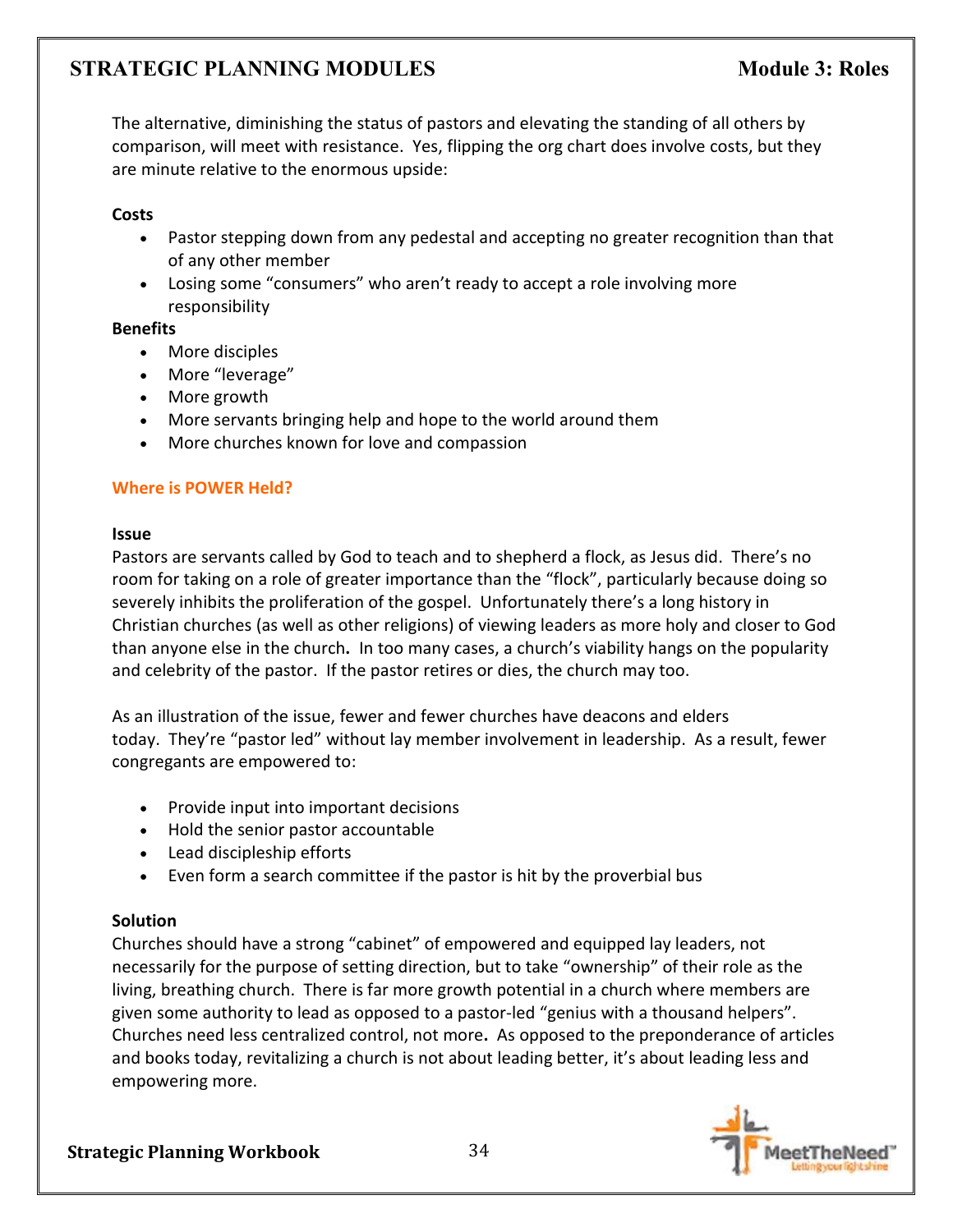### **Where is KNOWLEDGE Held?**

#### **Issue**

The differential is far too great between the Biblical and evangelistic knowledge of pastors and members. As opposed to many other religions throughout history, in today's churches that knowledge gap arises not out of a desire to exploit but a fear to challenge. There is too much reliance on the pastor to teach while the vast majority of congregants sit back, enjoy the show and head home. As evidence of this "consumer" mindset, how many criticize the sermon, make suggestions to the pastor on how to improve it, and decide whether to come back based on how well they were "fed"?

### **Solution**

A pastor can't provide enough deep, challenging content during a 30 minute sermon once a week, particularly with part of the church committed Christians and the rest visitors or non-Christians. So where else are congregants going to get the deeper stuff? Pastors don't challenge members adequately to do self study and small groups aren't intensive enough to qualify as discipleship. Only personal discipleship can close the knowledge gap. There's tremendous power in sharing versus centralizing knowledge. Leverage is created in the number of people now equipped to represent and expand the organization. With a strong discipleship program, churchgoers will feel far more confidence in their ability to share their faith and bring people to Christ.

### **Where is RESPONSIBILITY Held?**

#### **Issue**

Pastors and staff alone can't materially impact a church's true "customer", the community. A company or church must have "all hands on deck", trained and active in pursuing and serving the organizations "customer". Yet few churchgoers sense that as a "responsibility". Instead they see evangelism and serving others as an option. I would contend that most go so far as to pat themselves on the back each time they do either. Doesn't the prevalence of that perception confirm once and for all that too many churches are failing to teach the Great Commission as an imperative?

### **Solution**

To flip the org chart, pastors should make it clear that "We're ALL in THIS together". The "THIS" is the cause of reaching the community and world for Christ. The "ALL" reflects that members are "insiders", equally responsible as pastors for accomplishing that mission. Pastors are simply the coaches, strategizers and organizers, responsible for rallying and mobilizing the troops into action.Churches should no longer underutilize its most critical resource – the manpower sitting idle in the pews. However, rather than seeing members as a resource to be utilized, most pastors fear challenging them lest they take their "business" elsewhere.

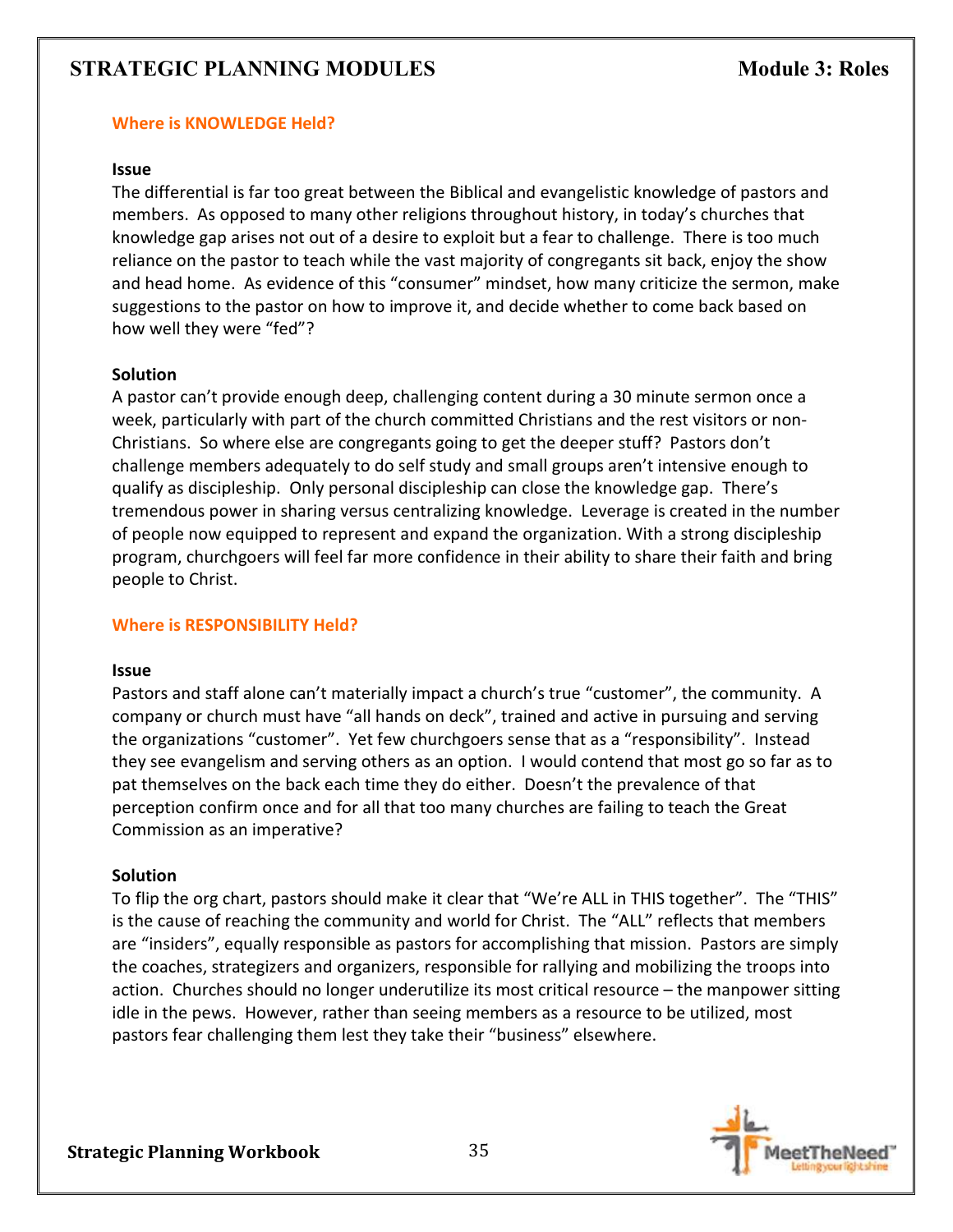### **CURRENT STATE**

#### **Self Assessment**

Purpose: Determine whether your leaders truly consider members to be the church.

If you're a pastor, if you think back on the vision God gave you for the church, do you ever feel like you're spending so much time on internal management and member responsibilities that it's taking you away from bigger-picture strategic leadership and undermining the impact you had hoped to have in your community and throughout the world? If so, how could you shift more of your energy toward that original vision?

What percentage of your members/attenders are passive "pew sitters" (i.e. not active in church activities beyond worship services)?

Do most or your members/attenders sense that they "ARE" the church or expect to be served by the church? In other words, how are you preventing them from being church "consumers"?

How do you make sure members/attenders sense when serving that they're working for the Lord (i.e. "as" the church) and not working "for" the church?

What steps are you taking to better leverage, empower and mobilize members to accomplish the mission of the church in the community?

Is your church "pastor-led" or is there a broad base on senior, empowered leaders in place?

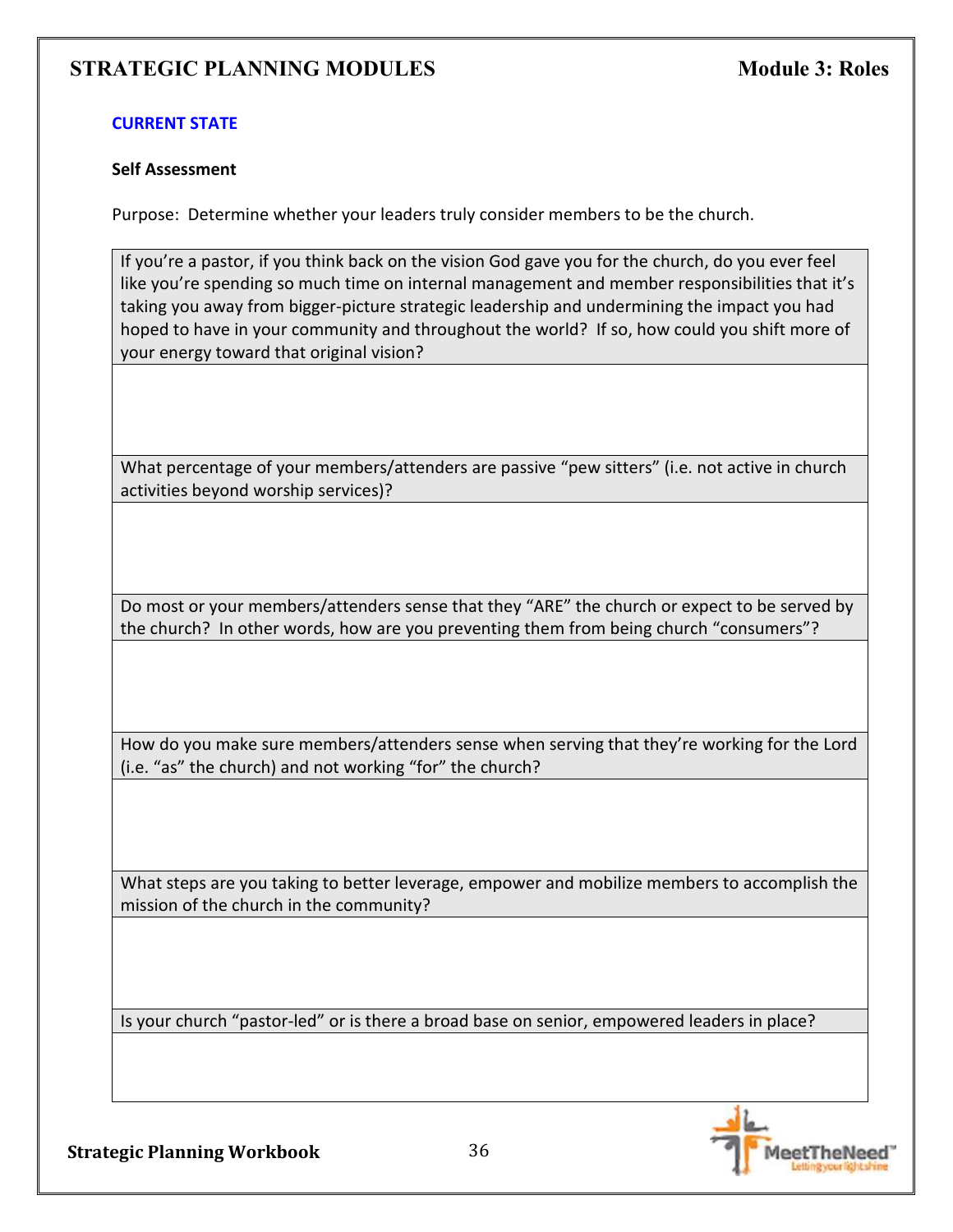As it relates to others in the church (of course the Lord comes first), where does your staff's allegiance lie – to the senior pastor, other staff, the members, or to the church itself?

Do you see benefit in elevating the role of members, relinquishing some control and empowering lay leaders with greater authority for leading (e.g. micro church outposts)?

#### **Scoring on Proficiency Model**

| $1 -$ Consumer    | $2$ – Caterer      | $3$ – Climber    | $4$ – Challenger  | $5 -$ Catalyst     |
|-------------------|--------------------|------------------|-------------------|--------------------|
| Hierarchy where   | Members given      | <b>Members</b>   | Pastors humbling  | Pastors, staff are |
| pastor is in      | responsibility for | beginning to be  | themselves to     | on essentially     |
| charge, staff     | some ministries,   | seen as          | relinquish some   | equal footing; lay |
| exists to serve   | but generally      | "insiders";      | control; lay      | leaders equipped   |
| pastors &         | sense they're      | plans in place   | leaders and       | and empowered      |
| members, and      | working "for" the  | to create        | members           | to run micro       |
| members are       | church and not     | leverage by      | accepting greater | church outposts    |
| passive           | "as" the church    | better utilizing | responsibility    |                    |
| participants in   |                    | members to       |                   |                    |
| church activities |                    | reach others     |                   |                    |

To plot your church on the Proficiency Model above for this module, respond Yes or No to the following 5 questions:

- 1) Are more than 30% of your members/attenders active in church activities beyond attending worship services?
- 2) If you doubled your service duration from 1 hour to 2 hours, do you think 90% of your congregation would still be in attendance the following month?
- 3) Are most of your programs and ministries run by lay leaders?
- 4) Are at least 10% of your members involved in training/discipleship (beyond small groups) preparing them to reach others for Christ?
- 5) Is your pastor spending more time equipping members to BE the church than caring for members and running the church?

SCORING:

Level  $1 - No$  on all 5 questions Level 2 – Yes to 2 questions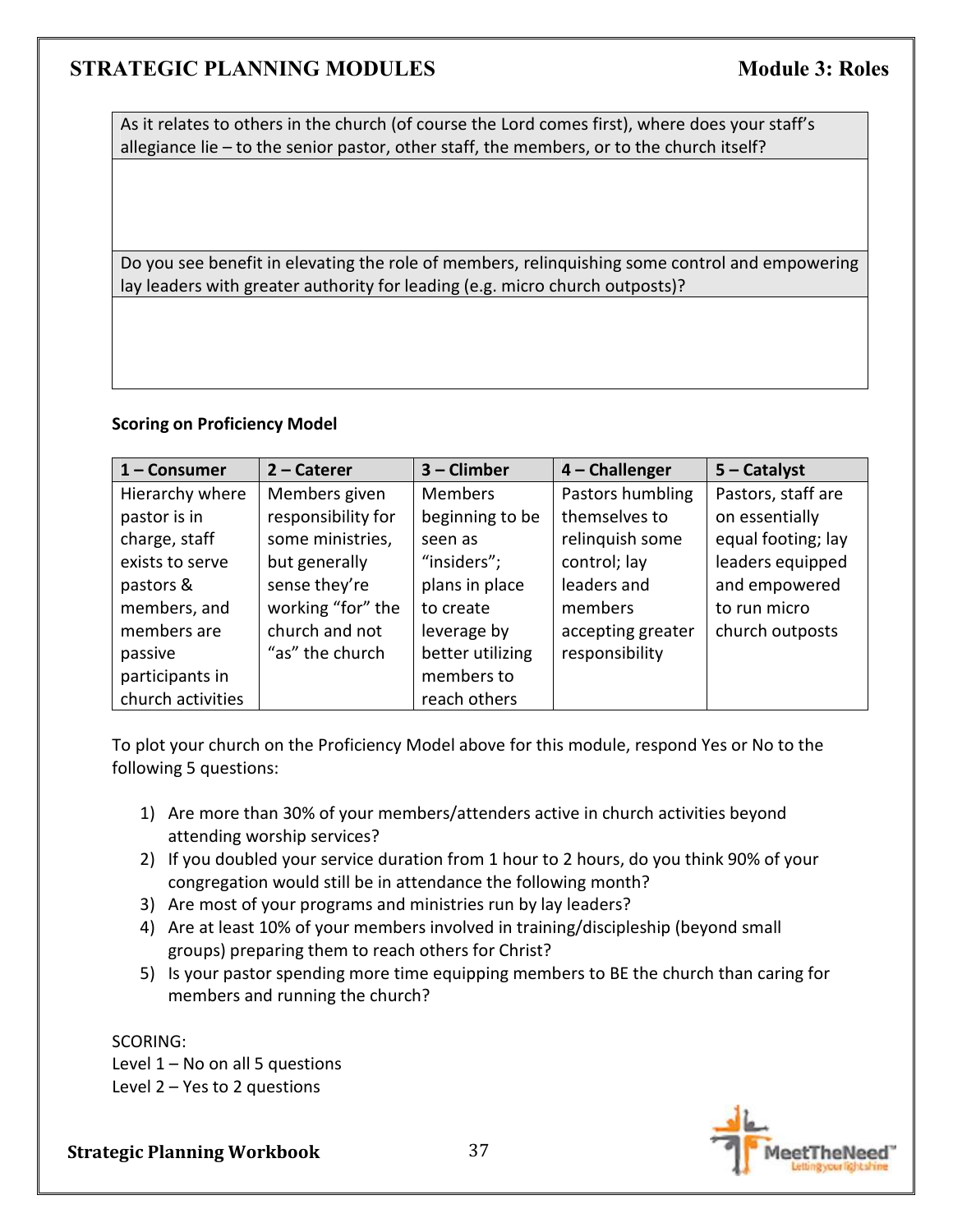Level 3 – Yes to 3 questions Level 4 – Yes to 4 questions Level 5 – Yes to all 5 questions

## **FUTURE STATE VISION**

Building and deploying disciples should be the primary job of pastors and staff. The Great Commission is a far more effective and Biblical church growth model than the arms-length attraction and retention approach used by most churches today. Ephesians 4:11-12 says, "So Christ himself gave the apostles, the prophets, the evangelists, the pastors and teachers, to equip his people for works of service, so that the body of Christ may be built up." As soon as visitors become believers, they should be discipled and deployed into service, not just inside the "4 walls" but to bring more people into the "4 walls".

There are vast resources within our "4 walls" that can create tremendous leverage for the Kingdom. Take a full inventory of what your church has to offer to each other and the community. Some may not have an interest or gifting in the area of greatest social need. The Bible does speak of a variety of roles within the church. That's true of any organization, but successful companies take employees with different skill sets and ensure all hands are on deck pointing toward the overall goal of pursuing and serving their "customers". To maximize the church's impact in the community, pastors should encourage nearly everyone in the church to consider:

- 1. What role they can play in advancing the church's mission around the key cause(s)
- 2. How they can develop greater skills and passion for the cause of reaching the community
- 3. The Great Commission as an obligation of great urgency, not an option

As that process unfolds, the Lord will show your church how so many latent capabilities lying dormant in your pews align perfectly with the most pressing concerns in your community.

Knowing what resources you have at your disposal isn't enough. You have to also put them in a position to be effective. That means setting members up for success in living up to their intended standing as critical parts of the church "body" – charged with exceeding "customer" expectations, not their own. Pastors and staff alone can't network or work hard enough to make significant progress reversing society's perception of churches as more judgmental and hypocritical than caring and compassionate. Leaders have to empower members to lead, likely requiring alternative organizational structures such as those mentioned in Action Items below.

Far too often, pastors rely on sermons as the primary forum to convince entire congregations to serve and evangelize. And too many pastors rely on small groups as their discipleship vehicle and instruct group leaders to find a service project every few months. However, members are "insiders", much more like employees of a company than its customers ("outsiders"). When a company hires a new employee, training is the first priority. Would a company consider a 30

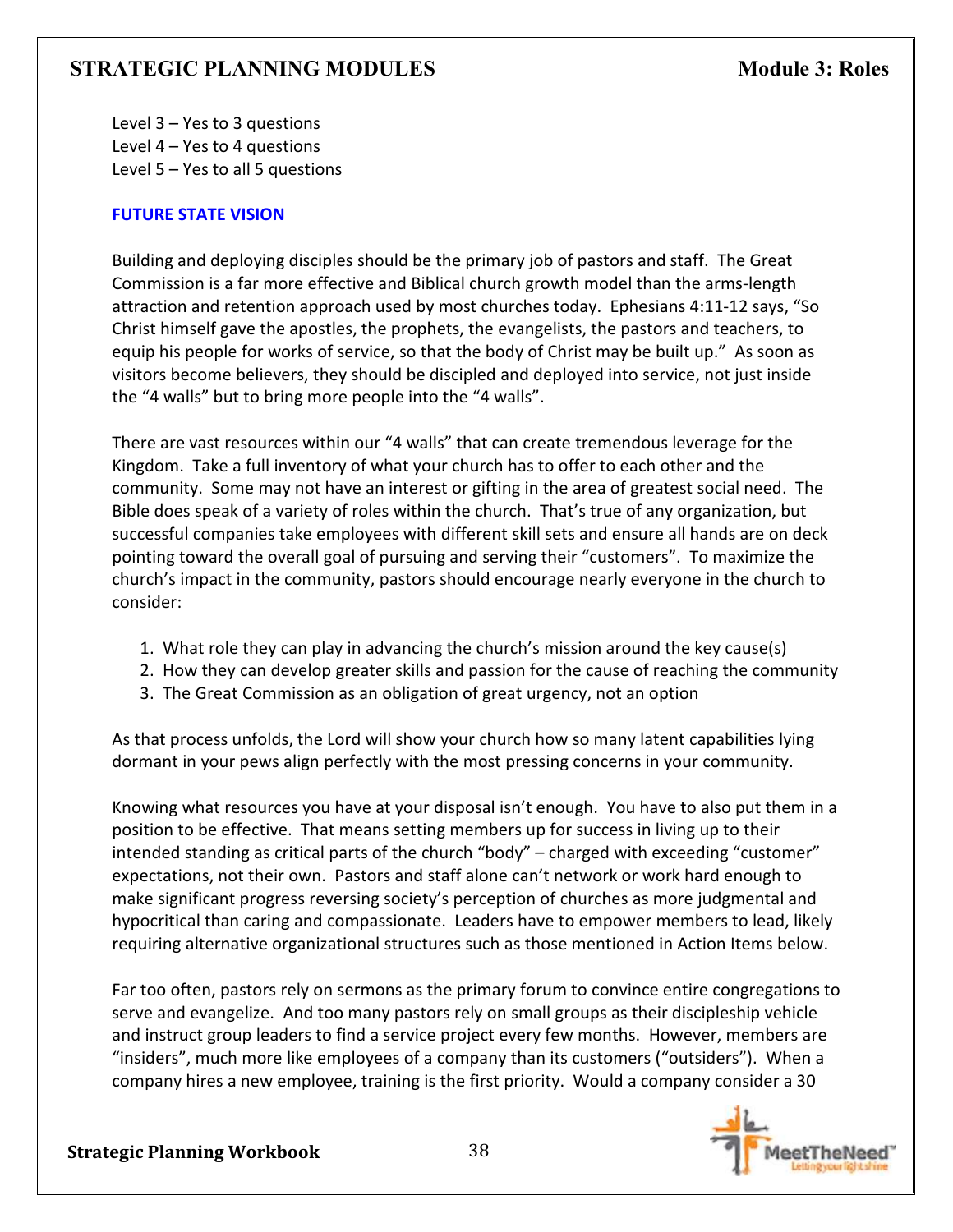minute presentation each week to be adequate training? What if it added weekly group discussions with fellow employees for a few months each year? Would the combination of those two be enough? Of course not. Companies know that proper training happens through 1-on-1 mentorship, group classes and in the "field" (i.e. on-the-job training).

#### **BRIDGING THE CURRENT STATE / FUTURE STATE GAP**

#### **Quick Tips**

- 1. **Bring Them In to Send Them Out** Your members and attenders, not just the pastors and staff, ARE the church. The job description for church leaders is to equip and mobilize the entire congregation to be effective in their role as the living, breathing body of Christ.
- 2. **Build Disciples, Not an Institution** Why do you market your church? Why do you encourage others to come to your church? It's important for pastors, staff and lay leaders to examine their hearts, ensuring the goal remains the Great Commission, not church growth.
- 3. **Challenge and Direct Members**  Any hesitancy to boldly challenge members and frequent attenders to BE the church - for fear of losing them to the church down the road who still "caters" to theirs - is wrong. Instead, church leaders should train them as "insiders", show them ministry opportunities to reach the "lost" and hold them accountable for living out the Great Commission.
- 4. **Flatten the Org Chart** For churches to have a dramatic impact on the world around them, they need leverage. Fully utilizing the "manpower in the pews" entails pastors relinquish much of their centralized authority, knowledge and responsibility to members.

## **Your Next Steps**

Fill in the blanks:

1.

2.

3.

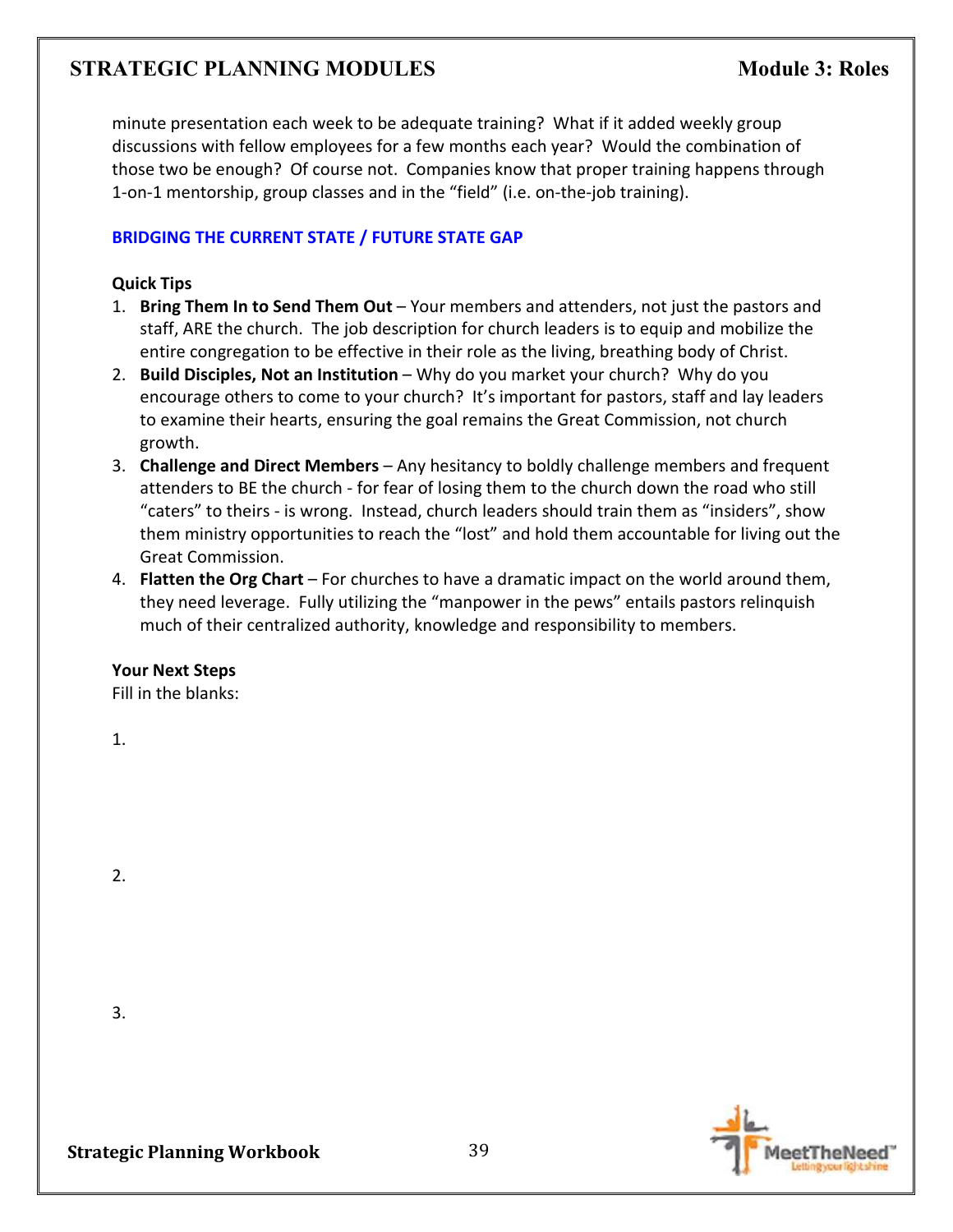4.

5.

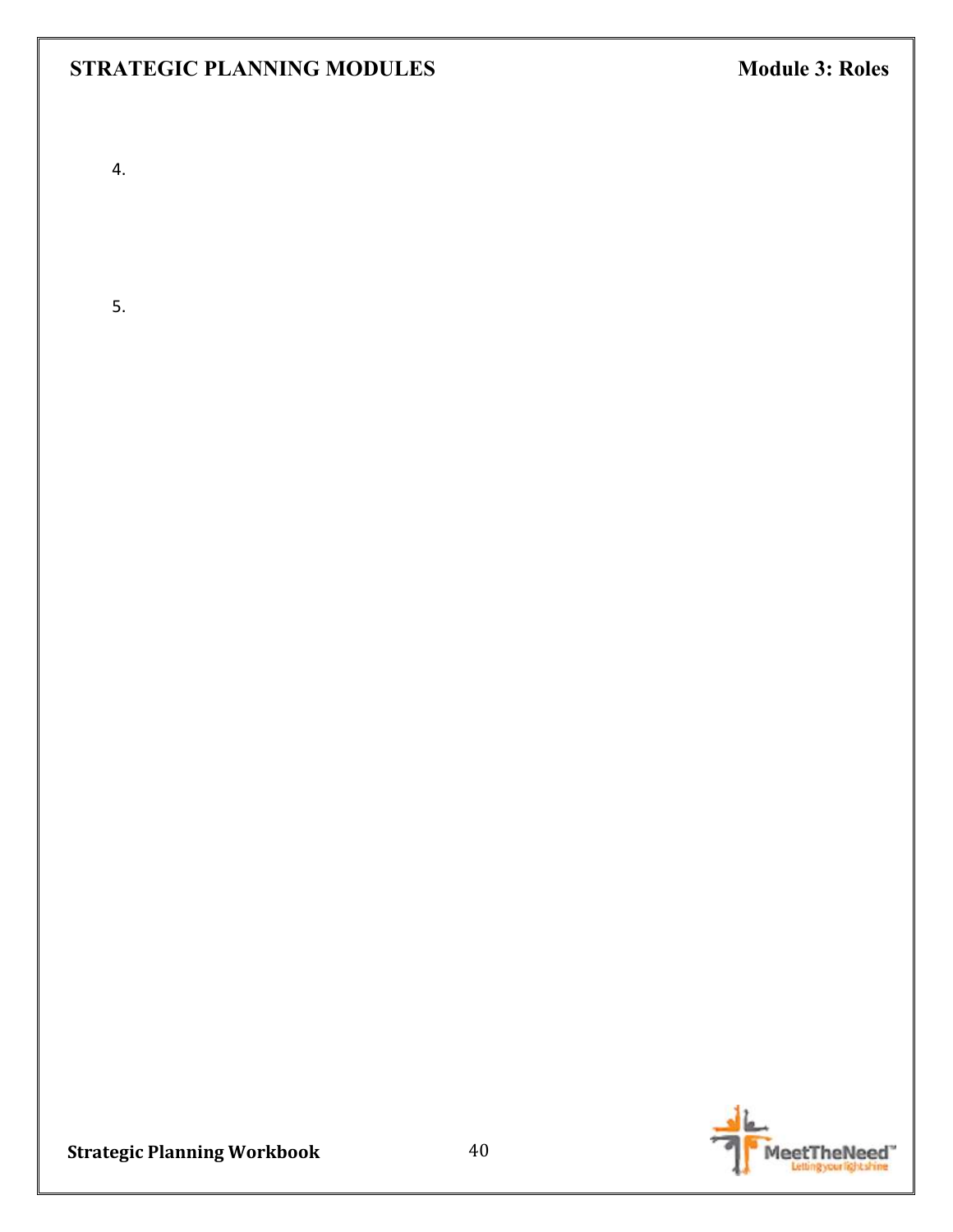# **PART 1: ORGANIZATION**

# **MODULE 4: EXPECTATIONS OF MEMBERS**

## **TOPIC INSIGHTS**

Is it reasonable to hold members to a standard of performance?

At some point in a Christian's walk with the Lord they should begin living out the Great Commission. Churches should challenge them and expect them to do so. To become a highly impactful church, many of your members will need to be convinced that:

- They ARE the Church critical parts of the "body" with unique, God-given skills and passions
- As the Church, they have a responsibility to pursue the church's "customer", the hurting and hopeless in the community where the church is planted
- The Great Commission is an obligation of great urgency, not an option

Is your church willing to break the "consumer" mindset and turn the tables, expecting members to perform rather than vice versa?

Expecting people to "perform" sounds like a business concept, but churches do it every week.

How many showed up and how much did they give? Churches budget expenses and expect each staff member to pull his/her own weight. Performance objectives are established around a set of goals, which tie back to what the church views as its priorities.

- 1. If member acquisition and retention is the primary goal, then the metrics will reflect that, e.g.:
	- Membership
	- Attendance
	- Giving
- 2. If building and sending disciples is the primary goal, then the church will measure:
	- Involvement in discipleship
	- Lives impacted and changed (whether inside or outside the church)
	- Engagement in internal and external ministry

Which of those two sets of measures are tracked more closely at your church?

Those two goals are not mutually exclusive…

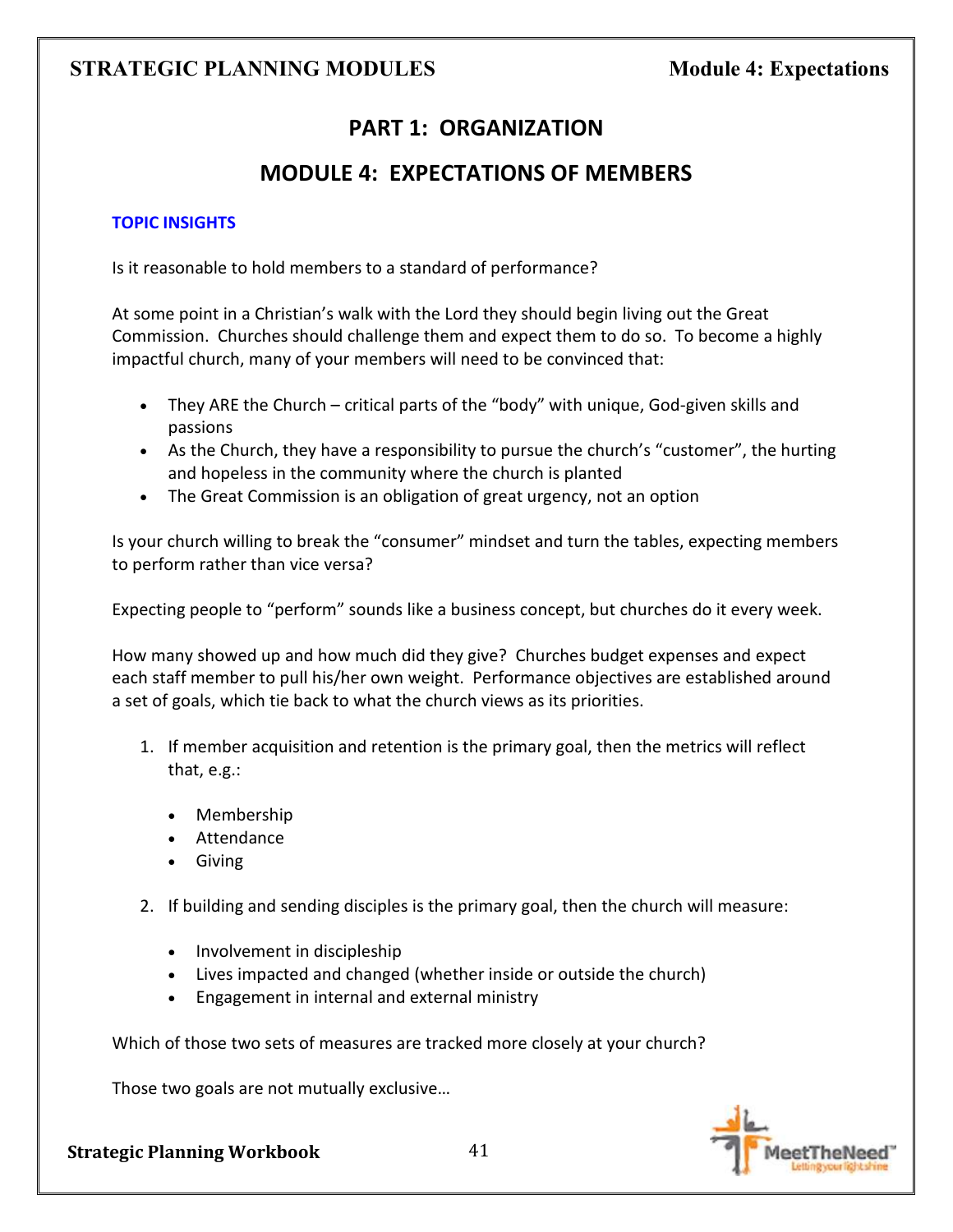- More **members** can mean more **disciples** if the church offers discipleship programs beyond small groups
- More **attendance** can mean more **lives changed** if the church is aggressive in challenging them
- More **giving** can mean more **engagement** in impactful ministries if the church invests heavily in empowering and equipping leaders

However, which set of metrics take precedence demonstrates whether a church views its members or the community as its "customer". In other words, they drive where the church invests the bulk of its time, energy and money. Is the church building programs to "please" members (to drive up the  $1<sup>st</sup>$  set of metrics) or to prepare members to pursue the real "customer" (the  $2^{nd}$  set)?

Because the impact, influence and perception of the Church in America are in decline it's clear that churches aren't turning enough members into disciples, attendees into world-changers, and dollars into difference. We believe few churches have made the transition from the  $1<sup>st</sup>$  set to the 2<sup>nd</sup> set of metrics.

# **Who's Evaluating Who These Days?**

The  $2^{nd}$  set (discipleship, life change and ministry) demands significant commitment by members. They are big asks – and risky considering that **the balance of power today has tipped in favor of members. The law of supply and demand has given churchgoers the upper hand:** 

- …the vast number of churches, each carrying fixed expenses that have to be covered
- …going after a shrinking "pie" of frequent attenders
- …each of whom gives less today

…in a landscape filled with more Walmart churches, making life difficult for "mom-and-pop shops"

…with seminaries producing significant numbers of aspiring pastors every year

The math will only get worse – fewer people and funds to spread over the remaining base of facilities – if churches continue chasing after the wrong "customer". Investing a limited pool of resources in trying to keep the lights on by attracting and retaining members is a losing game. The pie will continue to shrink if churches keep ignoring the real "customer" – the community where the church is planted.

How much leverage do churches have today? Are churches in a position to raise expectations of members? There are plenty of churches down the road ready to cater to their every whim – "people pleasing" churches who thank members profusely for barely doing anything – spoiling spiritual children. The mindset of most pastors today is far from increasing member standards

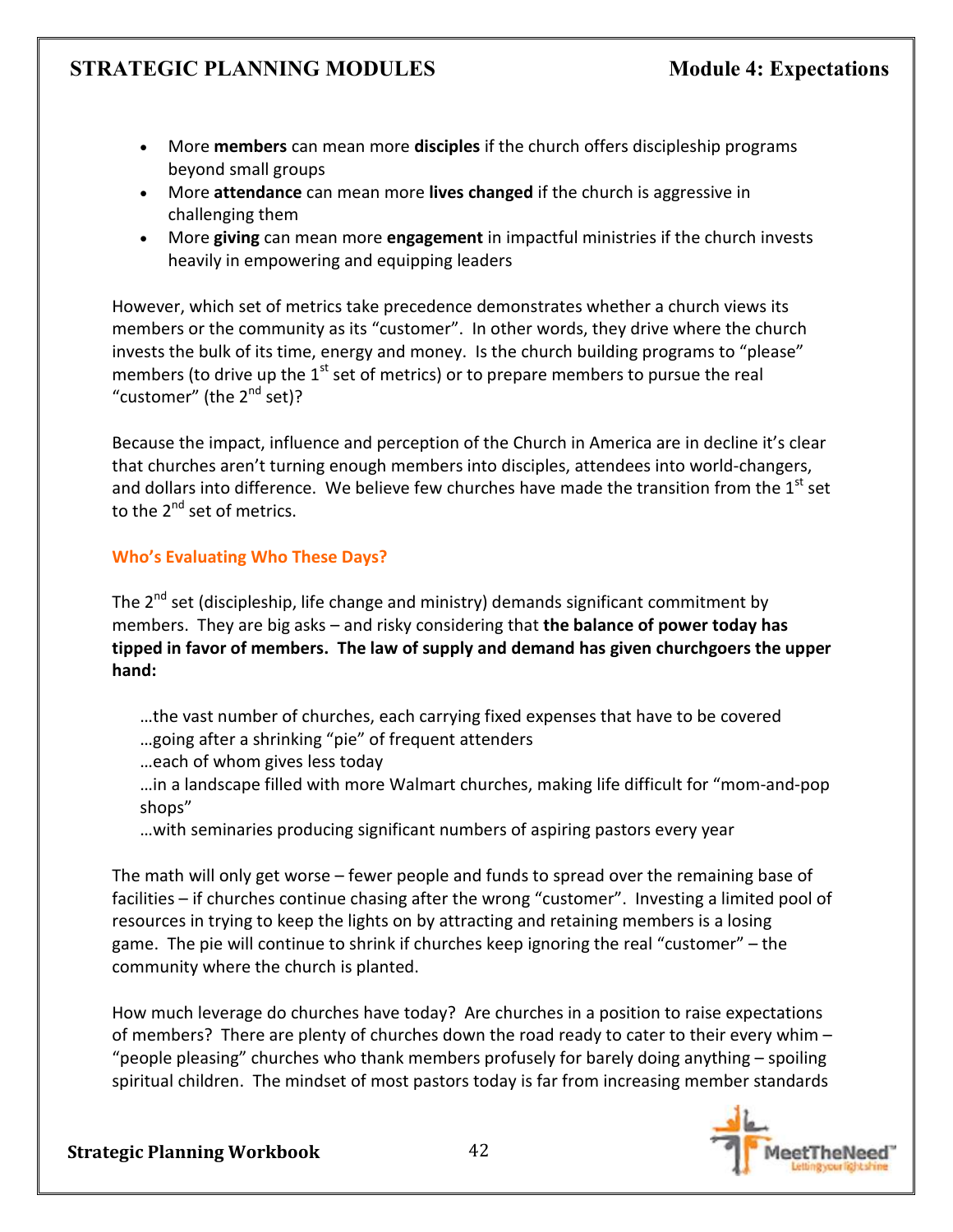and accountability. Upsetting the apple cart could mean a faction revolts and splits the church, spelling potential doom, particularly if a patriarch or matriarch leads the mutiny.

Churchgoers today "shop" for churches, looking for the one that best meets their needs. They leave if churches aren't meeting their expectations. Meanwhile, pastors read books and articles, selecting from among a wide range of church growth strategies trying to find the path to revitalization. The scales have tipped.

## **What Does the Bible Say?**

The Bible repeatedly makes the case that members ARE the church. Paul's and John's letters speak directly to the churches – meaning not just the pastors and staff, but the members themselves. Those letters hold all members to account for their actions, not just the leaders. Members weren't seen evaluating churches – members were being evaluated based on the standards set by Jesus Christ. In fact, the concept of members evaluating the church was an oxymoron in the New Testament. Members were the church – there was no institution apart from them. If the church was screwing up, it was on them.

Because members are the church and the community is its "customer" – as Jesus, His disciples and the early Church modeled – performance measures should be aligned with those respective roles. Members are "insiders", much more like employees of a company – and, like employees, can and should be held to a performance standard. Churches who are reluctant to do so are treating them like "outsiders" – or "customers".

# **How to Begin Raising Standards**

Leaders should raise expectations of members rather than striving to meet their expectations. However, that's not possible unless church leaders are willing to…

- 1. **Redefine** Consider and treat members as the church and the community as the "customer"
- 2. **Reprioritize** Put the mission first and institution second, diverting less attention to maintaining the church (institution) and more to building and sending disciples. That may mean few fixed costs and fewer programs and services that "please" members.
- 3. **Set New Goals** Reorient metrics from the  $1<sup>st</sup>$  set to the  $2<sup>nd</sup>$  set above
- 4. **Empower** As we discussed the past few weeks, train and put lay leaders in a position to "recruit" and mobilize others to venture into the (local and international) mission field. A small rebel band of Spirit-filled followers can change a community if they're motivated and expected to reach others for Christ – Jesus' disciples altered the course of history
- 5. **Equip** Devote pastor and staff time to training/discipleship and commit church dollars to externally-focused initiatives run by lay leaders. People are not attracted to churches but to disciples – so build not only disciples but disciple makers.

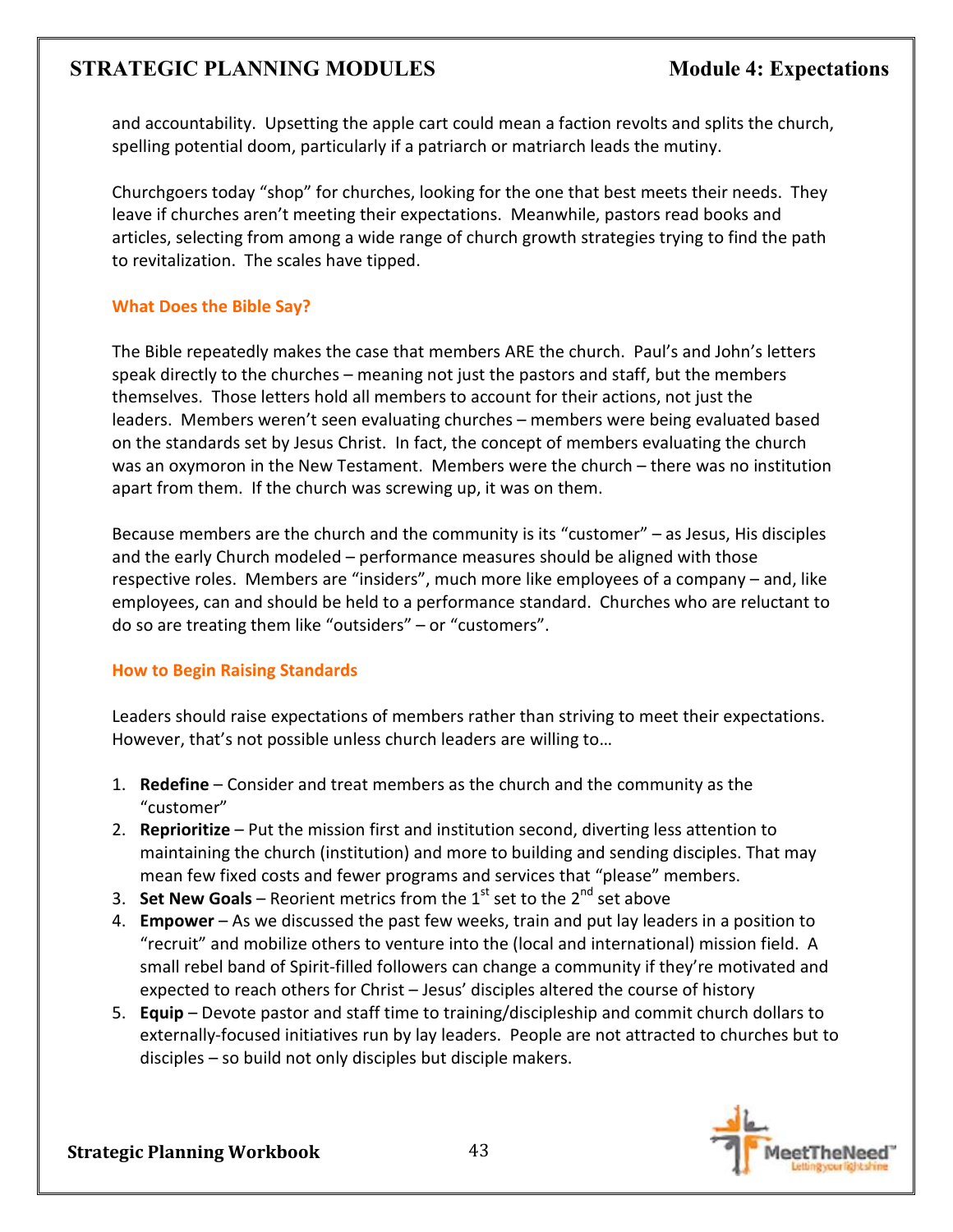- 6. **Direct** Have the courage to challenge members to live out the Great Commission, and network to find opportunities and causes where the church can engage non-believers
- 7. **Track and Monitor** Use measures as they're intended to incent action and modify behaviors – possibly pulling folks well outside their comfort zones. Ensure those actions flow out of gratitude for the grace and mercy of Jesus Christ as opposed to a sense of duty. Organizations rarely succeed at what they don't measure. Trade in internally-focused performance metrics that track attendance and dollars for "customer"-oriented measures that gauge how effective members are after they walk out of the building on Sunday

## **CURRENT STATE**

## **Self Assessment**

Complete the chart below to evaluate whether the church is doing more to cater to or to challenge members. In each row, consider which of the two options best describes your church in terms of what you expect of (emphasize to) members and assign a relative percentage score (each row should total 100%):

| <b>Option A</b>                       | % | <b>Option B</b>                         | % |
|---------------------------------------|---|-----------------------------------------|---|
| Invite others to church               |   | Responsible for leading them to Christ  |   |
| Participate in a small group          |   | Participate in 1 on 1 discipleship      |   |
| Serve in the church                   |   | Serve in the community                  |   |
| Give to support church operations     |   | Give to help church impact the world    |   |
| Be a leader inside the church         |   | Be a leader for Christ in the community |   |
| God wants you to have victory         |   | God wants you to give it all to Him     |   |
| Enjoy a fantastic worship service     |   | It's not about the "experience"         |   |
| Attend our church                     |   | Attend any Bible believing church       |   |
| Fellowship with other members         |   | Build relationships with the lost       |   |
| Regularly attend church               |   | Study, pray and journal on their own    |   |
| Come back next week                   |   | Become a leader in the church           |   |
| Baby steps on the road to life change |   | Dramatic life change                    |   |
| Members expect church to perform      |   | Church expects members to perform       |   |
| Church is where we go on Sunday       |   | We (members) ARE the church             |   |
| Build and deploy disciples            |   | Build a church                          |   |
| Pastors accountable for its success   |   | Members accountable for its success     |   |

## **Scoring on Proficiency Model**

| $1 -$ Consumer   | $2$ – Caterer    | $3$ – Climber   | 4 - Challenger | $5 -$ Catalyst    |
|------------------|------------------|-----------------|----------------|-------------------|
| Primary focus on | Regularly asking | Testing concept | Weekly         | High expectations |
| ensuring first-  | members to       | of challenging  | challenging    | of all members;   |
| rate church      | serve and give   | members;        | members to "be | holding them      |
| experience for   | but nearly       | transition      | the hands and  | accountable for   |

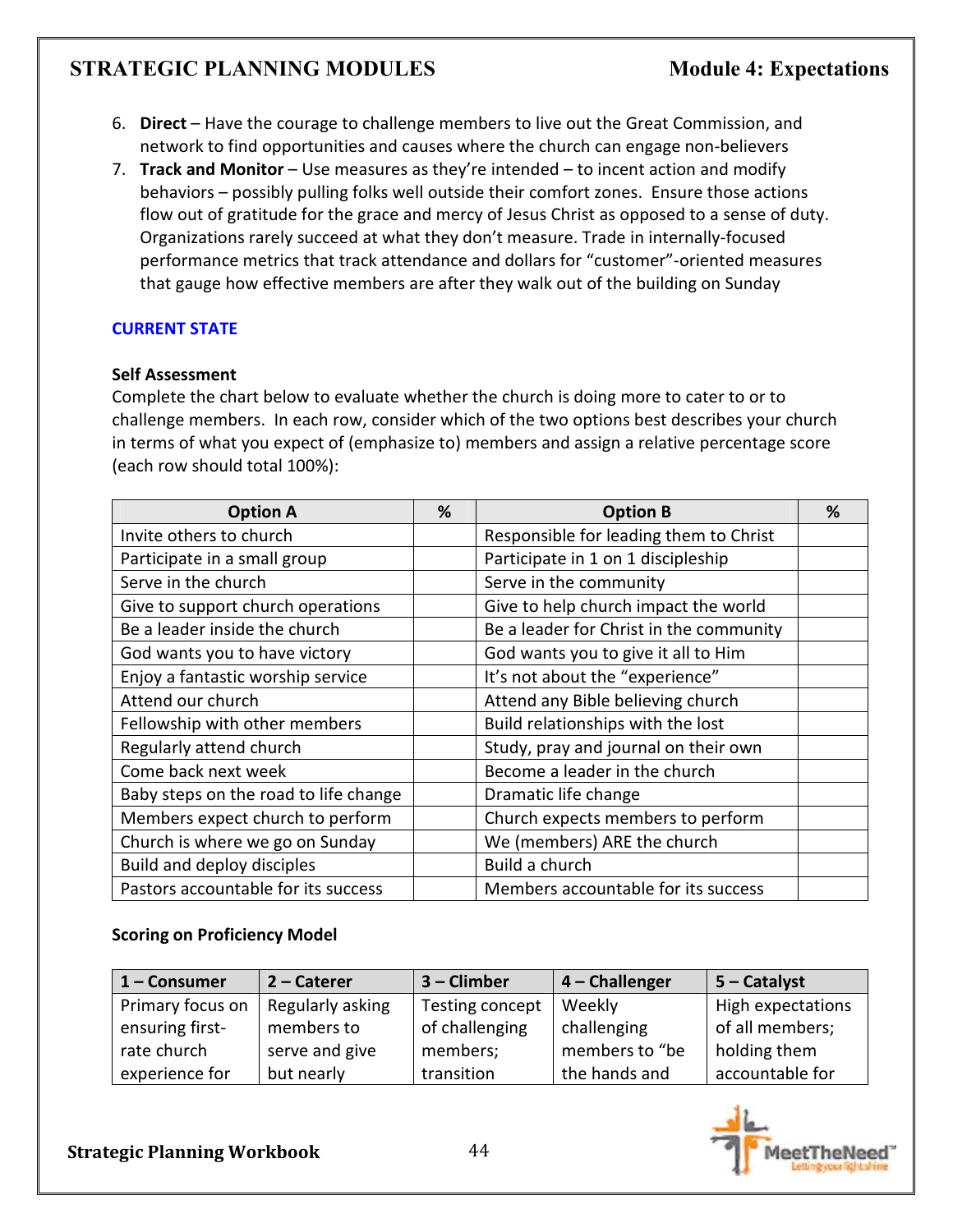| members/visitor   | exclusively        | underway from | feet of Christ",   | performance in    |
|-------------------|--------------------|---------------|--------------------|-------------------|
| s; culture where  | internally; little | members       | but no longer      | serving (in/out), |
| members           | expectation and    | expecting     | losing them -      | evangelizing,     |
| evaluate church   | no accountability  | church to     | they've bought     | engaging beyond   |
| performance       | for life change or | perform to    | into "we are the   | service           |
| and pastors/staff | impact on others   | church        | church"            | attendance; Full  |
| seek to ensure    |                    | expecting     | mentality; limited | member buy-in     |
| satisfaction      |                    | members to    | accountability     |                   |
|                   |                    | perform       |                    |                   |

#### SCORING:

- Level 1 Sum of 2nd column is less 300
- Level 2 Sum of 2nd column is between 301 and 450
- Level 3 Sum of 2nd column is between 451 and 600
- Level 4 Sum of 2nd column is between 601 and 750
- Level 5 Sum of 2nd column is greater than 750

#### **FUTURE STATE VISION**

Just as we educate our children so they'll stop being absorbed with self, believers must be trained (i.e. discipled) to stop being consumed with self. Otherwise, even though they've come to faith, they'll continue to be immature. Graduating to a higher level of education in their walk with Christ means coming to grips with what it means to BE the church – in other words, selfless. Paul refers to that process as dying to self – being crucified with Christ. The new believer has joined that camp of those called to die to self, just as a maturing child should put aside childish things and learns to put others first.

However, if churches don't challenge and disciple new believers (i.e. spiritual children) all the way to maturity, they'll remain "consumers" of church rather than the church personified.

## **Changing the Mindset of Members**

Selflessness can permeate and transform a church culture. Not only will selflessness manifest itself in how members care for each other but it will be evident in how the church body (as a whole) cares for the church's true "customer" – the community where the church is planted. That's when the transition from childhood to adulthood is complete. When members recognize the "fields" are white for harvest and take personal responsibility for seeking seekers – in other words, being the Church.

Yet members won't arrive at that place of maturity unless they come to realize…

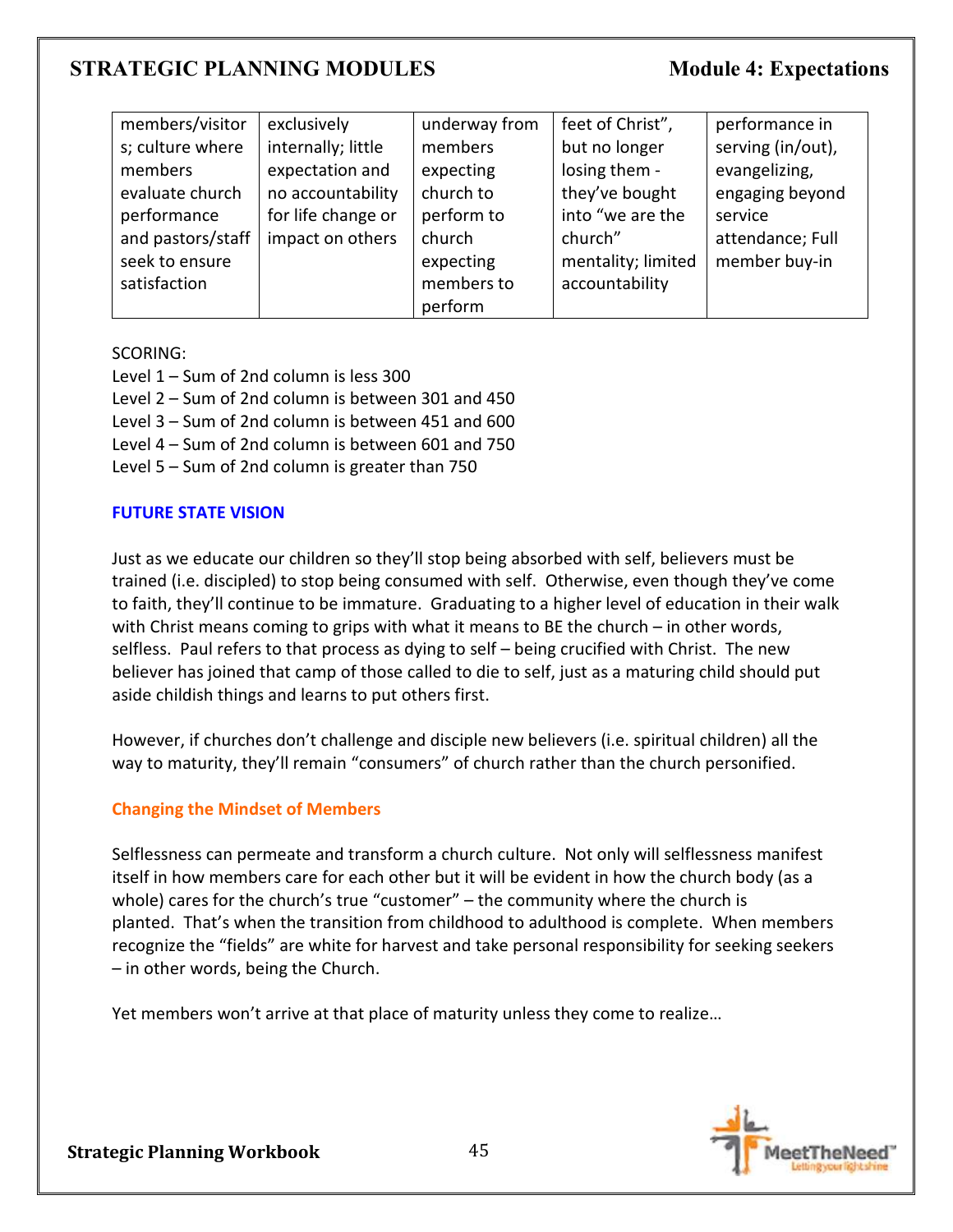## 1. **…where the "fields" are**

Many today think that planting a church in a community means we're "in the field", and believe that churchgoers in the normal course of daily life will be good harvesters. However, most churches don't prepare or empower members adequately – typically only asking them to invite people to church, leaving evangelism to the "professionals". How many churchgoers share their faith or even talk about God between Sundays, except with their Christian friends?

# 2. **…why they're at church**

They are not at church to be served but to serve. They are Christ's body, designed for praying, caring and sharing. Instilling a service versus consumer mindset will mean eventually members and attenders become less dependent on the church for what it can do for them and more engaged in being the church to others.

## 3. **…challenging is Biblical, catering is not**

No longer catering to churchgoers doesn't mean churches stop taking care of their members or ignore them. Church is a family. However, it does means transitioning members' thinking about their role by investing more in challenging them (e.g. with the Great Commission).

## 4. **…the urgency of the need**

It's human nature to need a cause outside of ourselves to force us to look beyond ourselves. The hopelessness of the lost in the community should be a mission-critical, common cause for every church. There are also often pressing social issues such as homelessness, hunger or troubled youth around which a church can rally. See our short eBook – *Transform Your Community Forever in 6 Months*.

## 5. **…their own problems may not be as bad as they thought**

Once churchgoers shift their focus to bigger problems in the world around them, their maturity process kicks into high gear. Self-absorption only drives people deeper and deeper into their own "stuff", whereas loving their neighbors is the path to "recovery".

# **Changing the Mindset of Church Leaders**

Pastors have to lead the way or the congregation won't reach maturity – dying to self and taking the Great Commission as seriously as Jesus intended. Before pastors can help others adopt this new mindset, their own must adjust accordingly…

# 1. **…around "parenting"**

Pastors are raising too many spiritual children in the church today. They fear consumers will leave if they challenge them to have a dramatic impact on the world around them – so they don't. Enabling and coddling, particularly of long-time members/attenders, has to stop. The Kingdom needs more disciples – and disciple makers.

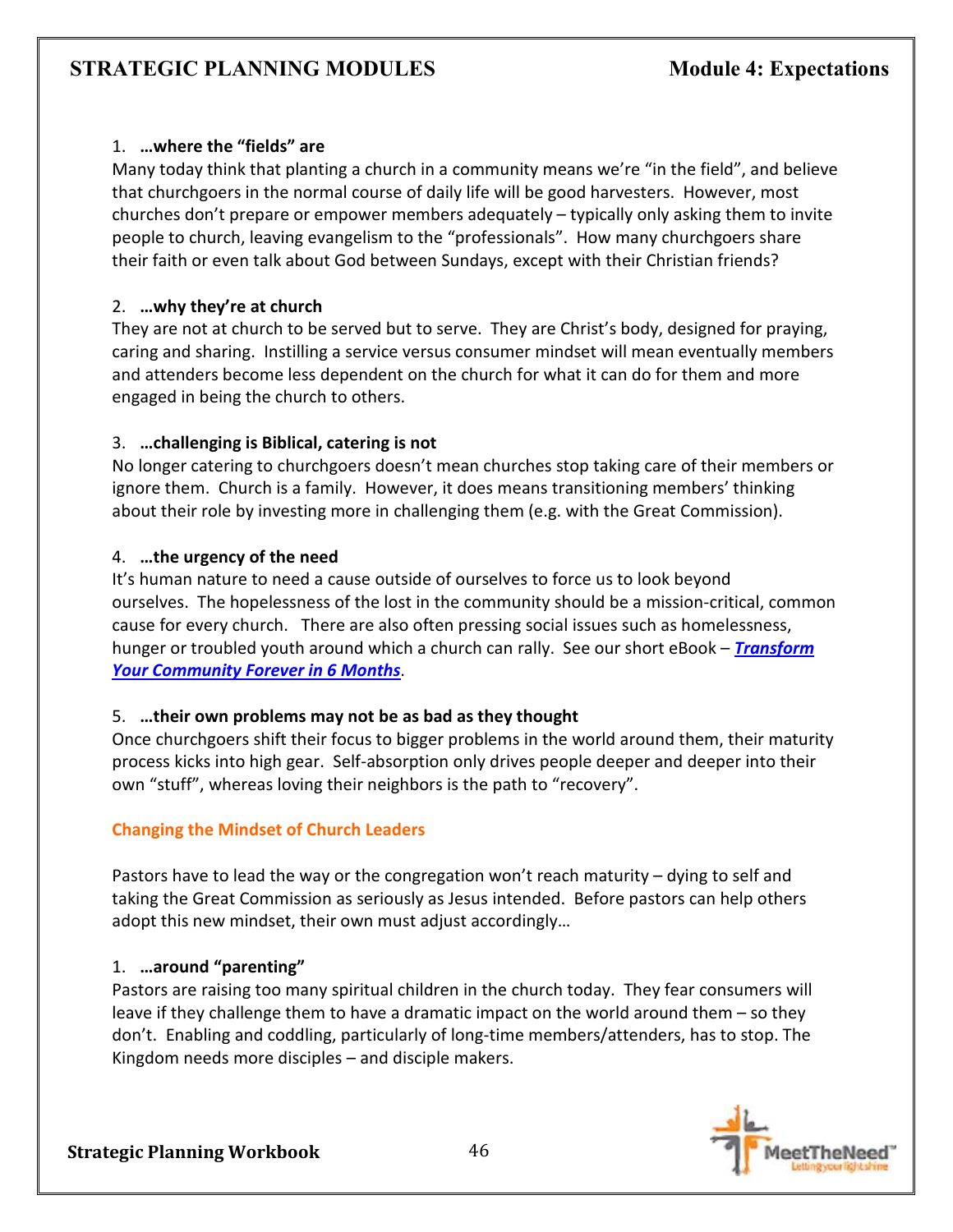## 2. **…around expectations**

Rather than seeing members as voluntary participants in church activities, view them in their proper light as "insiders" – more like employees charged with real responsibilities both within and outside the "4 walls." Historically, democracies fail because politicians eventually give too much away in order earn votes. Churches offering cheap grace perpetuate the church's current decline in growth, impact, influence and perception. (see 2 Timothy 4:1-5)

# 3. **…around the term "externally focused"**

We throw around that term as if it's an optional characteristic of certain churches, or somehow deserving of merit. Yet externally-focused is what the Great Commission dictates every church should have as a core competency. I wonder whether the Lord is pleased with any church that's not "externally focused" – one that doesn't adequately prepare, send and serve such as to win more to Christ.

## 4. **…around giving back**

People in the midst of building their careers often think "once I get where I'm trying to go, then I'll start to give back". Countless times I've seen and heard pastors say similar things – "We just need to get the new building done, then…" or "Once we get a little bigger, we can have more impact, then…". Be a generous church now – at any size or any stage of development.

## 5. **…around how to share the gospel**

Many pastors and churches find themselves trying to "outpreach" Jesus. He had the perfect words, but knew they weren't enough. The Church's gradual relinquishing of the front-line compassion role in society to others over the past 100 years, no longer following Jesus' model, instead telling people who Jesus is without showing them first, has severely damaged society's view of Christians and the Church.

# **BRIDGING THE CURRENT STATE / FUTURE STATE GAP**

## **Quick Tips**

- 1. **Fear Factor** Pastors demonstrate a great deal of faith and courage as they start a new church plant. At that early stage there's little to lose – no large membership and limited investments of hours and dollars. As the stakes rise, pastors become more cautious about challenging members to do all they could and should to win people to Christ. Leaders should remember and rekindle that initial fire.
- 2. **Cheap Grace** Companies don't feel at liberty to require anything of customers they would never demand customers read the owners' manual and evangelize the company. Churches treat members similarly today – treading lightly when it comes to asking members to live out the Great Commission.
- 3. **What Have You Got to Lose** The modern American church growth model isn't working 93% of churches aren't growing. The perception of churches and Christians is in decline. Churches should take a chance and readopt the definition it had for 1900 years of its "customer" – the lost in the community where it's planted.

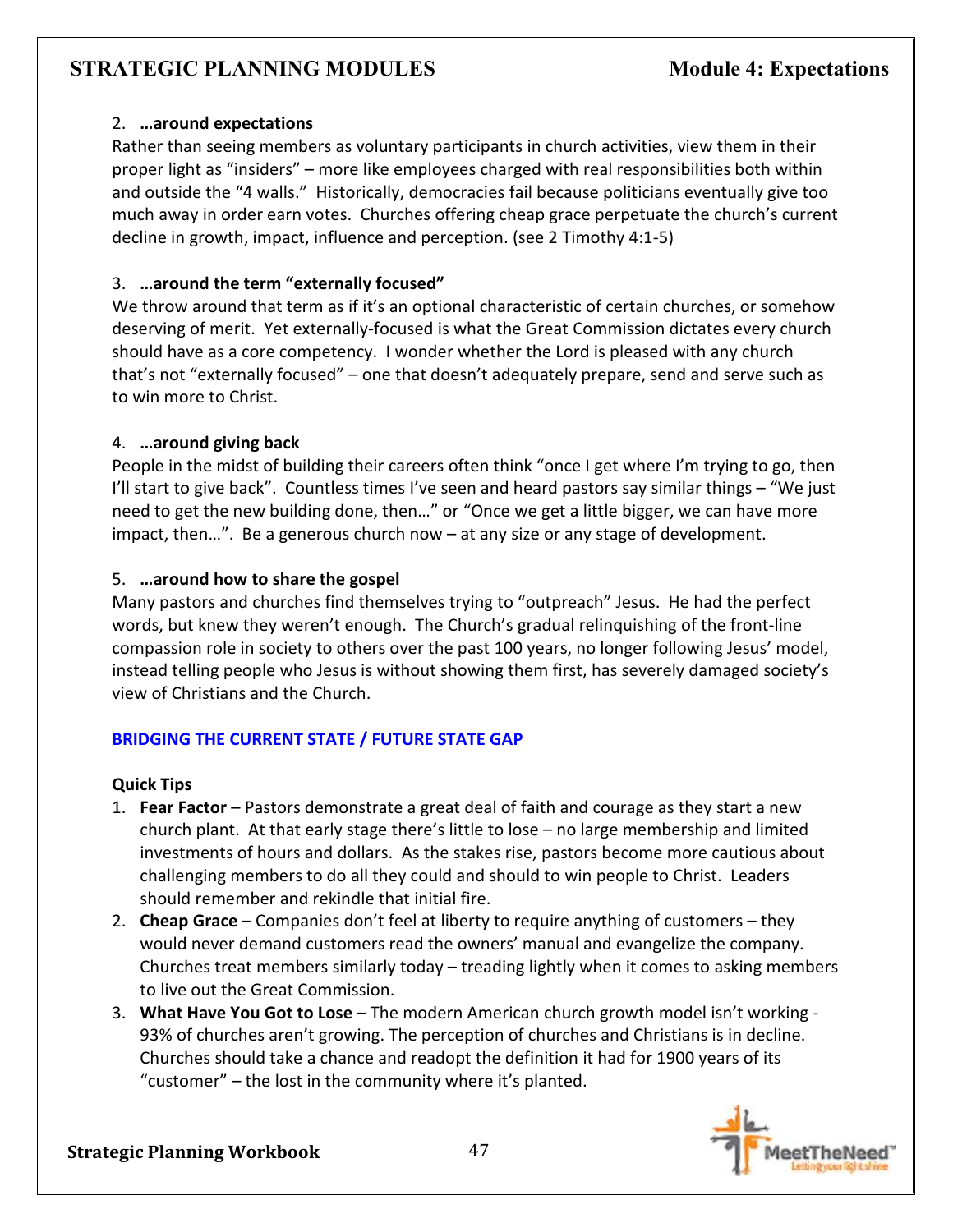4. **Who's Evaluating Who** – Churches track attendance, worrying about losing members, and turning churchgoers into "shoppers". Church leaders should turn the tables on the balance of power – despite fears of a smaller percentage of churchgoers distributed over a large number of churches - challenging members to BE the church and pursue its real "customer".

#### **Your Next Steps**

Fill in the blanks:

1.

2.

3.

4.

5.

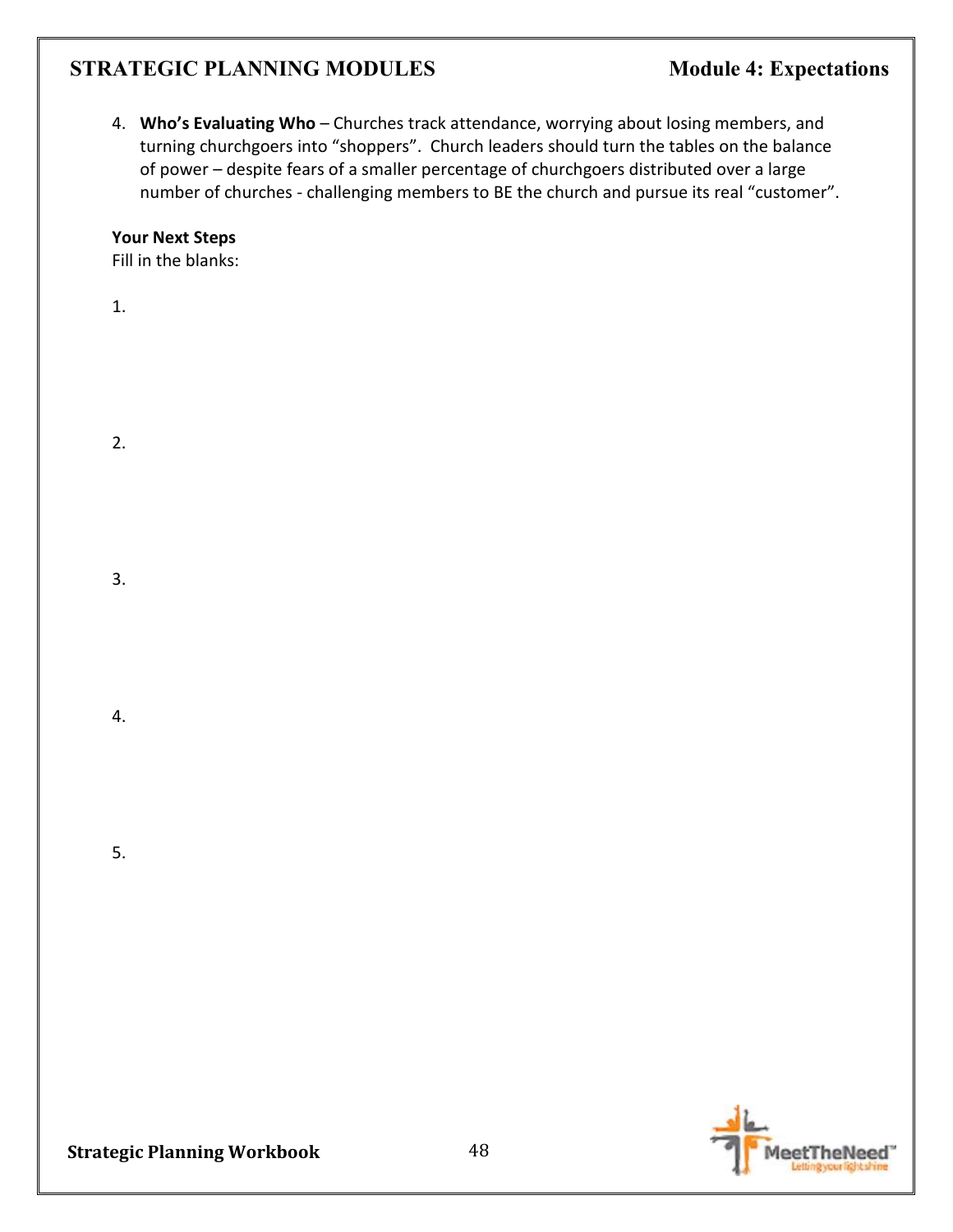# **PART 1: ORGANIZATION**

# **MODULE 5: ORGANIZATIONAL STRUCTURE**

## **TOPIC INSIGHTS**

No organization thrives without setting goals. The goals of a church are spelled out in the Bible – principally:

- Teach and care for believers
- Empower them to go and make disciples
- Serve and witness to the hurting and lost in Judea, Samaria and the ends of the earth

Within the context of those goals, pastors and staff can set specific objectives designed to reach them. For churches among the 93% not growing in America today, objectives are primarily aimed at growth and revitalization. However, most of their strategies to achieve those objectives point in the opposite direction. Repeating the mistakes that led to the current state of the church won't result in a better future state. Today's prevailing church growth strategy of "Invite, Involve and Invest" is the rallying cry of the internally-focused church. Internallyoriented organizations nearly always fail. Tactics to make your church "sticky" may grow your church in the short term but only engaging and caring for your intended "customer" will make your church healthy and vibrant in the long run.

#### **The Path to Revitalization**

…is essentially the same for all organizations, but for churches it's an ordained imperative:

- **Take "Ground"** In business it's called "market share". Democracies call it "voting blocs". Unfortunately, nearly all churches in America think of it as "membership", "attendance", or giving. Churches who measure their footprint in those terms are (possibly inadvertently and unwittingly) viewing members as "customers". Because members ARE the church and the community is the marketplace**,** the amount of ground "taken" should be calculated in terms of lives "impacted", regardless of whether they go to your church**.** The Biblical goals of the Church are rooted in building and sending disciples, who in turn impact the lives of those around them for Christ.
- **Develop Genuine Relationships** We think of relationships as being between two people. However, the church itself has a relationship with the community (its "customer"). Church is the convening of the "body" and that collective body is commissioned to work together to reach the "customer" – not just as a bunch of independent agents or only on occasion. Yet the church today is far more transactional than relational in terms of how it reaches out to the community (as a collective body)  $$ relying on infrequent outreaches, which are often viewed and intended as

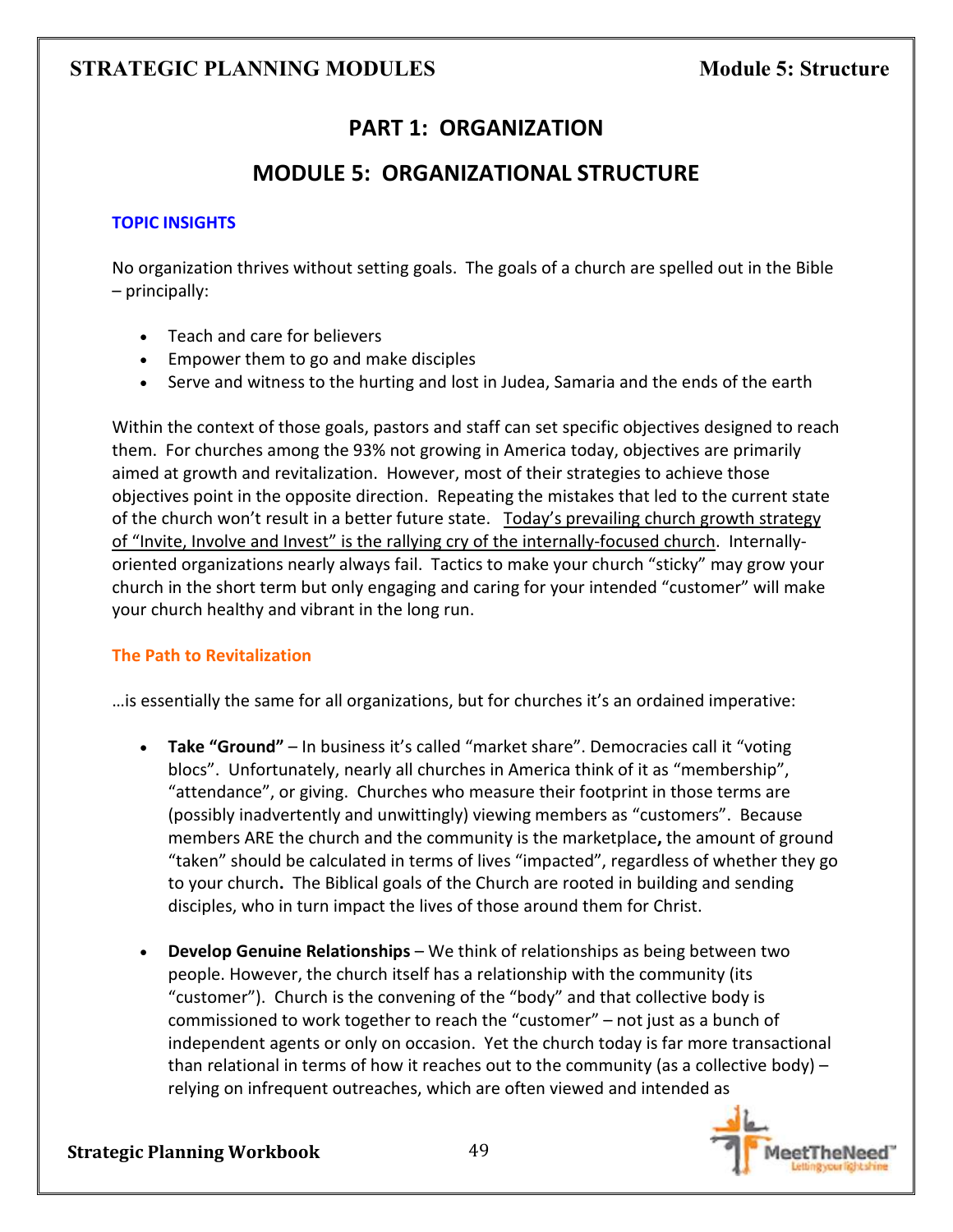marketing. Society is waiting to see churches show sincere concern for them, not for their "own". Likewise, society is not waiting for members to be generous in giving to the church, but for the church to be generous in giving to the community. You can see how the goals of communities and of churches are often in conflict.

• **Fuel a Positive Perception** – We each do life with Christ separately but when we're part of a church, we are the church. Yet by highlighting pastors, buildings and brands, churches have caused society to see it as an institution, not a collection of individuals. In other words, our modern day emphasis on the institution has caused the unchurched to view church as an institution**.** As a consequence non-believers no longer assume that a churchgoer who is loving and caring means that the church is loving and caring. Many today think highly of a particular church member but have a poor perception of "church". Unless pastors truly view congregants as the church, society won't either.And unfortunately, studies show most unchurched (the intended "prospect/customer") feel that the institution (of church) does not care about them.

## **Setting your Church up for Success**

Taking ground, relational propagation and fueling a positive perception all hinge on a single, critical enabler – people. Businesses can't grow market share without employees and raving fans. Politicians can't win office without staff and volunteers out on the campaign trail. If your church doesn't leverage the people at your disposal, equipping them to reach others, there's little chance of accomplishing the Lord's goals for your church. In other words**,** unless you empower congregants to BE the church through more decentralized organizational structures and flatten the church hierarchy, you'll never reach your objectives of healthy growth and revitalization.

In consulting, too often we saw companies broken up into functional "silos", each acting not in the interests of customers, but around their independent objectives, which often conflicted with those of other departments. Those companies experienced tremendous inefficiencies, mis-alignments, and far too much internal politics – and consequently poor sales and customer service. Our consulting teams restructured those organizations, uniting them through crossfunctional processes designed around the needs of customers, not the interests of internal departments.

Likewise, churches should restructure around the Biblical goals laid out at the beginning of this chapter.

Here are 5 proven organizational changes that will exponentially increase your church's ability to pursue and win over your intended "customer" – the community where your church is planted:

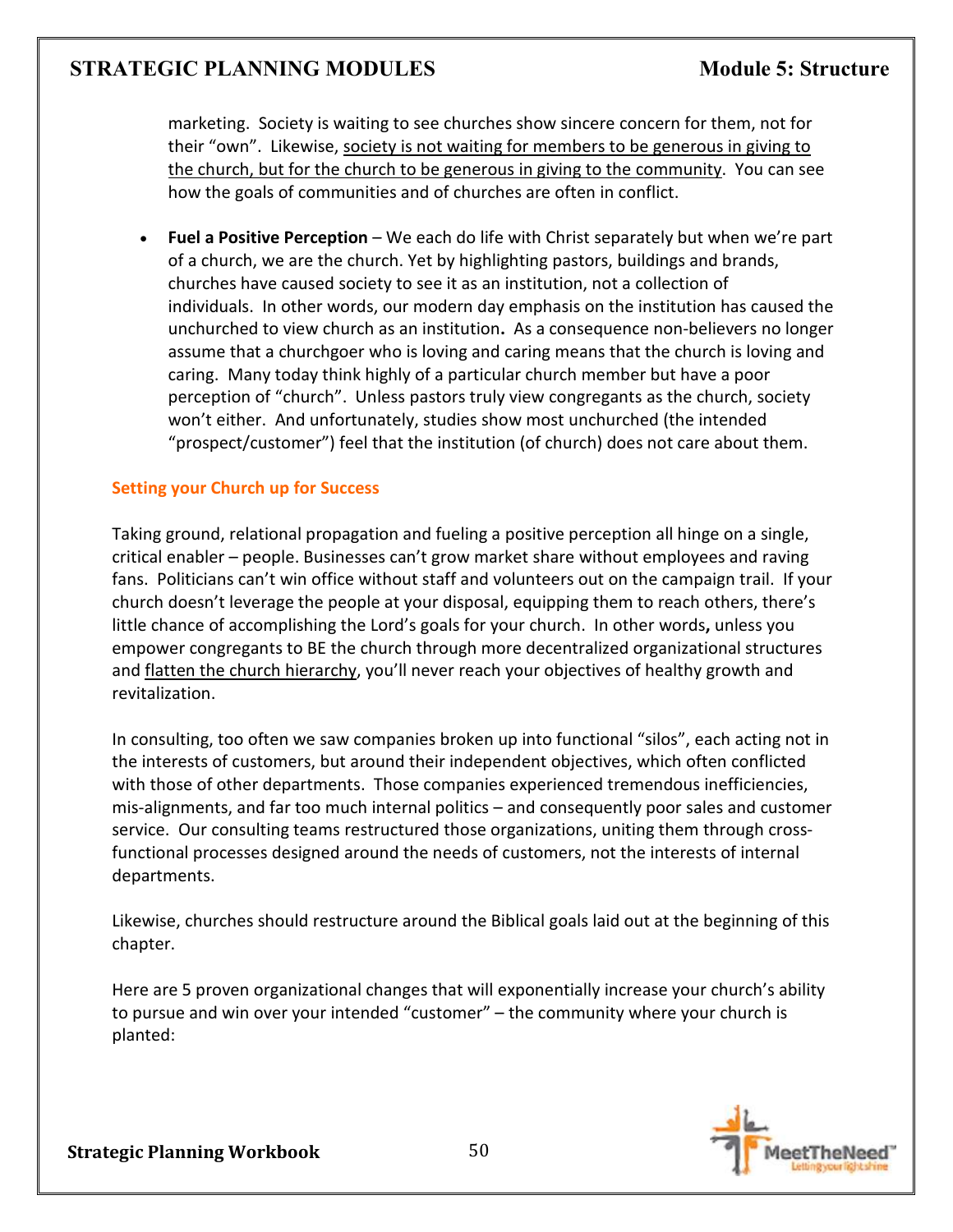- 1. Turn Small Groups into Neighborhood Groups, responsible for "prayer, care and share" in their particular locations (this is the most grass-roots example of structuring a church relationally)
- 2. Form teams assigned to work with particular local ministries and/or cause(s)
- 3. Facilitate "planting" of ministries by members to fill cause-related gaps in the city
- 4. Consider restructuring into semi-autonomous, medium-sized subgroups around geographic or cause lines (since entire congregations are hard to mobilize and small groups lack the scale to make a significant impact)
- 5. Assign a staff or lay leader to manage your local missions efforts and another to lead discipleship and elevate those positions to a high standing within the church, commensurate with the reversion to defining the community and not members as your "customer"

## **CURRENT STATE**

## **Self Assessment**

Purpose: Determine whether your church is taking steps to distribute power/influence within the church so as to fully leverage your members as the living, breathing church to those around them.

Have you made organizational changes to facilitate a shift from a Sunday morning, attractional model to year-round, between Sundays engagement with the community? If so, please describe.

What was the result of those organizational changes in terms of your unity, growth, impact, influence and perception in your city?

How are you empowering and equipping members to be leaders for Christ not just within the church but within their spheres of influence? Could those initiatives be more effective? How?

## **Scoring on Proficiency Model**

Which of the following best describe how you've set up your organizational structure?

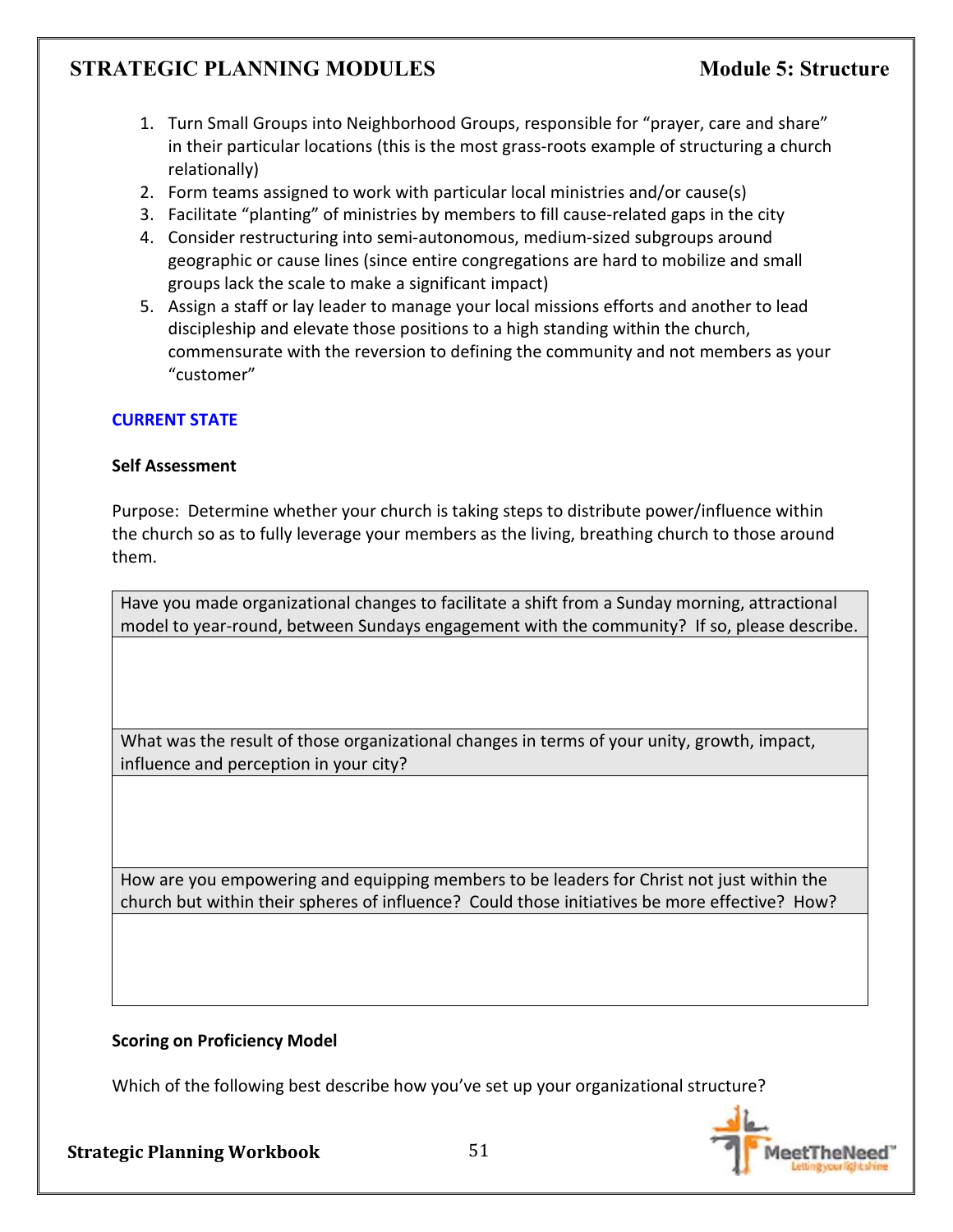| $1 -$ Consumer    | $2$ – Caterer        | 3 - Climber   | 4 - Challenger      | $5 -$ Catalyst     |
|-------------------|----------------------|---------------|---------------------|--------------------|
| "Pastor-led"      | Slightly flatter org | Modifying     | Implemented         | Reorganizing       |
| structure with    | structure with       | existing org  | new org             | entire church body |
| young, lower      | deacons, elders      | structures to | structures to       | to ensure focus on |
| level staff;      | and more senior      | focus on      | reach community     | engaging those     |
| members are       | leadership &         | reaching the  | (e.g. ministry      | most in need of    |
| treated as        | staff; members       | "customer"    | teams to work       | help and hope      |
| "customers" to    | are not viewed as    | (e.g. Small   | directly with local | (e.g. Mission-     |
| be served by      | part of the org      | Groups into   | ministries and      | Shaped             |
| pastors and staff | structure but        | Neighborhood  | engage members)     | Communities)       |
|                   | served by it         | Groups)       |                     |                    |

## **FUTURE STATE VISION**

Implementing organizational changes geared toward decentralizing and empowering – to better unlock the potential residing in your pews – will require your church to rethink:

- **Budgets** Reallocate your church's budget to generously fund member-led and external local ministry efforts. You can't launch and empower neighborhood groups, ministry teams, ministry plants, or semi-autonomous subgroups without funding. Stand behind your commitment – financially.
- **Buildings** Is it good stewardship to own a building that only accommodates a large crowd 1 day per week? How often is a significant portion of the building in use? How many members visit the building between Sundays? How much space does management and staff activities take up during the rest of the week? What percentage of those activities could be done elsewhere much less expensively? Would you pay a full mortgage on a house you only lived in 20% of the time? Only the very rich have second homes where they spend a small fraction of their time, but in ministry aren't we called to be better stewards (with Kingdom resources) than the ultra rich? With a proper definition of the "customer", fewer resources would go toward facilities and more toward serving and engaging the community. Alternatively, keep the building but use it all week for ministry incubation and to bring in people from the community for career coaching, tutoring, recovery ministries, health/wellness classes, etc. – all geared toward demonstrating the love of Jesus Christ and His church.
- **Content Delivery** Speaking of which, are there more efficient means in this day and age for content delivery by the pastor and staff? Too many people drive in Sunday morning, stay for a non-interactional presentation, possibly hang around a few minutes afterward to chat, then head home. That single sermon cannot deliver the depth needed by mature Christians – pastors have to design messages to accommodate the mix of "students" in the congregation. Aren't tailored messages based on discipleship progress more efficiently delivered while people are out exercising or driving to work? As we've discussed extensively, properly equipping members to BE the church in

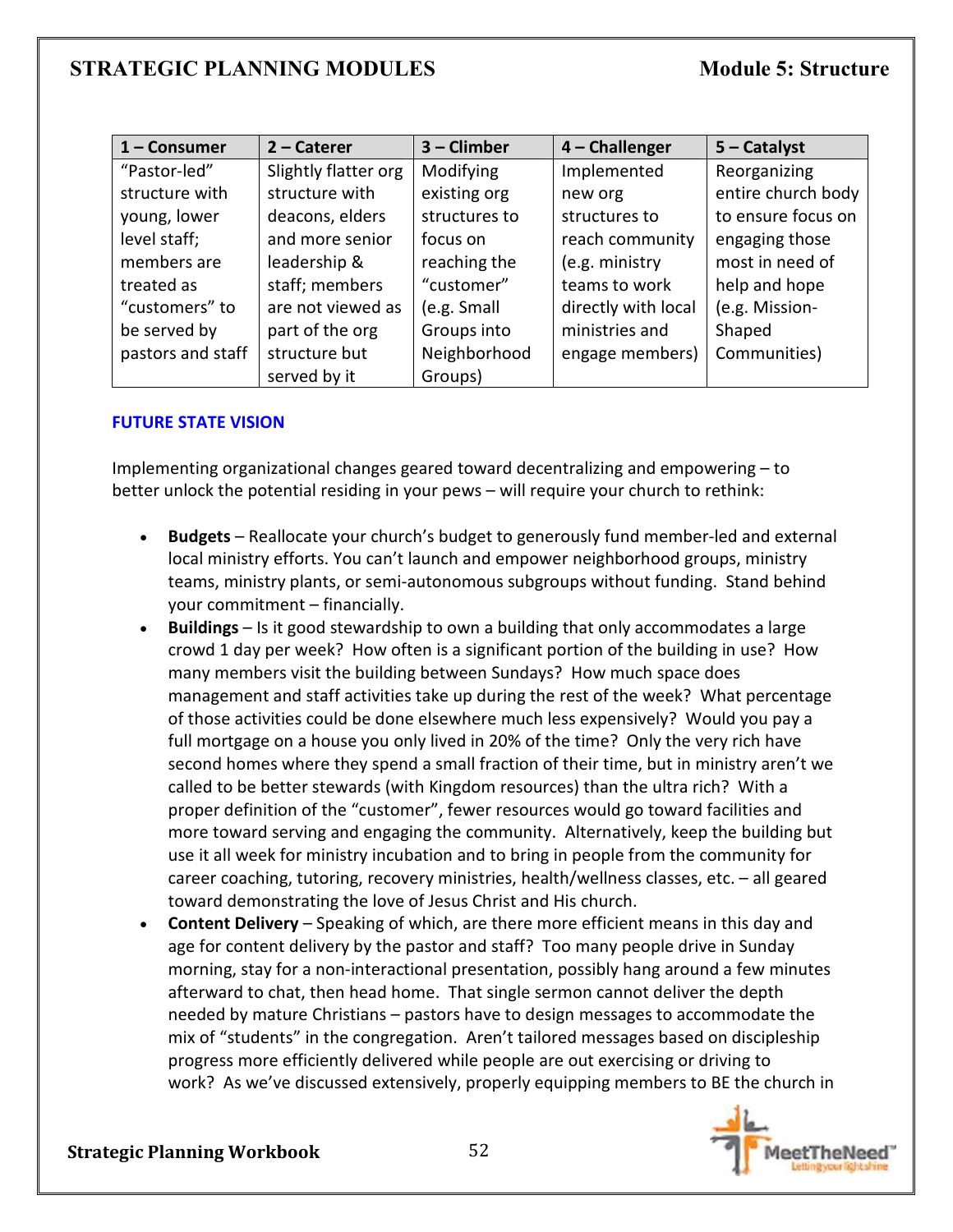the "marketplace" requires intensive training (discipleship) and deployment into local ministry**.** Yet there's been little innovation in (or adoption by churches of) content delivery vehicles for discipleship or for serving others. Technology vendors invest in building solutions that churches have set aside budget to purchase, so there is significant innovation in online streaming of conventional church services, but not much around discipleship or local missions (besides Meet The Need, a non-profit ministry).

### **BRIDGING THE CURRENT STATE / FUTURE STATE GAP**

#### **Quick Tips**

- 1. **Turn Small Groups into Neighborhood Groups**, responsible for "prayer, care and share" in their particular locations (this is the most grass-roots example of structuring a church relationally)
- 2. **Form Teams** assigned to work with particular local ministries and/or cause(s)
- 3. **Facilitate "Planting" of Ministries** by members to fill cause-related gaps in the city
- 4. **Consider Restructuring into Semi-autonomous, Medium-sized Subgroups** around geographic or cause lines (since entire congregations are hard to mobilize and small groups lack the scale to make a significant impact)
- 5. **Assign a Staff or Lay Leader to Manage your Community Missions Efforts** and another to lead discipleship and elevate those positions to a high standing within the church, commensurate with the reversion to defining the community and not members as your "customer"

#### **Your Next Steps**

Fill in the blanks:

1.

2.

3.

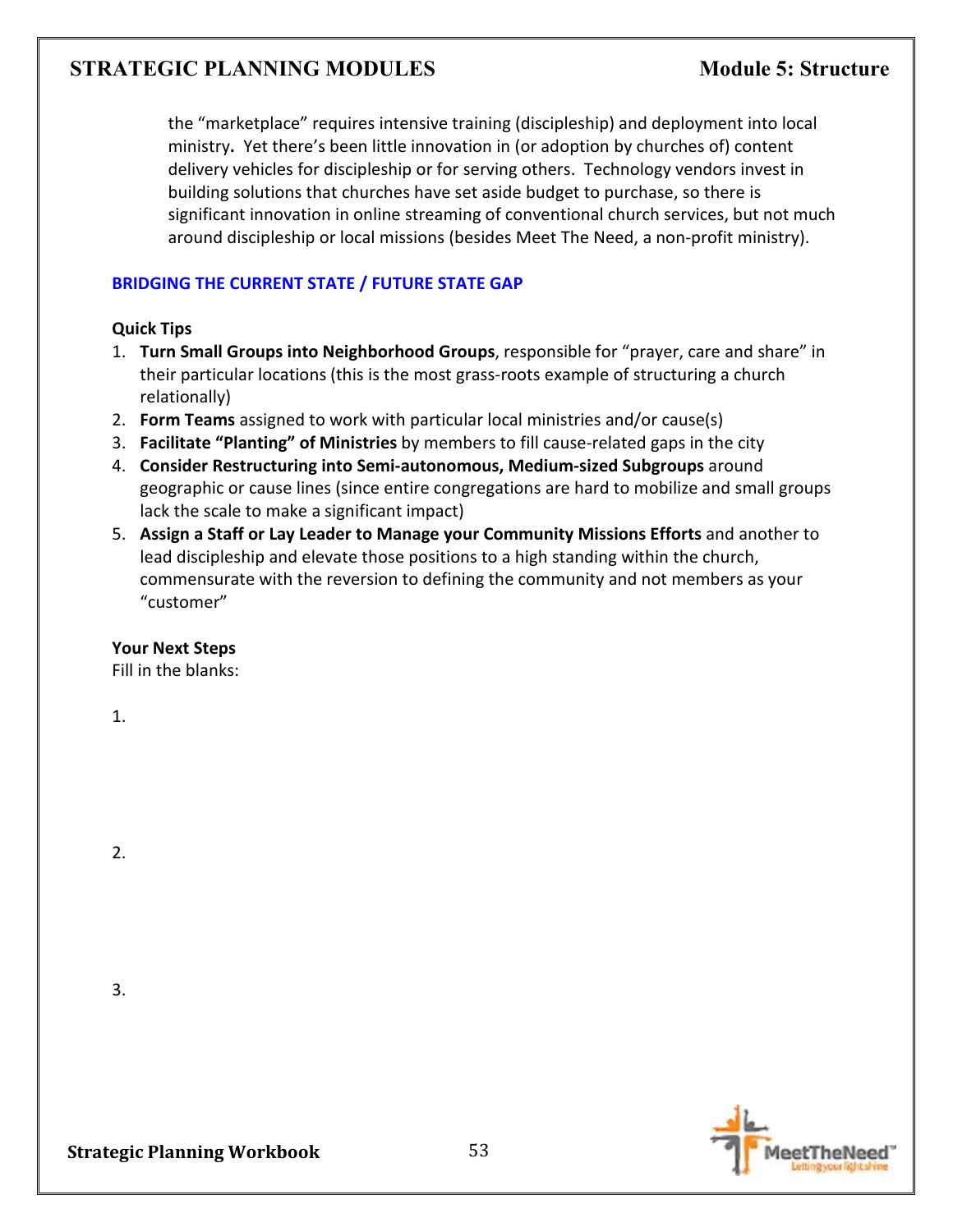4.

5.

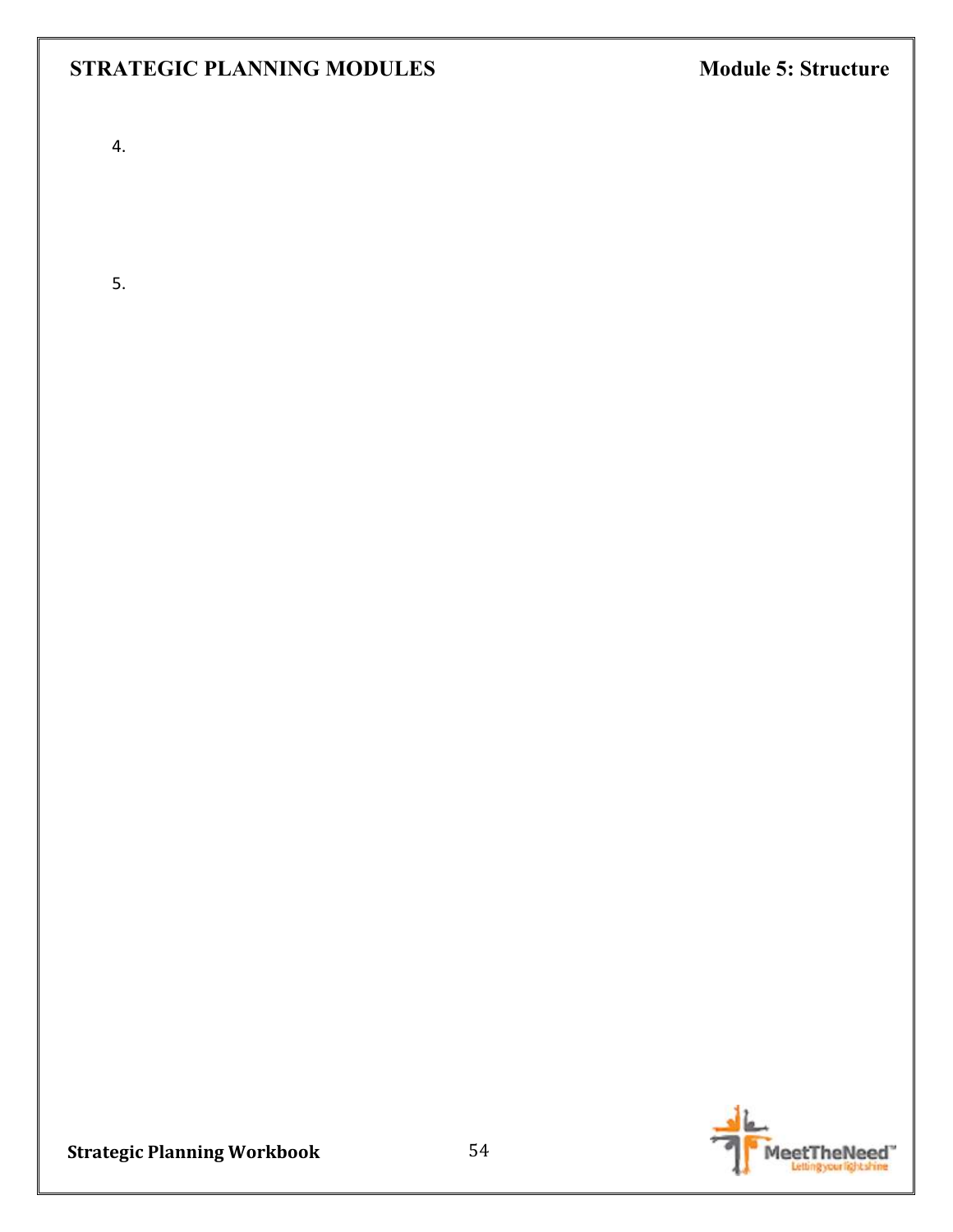# **PART 2: STRATEGIES**

# **MODULE 6: MARKETING**

## **TOPIC INSIGHTS**

Members ARE the church. Therefore, the church leaders' job is to grow them, not an institution. Ironically, if you grow disciples you'll also grow the institution. However, that can't be the objective – it's a byproduct of disciples being properly trained to be productive in the "marketplace".

If your hope is to grow a church, but you don't see the word "member" as synonymous with the word "church", then:

- 1. you're trying to growth the wrong thing (a "what" and not a "who")
- 2. you'll fall into the temptation of trying to hang on to members/attenders
- 3. you'll make a series of bad decisions that compromise the vision the Lord gave you

Building and sending disciples is the ultimate church growth model. The best church growth plan was the early Church's growth plan…and is what works best for any successful organization:

- 1. Discipleship (training) maximizes leverage
- 2. Sending disciples out creates relationships
- 3. Relationships with disciples create more disciples
- 4. Disciples get involved actively in the church

…and the cycle repeats.

Is that process in full effect at your church? To help answer that, consider the 3 questions we addressed in this workbook:

- 1. *Are your members really disciples?*
- 2. *If not, how do you get them there?*
- 3. *Once they are disciples how do you deploy them to maximize their usefulness for the Kingdom?*

#### **Two Types of Church Growth**

The healthy way to go wider (i.e. grow) is to go deeper. Unhealthy churches go wider by allowing members to wade in the shallow end. The waters are calm and no dangers lurk beneath the surface. More folks will join them, safe and secure, knowing they'll never drown or

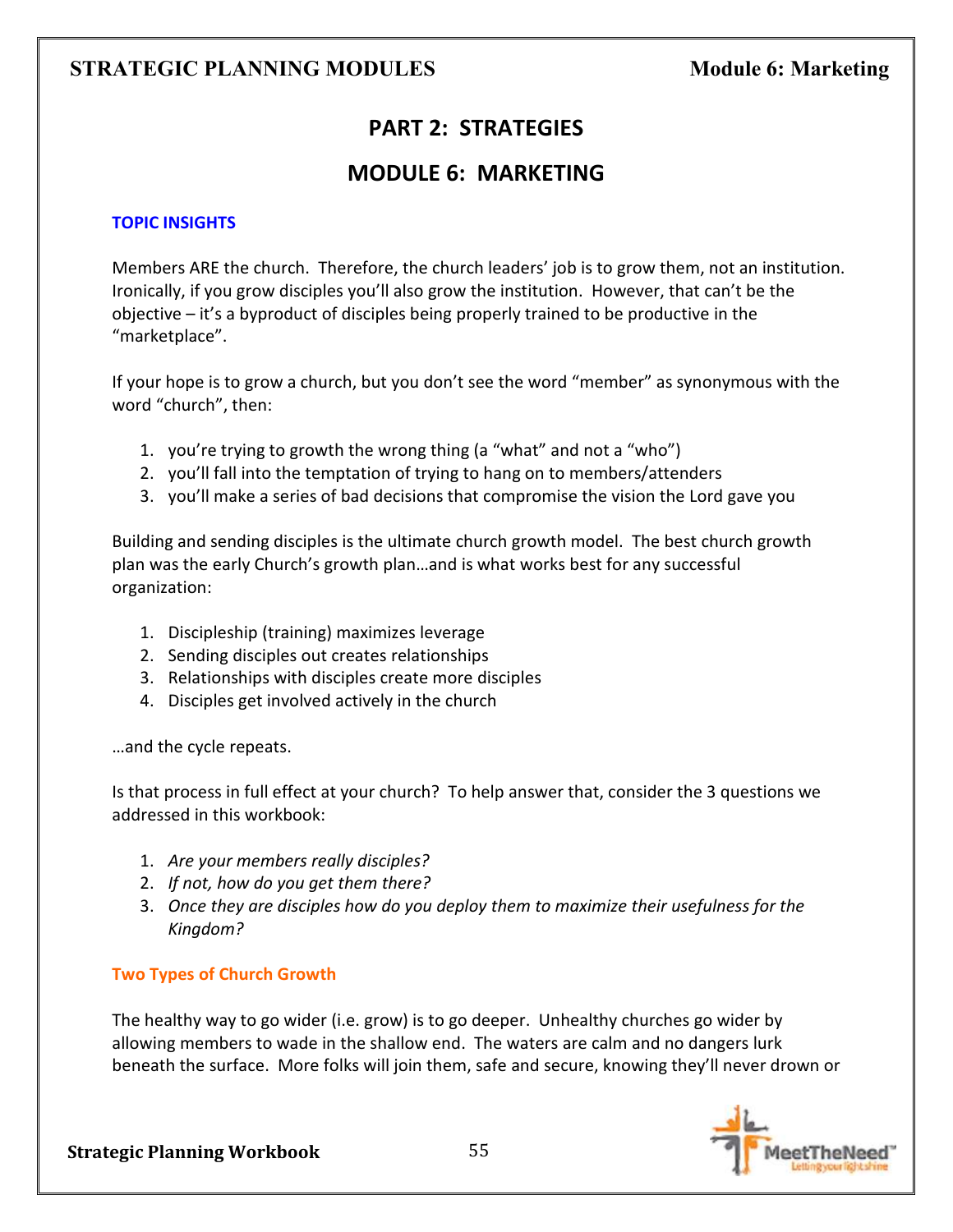become "lunch". They'll never be asked to take the risk to head into the deeper waters of real life change and discipleship. Yet that's where Jesus demands we swim.

In management consulting, we speak of two types of growth, which apply well to churches too:

## 1. **Acquisitive – Attracting people from other churches**

- $\circ$  Competitive Advantage Offering facilities, programs and services (e.g. children's ministry) that smaller churches simply can't afford
- $\circ$  Trying to Build a "Great" Organization Countless books, articles, consultants and seminaries tell pastors how to lead better, but better leadership isn't going to make a bad business model successful. And nearly all churches today have the wrong business model – they ignore their true, intended "customer" and treat "insiders" like "outsiders". Therefore, they don't properly train "insiders" to go after the real "customer" – the community.
- o Invite, Involve, Invest Relying on growth models that may be "sticky" but don't build or empower disciples
- $\circ$  Cautious Sharing the Truth Avoiding too many messages about sin, repentance, and the costs of following Jesus
- $\circ$  Hesitancy to Challenge To be discipled, disciple others and take time to serve the poor
- o Focus on Visibility:
	- Marketing tactics and collateral likely to attract Christians, not the unchurched
	- Compassion as a means to greater visibility versus from a heart of sincere concern for issues in the community

# 2. **Organic – Reaching people who aren't Christians**

- o Train (disciple) "insiders" to be productive in reaching the lost
- $\circ$  Send disciples out to meet the "unchurched" where they are in the "marketplace" (e.g. schools, businesses)
- $\circ$  Follow Jesus' model of demonstrating His love through acts of service before telling them who He is
- $\circ$  Not measuring growth based on the number of people who darken the church doors but on the number reached and discipled by members
- o Become attractive to those who don't know the Lord as they see your church's love, fellowship and service to the least of these

# **Which of Those Did Jesus and the Early Church Follow?**

At the height of his popularity, Jesus did the unthinkable. He preached His most controversial, challenging sermon. In fact, He knew few would be left standing beside Him after telling the crowd of followers to drink His blood and eat His flesh.

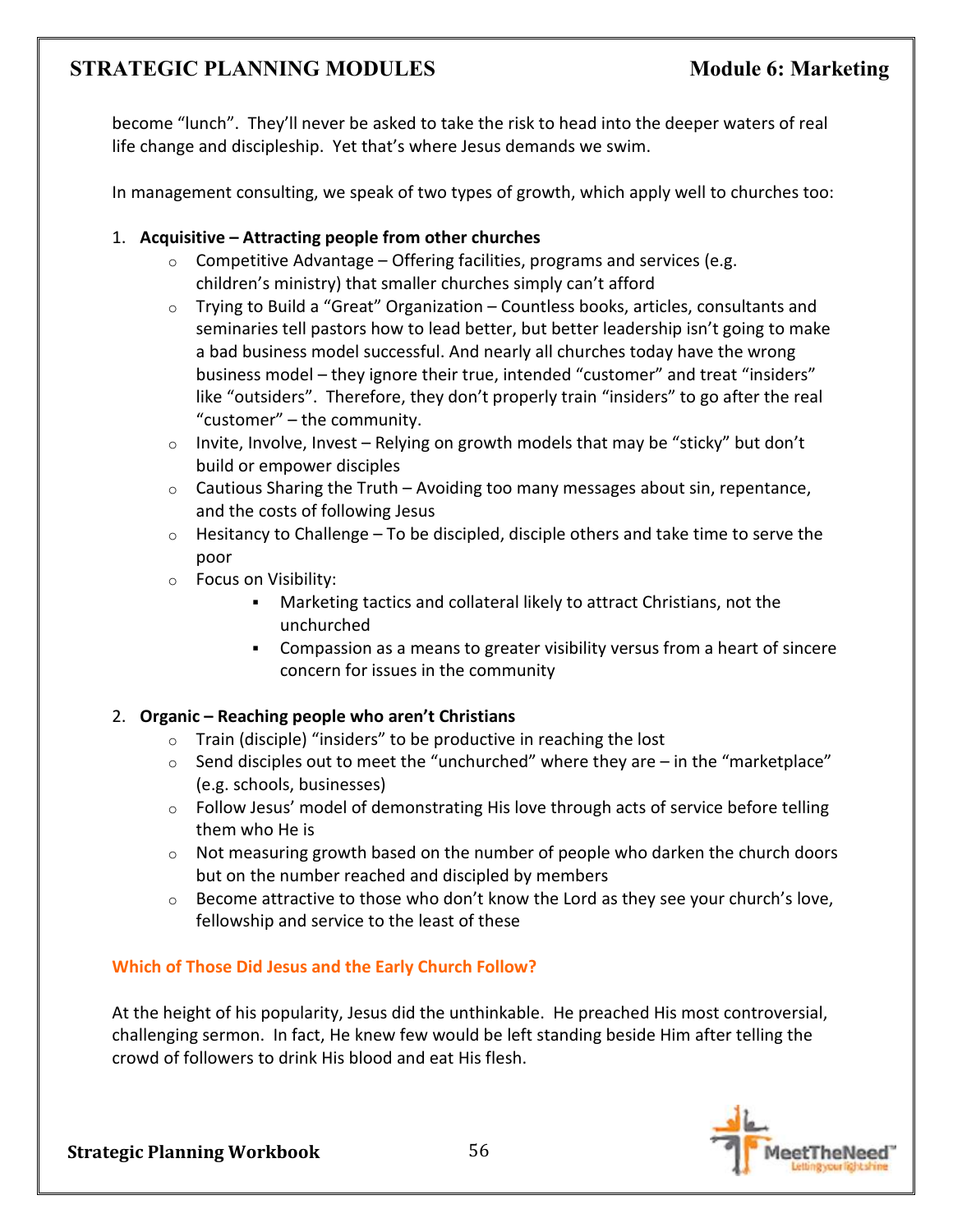Imagine the pastor of a large church in the midst of rapid growth preaching the most demanding, challenging message members have ever heard, knowing with near certainty that few of them would come back to the church again**.** Imagine that same pastor pulling all the members aside and laying out the full picture of discipleship costs and expectations, knowing it was a pill few of them could swallow? That's exactly what Jesus did. He preached it down to a select few.

Jesus' disciples also violated nearly every principle of the Acquisitive church growth model:

- preached hard messages exposing sin, demanding repentance and boldly shared the highly controversial gospel of the resurrection of Jesus Christ
- performed miraculous acts of love and service before, after and often during those sermons
- were determined to spread the gospel far and wide to all those who would listen, knowing that few had the humility and audacity to stomach the implications of what it truly means to be a disciple of Jesus Christ
- went wherever necessary to find those with hearts ready and willing to commit their lives fully to Jesus, not waiting for them to show up at the front door of the church
- invested countless hours discipling others

## **Why is Discipleship the Ultimate Growth Model?**

Scale wasn't the goal for Jesus and his disciples. They were looking to build a rebel band of Spirit-filled followers fully committed to changing the world for Christ. And they did. And the church grew dramatically, not because people were attracted to the institution but because they were attracted to disciples**.** 

The growth potential of discipleship is about leverage and empowerment, fueled by the Holy Spirit. There is so much latent leverage sitting idle in the pews. We just have to disrupt their comfort and complacency to mobilize that manpower.

Ironically, the more a church challenges versus caters, the more it will grow. And unless a church disciples, it won't have the right kind of growth – the healthy exponential, organic expansion that comes from people who've experienced genuine life change. Acquisitive growth without discipleship leads to internal turmoil you'd expect of churchgoers who aren't fully committed disciples – squabbles, splits and consumerism.

## **CURRENT STATE**

**Self Assessment** 

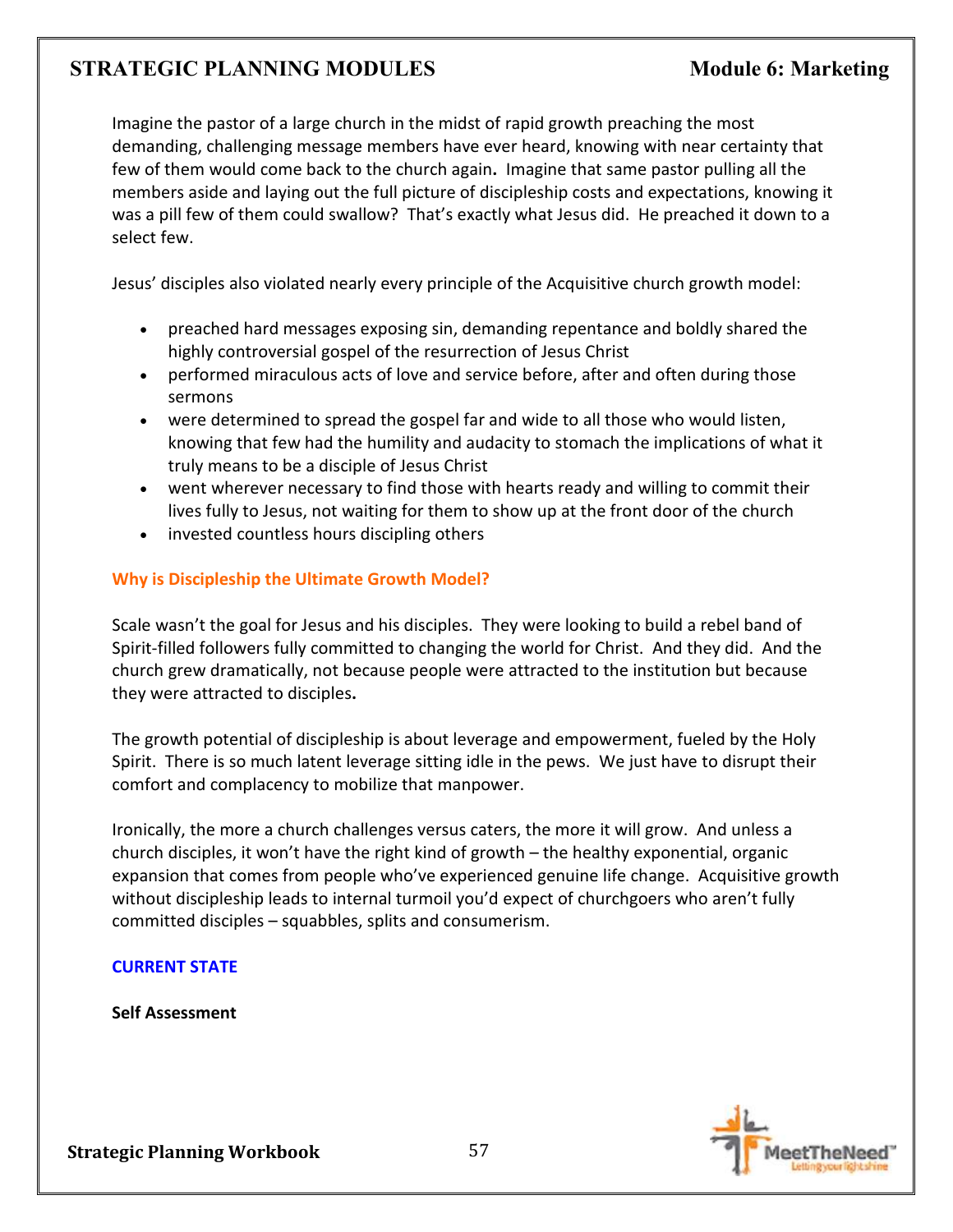What types of outreach events do you do? How many have you organized in the past year?

Do you do regular servant evangelism (e.g. handing out water bottles) or community service? If so, do you include the name of the church on items you hand out or on shirts your members/attenders wear?

Is it possible that you would not need to advertise the church itself if you increased your visibility in the community through serving and offering programs for your community?

Complete the charts below to help understand how your church makes its name known and entices people to come:

Which **methods** are you most reliant on to attract new visitors? Rank 1 through 7 based on your relative emphasis (not based on effectiveness, e.g. best source of new visitors).

|                                                             | <b>Rank 1-7</b> |
|-------------------------------------------------------------|-----------------|
| Invitations to church by members/attenders                  |                 |
| Word of mouth (general reputation, visibility in community) |                 |
| Direct mail pieces                                          |                 |
| Other advertising (billboards, newpapers, online)           |                 |
| Outreach events (Servant Evangelism)                        |                 |
| Community service/engagement                                |                 |
| Evangelism by members/attenders                             |                 |

What **messages** are you most reliant on (e.g. in your mailers and other advertisements) to attract new visitors? Rank 1 through 7 based on your relative emphasis (not based on effectiveness, e.g. best source of new visitors).

|                      | <b>Rank 1-7</b> |
|----------------------|-----------------|
| Environment (casual) |                 |
| Relevant messages    |                 |

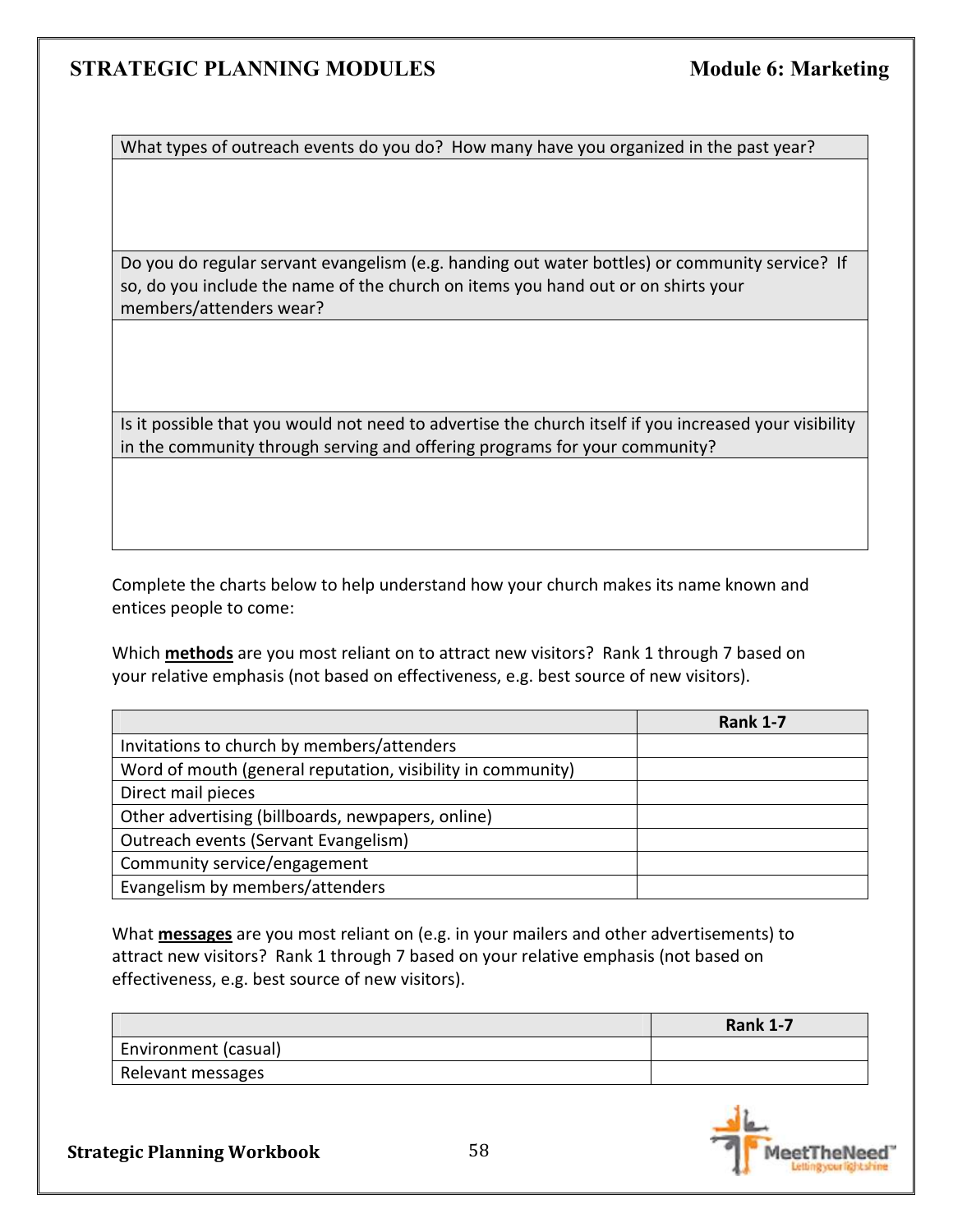| Facilities or amenities                                    |  |
|------------------------------------------------------------|--|
| Children's/youth/student ministry                          |  |
| Other ministries or programs available to visitors/members |  |
| Faith, hope & love                                         |  |
| Community/relationships                                    |  |
|                                                            |  |

## **Scoring on Proficiency Model**

| $1 -$ Consumer   | $2$ – Caterer    | $3$ – Climber     | $4$ – Challenger   | $5 -$ Catalyst      |
|------------------|------------------|-------------------|--------------------|---------------------|
| Advertises       | In addition to   | <b>Members</b>    | Year-round         | Goal of church      |
| attractive       | Level 1          | accept real       | service based      | body has shifted    |
| features of      | marketing, does  | responsibility    | outreach is        | from marketing      |
| services/        | occasional       | for invitations   | primary            | church to showing   |
| environment      | outreach events, | and evangelism;   | marketing          | God's love by       |
| (only appeals to | such as servant  | they begin to     | strategy; Little   | being the "hands    |
| Christians from  | evangelism, but  | understand        | need for           | and feet of Christ" |
| other churches); | emphasis is on   | inextricable link | advertising due to | in the community    |
| channels are     | marketing the    | between           | visibility in      |                     |
| member           | church           | prayer, care      | community          |                     |
| invitations,     |                  | and share         | through service    |                     |
| mailers and      |                  |                   |                    |                     |
| billboards       |                  |                   |                    |                     |

## SCORING:

Level 1 – Total of last 3 rows of methods table + last 2 rows of messages table is more than 30 Level 2 – Total of last 3 rows of methods table + last 2 rows of messages table is between 25-29 Level 3 – Total of last 3 rows of methods table + last 2 rows of messages table is between 20-24 Level 4 – Total of last 3 rows of methods table + last 2 rows of messages table is between 15-19 Level 5 – Total of last 3 rows of methods table + last 2 rows of messages table is less than 15

## **FUTURE STATE VISION**

Not all growth is healthy growth. Earlier we defined healthy, organic growth as building and sending disciples out into the community to demonstrate and share the love of Jesus Christ with those hopeless and hurting. The most successful church marketing – resulting in healthy, exponential expansion – comes from Spirit-filled disciples who've experienced genuine life change. Growth attributable to attracting people from other churches by marketing to them, catering better to them and expecting less of them is not healthy.

Intensive discipleship gives members the courage to seek the lost, the compassion to serve them, and the knowledge to speak words that bring them life. It transforms your church into a fully trained and equipped army of ministers. When the pastor asks the proverbial trick question "Raise your hand if you're a minister", for the first time all hands can go up with

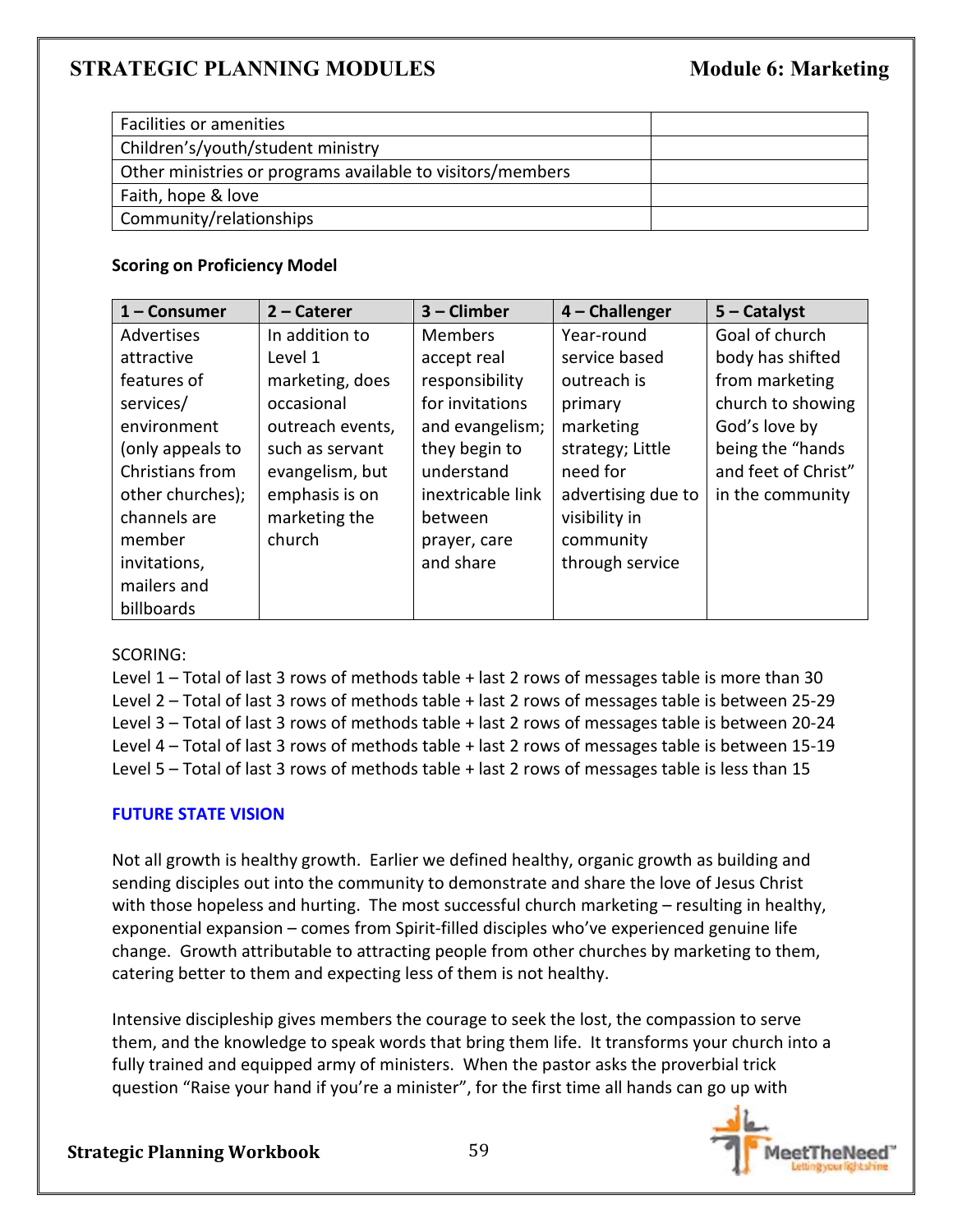confidence. Disciples know that their responsibilities as a critical part of the "body" don't stop with simply inviting people to come to church.

However, the growth that comes from challenging members to become and make disciples, given the amount of effort that entails, also comes with ups and downs. Healthy growth is a roller coaster. You may "preach it down" at first, but you're in good company – that's what Jesus did. You'll lose some due to "sticker shock" at the price they'll have to pay to BE the church. But those remaining will create a foundation for growth and breathe life into your church's culture.

# **Who You'll Lose**

It takes faith to boldly preach the whole truth of the gospel – including sin, repentance and the costs of discipleship. On the surface, it would seem few want to hear hat entire sermon. Many in the congregation may not come back for a second dose of that medicine. It also takes courage to ask churchgoers to muster the level of compassion and sacrifice demanded in the Bible from those who choose to follow Jesus Christ. Many will find another church more careful to "cater" to them. Others won't step back into another church again and risk being confronted with such unreasonable expectations.

But let's look more closely at who is most likely to leave your church when you begin to challenge them to become disciples:

- long-time complacent members and attenders who aren't ready for changes or challenges
- consumers who complain when some aspect of church is no longer to their liking
- those in it for "cheap grace", belief without confession, surrender, discipleship or material life change
- those more comfortable with sermons about relationships, parenting and a better life
- luke-warm fence-sitters undecided for years whether to dip all of their toes in the water
- people intent on being continually "fed" and served, unwilling to serve
- when they do serve, they may feel better about themselves than those they're serving

Do you want a church full of those? Jesus and His disciples didn't try to appease them either. They confronted sin and never tempered or qualified the gospel message regardless of whether listeners were ready to accept it or not. Forgive the analogy, but if someone is looking to get in better shape, that typically means dropping a few pounds. Maybe to become healthy, churches have to lose some weight too. Many could stand a little less "fat" (e.g. those unwilling to be challenged despite ample time to take a stand for Christ) and a lot more muscle (i.e. "disciples" in this possibly inappropriate euphemism).

Of course, keep in mind that Jesus and His disciples had already "primed the pump" by performing awe-inspiring miracles and jaw-dropping acts of kindness prior to sharing the gospel

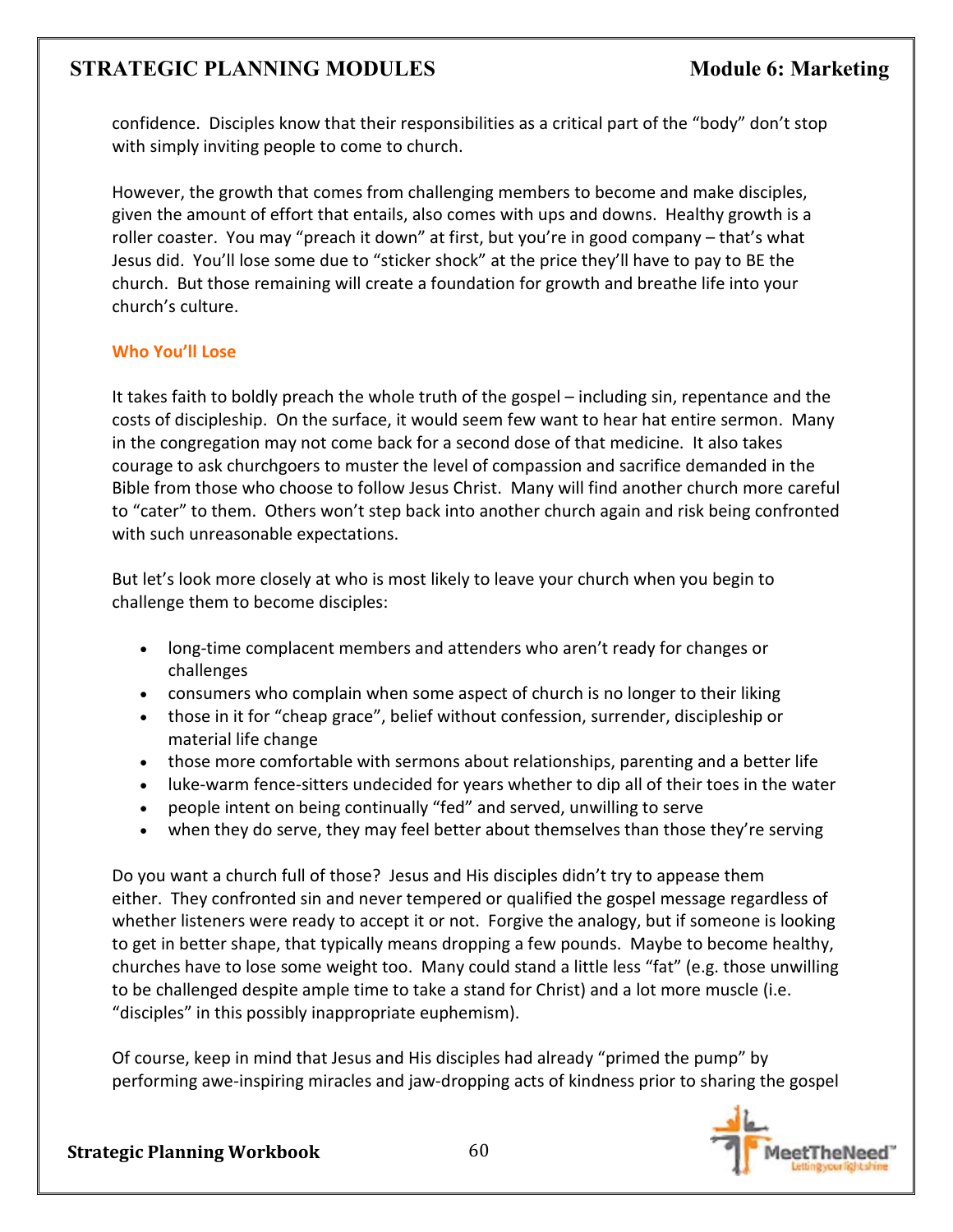– a model most churches rarely imitate today. Maybe that's why churches have had to resort to softer, more palatable messages to attract and retain – because ears are not as ready to hear nor hearts to accept words not preceded by action. (2 Timothy 4)

## **What You'll Gain**

Taking the risk that your attendance will shrink if leaders challenge members to BE the church and pursue the real "customer" is not optional – it's Biblical. Pastors should have the faith to follow the Lord's leading, whatever the outcome. However, while there's risk, there's also tremendous upside. The congregants who do stick around will be those who are:

- hungry for truth
- eager to grow deeper in their relationship with the Lord
- possibly poor in material wealth but rich in faith
- disciples, or willing to become one
- ready to make an impact
- committed to growing the Kingdom
- inspired and excited
- all in!

Imagine what a church could do with a couple pews full of those folks! Twelve disciples changed the course of history. But you'll never really find out who those people are or how much they're willing to do to impact the community for Christ unless your church challenges everyone. And you haven't rooted out those at your church who would leave if you truly challenged them – because they're still there. The only way to weed out the "who you'll lose" and leave behind the "who you'll gain" is to spell out what it REALLY means to live out the Great Commission.

Ultimately what you'll gain in the longer term is a high capacity, rapidly growing, impactful church that's a beacon of light in your otherwise darkening city. Without trimming the excess and training the remaining "insiders" to be unabashed Christ followers bent on pursuing your "customers", your church will never morph into that lighthouse on the hill.

## **What about Visitors, Infrequent Attenders and Non-Believers?**

Seekers may be in a church but they're not the "church" – at least not yet. They're still a "customer" – the lost searching for answers.

Churches should emulate Paul, "becoming all things to all people so that by all possible means I might save some." Advertising, facilities, programs, etc. are all fair game for attracting "customers" to come in to a church. Better yet, go out to them on their turf, on their terms, to show them the love of Jesus Christ as He did – healing, feeding and serving before telling them who He is.

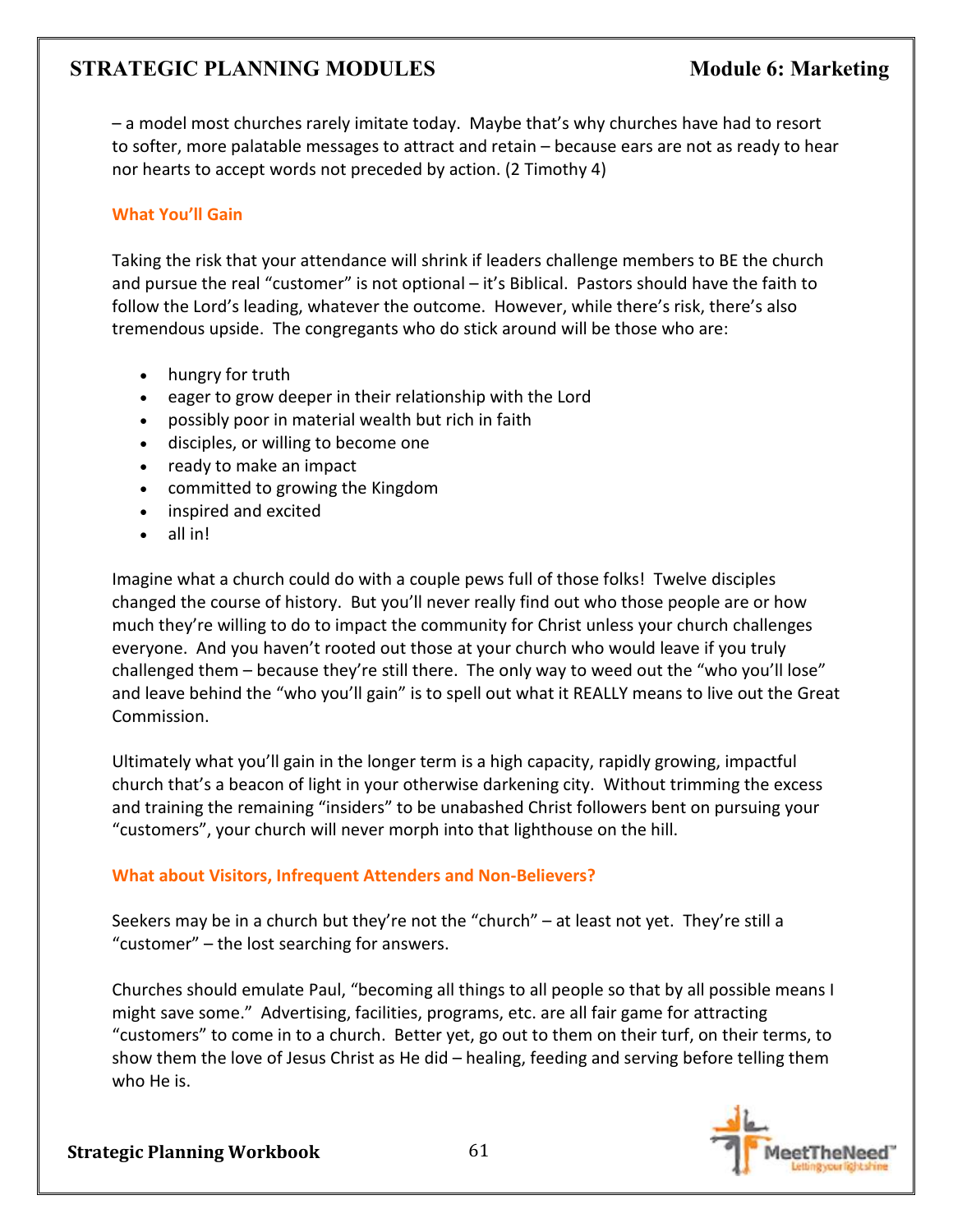Today, the first strategy of asking seekers to come to us has largely replaced us going to them. Attraction via amenities has proved time consuming and expensive, not leaving much staff bandwidth or church budget to invest in community engagement. Likewise, fear of losing members, those who pay for the amenities, keeps churches from challenging members boldly to live out the Great Commission in the world around them.

### **How Did They Become a Seeker?**

#### **Maybe they witnessed Christians showing kindness – and are curious**

When they come into the church are they seeing kindness lived out by the church? Are they seeing opportunities to give back to those in need in the community?

#### **Maybe something happened to them – and they want answers**

Are they getting those answers within the first couple times they finally dare to step into a church? Or are they getting life lessons that sound more like counseling than Christianity? How long will they keep coming back if they don't find the answers they need?

## **Maybe they hit rock bottom – and are not only ready to hear, but to accept**

They're still "customers", but they're more ready to "buy what you're selling". Yet are they hearing the gospel and getting a compelling invitation to commit their lives to Jesus?

## **Maybe they've seen the fellowship of believers – and they want community**

Few today probably see church as the place to make new friends, particularly given the common perception of churches today as more judgmental than caring. If they do show up, how many will be comfortable joining in church activities out of the gate?

## **What do seekers hear when they get to church?**

Yet when seekers show up at church, they too often hear:

- More about how to have a better life than to turn theirs over to Christ
- Weekly invitations to serve yet quarterly invitations to be baptized
- More about classes to become a member than classes to become a disciple
- Many ways to give to the church versus many ways to impact the community

I'll never forget finally convincing an atheist friend to come to church, only to have the pastor harp throughout about inviting friends and serving at the church. A seeker darkened the doors that day – open to hearing answers to deep questions. What he got instead was validation of his suspicions – that church was about church. Of course, he never came back.

When seekers walk in, do they see Christ or an institution? Do they see a factory producing output or a warehouse storing inventory? Do they see a healthy, organic entity growing "out" as it grows "up", infiltrating and infusing all aspects of society with the love of Jesus?

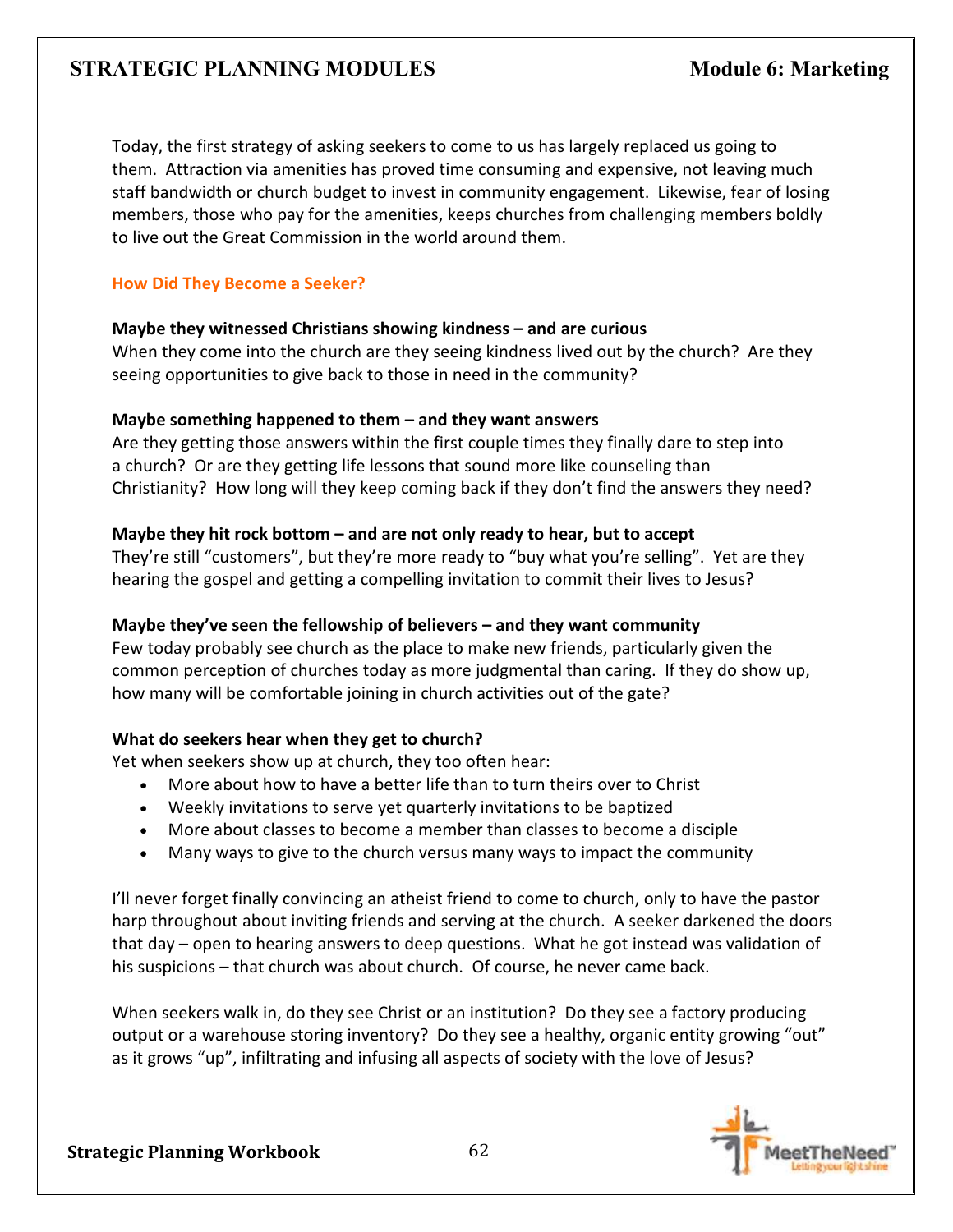Unfortunately, most churches today still subscribe to **Invite, Involve, Invest**, the "rallying cry of the internally-focused church", as their growth model – keeping too many seekers from finding what they're looking for.

## **BRIDGING THE CURRENT STATE / FUTURE STATE GAP**

## **Quick Tips**

- 1. **Community Engagement is the Best Marketing Plan** Ironically, if the intent is to market the church (institution) then marketing will bring in "consumers". Instead, training and sending disciples attracts those looking for much more than that.
- 2. **People are Attracted to Christians, not Churches** Church is not a what a place. It's a who – us. The church's power is in the vast number and diverse giftings in the body – fueled by the Holy Spirit. Rather than cater to members, prepare members to be a light to those around them.
- 3. **Branding versus Targeted Marketing** Consider your branding strategy, what people think of when they hear the name of your church, versus your targeted marketing strategy, how you reach out to those you want to attract. Few churches do either of those appropriately.
- 4. **Advertise Love and Compassion** Messaging on mailers and billboards touting service format, facilities, children's ministries, etc. – which only appeals to Christians – entice folks from other churches. Instead, use messaging of hope and love that brings in new believers.

# **Your Next Steps**

Fill in the blanks:

1.

2.

3.

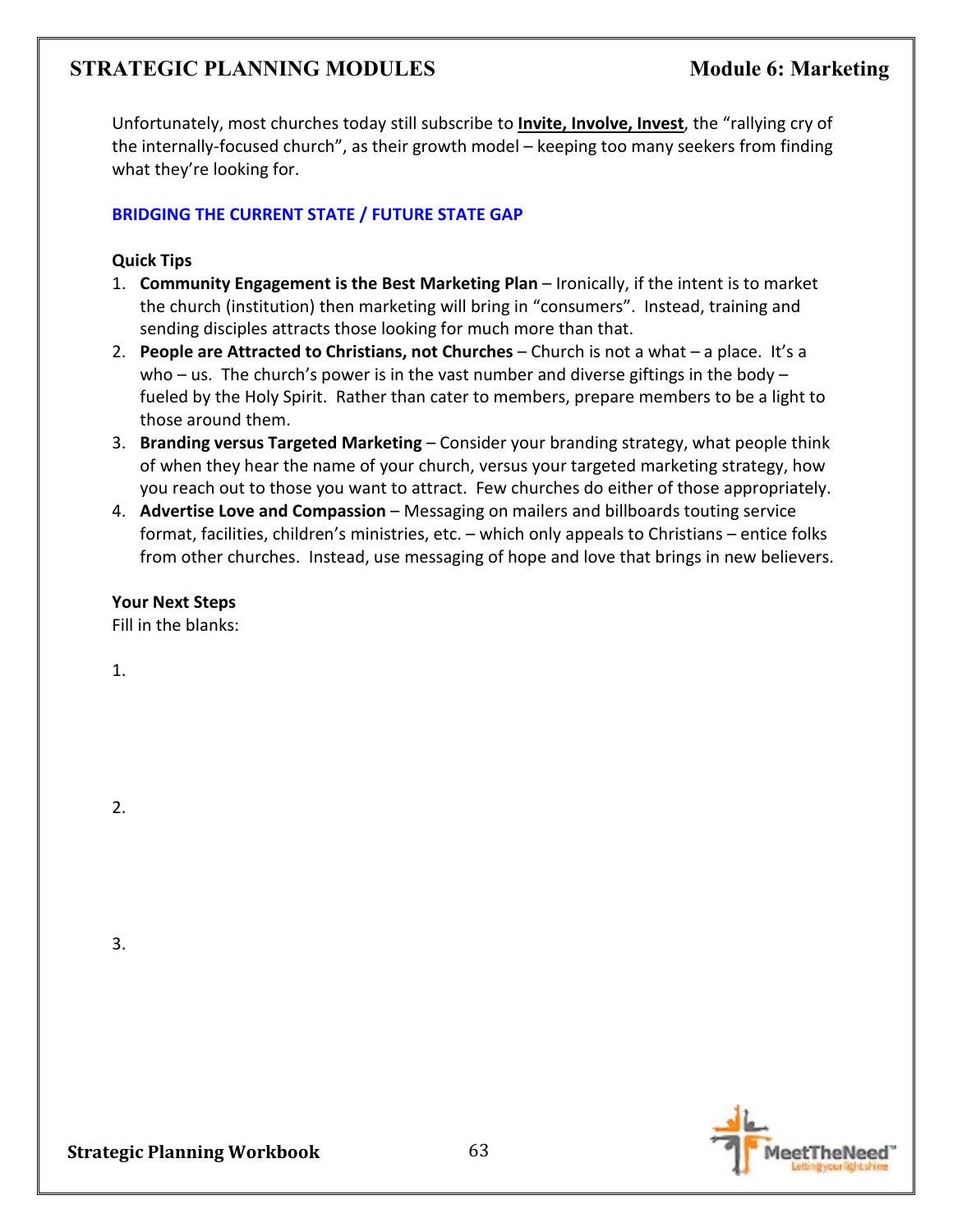4.

5.

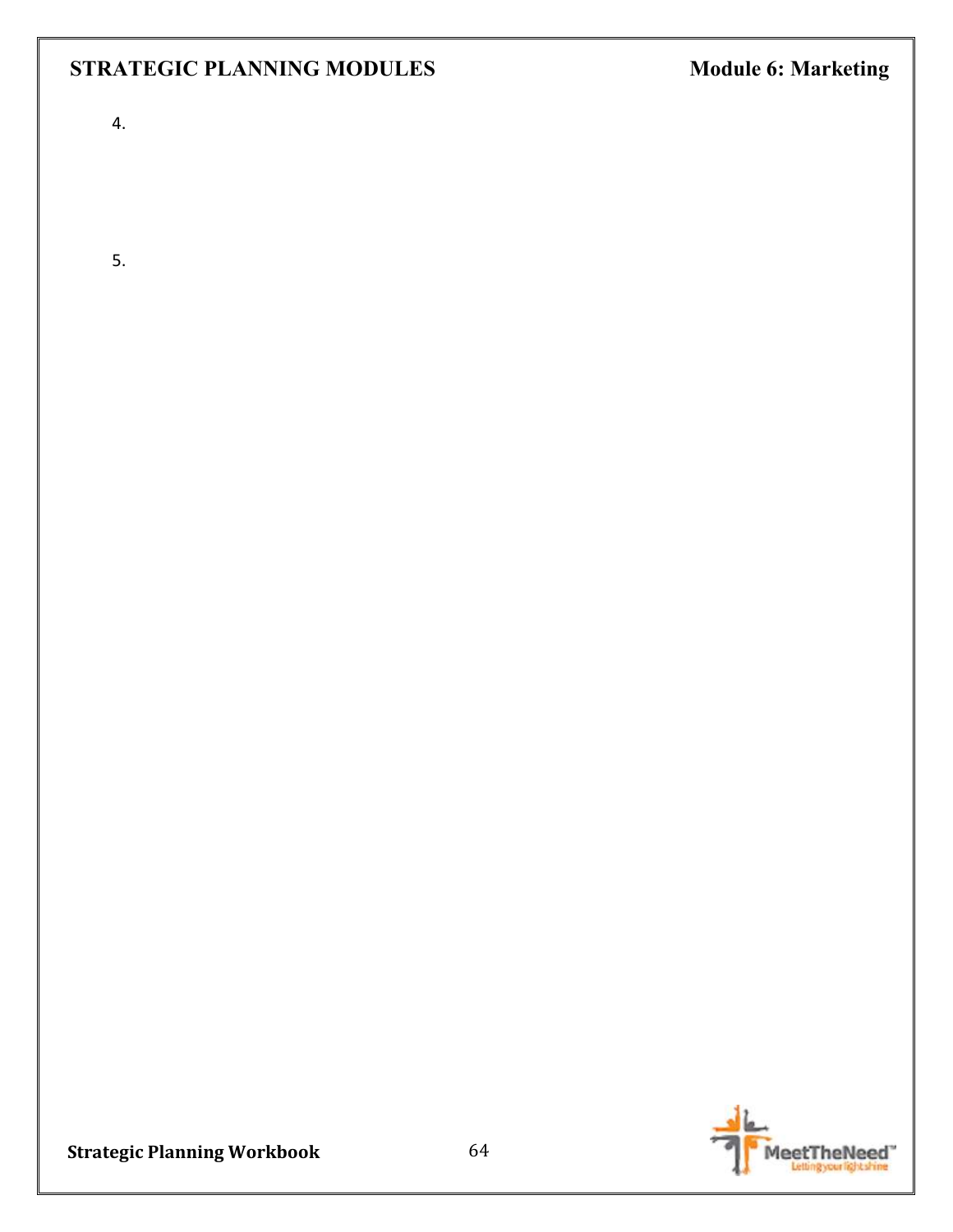# **PART 2: STRATEGIES**

# **MODULE 7: DISCIPLESHIP**

### **TOPIC INSIGHTS**

Your church won't change its heart and mind, "take ground" or work together as effective parts of the church body unless it does this one thing – DISCIPLE.

How did we end up building "skyscrapers" that gather in but don't disperse world-changing Christians? Why have many of our "body" parts atrophied, reducing the Church's impact in modern-day society? How could 93% of churches not be growing? Because we didn't disciple adequately. Our members don't love Jesus enough. They don't pray enough. They aren't bold enough in sharing their faith. They don't look enough like Jesus.

## **Does "The Member is Not the 'Customer'" Mean Churches Should Pay Less Attention to Them?**

No, in fact it's the opposite. Churches should focus more on their members; however, the orientation of that "internal" focus should shift dramatically.

Members are the conduit through which the Church accomplishes its objective in the world  $$ the Great Commission. Therefore, ministry inside a church is actually more important than ministry outside its "4 walls" – because the internal dictates how much impact its members will have externally. If members ARE the Church, then you train them much like a company trains its employees. Companies don't survive if their employees aren't trained to be effective at their jobs. Likewise, your members are "insiders" – they are your church's and Jesus' workforce, His hands and feet.

Who a church views as its "customer" will determine how it conducts ministry inside the church. In other words, rather than catering to members/visitors with programs designed to attract and retain them, a church who truly sees its members as the church and the community as its "customer" would spend much more time challenging them with programs designed to disciple and prepare them to impact the world around them.

*Are your members disciples? If not, how do you get them there? Once they are disciples how do you deploy them to maximize their usefulness for the Kingdom?* 

We'll address the first of those questions right now...

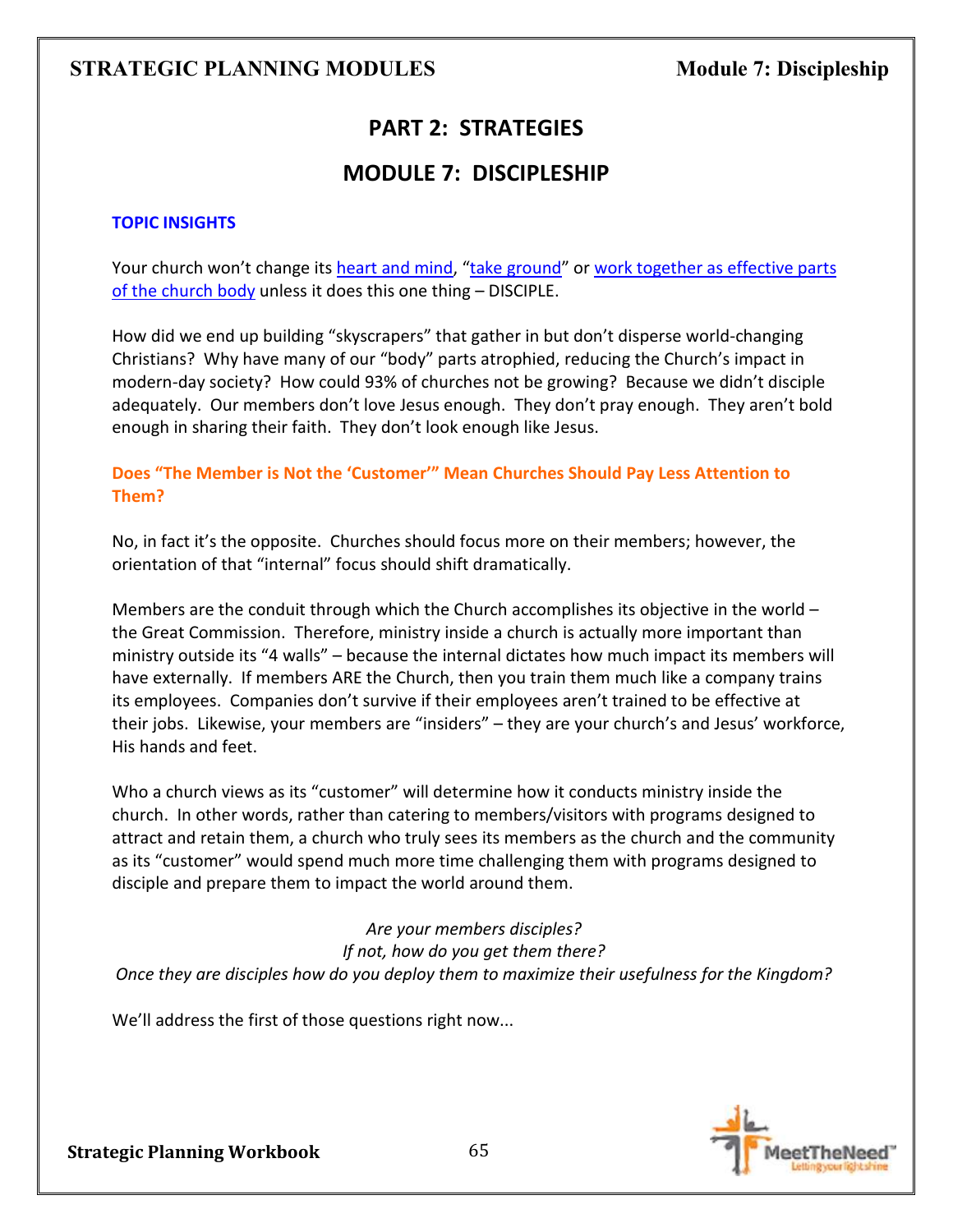## **Discipleship…The Key to Church Growth**

If your members aren't disciples they can't make disciples. That's why Jesus spent most of his time discipling 12 men. Through those first disciples, the Christian faith spread like wildfire.

Those disciples looked like Jesus. They acted like Jesus. Jesus was loving, selfless and compassionate. He attracted a large following. So did his disciples.

Nothing has changed. Disciples are still the key to growing the Kingdom and your church. Yet, are most churches in the U.S. building enough disciples? The litmus test is whether Christianity is growing in America today. The answer is no.

If disciples are the means by which Jesus intends for people to come to Him then the most critical function of the church should be to make disciples.(By the way, discipleship begins with leading people TO Christ. Then it transitions to leading them IN Christ.) Churches only have limited access to people each week, so if they spend any of that time not making disciples, they're wasting it. If a new program or strategy is not going to help make disciples, throw it out.

Three questions should drive every church's strategy and decisions:

- What is the next step for each person to grow in Christ?
- Are people changing, looking and living more like Jesus?
- If not, why and what do we do about it?

#### **What is a Disciple…Really?**

Some pastors believe they have a church full of disciples, but do they? What does a disciple look like?

Different people give different answers. A fully devoted follower of Jesus. A student of Jesus. A follower of Jesus. A follower who reproduces more followers. Someone who lives like Jesus. All of these are true to a large extent.

If any or all of those are accurate, then to discover whether our members are disciples, we have to see how well their lives align with the attributes of Jesus. Are they…

- not able to walk by the needy without helping them?
- broken-hearted for the lost and fully committed to their salvation?
- selfless to the point of stepping far outside their comfort zones for Jesus?
- wholly dependent on the Father, living and giving by faith?
- willing to sacrifice everything for the sake of the gospel?

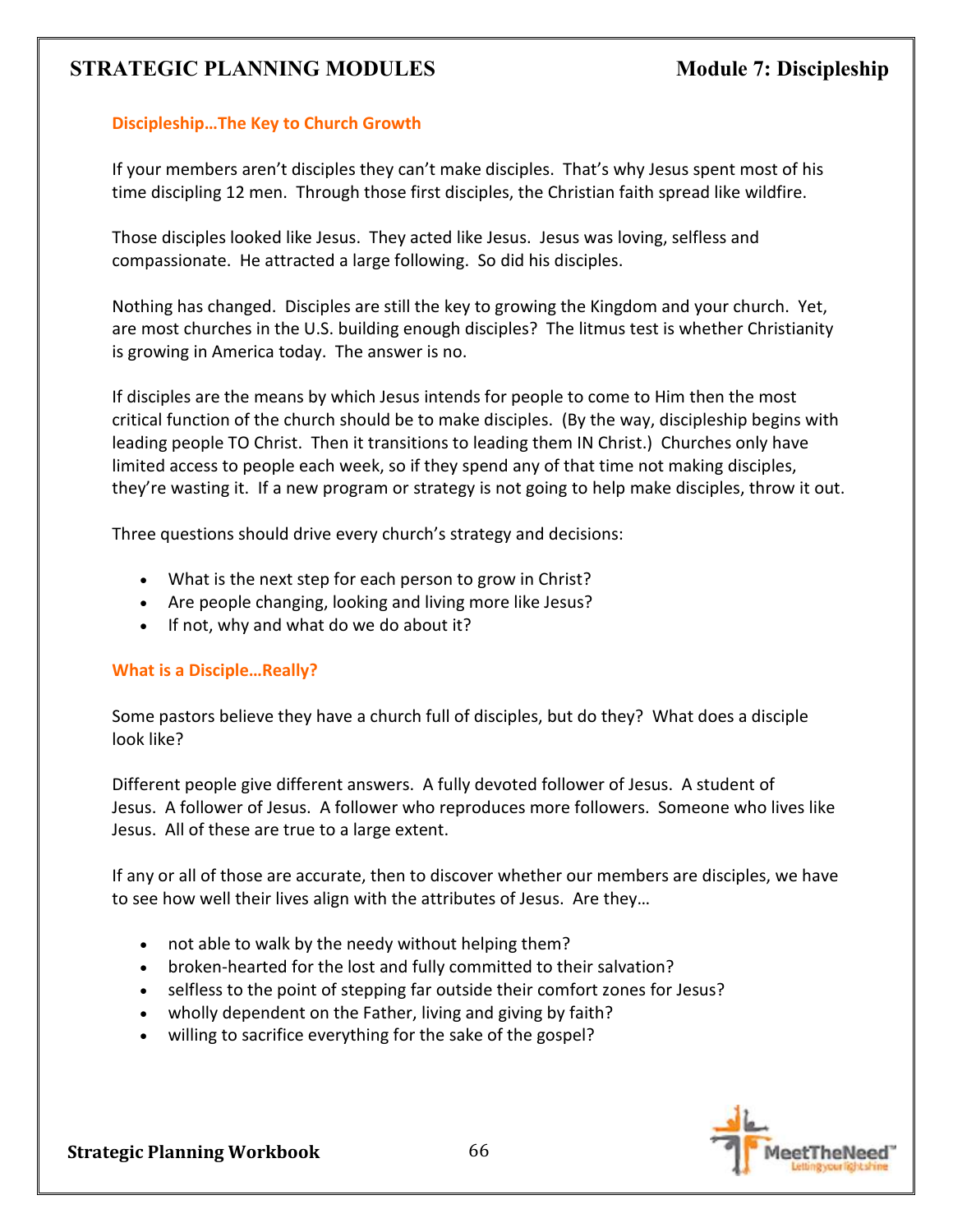If you examine the lives of most members and regular churchgoers, would they look a lot like that? How could their lives and hearts not be radically changed when they truly get who Jesus is and what He did for us? Yet how much time does the average church member spend studying the Bible or praying or journaling each day? How many go to church every Sunday and even pray each morning, then essentially forget about God the rest of the day? How many folks in your church does that describe?

## **What a Disciple is Not:**

- Simply a believer They've only taken the first step on the path to becoming a disciple
- A Christian , or someone who acts like one Not necessarily a disciple
- An active church member Hearing sermons, attending small groups, and serving at the church doesn't mean they're living like Jesus
- A person with great head knowledge Understanding and heart change are two different things

## **Why Aren't We Making More Disciples?**

As we've discussed, churches have become more cautious about challenging members. True discipleship is:

- **Hard Work** Much more time consuming than our modern day discipleship methods (which we'll discuss next week)
- **Costly** Luke 9 points out how much hardship being a disciple of Jesus entails
- **Risky** How far from their safe, secure existence will members have to venture to "Go and make disciples"?

For more information, read our eBook – The 5 Steps to Revitalize Your Church.

## **CURRENT STATE**

## **Self Assessment**

Purpose: See how your church approaches discipleship and challenges members in that area.

If you have a 1 on 1 discipling program, what is the length of time/duration people are discipled?

How do you ensure that your small groups are truly discipleship? What is the typical format and agenda of your small group meetings?

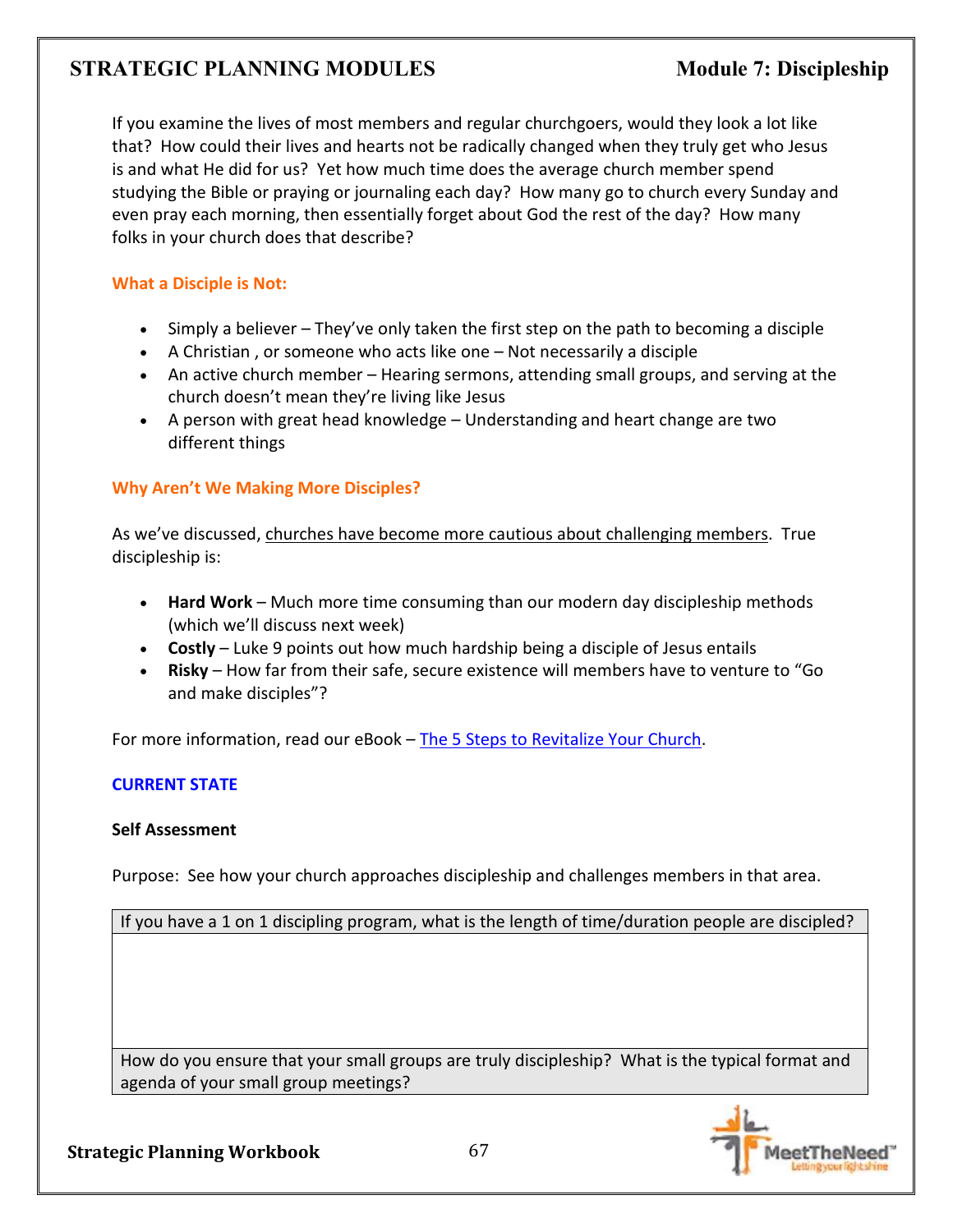What is the growth rate (in number and personal growth) of those participating in your small groups or Bible Studies?

What type/format of discipleship do you offer for children and teens?

In the chart below, in the first column indicate which discipleship options your church offers, and in the second column the % of your total congregation that participates in each.

|                                                                  | <b>Yes or No</b> | % Participation |
|------------------------------------------------------------------|------------------|-----------------|
| Small groups facilitated by untrained members                    |                  |                 |
| Small groups led by trained church staff/leaders                 |                  |                 |
| Small groups led by members who've gone through 1-on-1 or        |                  |                 |
| triad discipling at the church                                   |                  |                 |
| Bible studies before or after church                             |                  |                 |
| Accountability groups                                            |                  |                 |
| 1-on-1 or triad discipleship of staff/leaders by pastor/leaders  |                  |                 |
| 1-on-1 or triad discipleship of members by pastors/staff         |                  |                 |
| 1-on-1 or triad discipleship of attenders/visitors by previously |                  |                 |
| discipled members                                                |                  |                 |
| 1-on-1 or triad discipleship of non-attenders by previously      |                  |                 |
| discipled members                                                |                  |                 |

#### **Scoring on Proficiency Model**

| 1 – Consumer   | 2 – Caterer     | $3$ – Climber | $4$ – Challenger | $ 5 -$ Catalyst |
|----------------|-----------------|---------------|------------------|-----------------|
| Not available  | Small group     | $1$ on $1$    | Small group      | 1 on 1 highly   |
| except through | format only but | discipleship  | format no longer | organized and   |
| small groups;  | solid           | only among    | viewed as key to | intensive       |

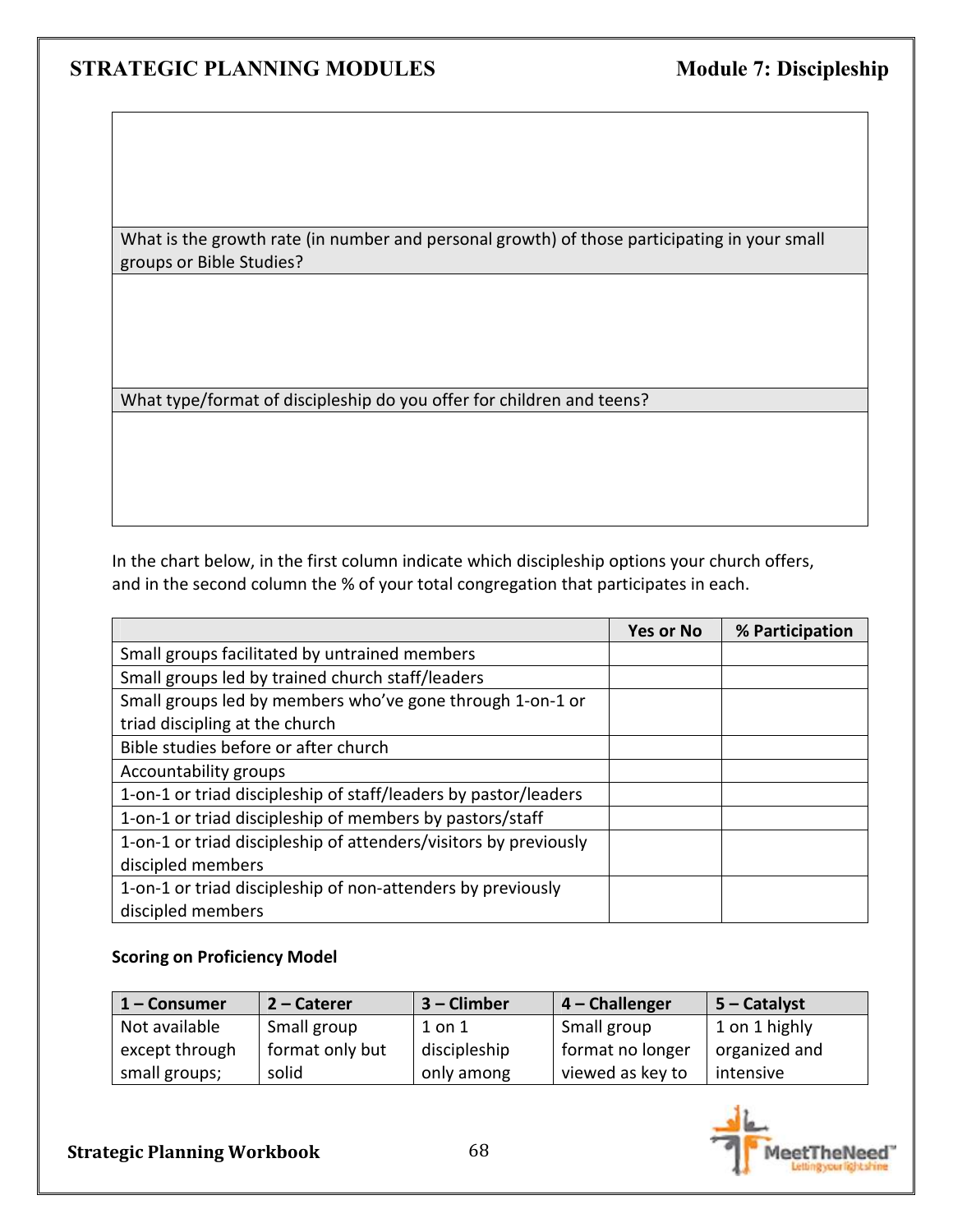| seeing only      | participation;       | pastoral staff   | discipleship or  | discipleship        |
|------------------|----------------------|------------------|------------------|---------------------|
| limited          | members role is      | and a a small    | organized such   | required for all    |
| participation in | to invite others to  | number of lay    | that it involves | members and         |
| small groups     | church, not          | leaders/deacon   | intensive Bible  | frequent            |
| with undiscipled | pushed to            | s/ elders; those | study by trained | attenders;          |
| leaders running  | evangelize or        | discipled        | leaders;         | requirement that    |
| them; no 1 on 1  | disciple, leaving it | <b>leaders</b>   | widespread 1 on  | all disciple others |
| discipling even  | to "professionals"   | assigned to run  | 1 discipleship   |                     |
| among pastoral   |                      | all small groups |                  |                     |
| staff            |                      |                  |                  |                     |

#### SCORING:

Level 1 – 0 Yes responses in bottom 7 rows of  $1<sup>st</sup>$  column

Level 2 – 1 Yes responses in bottom 7 rows of  $1<sup>st</sup>$  column

Level 3 – 2 Yes responses in bottom 7 rows of  $1<sup>st</sup>$  column

Level 4 – 3 Yes responses in bottom 7 rows of  $1<sup>st</sup>$  column

Level 5 – 4 or more Yes responses in bottom 7 rows of  $1<sup>st</sup>$  column

## **FUTURE STATE VISION**

Earlier we discussed how members/attenders are the conduit through which the Church accomplishes its objective in the world – the Great Commission. We looked at how few of our members and regular attenders are actually disciples exhibiting the key attributes of Jesus. We promised to talk more this week about why churches aren't providing the level of depth necessary to build congregations full of disciples – and what they should do differently.

## **How Do We Make Disciples?**

If as we've assumed members are the Church, then they are "insiders", much more like employees of a company than its customers ("outsiders"). When a company hires a new employee, training is the first priority. Would a company consider a 30 minute presentation each week to be adequate training? What if it added weekly group discussions with fellow employees for a few months each year? Would the combination of those two be enough? Of course not. Companies know that proper training for employees entails 1-on-1 mentorship, group classes and on-the-job (OJT), in-the-field experience.

However, the issue with most churches in America today is simply that few see members as the church (i.e. "insiders"). Therefore, they are careful not to challenge them to the point where they may leave. Since discipleship is hard work, costly and risky, pastors don't push it on them. Churches provide "LITE", easier versions of discipleship instead and nudge them toward those options.

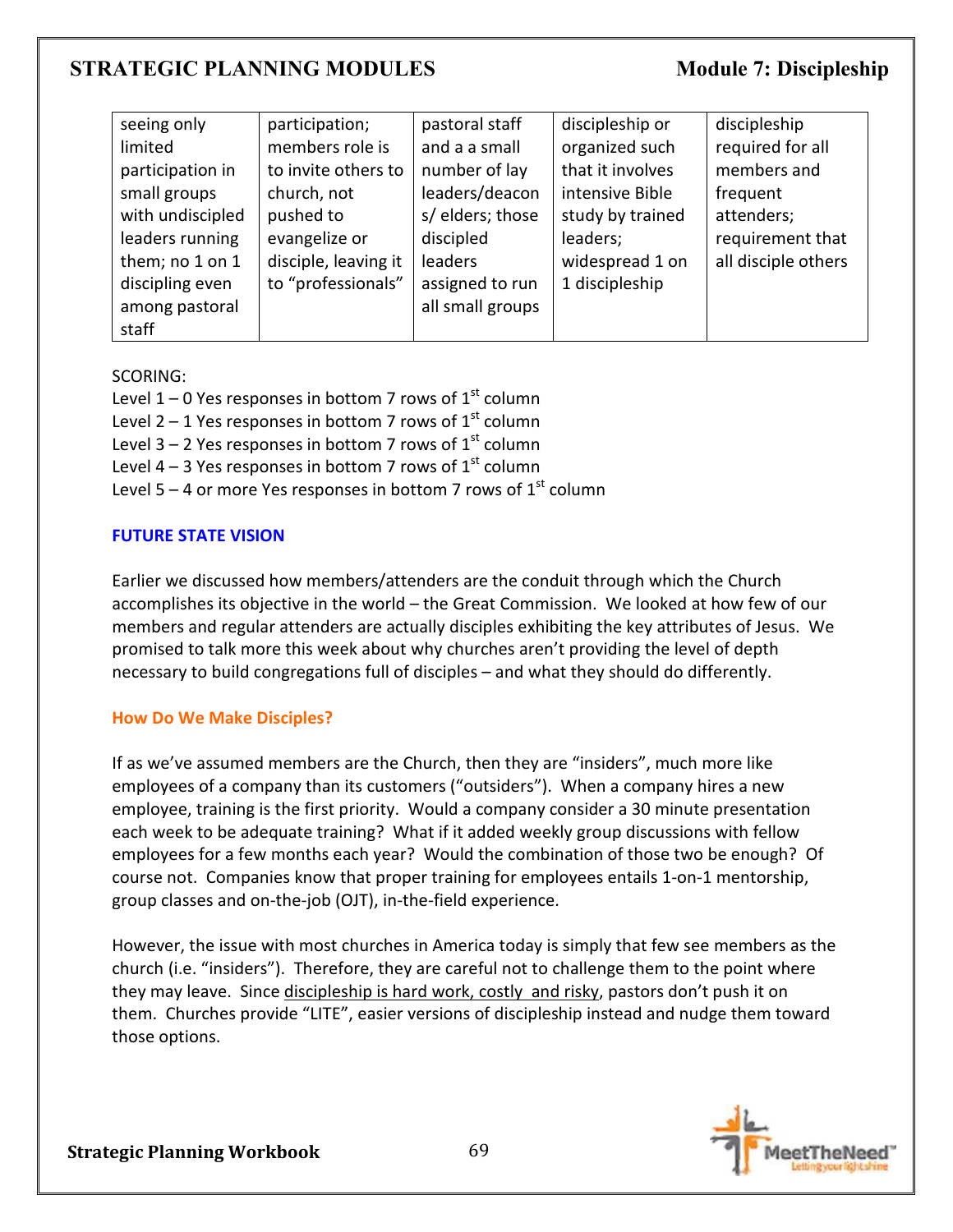As a result, most members and attenders are improperly trained to be effective ambassadors for Christ and His church. Pastors understand that 1-on-1 and group training classes led by professionals work best in business, but most consider those too demanding and risky to employ with members/attenders**.** OJT is also poor with most churches because they know members have little time in their busy schedules for living out Jesus' model for evangelism (i.e. compassionate service as the door opener to sharing the gospel).

Disciples must be well-trained, but we're not training members well**.** The Church today is feeling the effects – collateral damage from churches full of members/attenders who are generally under-equipped to fulfill the Great Commission (i.e. to pursue the real "customer").

## **The Discipleship Process**

- Relationship Building Engendering trust through personal connections
- Conversion This is just the starting point it's someone else in heaven, but it's not a disciple. How many are still walking with the Lord, living changed lives, 3 years after accepting Christ at a crusade or concert? Very few according to George Barna's findings.
- Ongoing Discipleship Intensive training

# **Small Groups Should Not be a Church's Primary Discipleship Method**

People come to Christ through personal discussions, events or maybe small groups. Small groups are effective for relationship building as well, beginning the process of living in community with other Christians. However, as we said, when it comes to discipleship, no effective organization would rely on occasional group gatherings led by untrained professionals as the primary means for delivering the intensive training required for "insiders" (and once people come to faith, they are "insiders"). Successful, healthy organizations know 1-on-1 and OJT are required.

Yet when pastors are asked about their discipleship strategy, their first response is typically, "small groups". It's no wonder the Church isn't growing, in number or impact. It's not surprising that more members aren't taking on more of the attributes of Christ. As long as churches don't fully buy-in to "members ARE the church" they won't dare challenge them to endure training at the same level of a corporate employee**.**

## **So Why Do Churches Push Small Groups So Hard?**

Given all this, we have to ask – why do churches push small groups so hard? Do pastors really believe that's the best method for discipleship, or is there another reason? As we've mentioned, the most common church growth model today is "Invite, Involve, Invest". In that model small groups are the predominant method for the "Involve" phase. Small groups do help bring people somewhat closer to the Lord, but they also build relationships and relationships are "sticky" – increasing the likelihood they'll come back next Sunday.

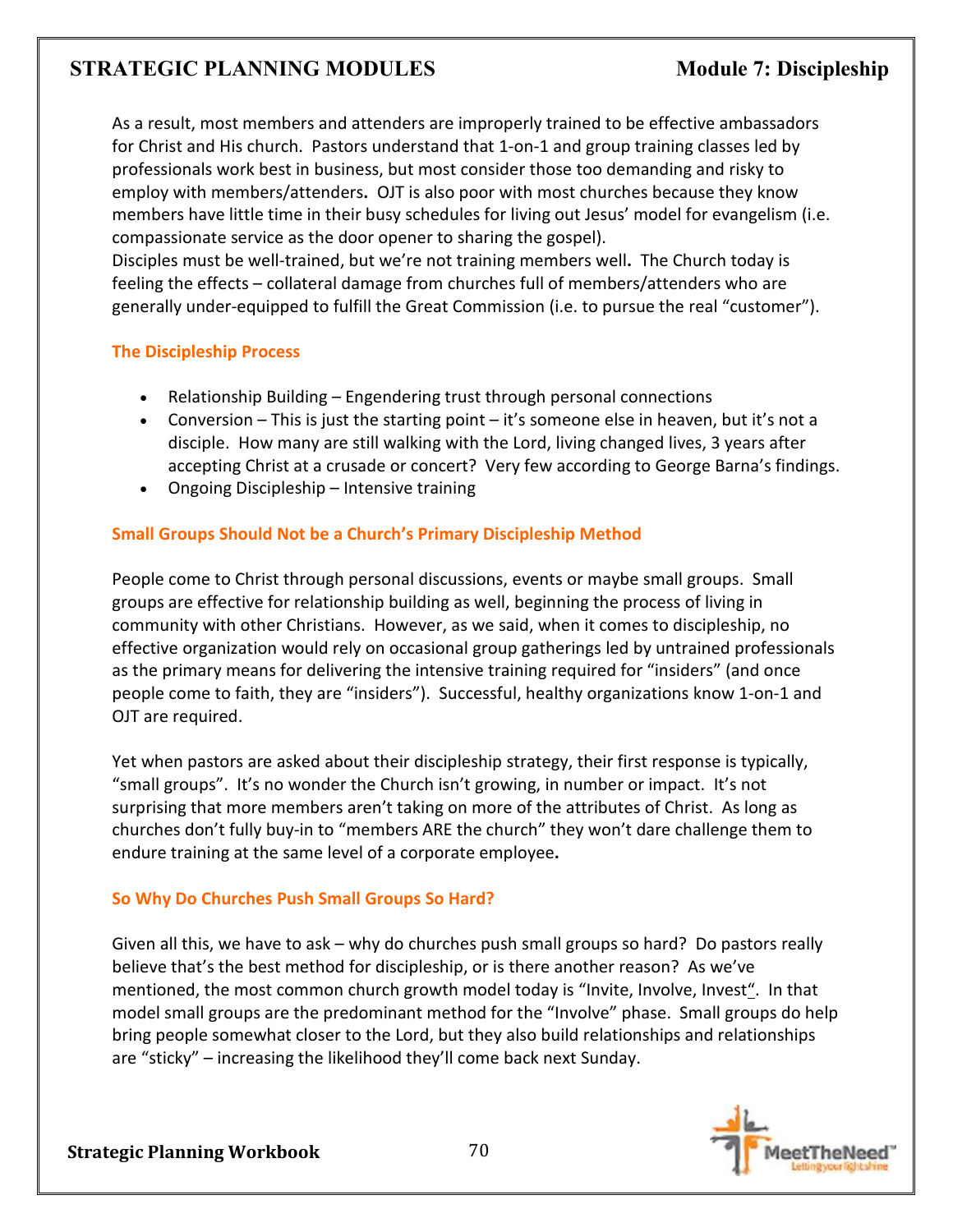Each church should examine its own heart – is it promoting small groups more to get people involved (more loyal to the church) or more for discipleship (more loyal to the Lord)? If it's the latter, then that presumes the church is very concerned about discipleship – but a church that's discipleship-driven would certainly have additional, deeper methods of discipleship than just small groups. Our contention is that a church which sees small groups as its primary means for discipleship can't be that concerned about discipleship**.** All churches say that building and sending disciples is key to their mission, but is that reflected in how they spend their time and in how willing they are to prod members in that direction? In business, goals and intentions often don't line up with a company's allocation of resources.

The alternative, pushing 1-on-1 discipleship, will scare off many of those who don't feel like "insiders". Leading a series of meetings with another person over a long period takes a lot of time, studying and effort. And look what Jesus says about the costs of discipleship – possibly leaving those you love and being homeless. None of this is pretty when you present it as an "action plan" to the congregation! Yet if pastors know 1-on-1 (or triads) is the best method for discipleship, then any hesitancy to promote it is further evidence of the tendency to cater rather than challenge, treating members as a "customer" and not as the church.

## **Why 1-on-1 (or Triads) Work Best**

- The process of becoming a disciple is personal
- The best mentors in our lives were those who interacted with us personally, whether it was a teacher, a coach or some other role model
- People won't say in public environments that they would in private/intimate ones
- One of Jesus' favorite method of discipleship was personal questions, allowing for selfdiscovery, not just telling them the answers but letting them find them out for themselves
- Sermons can only cast vision around what it means to be a disciple and encourage them to take the next (personal) step

# **Assuming All That…What Should My Church Do Now?**

- Pastor disciples leaders 1-on-1
- Those leaders then disciple a couple people each 1-on-1 or in triads
- Encourage all discipled members to disciple others OJT
- Sunday School Consider resuming this dying tradition, making sure it's taught by disciples
- Small groups Facilitated only by discipled leaders
- Immersion Bible Study One night a week (several hours)
- Greater emphasis on private devotion The fundamental blocking and tackling of Bible study, journaling and prayer
- Lay out a discipleship track for members

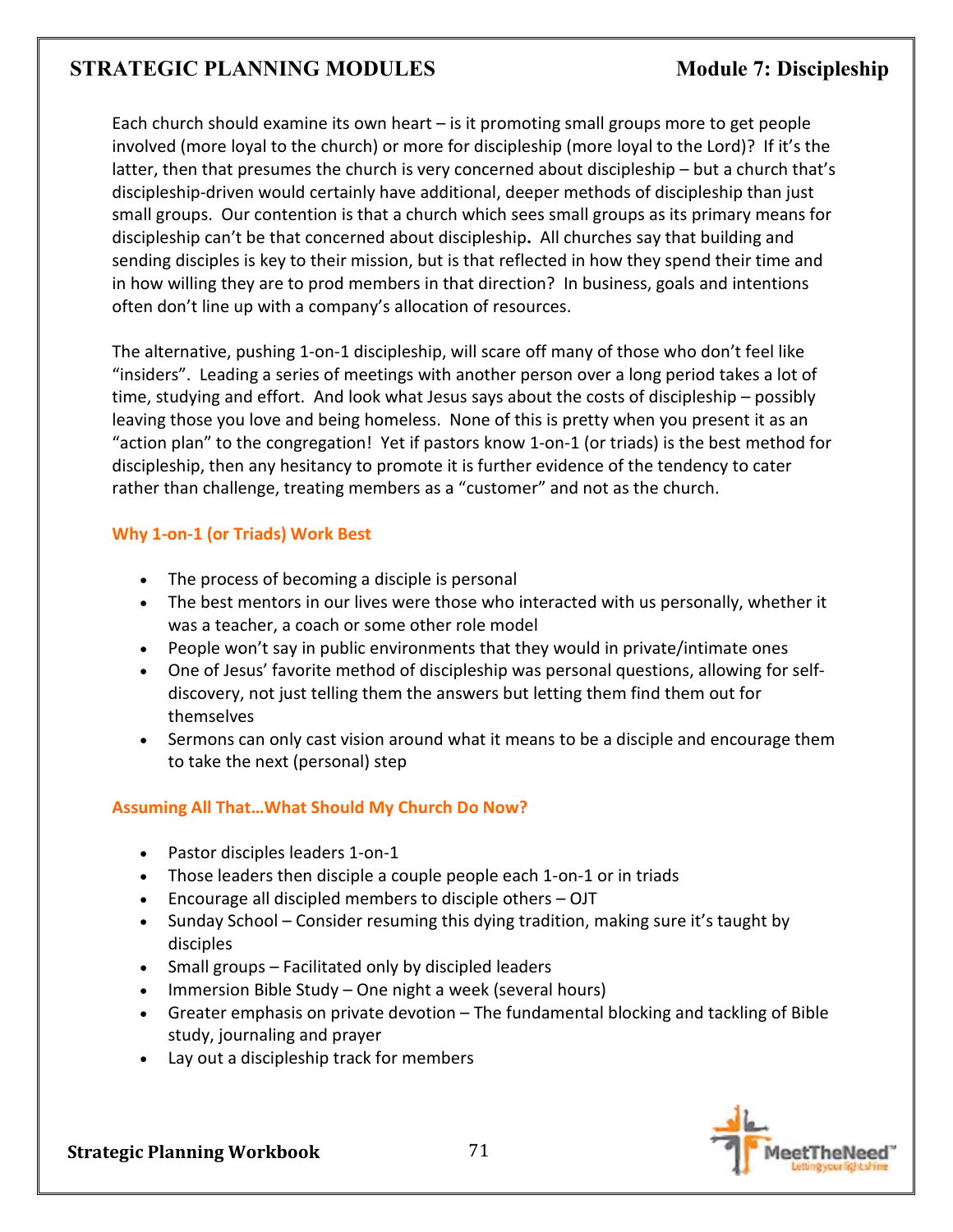This approach will quickly and exponentially grow a base of disciples who can make more disciples. This is a significant part of the turnaround strategy for today's church. It was Jesus' model. However, are we willing to chase members this far out of their comfort zones, knowing so many will leave our church and go to another one that will cater to them?

### **BRIDGING THE CURRENT STATE / FUTURE STATE GAP**

#### **Quick Tips**

- 1. **Discipleship is the Key to Growth and Impact** Even though the community is the real "customer", ministry inside a church is actually more important than ministry outside the "4 walls" because the internal dictates how much impact its members will have externally.
- 2. **Are Your Members Disciples?** Do you members and frequent attenders look and act like Jesus? Do they share his primary attributes – constantly seeking the lost, a servant, compassionate, sacrificial, and wholly dependent on the Father?
- 3. **If Not, How Do You Get Them There?** Since members ARE the church, they're "insiders" more like employees than "customers". Would a company consider a 30 minute presentation each week and group discussions with fellow employees to be adequate training? Of course not. Intensive, effective training is 1-on-1 and on-the-job.
- 4. **The Main Impediment to Discipleship** Discipleship is hard work, risky, costly and messy. When presented with the truth of what's involved, most "consumers" will leave for the less demanding church down the road. Be willing to challenge everyone in spite of that.

#### **Your Next Steps**

Fill in the blanks:

1.

2.

3.

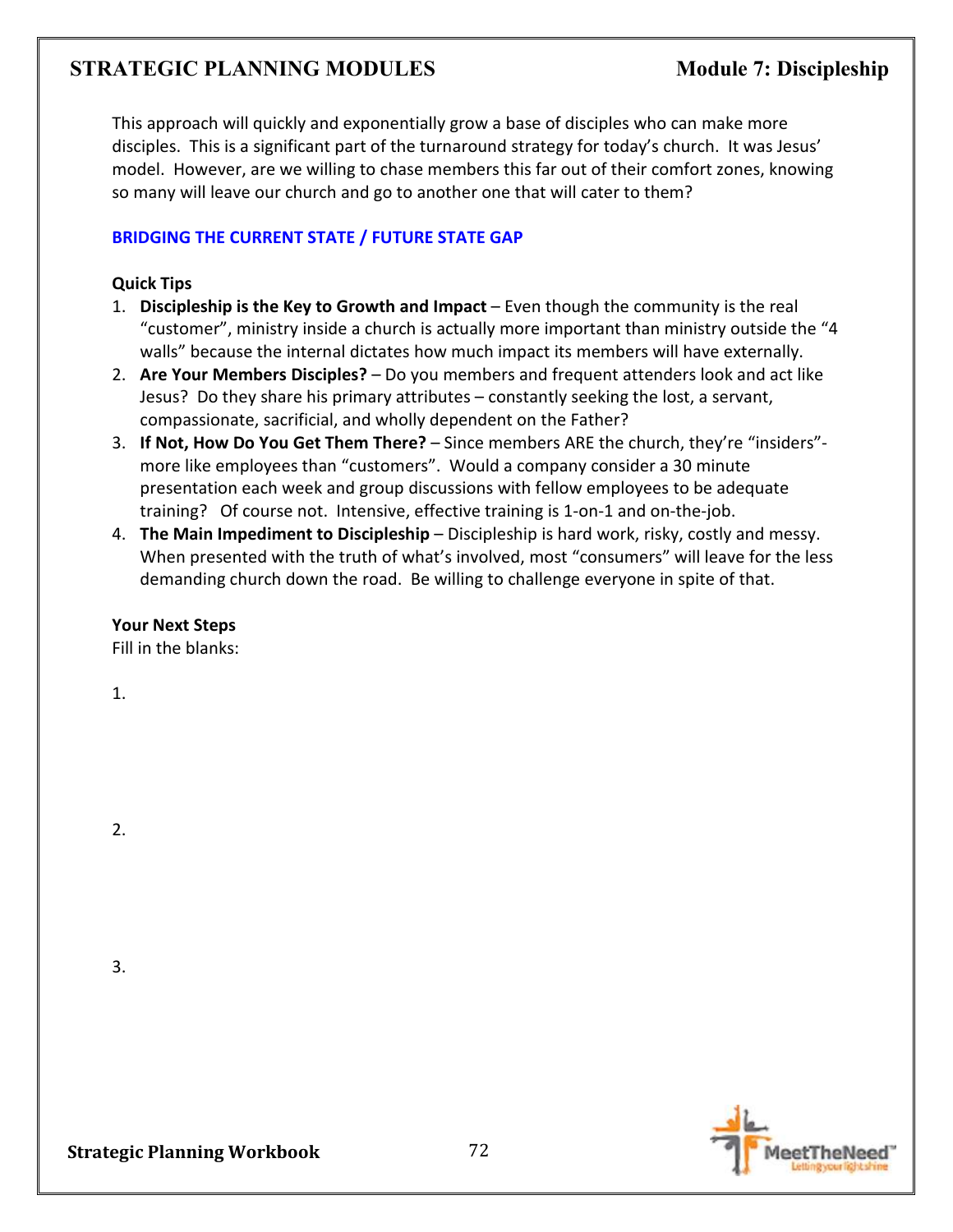# **STRATEGIC PLANNING MODULES** Module 7: Discipleship

4.

5.



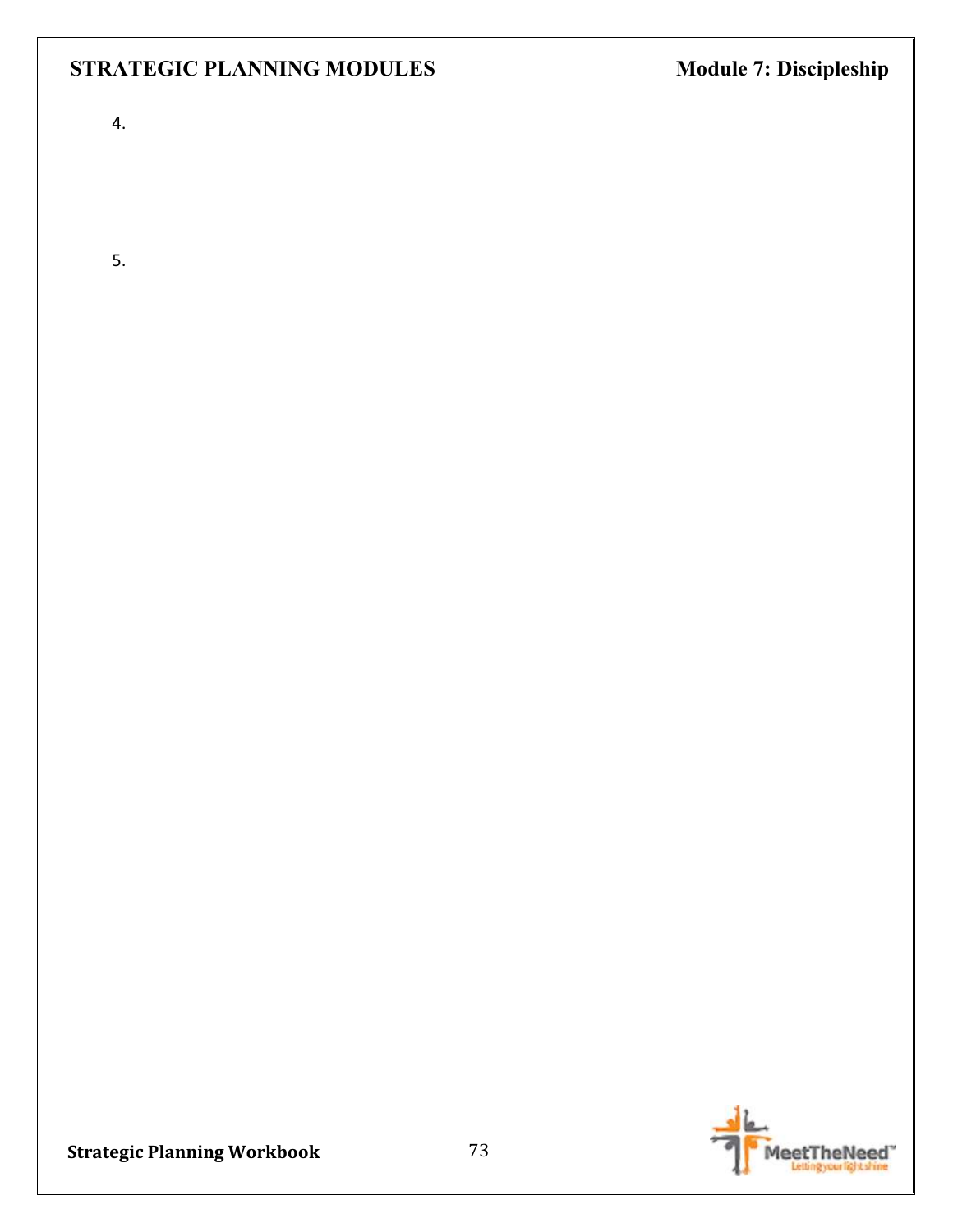# **PART 2: STRATEGIES**

# **MODULE 8: RETENTION**

### **TOPIC INSIGHTS**

### **Profile of a Church "Shopper"**

Because most churchgoers don't see themselves **AS** the church, they're susceptible to becoming consumers **OF** the church.

- "I'm looking for a new church home"
- "My kids don't like it there"
- "The sermons aren't very interesting"
- "The music is too loud"
- "The people are weird"
- "We don't feel like we belong"

Americans "shop" because we want more. Or we want something else. We keep looking around to find what makes us happy. I'm not sure that should apply when it comes to church. What do shoppers do at a store? They find what they want (or not) and then leave. There are two types of "leaving" church shoppers do:

### **…Leave a church after weekend worship**

- and don't continue to BE the church once they're outside the "4 walls"
- **…Leave a church entirely**
	- and start looking for another one

But we shouldn't stop being the church on the way home. Nor should we leave our church family – any more than we can leave the family we're born into. God chose both families for us – and for a reason. Our church family is one body now – the body of Christ.

### **Chicken or the Egg**

Why do we look for something better?

- **…Did our advertising-driven culture turn us into consumers of churches too?**
	- and force churches to adapt, catering to rather than challenging members
- **…Did churches turn us into church consumers?**
	- using the latest church growth strategies to drive up attendance

In other words, did churchgoers become finicky on their own or did churches make them that way? For example, do most church ads today entice non-Christians to try out any church or

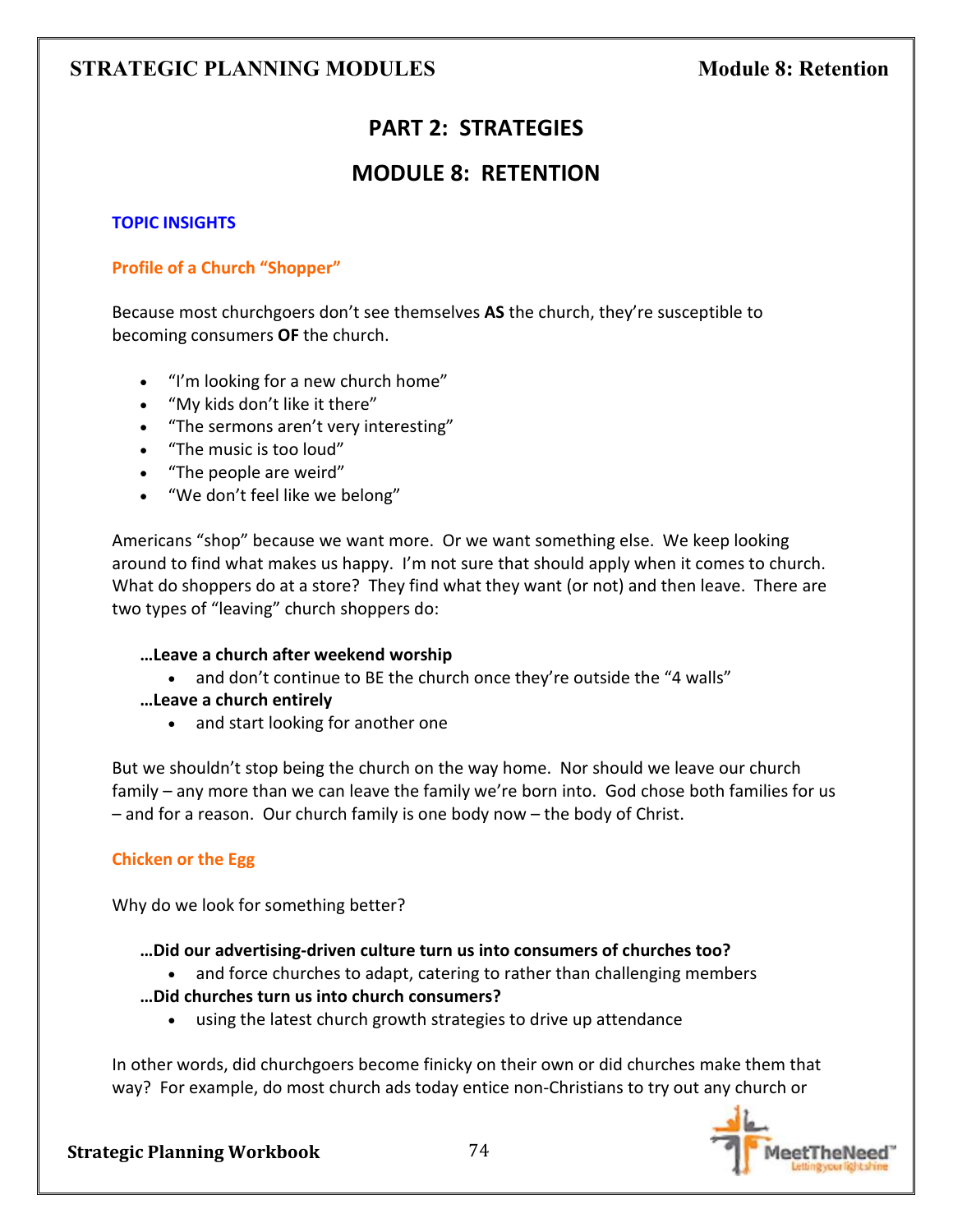Christians to switch over to a new church? Advertising a "casual environment" or "fun for kids" isn't going to attract someone who isn't interested in church. People can find more relaxing places to go and more fun things for the kids to do elsewhere. Those kinds of ads would only pull in someone who isn't happy with those aspects of their current church.

If we're not careful, church membership can look a little like a country club or health club membership. At church, paying dues doesn't entitle you to any benefits. Yet that sort of thinking causes folks to "shop" churches when their current one doesn't meet their needs.

Or as the story goes, let's not be the life-saving station that turned into a social club with a lifesaving motif. Once church becomes too comfortable, we may have a little less interest in saving lives. Once the life-saving station replaces the cots with beds and rescue training with social gatherings, that ship may have already sailed.

Instead, church should feel a lot more like a training center. That means getting people out of their comfort zones and discipling them until they're ready to disciple others.

### **It's All about Reaching the Lost**

We do need first-rate facilities, engaging worship services, attractive signage and friendly greeters to attract the lost. What we don't need is to use those as tightly choreographed retention strategies for members and regular attenders. We could possibly risk not leaving room for the Holy Spirit in our pursuit of perfection.

Clearly we can challenge members/attenders more than our non-Christian visitors. However, if we coddled them less, they'd actually be more likely to come back next Sunday. They're hungry for truth and personal growth. They're looking for redemption more than life lessons. Most walk in ready for 1-on-1 mentorship, which could evolve into discipleship.

#### **A True Story**

A 3,000 member church hired consultants from one of the country's largest mega-churches to rejuvenate its aging membership. The prescription:

- shut down local missions young families don't have time to serve the community
- upgrade the band and raise the decibel level give it a concert feel
- gear the sermons toward counseling rather than discipleship
- more candy and games for the kids  $-$  no more boring memory verses
- get everyone involved in something inside the church
- change the "ask" message from Matthew 5:16 to Malachi 3:10
- fun banners and bulletins

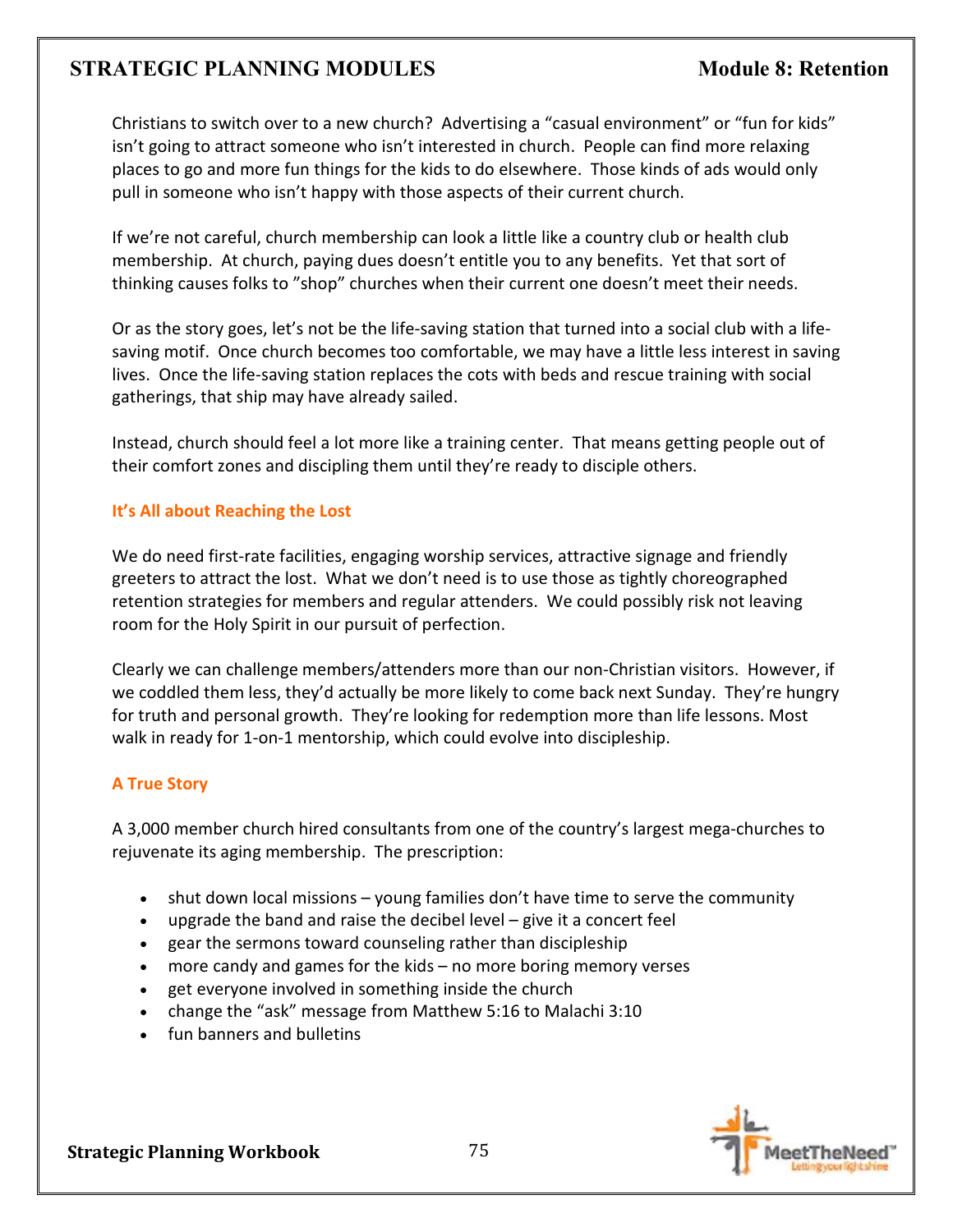The scary part – it worked! Smaller churches in the area simply couldn't provide the same "customer" experience. The church grew – in numbers, although not in disciples or impact. New visitors came, but nearly all were from other churches. Larger didn't mean healthier.

### **We're Not Just Talking about "Seeker" Churches**

Many Christians believe "seeker" churches are the problem. Some accuse "seeker" churches of "watering down" the gospel and never bringing new believers very far past a faith decision. Yet "seekers" are still "customers", not yet saved and therefore worth pursing by any means necessary, "seeker" churches have a role in the Kingdom.

However, to illustrate where "seeker" churches do become an issue, let's use the analogy of the American educational system:

- **Elementary School** Builds a foundation, comparable to the "milk" spoken of by Paul in Hebrews 5:13.
- **High School** Taking believers a bit deeper, maturing in understanding beginning to eat "solid foods" according to Paul. The majority of churches today fall in this category, offering only discipleship "lite" in the form of small groups.
- **College** These churches provide more in-depth Bible studies and challenge congregation members with a steady stream of opportunities for on-the-job training in the community and around the world.
- **Grad School** Members and frequent attenders of "grad school" churches are all expected to earn advanced degrees as disciples of Jesus Christ through 1-on-1 and triad discipleship and to live out the Great Commission daily.

Which one of these is your church?

"Seeker" churches rarely take members past high school, and many stop at elementary school. And that's ok as long as they encourage them to move up to a high school or college when they're ready to graduate…

### **Graduation Day?**

That question applies to all churches. I've never come across a church that confesses they don't provide all 4 levels of education and refers members/attenders to another church once they've exhausted all the depth their church can supply.

Instead every church tries to hang on to every person. That's a disservice to the Christian and the Kingdom. As we've mentioned previously in this workbook, if clinging to members in any way inhibits pastors from coming clean with them about the costs of discipleship or challenging them boldly with the Great Commission, then that constitutes sin. Calling members to be all

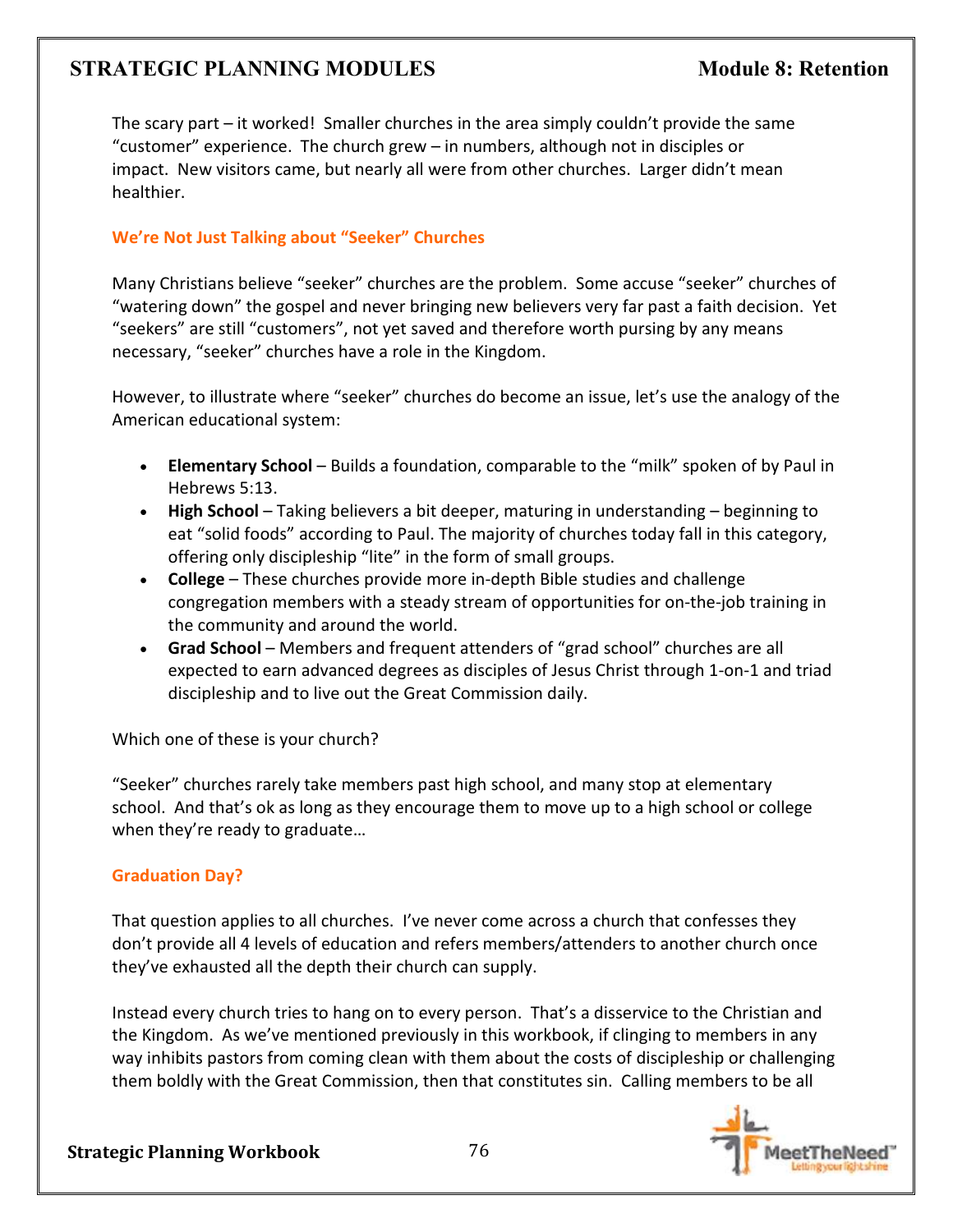they should be in Christ does involve the risk that they'll leave for a less demanding church, but it's the right thing to do.

Few churches offer all 4 levels today. I believe the early Church did provide all  $4$  – it had the "milk", the "solid food", the on-the-job community engagement and the Great Commission mandate. However, it seems now churches select one or two of those to do well, whichever one(s) match up best with their mission, who they're trying to reach and the community where they're planted.

Why do pastors have such a difficult time admitting that? Why do few have the humility to send people on their way if they don't do it all? A church who simply doesn't have enough senior, discipled, mature leaders to start a grad school program either should commit to fix that problem, or congratulate and bid farewell to those ready for a "masters" or "doctorate" level church. Some may argue that those senior, mature leaders should stick around to disciple others, but their skills are likely underutilized by elementary and high school level churches where serious discipleship isn't a priority.

### **Repeating a Grade**

What are the pitfalls of clinging to those who are ready to graduate from your church? Why should more elementary and high school churches develop college and graduate programs?:

- 1. The high costs involved in programs, facilities, staff and amenities to cater to "seekers" and immature believers, diverts valuable resources away from potential investments in starting college level and graduate programs.
- 2. Many actual elementary schools and high schools today have to teach "down" to the level of the lower students to try to bring them along. Unfortunately, the effort to leave no one behind means schools can't teach up to the higher level students (so the most intelligent and ambitious wind up "left behind" instead). In college and grad school, there's none of that. But few churches in the U.S. provide college or grad school level educations in Bible literacy or the Great Commission lifestyle, instead stopping at the "elementary teachings". (Hebrews 6:1)
- 3. Elementary and high school don't directly lead into careers. They just build a basis for learning. In this analogy, the occupation of the churchgoer is the Great Commission. People who have only gone through elementary and high school aren't yet ready to "work". They aren't disciples yet so how can they "make disciples"? They haven't been adequately challenged and therefore aren't highly motivated to "go" (out of their comfort zones). However, those going through college and grad school are preparing for their career, so they're ready to step immediately into "going" (motivated for real life change) and "making disciples" (knowledge of how to do so).

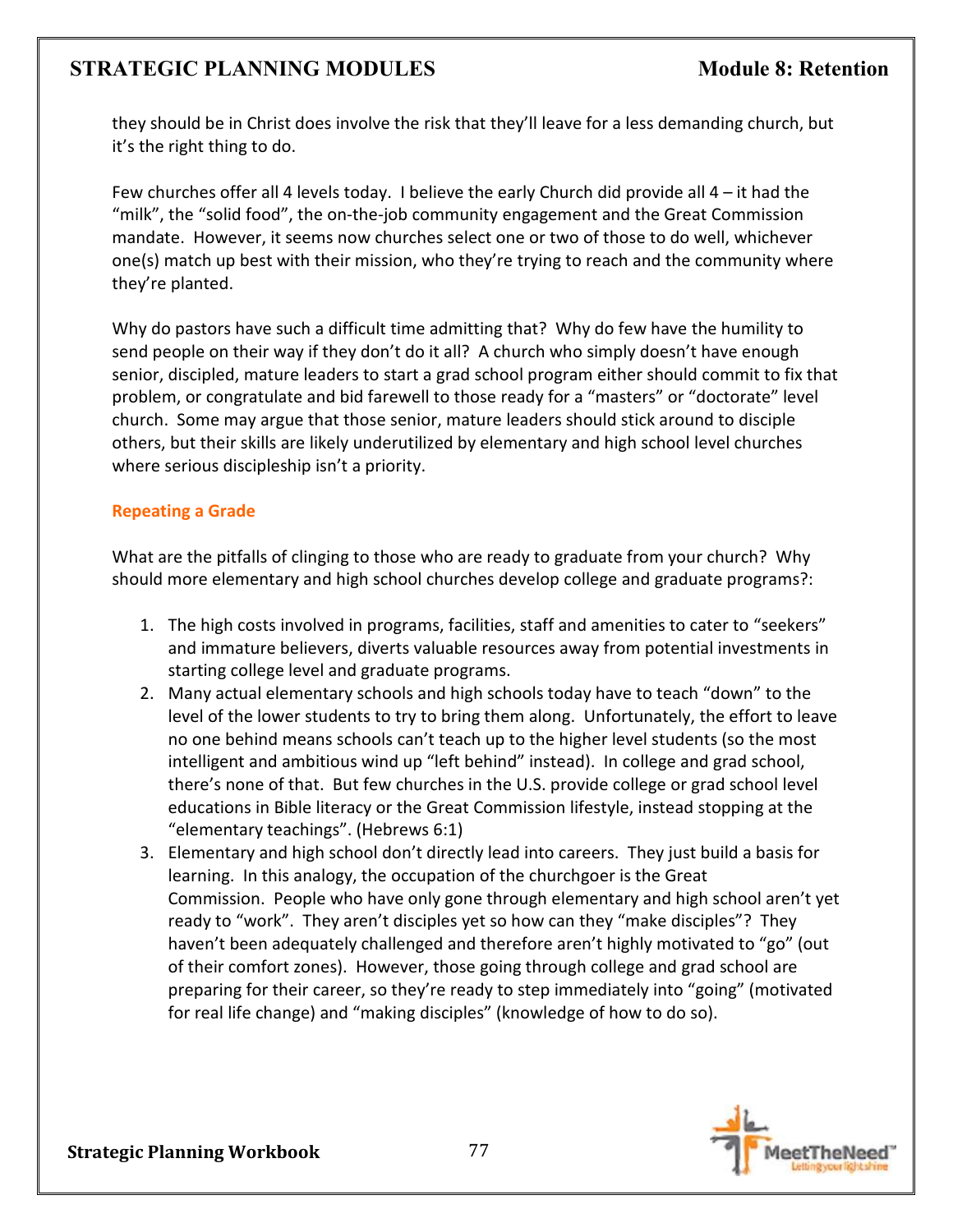#### **CURRENT STATE**

#### **Self Assessment**

Purpose: Discuss ways in which your church encourages people to stay at your church.

In what ways do you try to make the church services and overall experience convenient for visitors?

If you measure retention or turnover in attendance/membership, how do you track that and use that information?

Invitations by members/attenders are sticky because friends want to spend time with one another. How do you encourage your folks to invite others to your church?

How do you involve and engage attenders and visitors quickly in church activities?

Do you find that getting people to give to the church is a good indicator of their likelihood to continuing coming? If so, how and when do you encourage them to begin giving?

What else have you found effective in convincing attendees or visitors to return next Sunday?

Where is the point where challenging people to do or give more causes them to become uncomfortable and not come back? Have you had to pull back on "challenges" in the past?

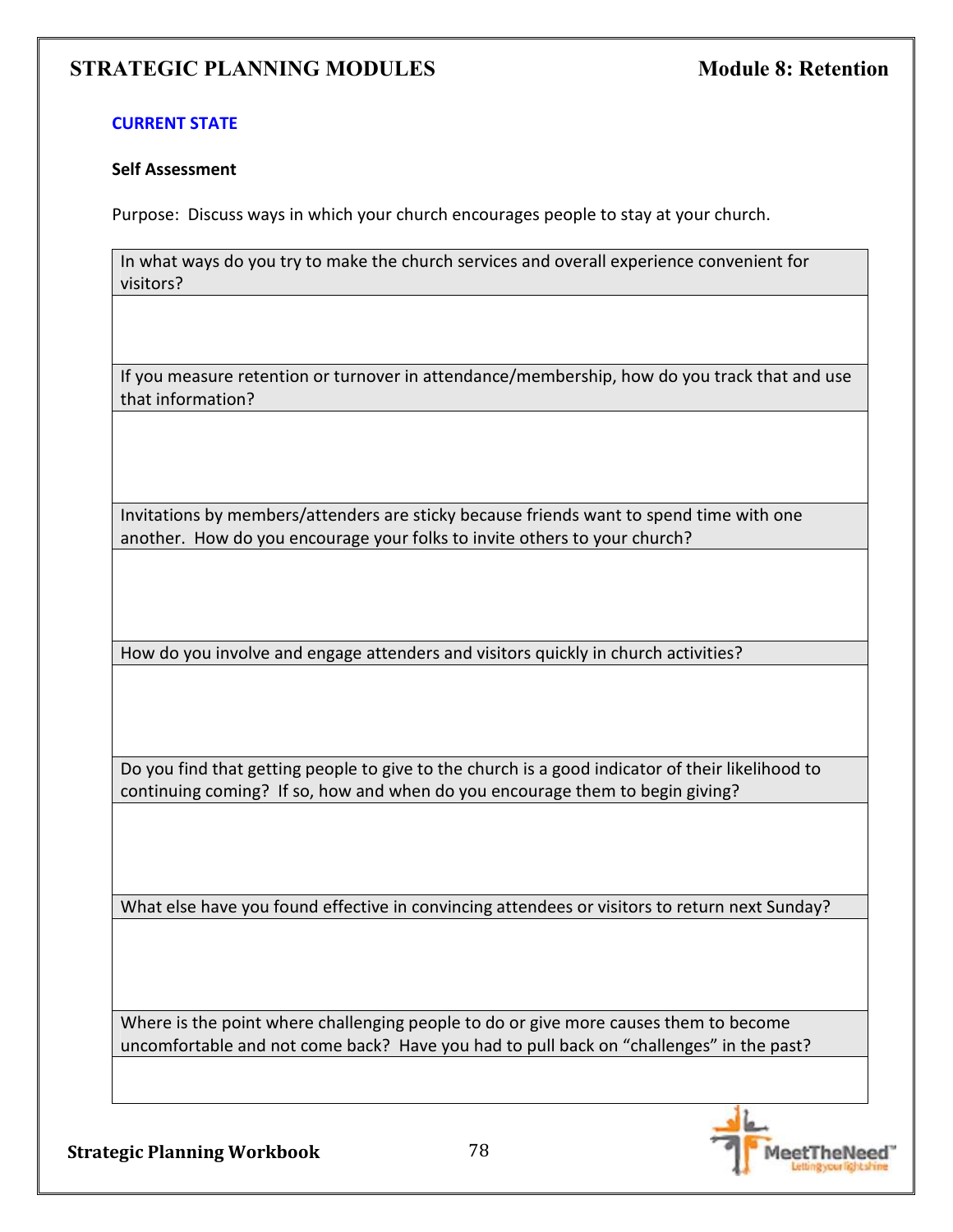How far have you taken challenging members to go out of their way to be discipled, disciple, and serve inside and outside the church? Give a couple examples or anecdotes.

In the chart below, rank (1-12) the importance the following have in encouraging visitors and occasional attenders to come back next Sunday.

|                                                              | <b>Rank 1-12</b> |
|--------------------------------------------------------------|------------------|
| Convenient service times and comfortable accommodations      |                  |
| Caring staff and friendly greeters                           |                  |
| Engaging church services, music and sermons                  |                  |
| Children's/youth/student ministry                            |                  |
| Other programs and assistance offered to churchgoers         |                  |
| Approach that's not pushy, judgemental or demanding          |                  |
| Invitation/existing relationships with other member/attendee |                  |
| Involvement in activities/events (e.g. a small group)        |                  |
| Investment through giving to the church                      |                  |
| Engagement through service inside and outside church         |                  |
| Opportunities for growth through discipleship                |                  |
| Church is making a difference in the community               |                  |

# **Scoring on Proficiency Model**

| $1 -$ Consumer   | $2$ – Caterer      | $3$ – Climber    | 4 - Challenger        | $5 -$ Catalyst       |
|------------------|--------------------|------------------|-----------------------|----------------------|
| Very careful not | Concerned about    | Walking fine     | Staff fully bought    | Pastors              |
| to inconvenience | "revolving door"   | line between     | in (i.e. retention    | courageous in        |
| congregation     | and taking steps   | catering and     | no longer an          | challenging church   |
| (e.g. 1 hour)    | to make church     | challenging,     | objective of          | to go out of their   |
| service and only | more attractive    | pushing more     | leaders) but some     | way to be            |
| light pushes for | and engaging for   | but not too      | members/attend        | discipled, disciple, |
| more             | members and        | hard for fear of | ers, still leaving as | and serve others;    |
| engagement);     | visitors; tracking | losing people to | leaders step up       | members fully on     |
| retention is a   | attendance         | churches down    | call to               | board, staying and   |
| key metric for   |                    | the road who     | discipleship/servi    | responding           |
| the church       |                    | still cater      | ce                    |                      |



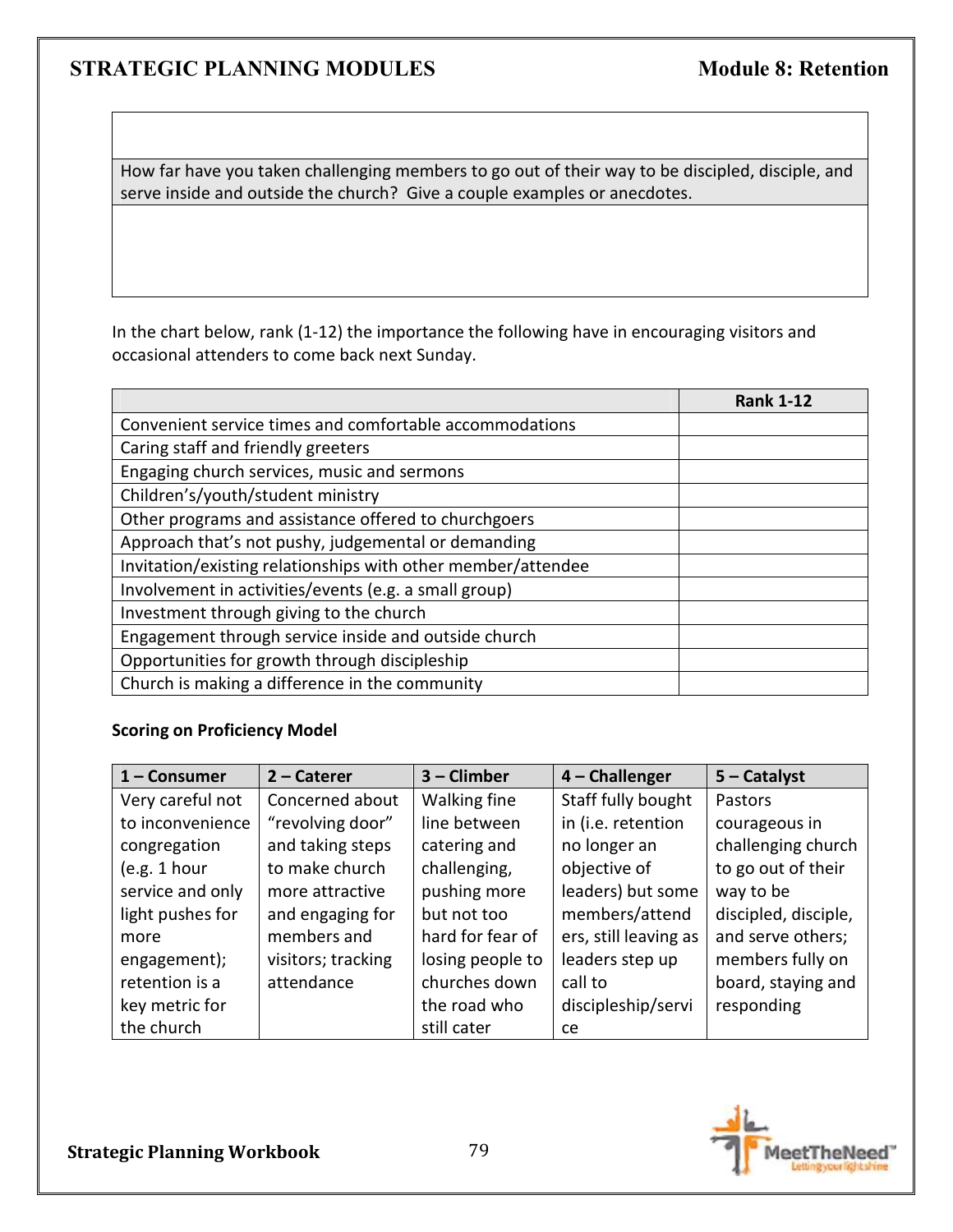SCORING:

Level 1 – Total of last 3 rows in the chart above is more than 30 Level 2 – Total of last 3 rows in the chart above is between 25 and 29 Level 3 – Total of last 3 rows in the chart above is between 20 and 24 Level 4 – Total of last 3 rows in the chart above is between 15 and 19 Level 5 – Total of last 3 rows in the chart above is less than 15

### **FUTURE STATE VISION**

What if a company told its customers, "If you want to buy our products or use our services, you'll need to spend several hours a week…

- studying our corporate manual
- sharing that information with your contacts, and
- helping them get started using our products and services"

Sounds insane, right? Those are customers we're talking about – the company is supposed to serve them, not the other way around. How long would that company stay in business?

On the other hand, companies have no reservations challenging employees. Employees take orders. Managers expect them to perform. Employees are accountable, mostly for helping find new customers and keeping customers happy.

Are your members and regular attenders more like customers or employees? Our primary argument for the root cause for the Church's decline is that members ARE your church – if so, they are "insiders". They are much more like employees than "customers". Yet we treat them like "outsiders". Possibly the most convincing evidence that the modern American church no longer sees members as the Church but treats them as "customers" is our fear of challenging them.

### **Challenge…to Do What?**

Look back at how we started this section. Let's rephrase and insert "church" for "company"… What if a church told its members, "If you want to be a part of this church, you'll need to spend several hours a week…

- being discipled
- discipling others, and
- showing those around you what it's like to live a life on fire for Christ"

Doesn't sound quite as crazy, does it? Actually, sounds downright reasonable. You could even argue that churches have a biblical mandate to challenge members to live out those 3

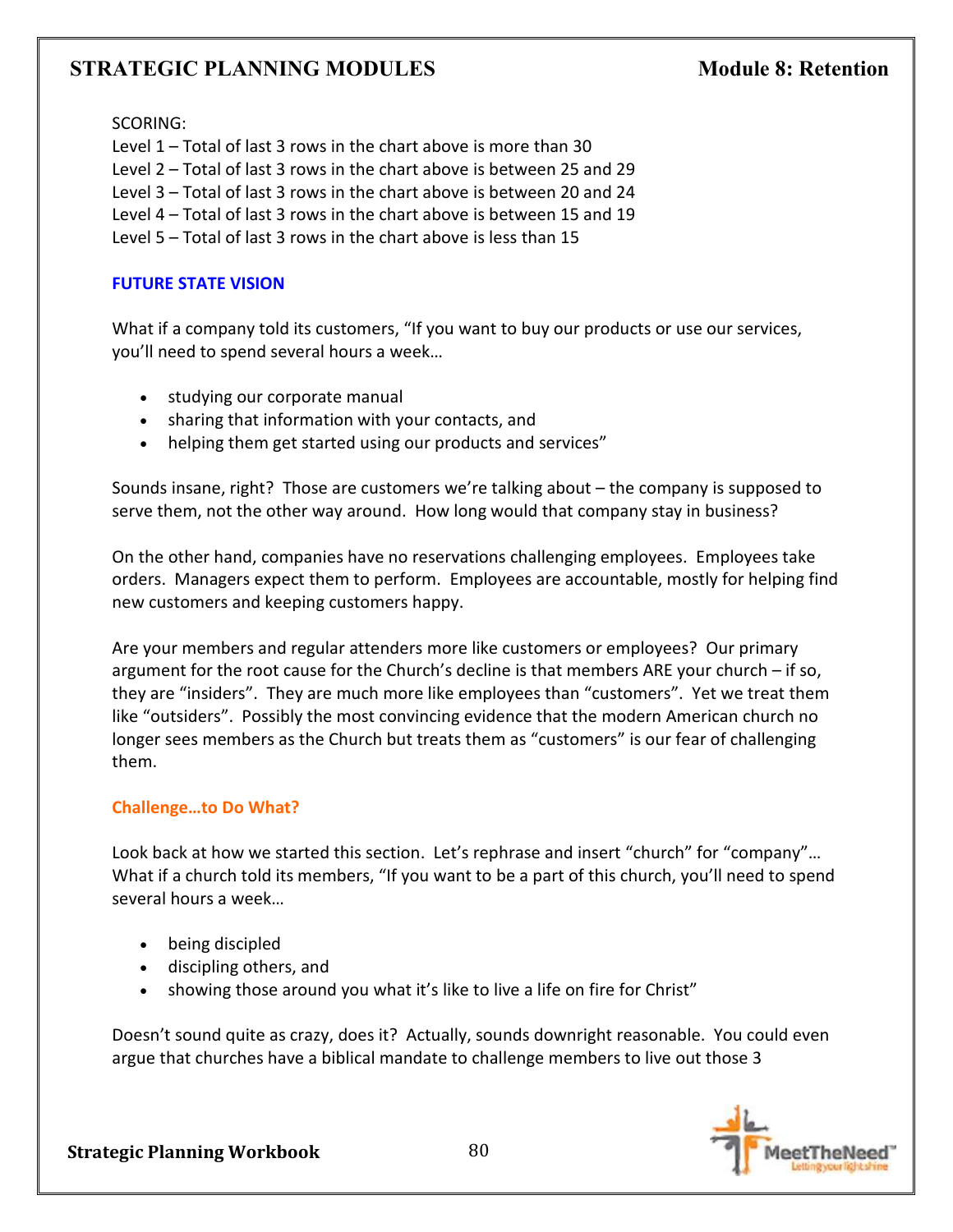requirements of all Christians – it's the Great Commission. Imagine the impact on the world around us if churches had that kind of courage!

So why don't they? The simple answer – because most churches have redefined the role of members. We're afraid that if we ask "customers" to be and do what God wants them to be and do we may lose them to the church down the road – the one that will cater to them and not push them to do much of anything.

### **Fear Factor**

Churches won't take the risk of challenging until they decide to once again view members as the church. The church won't regain the voice it had in society until it once again views the community as its customer. As long as we have the model flipped, we won't dare challenge members to the extent that we should for fear they'll take their "business" elsewhere.

But at what point is it worth taking a chance? 93% of our churches aren't growing. Churches and Christians are widely seen as more judgmental than compassionate. How bad does it have to get before we risk truly challenging members to keep on being the church after they leave the building? When does the fear of not fulfilling God's vision for our church overcome our fear of losing members?

Unfortunately, many members also are content with the status quo. They wouldn't want to see their church get too big. If the church is a nice place to hang out and isn't rocking my boat, why would I want it to change? Who "moved my cheese"? Why would I want revitalization if it's going to mean:

- Less focus on meeting my needs
- Not having the same seat or parking spot
- Perceived loss of influence and standing in the church
- A shakeup in worship or leadership styles
- New people I don't know and may not like

We saw the same thing in business – employees were wary of consultants like me roaming the hallways. Consultants mean change!

### **We Started by Taking Risks – What Happened?**

As long as there's a church down the street catering to members, the fear of challenging them will still exist. So who is going to get the ball rolling? Who will start holding members accountable to a higher standard – to fulfill their intended role as the living, breathing church? The most successful companies are those that do the best job of training and incentivizing their employees ("insiders") to sell to customers ("outsiders"). Think of the

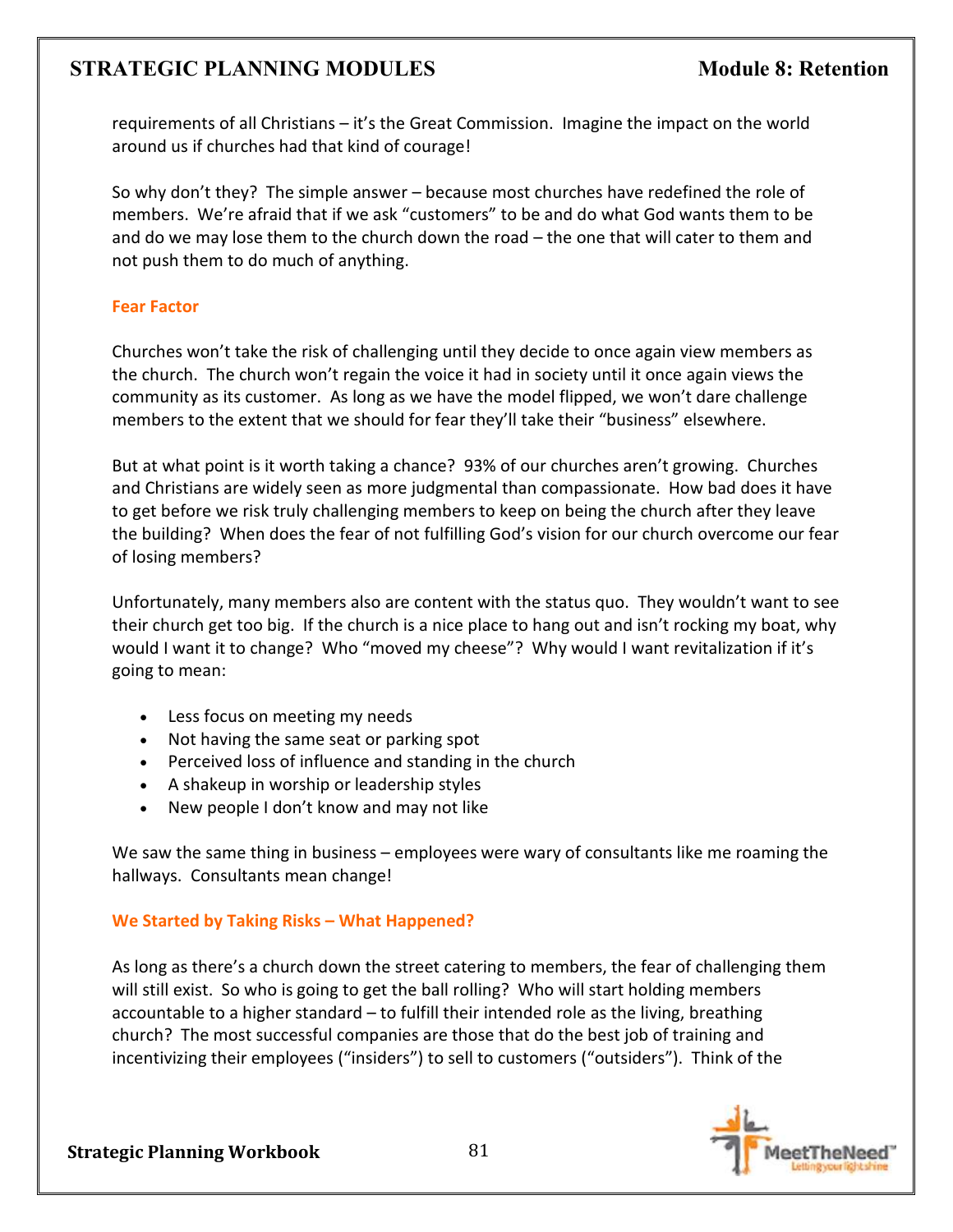leverage that will be created for the Kingdom when we train and push all these "insiders" (members) to minister to "outsiders" (the community).

Think back to when your church first planted in the community. You:

- Studied what was going on and worked hard to reach people
- Got involved locally to put your church on the map
- Focused on serving that community vs. building an institution
- Stood by your principles and weren't afraid if someone left as a result
- Had a lot less to lose because you were just getting started
- Needed people to be advocates and play a big role or you'd never make it

Then suddenly one day, there was more at stake…more bills…a reputation and expectations to maintain. The demands of operating a church became more significant.

That's around the time that leadership's demands on members and regular attenders started diminishing. That's when the temptation increased to offer "cheaper grace" – no obligations, just options – belief without material life change. That's when the focus shifted internally – toward running something, toward attracting and retaining – in other words, treating members as "customers".

# **BRIDGING THE CURRENT STATE / FUTURE STATE GAP**

### **Quick Tips**

- 1. **Retention as a Goal is Wrong**  If hoping members or regular attenders will come back next weekend causes you to soft-pedal the gospel or the costs of discipleship that's a disservice to them and the Kingdom.
- 2. **Be Willing to Lose a Few** The future trajectory of a church that decides it's time to reorient toward the model behind the fastest growth in the Church's history and the most successful companies is not a straight upward-sloping line. Those remaining after you challenge the congregation with the Great Commission can grow your church exponentially.
- 3. **Retain Through Impact** Few will want to leave a church that's making a tremendous difference in the lives of people and in their city. Instead though, most churches misallocate resources and funds by trying to retain and grow through attraction and "customer service".
- 4. **Let Some "Graduate"** If your church can't offer all of the teaching and discipleship a person needs to become all they can be in their faith and walk with the Lord, encourage them to go elsewhere.

**Your Next Steps**  Fill in the blanks:

1.

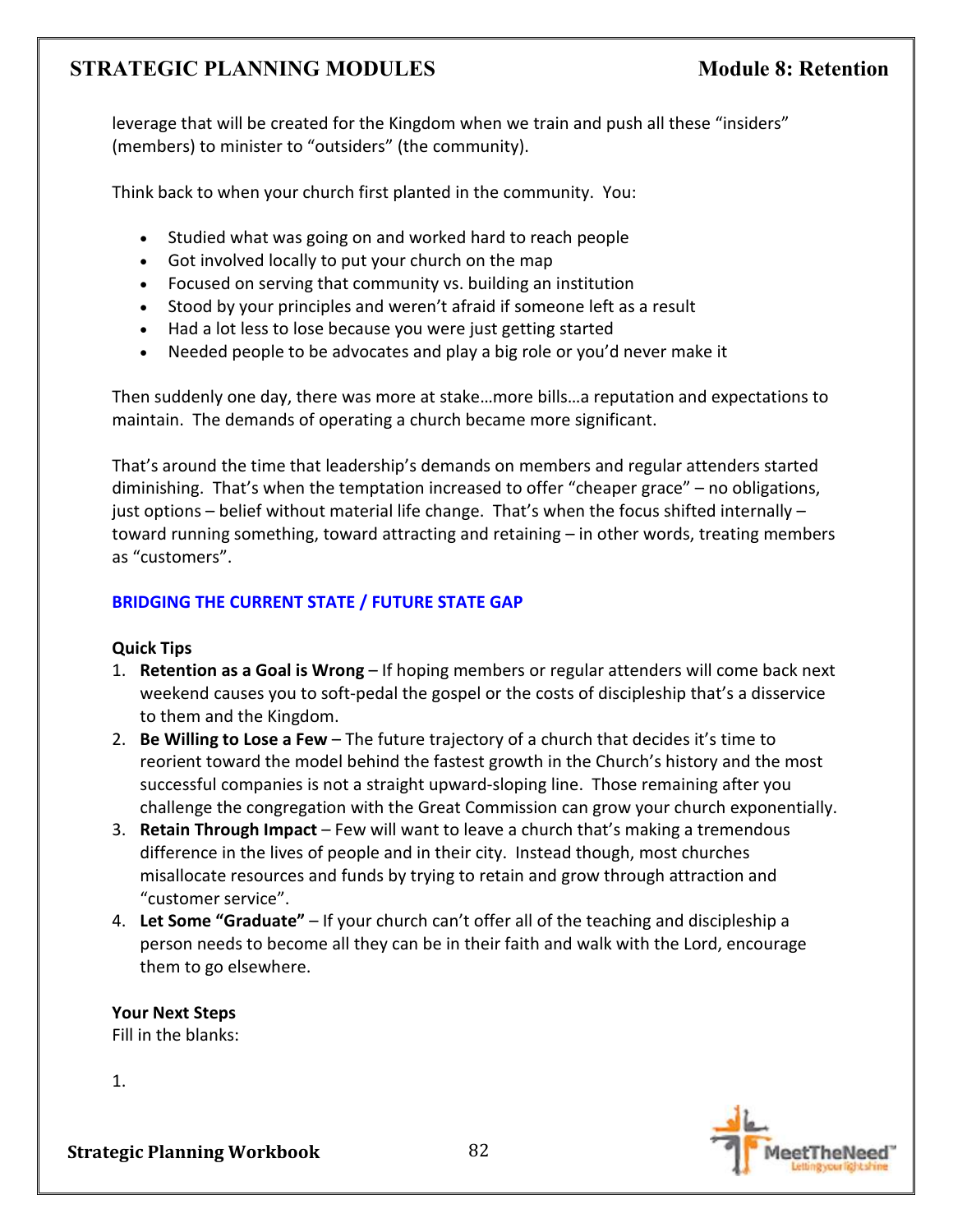2.

3.

4.

5.

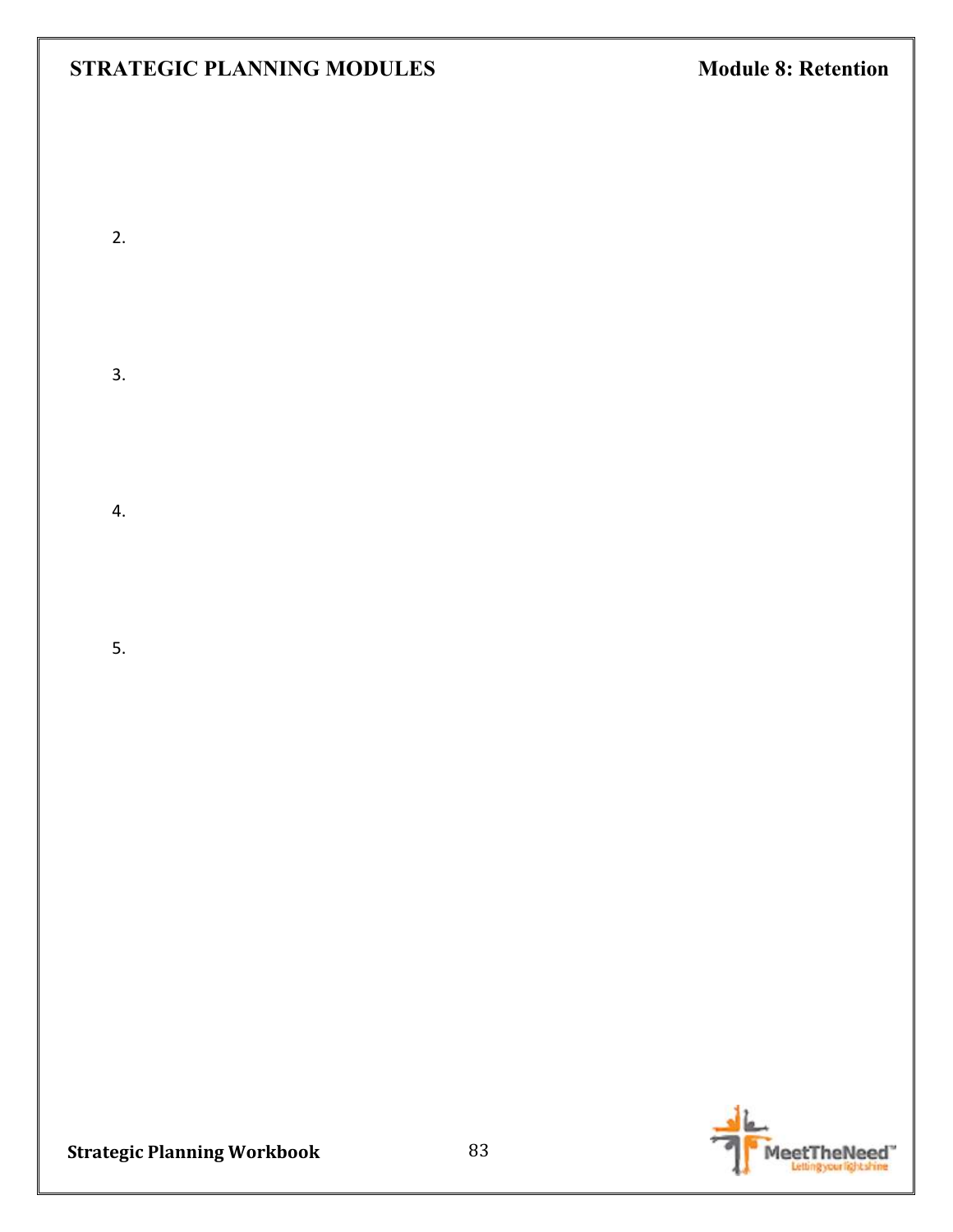# **PART 2: STRATEGIES**

# **MODULE 9: PROGRAMS/MINISTRIES**

### **TOPIC INSIGHTS**

How an organization deals with people and where it invests the bulk of its time, resources and dollars determine who it considers to be its "customers".

Churches today invest the vast majority of their time, resources and dollars in marketing, facilities, programs and services to attract and retain members/attenders. Churches are also careful not to push them to hard to step too far out of their comfort zones, even if it would mean they finally begin living out the Great Commission.

Therefore, churches tend to treat members/attenders as if they were "customers". Organizations invest and serve their customers, making sure they're happy so they don't take their business elsewhere.

### **Is the Term "Customer" Relevant for the Church?**

The word "customer" should have no relevance to the church. But most churches today have made the term relevant by how they approach members, attenders and people outside the church.

Let's compare how companies interact with their customers versus how churches today typically treat members/attenders. Companies treat everyone (except employees) as a current or prospective customer:

- Marketing at "arms length" through advertising and word of mouth
- Innovating to keep up with evolving customer needs
- Enhancing and expanding programs, products and services to better meet market demand
- Providing excellent programs and services to keep customers happy
- Taking whatever other steps are necessary to increase customer loyalty

Are most modern American churches much different? Read the list again. How do churches market today? Are we innovating more now to provide attractive programs and services? Are we more bent on retaining people, hoping not to lose them to the church down the road? There are stark similarities in how companies and churches in America attract and retain people; and stark contrasts with how churches "marketed" and "innovated" during the first 1900 years.

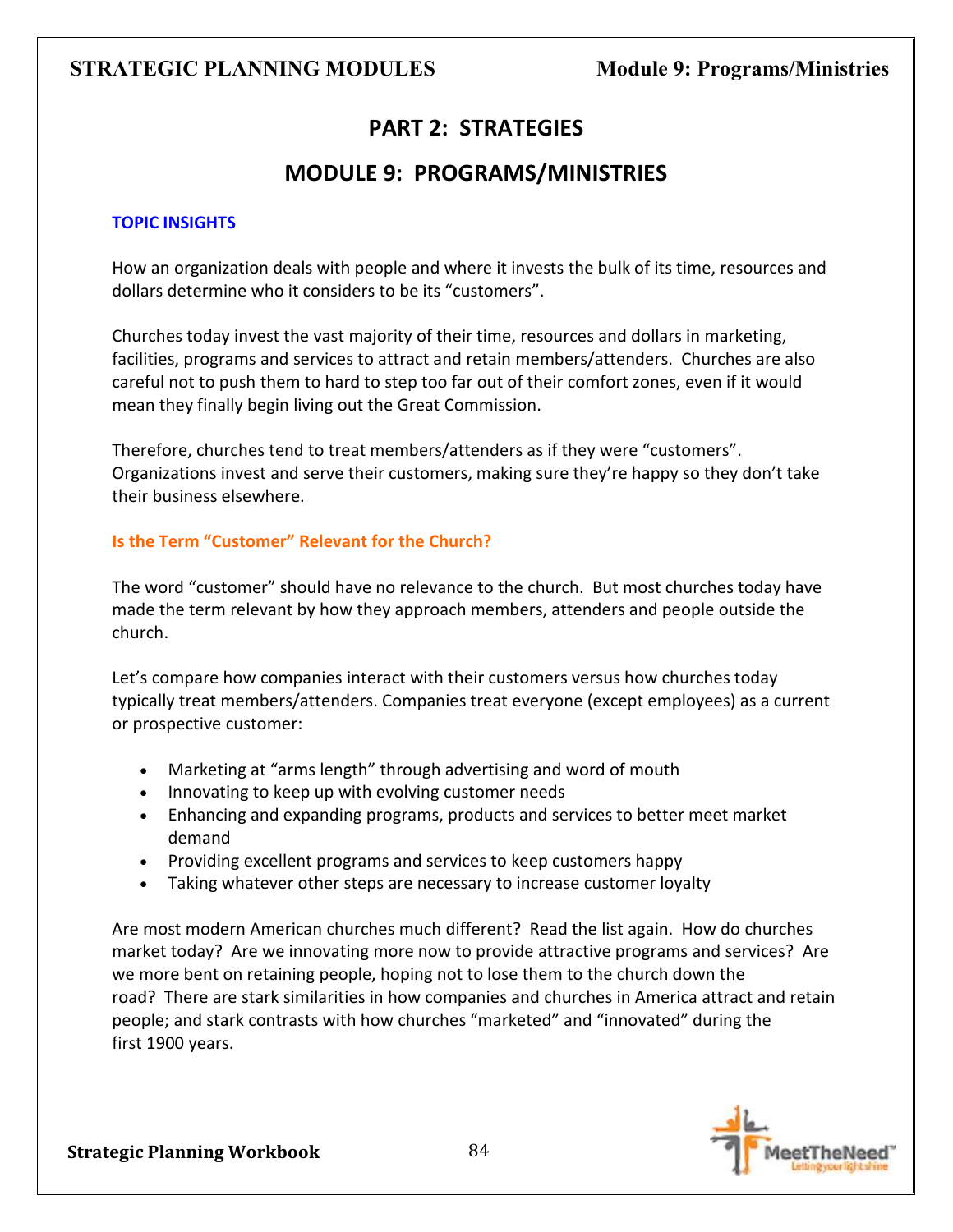- 1. Time Nearly 100% of pastor and staff hours are invested in member/attender-related activities. Staff assignments cover youth, singles, small groups, music, technology, etc. A pastor's week is consumed with message development, touching base with members, staff meetings, visitations – not to mention funerals, weddings and the occasional crisis.
- 2. Resources Programs, ministries and church assets (buildings, equipment) are almost exclusively dedicated to serving members/attenders. That may seem obvious and appropriate – but that was not the case for the Church's first 1900 years when churches were the center of town and served as the local food bank, shelter, etc.
- 3. Dollars Likewise, it's estimated that 97.5% of the average church's budget today goes back to the benefit of those who gave those dollars.

Of course, how churches approach members and attenders also determines whether they feel and act like "customers". Evidence abounds that members/attenders are more inclined today to "shop" churches, expect to be "fed", and complain or go elsewhere when their expectations aren't met.

# **You Can't Have It Both Ways**

Yet if as we've already established (and few pastors would argue) members/attenders ARE the Church, then they can't also be the churches customer!

Those two are mutually exclusive. They are one or the other, not both.

The disconnect is that few churches today live out their stated belief that members ARE the church. Churches inadvertently define the church as the pastors, staff and buildings and treat members/attenders as "customers" when they invest the vast majority of their time, energy and money in attracting and retaining them – using similar methods and means as businesses.

As a result, nearly all churches have it backwards:

- Accountability and expectations OF members are way too low
- Programs and amenities FOR members are way too high

| Instead of:                                       | We:                                   |
|---------------------------------------------------|---------------------------------------|
| Challenging them                                  | Cater to them                         |
| Leveraging them (as the hands and feet of Christ) | Are careful not to inconvenience them |
| Training/discipling them                          | Make discipling optional              |
| Sending them out into ministry                    | Focus them on serving internally      |

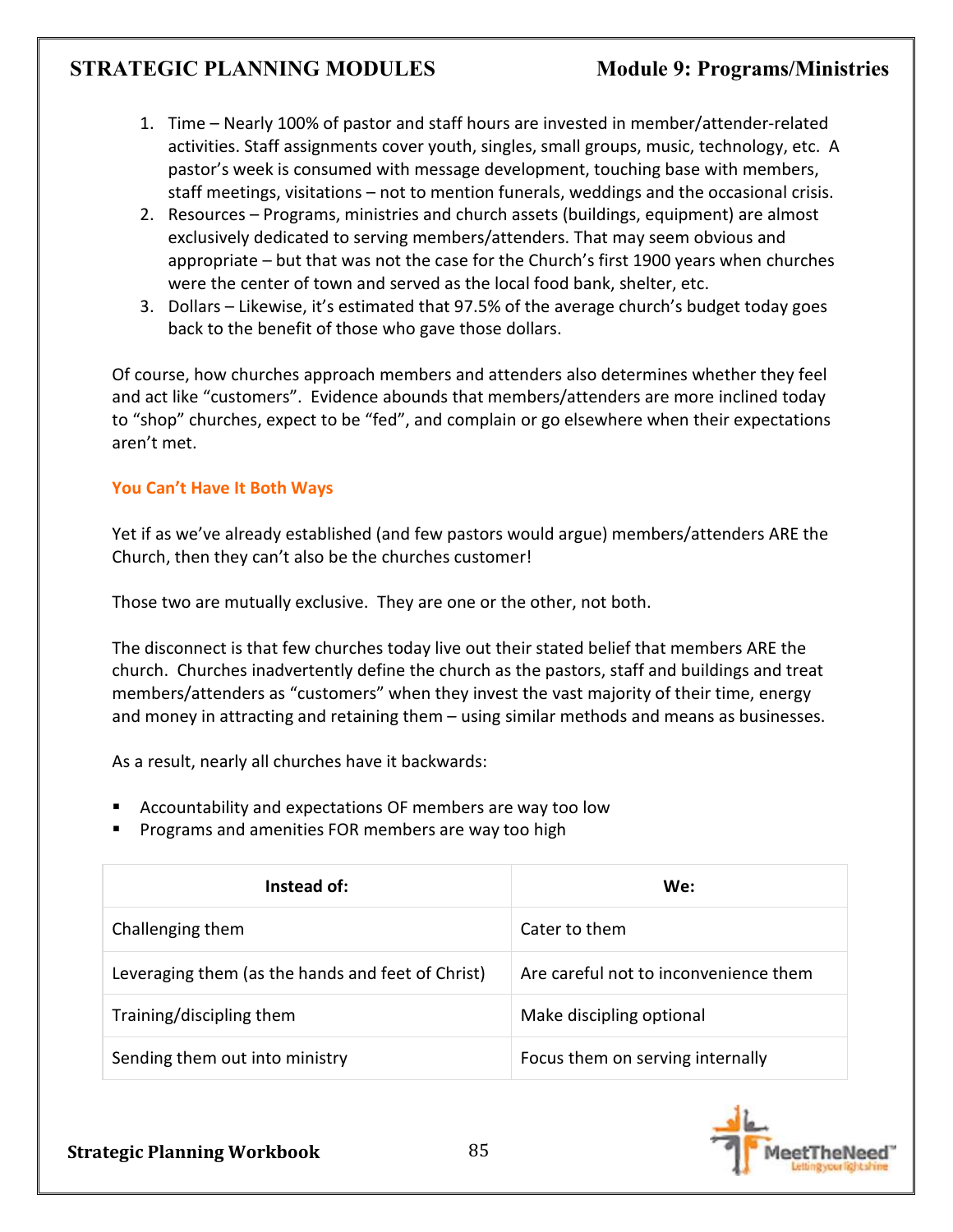| Designing programs around maximizing                              | Design programs around maximizing   |
|-------------------------------------------------------------------|-------------------------------------|
| community impact                                                  | member satisfaction                 |
| Holding them accountable (for impacting the world<br>around them) | Require little or no accountability |

It's no wonder that American churchgoers feel like consumers today – "shopping" churches to see who best meets their expectations – and not as the living, breathing Church called and equipped to light the world on fire for Christ.

### **Quite simply…the Church has Defined the Wrong "Customer"**

It stands to reason that the Church in America today is not "succeeding" – it has defined the wrong "customer"! Members ARE the Church, not the "customer".

A key lesson I learned in over a decade consulting Fortune 1000 companies is that any organization not focused on its customers or investing too heavily in the wrong customers will not succeed.

We believe that Jesus, his disciples and the early church clearly viewed the lost in the community as their target "customer". Members were the church personified, more like internal employees than customers (who are always external to an organization). Therefore, programs and ministries in the early church and for the better part of the next 1900 years were geared toward preparing those "insiders" to be effective in pursuing and serving the real "customer". Programs that weren't effectively equipping and training church members to live out the Great Commission and reach the lost in Judea, Samaria and the ends of the earth were tossed out.

### **CURRENT STATE**

### **Self Assessment**

Purpose: Review the types of programs and ministries you offer to attenders/non-attenders

How do you define the word "ministry"? In your mind, has the definition of that word changed in church circles over the past few decades?

How many programs/ministries do you offer to members? Give some examples and describe what issue(s) you're trying to address through each of them?

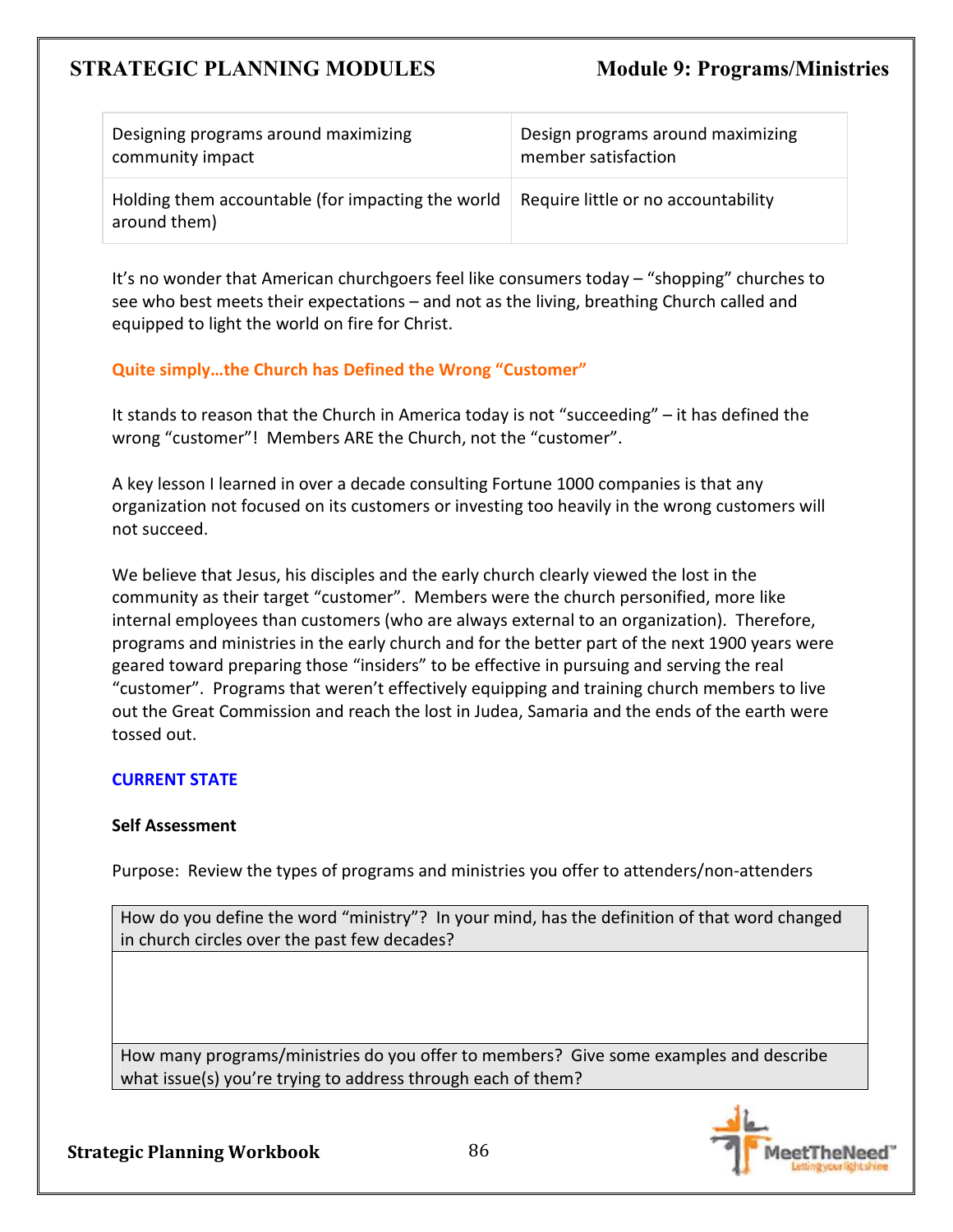How many programs/ministries do you offer that are externally focused? Give some examples and describe what issue(s) you're trying to address through each of them?

For programs/ministries you offer to the public (non-attenders), how are you building awareness of them in the community? Are you confident that they are fairly visible outside the "4 walls"?

Which of those programs/ministries are ongoing (year round) or seasonal (annual)?

Rank the following 12 programs/ministries, if offered at your church that have been most responsible for your growth to date:

|                                                           | <b>Rank 1-12</b> |
|-----------------------------------------------------------|------------------|
| Youth/Student                                             |                  |
| Children's/Nursery                                        |                  |
| Women's                                                   |                  |
| Men's                                                     |                  |
| <b>Singles</b>                                            |                  |
| Senior Adult                                              |                  |
| Benevolence/Member Assistance                             |                  |
| Outreach                                                  |                  |
| Evangelism                                                |                  |
| Community-oriented (e.g. Celebrate Recovery, VBS, Sports) |                  |
| <b>Local and International Miissions</b>                  |                  |
| Discipleship (e.g. Small Group, 1-on-1 or Sunday School)  |                  |

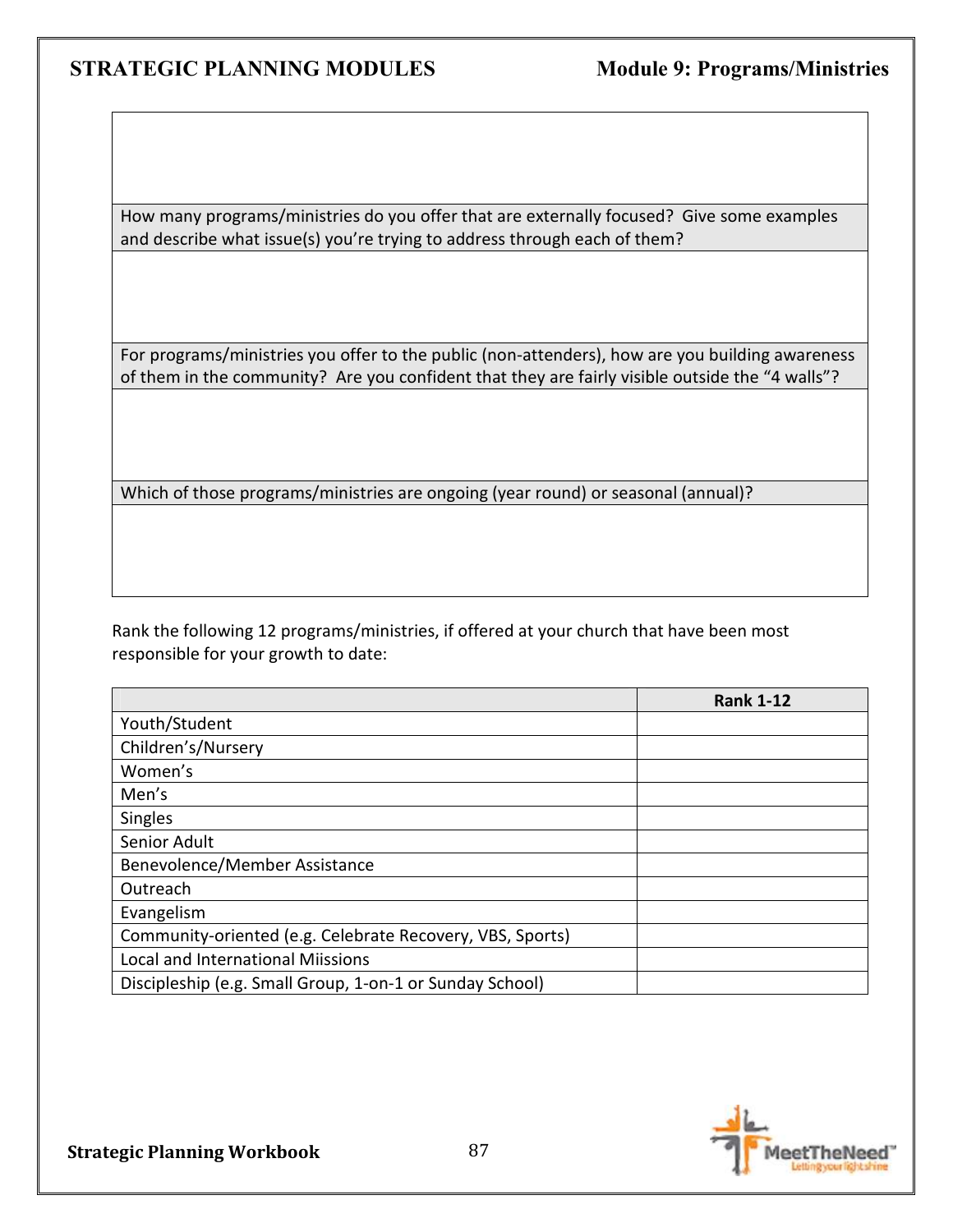| $1 -$ Consumer   | $2$ – Caterer      | 3 - Climber     | $4$ – Challenger | $5 -$ Catalyst     |
|------------------|--------------------|-----------------|------------------|--------------------|
| Offers no        | Has 1-2 seasonal   | Defines the     | Designed and     | Structured and     |
| ministries or    | ministries         | word "ministry" | implemented 5-   | actively marketing |
| programs for     | available to the   | to mean         | 10 externally    | 10 or more year-   |
| those who do     | public but invests | ministering to  | focused          | round ministries   |
| not go to the    | very little in     | the             | programs/ministr | specifically       |
| church; the word | building           | unchurched;     | ies (some        | addressing issues  |
| "ministry" is    | awareness of       | identified key  | ongoing and      | in the community   |
| defined to mean  | them in the        | local issues to | some annual)     |                    |
| internal only    | community          | address         |                  |                    |

#### **Scoring on Proficiency Model**

#### SCORING:

Level 1 – Total of last 4 rows in the chart above is more than 40

Level 2 – Total of last 4 rows in the chart above is between 35 and 39

Level 3 – Total of last 4 rows in the chart above is between 30 and 34

Level 4 – Total of last 4 rows in the chart above is between 25 and 29

Level 5 – Total of last 4 rows in the chart above is less than 25

### **FUTURE STATE VISION**

Set members up for success in living up to their new standing as key parts of the church "body", charged with exceeding expectations of the real "customer", not their own. Empower members to BE the church by developing and investing only in programs and ministries that advance 4 key objectives:

- Preparing for ministry
- Equipping for ministry
- Connecting to ministry opportunities
- Deploying into ministry

These programs and ministries should all be geared around tapping into and releasing the latent leverage lying dormant in the pews, likely disrupting the comfort and complacency of lay leaders and members.

Redefining the church's "customer" will require a radical shift in the mindsets of everyone about their intended roles in the church and the importance of winning over the community for Christ. Programs and ministries not intended to please them but to equip them to be a brighter light to those around them.

To ease the transition, you'll need:

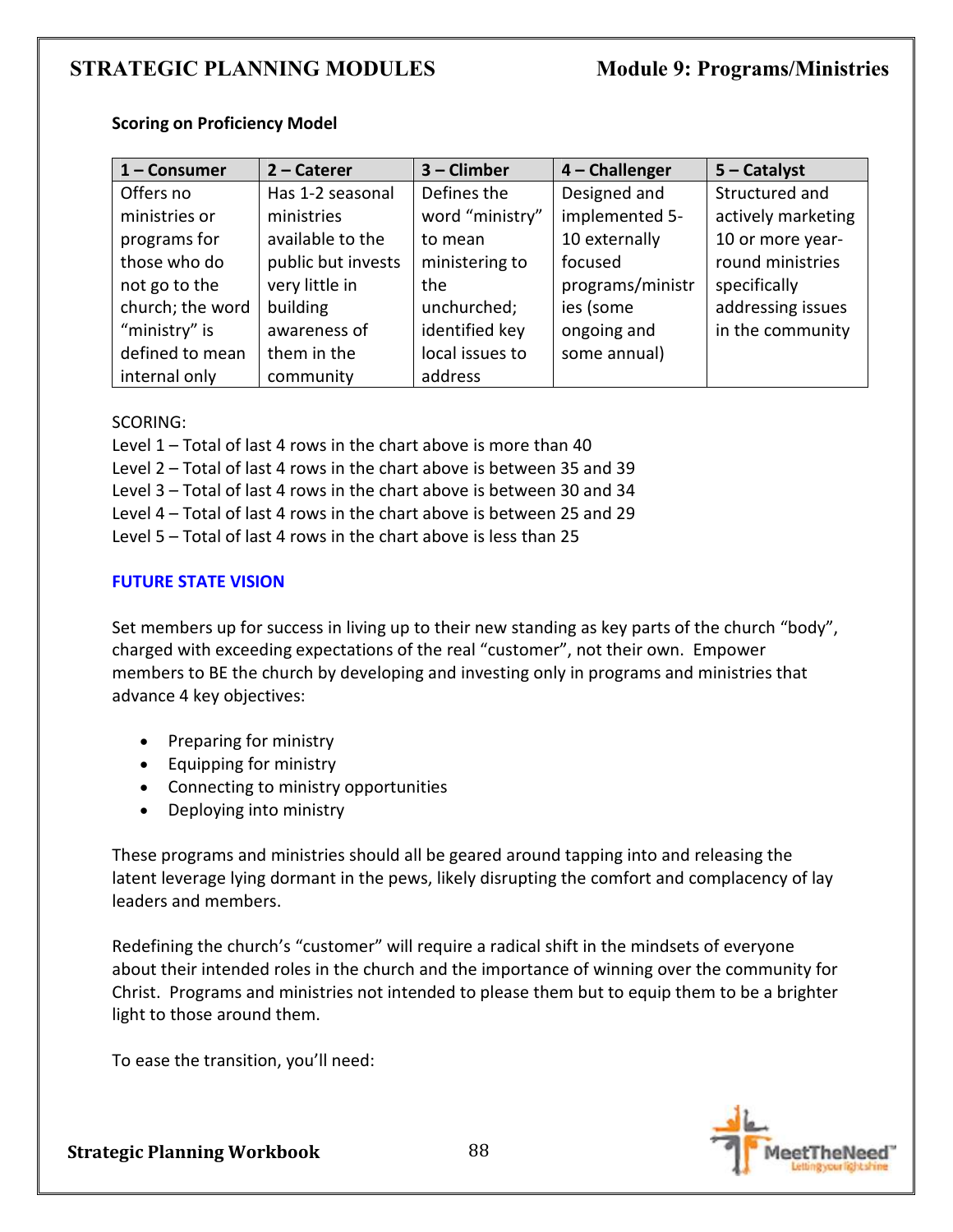- A phased roll-out approach for the changes in the orientation of programs and ministries
- Buy-in of all leadership to ensure commitment to change
- Prayer and courage to continue down this new path despite certain resistance
- Understanding of the implications of adopting this new definition of your "customer" on your church's strategic plan, organizational structure, budgets, activities and responsibilities. All of those are necessary to make members effective in carrying out their "jobs" as the church personified.
- A communication strategy around these changes.
- To rally members around common cause(s). Identify pressing social issue(s) to redirect attention away from internal focus (i.e. building the institution) and uniting the entire church around the goal of alleviating the issue(s). The health and vitality of any organization depends on focusing on something outside of itself.
- Tools to empower and equip leaders to run their ministries make members aware of vast array of opportunities to make a difference in the community and engage members year-round
- Strong discipleship program otherwise churchgoers will likely lack the courage and commitment to actively share their faith – only 2% today do so by some estimates

# **BRIDGING THE CURRENT STATE / FUTURE STATE GAP**

# **Quick Tips**

- 1. **Serve the Community** Evaluate how many of your church's programs are geared toward attracting and engaging members. Compare that to how many are truly preparing them to pursue the true "customer" (the community where the church is planted) and how many programs directly serve those "customers".
- 2. **Empower Leaders** To motivate members to become the "hands and feet" of Christ in the community, make them responsible for running and promoting your church's externallyfacing programs. Pastors and staff alone can't manage the number of community-oriented programs your church should have. Consider how you're using EACH of your internal ministries to equip and mobilize ALL to live out the Great Commission.
- 3. **Measure Success** To see what ministries and programs are effective in reaching the lost, first develop goals for each one. Then determine whether they're accomplishing those objectives and hold leaders accountable. Little gets done without setting and tracking goals.
- 4. **Publicize**  Invest in building awareness of your community programs and ministries. How visible are they? Make sure they're promoted and run year-round to avoid the appearance that your love and compassion are transactional rather than truly relational.

**Your Next Steps**  Fill in the blanks:

1.

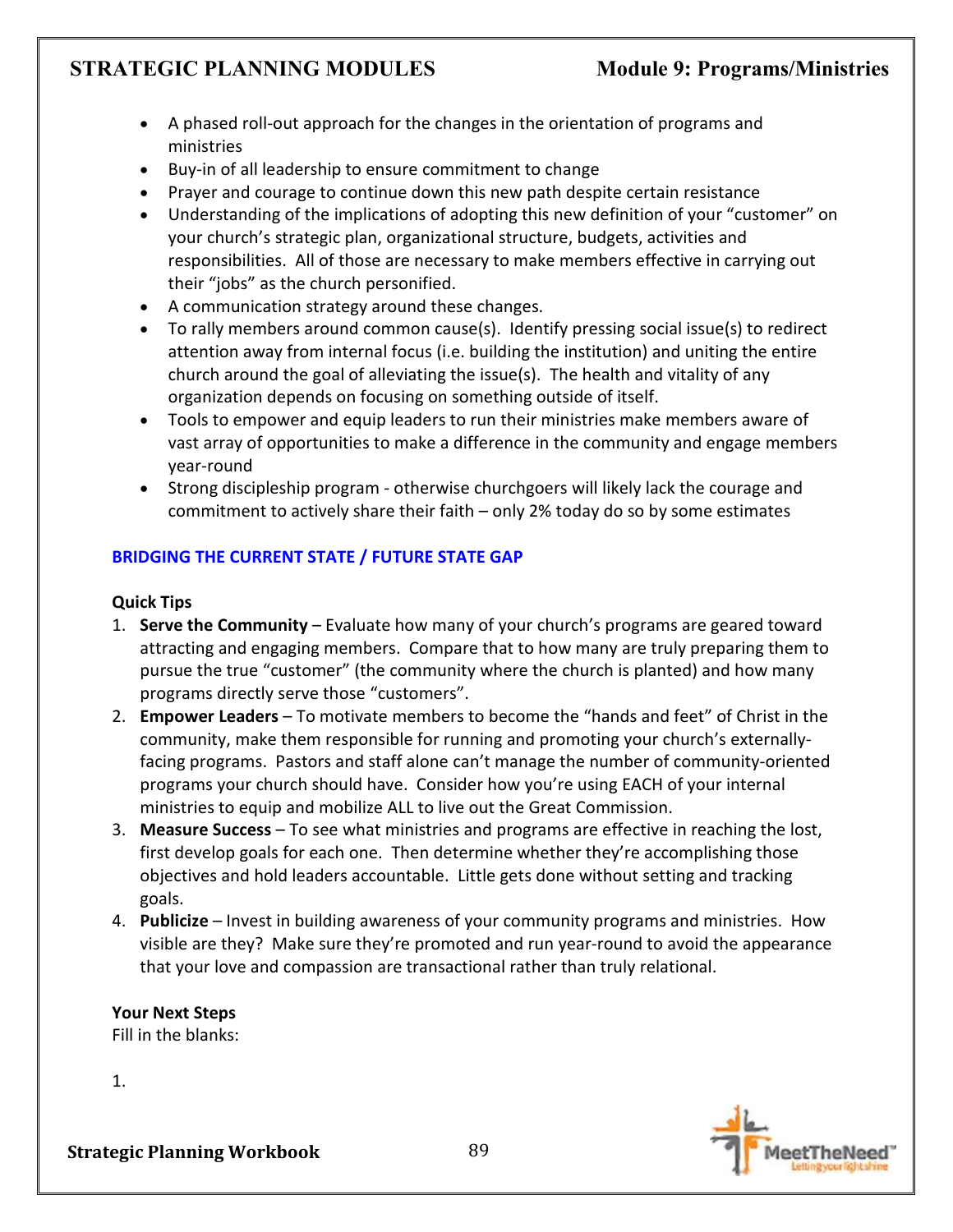2.

3.

4.

5.

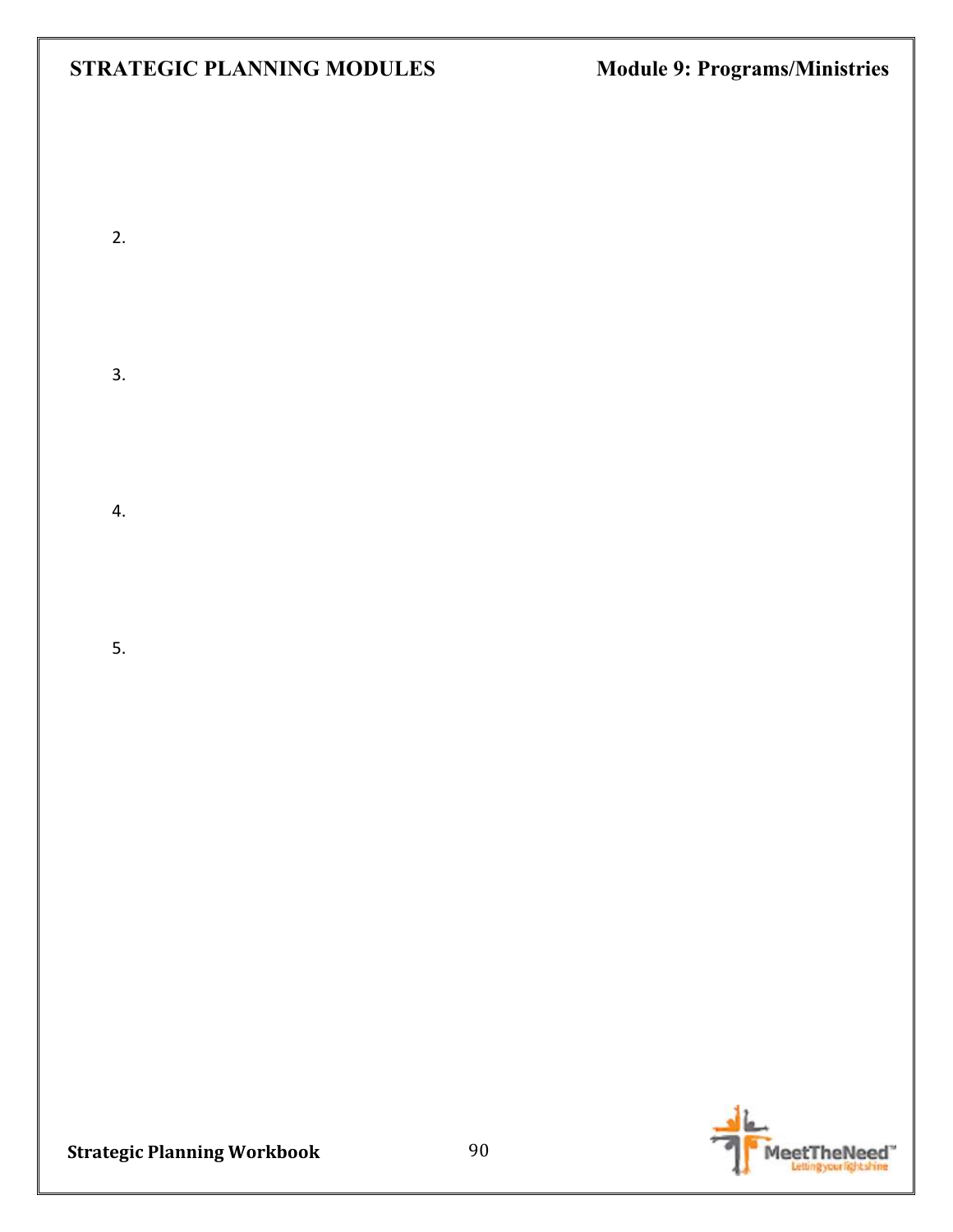# **PART 2: STRATEGIES**

# **MODULE 10: LOCAL AND INTERNATIONAL MISSIONS**

### **TOPIC INSIGHTS**

Members/attenders can't be both the CHURCH and the CUSTOMER. They are one or the other. Customers are always outside of, not internal to, an organization. Members ARE the church so they are "insiders", not "outsiders". However, a church that treats members/attenders as those they need to attract and retain views them as "outsiders". When an organization invests the vast majority of its time, energy and money into "insiders", and thereby largely ignores "outsiders" (its real "customers"), it is by definition internally focused.

# *Because the Church in America today generally treats "insiders" (members, who ARE the church) as the "customer", the Church is by definition internally focused. Internally focused organizations of any kind rarely succeed.*

When the Church redefined its "customer", it ensured its demise. It violated the most critical mistake any organization can make – not focusing on "customers" (i.e. "outsiders") or investing too heavily in the wrong "customers".

### **Why Internally Focused Organizations Nearly Always Fail**

Organizations that retrench into their own confines atrophy until they decide to reconnect with the outside world. A club closes its doors to new members, enjoying the comforts of exclusivity, while its members age. A business restructures into functional silos and the accompanying politics and posturing ensue, causing it to lose sight of evolving customer needs. A charity gets short on funds, diverting more dollars to fundraising and cost cutting, and begins to compromise its original mission. A church wants to grow and tries new ideas to attract and retain members/attenders, believing the best route is to invest in more exciting church services and children's ministries rather than engaging and serving the community where it planted. All of those scenarios involve an inordinate degree of focus on "insiders". None of them lead to long term success because they redirect attention away from "customers" (i.e. "outsiders").

### **The Temptation to Become Internally Focused is Powerful**

#### **Entrepreneurial Life Cycle**

- A company begins with a solid understanding of customer needs
- Founder sees an opportunity to provide better products and services
- Those ideals take the company to the top
- But it struggles to manage growth
- Spurring process improvement and restructurings, turning the focus inward

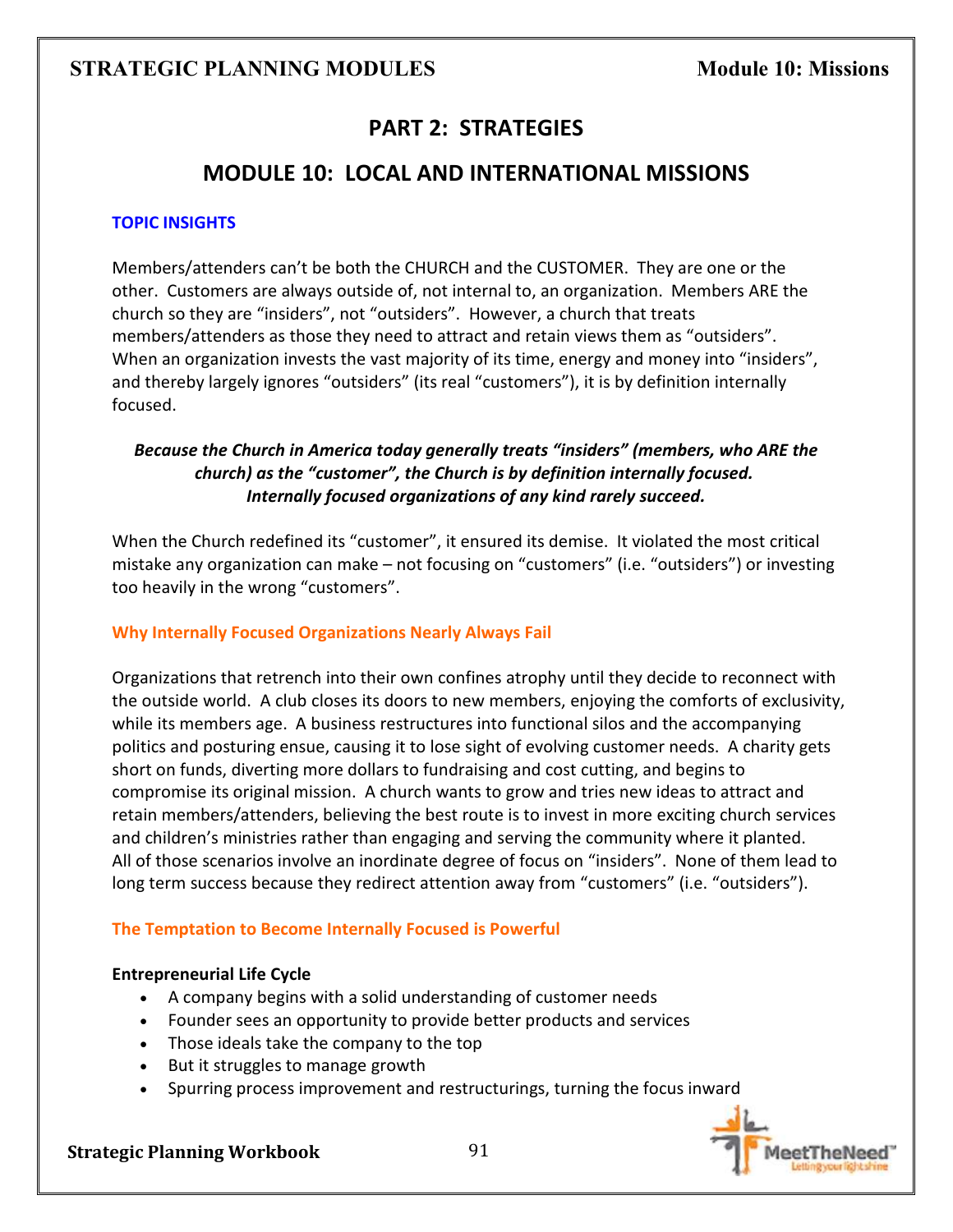- Becomes more out of touch with customer needs and competitors step in
- Must refocus outside at some point or go bankrupt

# **Church Life Cycle**

- A church plants intentionally in an area to reach that community
- Evaluates the needs of the community and ways to serve
- Starts to grow because of efforts to engage and reach out
- Gets caught up in how to run and grow the church
- Interactions with "outsiders" become more arms-length (e.g. mailers)
- Loses sight of the needs and issues in the community
- Must refocus outside at some point or growth and impact diminishes

# **The "Rallying Cry" of the Internally Focused Church**

The most common church growth model in America is Invite-Involve-Invest. It's been a key catalyst in the shift toward the "member is the customer" mentality:

- 1. INVITE Encourage direct referrals. Get members and attenders to invite their friends because invited people "stick". Friends want to spend time with friends.
- 2. INVOLVE Engage people in deep relationships within the church or entrenched in serving at the church.
- 3. INVEST Where their money goes, their hearts will go also.

Nearly every aspect of the Invite-Involve-Invest model perpetuates an internally focused church. For example, Invite relegates members to "customer" status, asking them to extend invitations and leave conversions to the "professionals" rather than entrusting members with the responsibility to BE the Church.

# **Paying the Price for Internal Focus**

Numerous studies show that society clearly sees the Church as internally focused. The consensus view is that churches tend to "take care of their own". They frequently hear the Church speak out on moral issues, but rarely see it engaging with those outside the "4 walls". With more talk and less action, no wonder most now view Christians and churches as more judgmental than caring, condemning than compassionate.

When the Church redefined its "customer" and turned to a member-centric, internally-focused model, it:

- 1. Broke a Sacred Trust Made society ("outsiders") think the Church stopped caring
- 2. Ignored a Time-Tested Adage "People don't care what you know unless they know that you care"

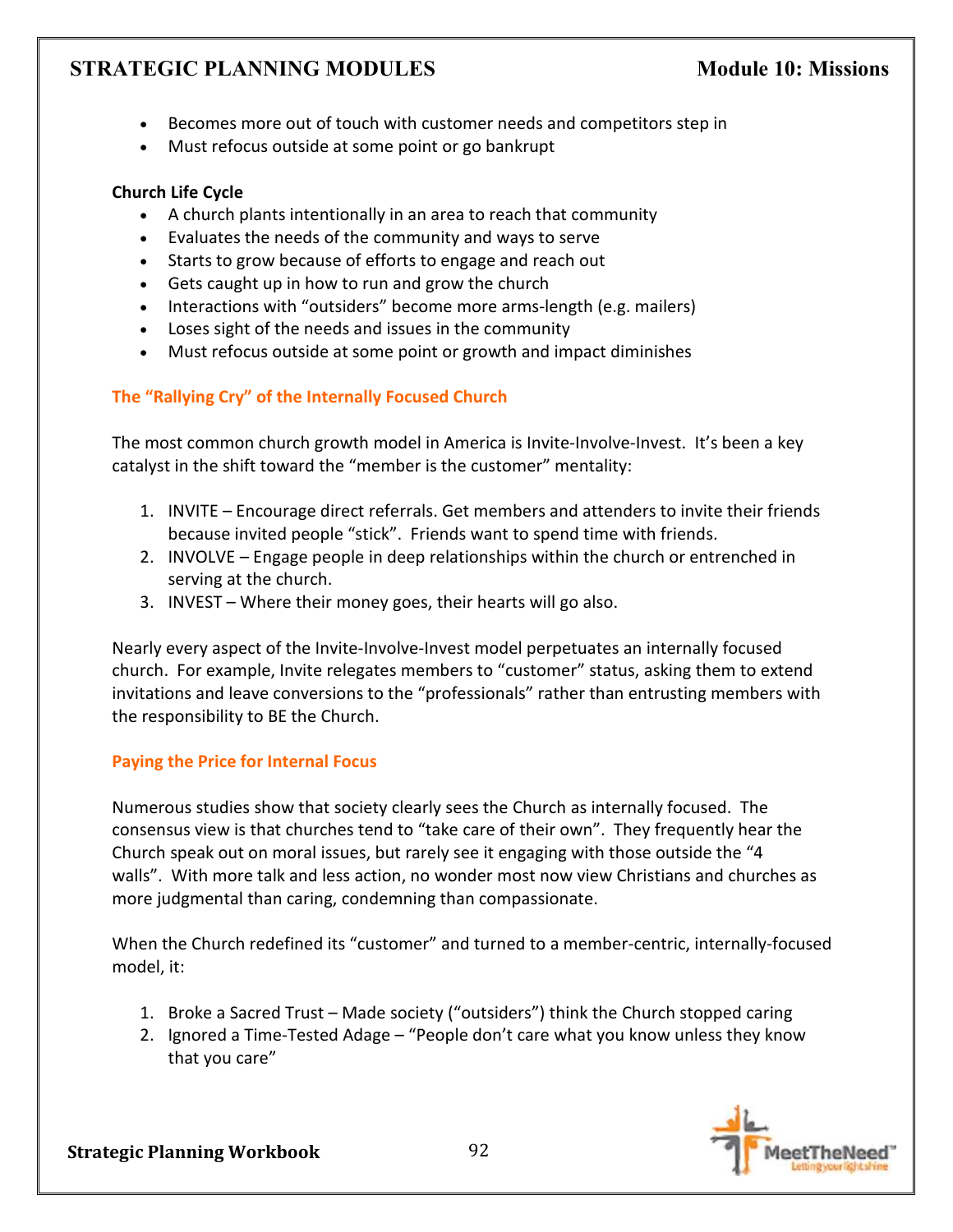As a result, the number of church goers is on the decline in America. The Church is on the losing end of the key social and moral issues of our day. Clearly, the Church's impact, influence and perception today are diminishing. Internal focus never works.

# **The True, Intended "Customer" of the Church**

So since members ARE the church, not the "customer" of the church, who is "customer" that all hands should be on deck pursuing and serving. Where should churches be investing the majority of their time, energy and money? Answering that question correctly is the key to the Church's future. The church is in decline today because it incorrectly redefined its "customer". To find the right answer, we'll look to the Bible and the early church.

First, it's important to note that customers are always outside of an organization, whereas members (as the Church) are clearly insiders. Because churches have turned their focus to serving and retaining "insiders", the real "customers" ("outsiders") have been ignored. Imagine a company that never spent any time reaching out personally to its target prospects. Imagine if you were a customer of a company that never answered your calls or emails when you had a problem. Would you want to continue "buying" what they're "selling"? Of course not. You typically become aware of a company because they market to you. You become interested because they reach out to you. You stick around because they show they care about you.

### **What Did Jesus and His Disciples Model?**

Jesus, the Lord incarnate, spoke the perfect words. Yet He knew the words were not enough. So Jesus almost always served, healed and fed, demonstrating His compassion and love, before telling people who He was. He spent time in the temple, but the bulk of his preaching was done out in the community. He engaged "outsiders" who didn't know much about Him. He reached out constantly to those in need – not just in word, but in deed. He met them exactly where they were. He didn't wait for them to darken the doors of a church building. He went to them. He didn't just preach. He served.

Likewise, Jesus sent the disciples out into the world around them, giving them the power to perform miracles and instructing them to follow His lead, preceding words with action. When Paul was called to go to the gentiles, the one thing the disciples told him not to forget was to serve the poor. Paul said it was the one thing he was most eager to do (Galations 2:8-10). Clearly, Jesus and His disciples invested the majority of their time and energy in "outsiders". They considered the community to be the "customer".

However, few churches today follow Jesus' model. No pastor can "outpreach" Jesus, yet most churches have separated words from action. They've replaced community service and evangelism with attracting and retaining members.

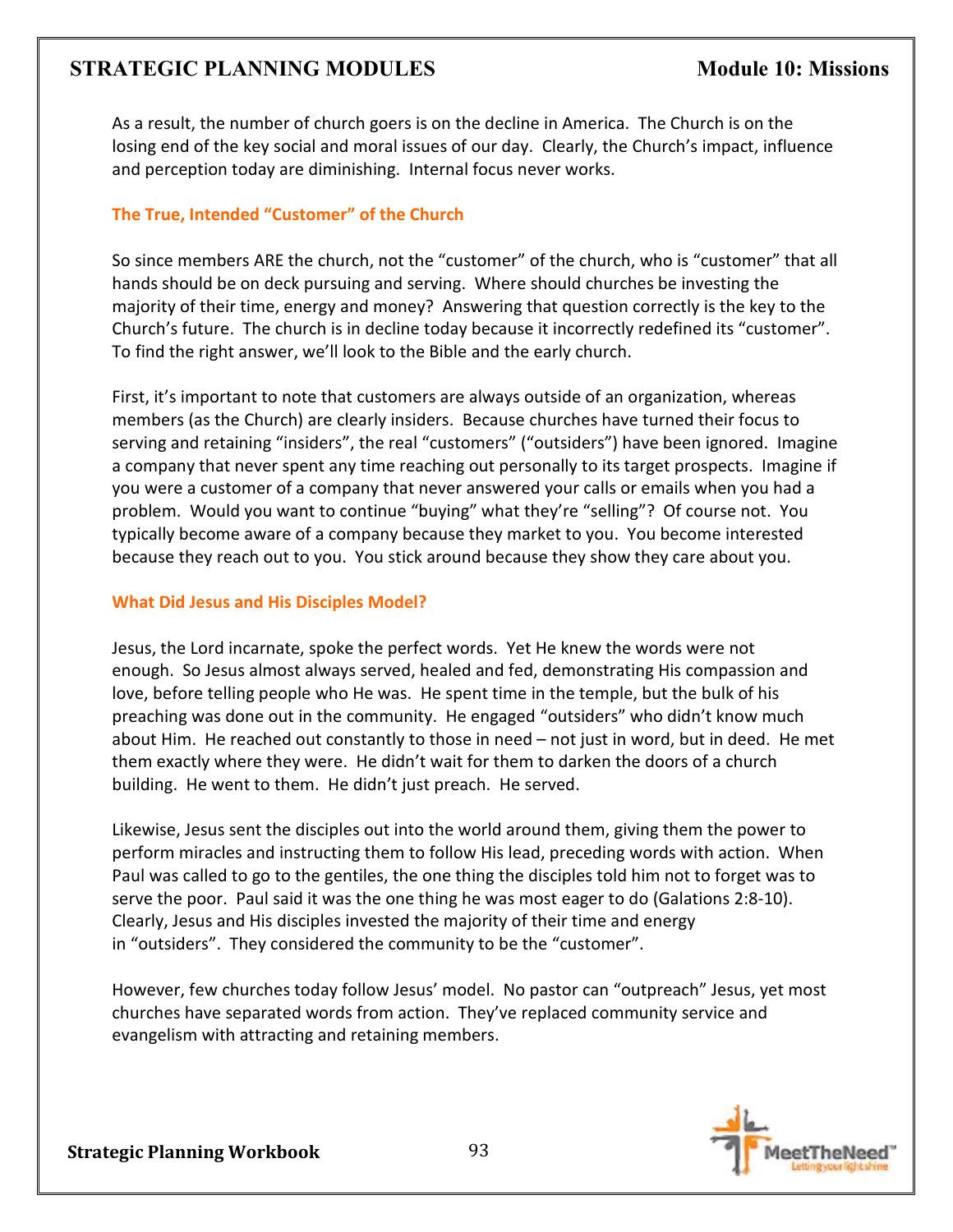# **Who Was the "Customer" of the Church until the Last Century?**

The early Church replicated Jesus' model and as a result exploded in growth. It demonstrated God's love and compassion so remarkably that people took notice. Society saw a group of folks with so much love for one another that it spilled out into the streets.

For centuries the Church continued to serve first and then tell people who Jesus is. Churches were the food bank and homeless shelter. Churches started the hospitals and schools. The local church was the center of town – integral and integrated. The Church allocated a much larger percentage of its time, resources and dollars to serving the community than it does today. The early Church never outsourced community service, as it does now. Churches refer nonmembers who need help to a government agency or a local ministry (many of which the Church started but then severed ties). Historically, you didn't have to belong to a church to get help – you could go to ANY church to get help.

# **Whether the Church abdicated its role on the front lines of compassion or whether the government and charities usurped that role isn't important…**

What matters is that the community was intended to be the Church's "customer" and yet the community is largely ignored by the Church today. Of course society feels disenfranchised and neglected. It's no wonder the unchurched view churches as uncaring. We turn away families in need and most only do occasional service events. Yet surveys show that people still expect the Church to be a first responder, to play a lead role in compassion. You know what happens when expectations aren't met!

#### **Where Did We Go Wrong?**

Jesus, His disciples and the early Church saw a church's "customer" as the community where it was planted. Yet nearly all churches in America instead treat members as the "customer", placating and paying attention to those who darken their doors. In an attempt to appeal to a consumer-driven culture, churches began roughly 100 years ago:

- **Building Churches vs. Building Disciples**
- Measuring Growth vs. Measuring Impact
- **Lowering Expectations (of Members) vs. Holding Them Accountable (to BE the Church)**
- Catering to vs. Challenging Members
- **Transactional vs. Relational Community Engagement**
- Advertising vs. Service-Based Outreach

By the way, advertising does not mean we're treating the community as a "customer". Advertising is not "outreach", although many churches now consider those words synonymous. Mailers and billboards tout our preaching, service formats, and children's ministries – which only appeals to Christians – attracting them from other churches. Arms-

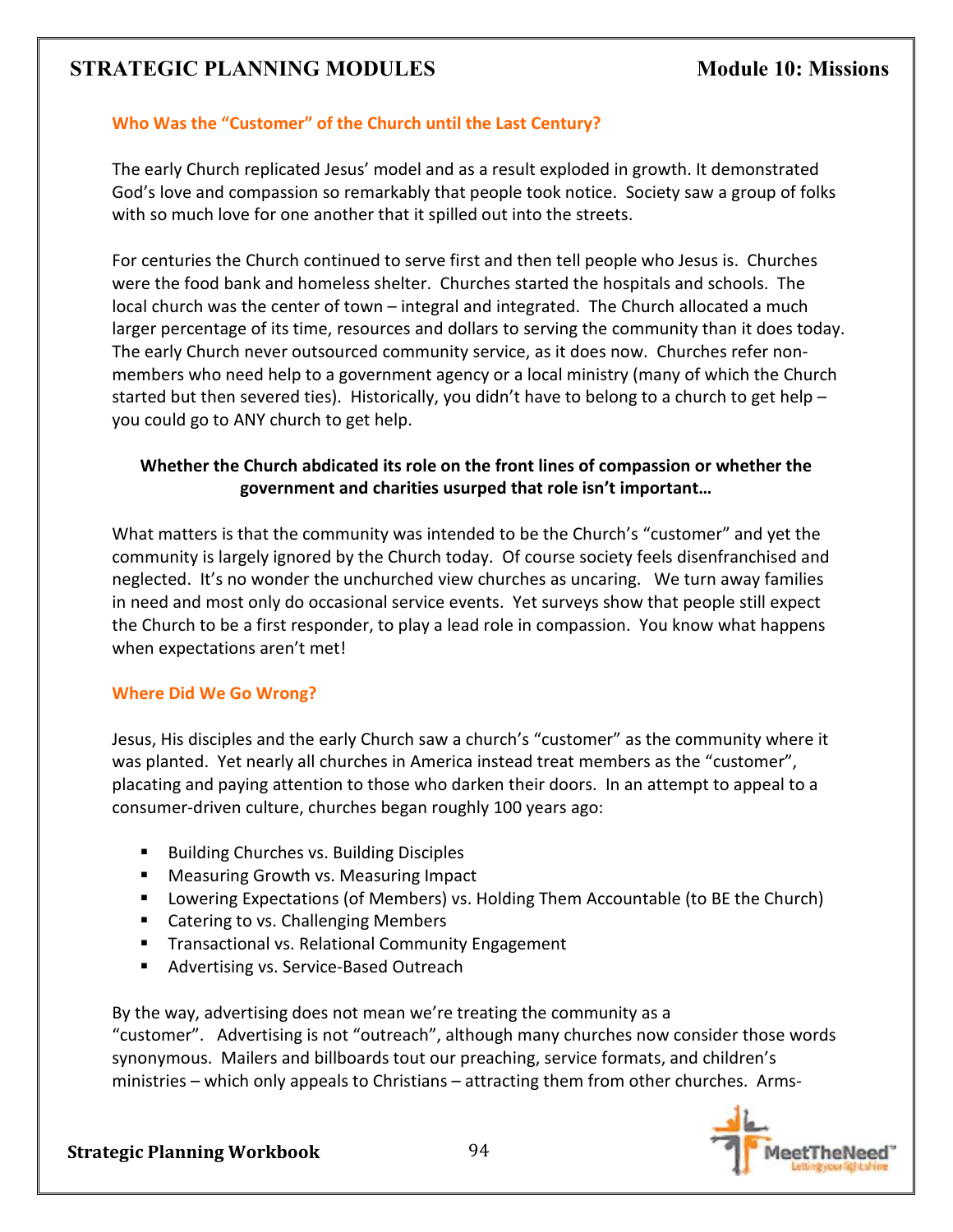length attraction is not what Jesus or the early church modeled. They would define "outreach" as interacting in love and service, opening the door to sharing the gospel.

*Ignore the "customer" or serve the wrong "customer" and you're doomed to struggle. Here organizational behavior and business principles align perfectly with Biblical mandates.*

### **CURRENT STATE**

#### **Self Assessment**

Purpose: Determine the degree and nature of the church's commitment to Jesus' model for serving before/while sharing the gospel

How do you define the word "outreach"? In your mind, has the definition of that word changed in church circles over the past few decades?

Do you intentionally structure certain community events to be purely service rather than marketing (your church)? Please give a couple examples.

How do you avoid the perception in the community or among members that events are not an effort to "check the box" but a sincere, ongoing concern for people in the community?

Do you follow up with organizations and individuals who were touched during service events to build ongoing relationships? How do you segue events into ongoing engagement?

Do your local and international missions efforts generally tend to be "relational" versus "transactional"? How do you structure your missions activities to make sure that is the case?

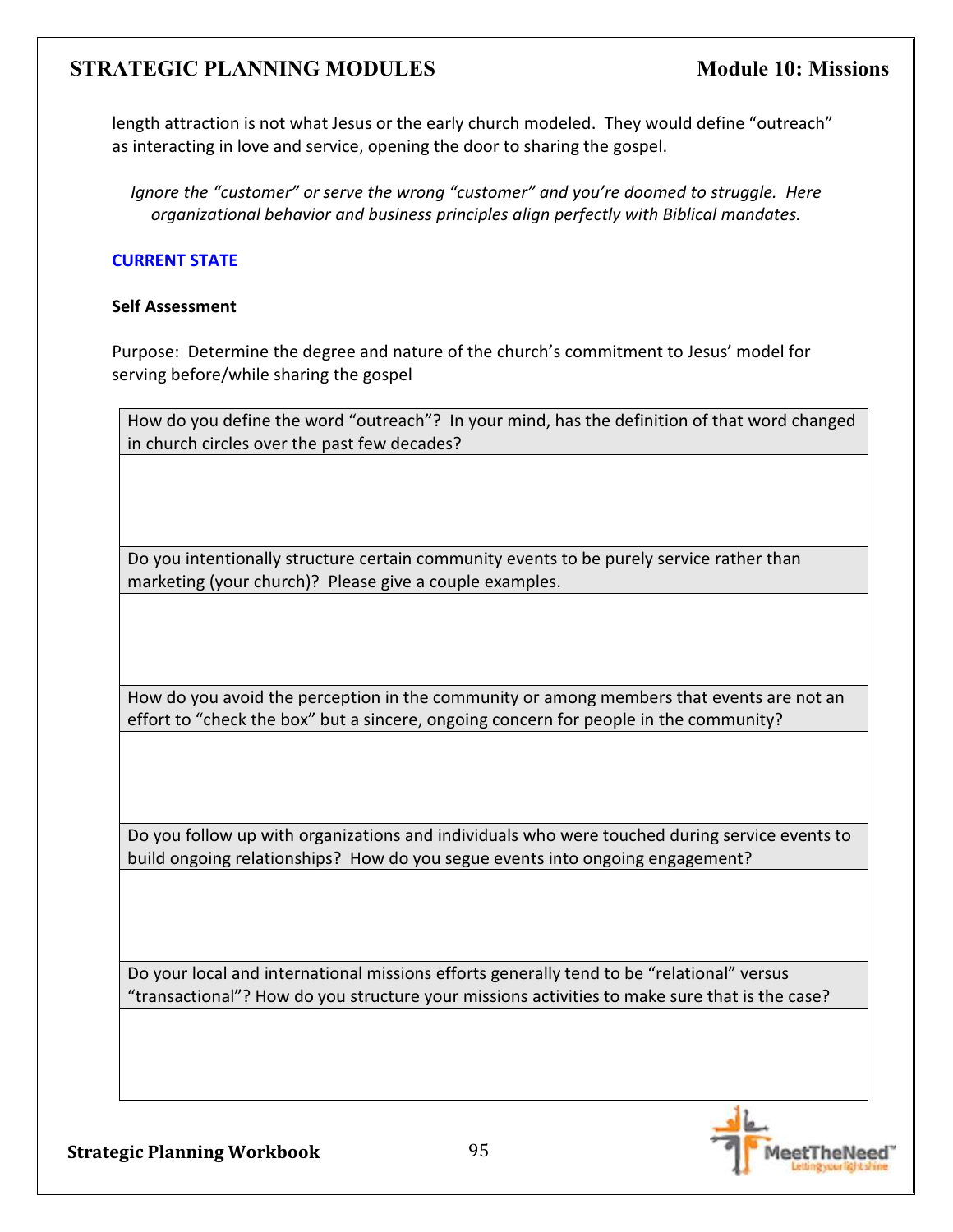Do you consider care and love for the lost and the community to be baked into the fabric of the culture? Is there a sufficient amount of focus/activity on local missions in the church?

Are you satisfied with the degree of involvement by members in international and local missions? Do you have plans to try to increase the level and frequency of engagement?

Complete the chart below (refer to the legend under the table), then using the scoring to plot your church's spot on the Proficiency Model.

|                                             | Ongoing   | %              | % Em-  | % Part-   |
|---------------------------------------------|-----------|----------------|--------|-----------|
|                                             | or #/Year | <b>Dollars</b> | phasis | icipation |
| International mission trips                 |           |                |        |           |
| Mission families serving in the field       |           |                |        |           |
| Community service events (not marketing)    |           |                |        |           |
| Multi-church events                         |           |                |        |           |
| Planting local ministries                   |           |                |        |           |
| <b>Funding local ministries</b>             |           |                |        |           |
| Internal teams assigned to local ministries |           |                |        |           |
| Members assisting on a partnership your     |           |                |        |           |
| church has with a local school              |           |                |        |           |
| Volunteers working year-round with local    |           |                |        |           |
| charities with whom your church partners    |           |                |        |           |
| Ministries located on your church's         |           |                |        |           |
| campus                                      |           |                |        |           |
| Benevolence for your members or local       |           |                |        |           |
| families                                    |           |                |        |           |
| Drives (e.g. food, clothes, backpacks) for  |           |                |        |           |
| local families                              |           |                |        |           |

Key: Ongoing or #/Year = Enter "Ongoing" for year-round activity; if not, enter #/year % Dollars = % spent on items in that column should equal 100% of annual budget % Emphasis = Level of focus on each item in that column should total 100% % Participation = Average % of members engaged in each activity

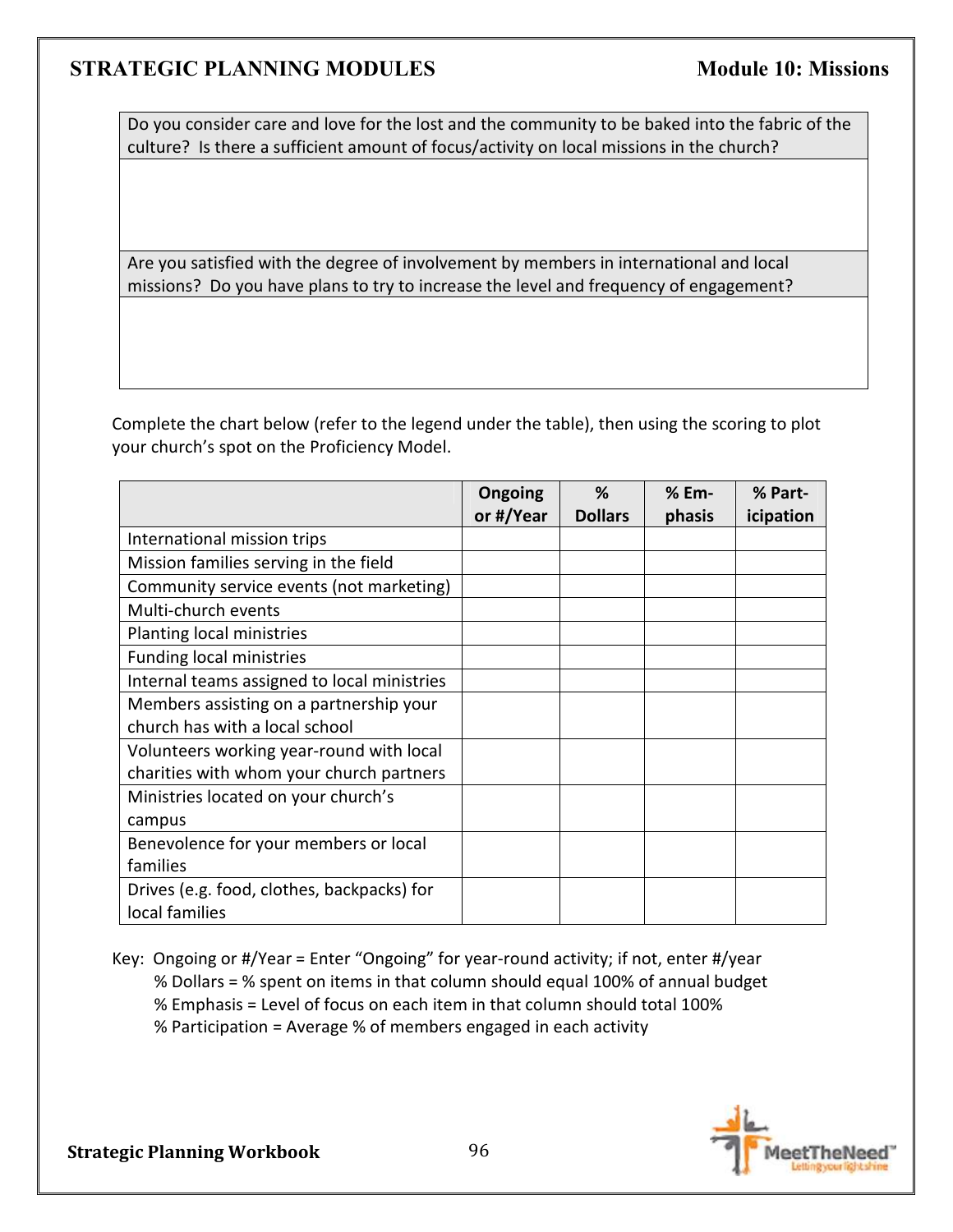|  | <b>Scoring on Proficiency Model</b> |  |
|--|-------------------------------------|--|
|--|-------------------------------------|--|

| $1 -$ Consumer   | 2 - Caterer       | $3$ – Climber    | 4 - Challenger    | $5 -$ Catalyst     |
|------------------|-------------------|------------------|-------------------|--------------------|
| No budget, only  | Frequent activity | Defines the      | 10%-30% of        | Level 4 but where  |
| 2-3 service      | but limited       | word             | budget            | care and love for  |
| events per year, | participation and | "outreach" to    | committed;        | the lost and       |
| typically around | transactional;    | mean reaching    | relational year-  | hopeless in the    |
| the holidays,    | coming more       | out to the       | round with follow | community baked    |
| where church's   | from desire to    | unchurched; 5-   | up; tracking      | into the fabric of |
| name is          | "check the box"   | 10% of budget    | activity and      | the church's       |
| referenced to    | than a sincere    | and rate of      | impact; multiple  | culture; 30%+      |
| act as marketing | concern for       | participation in | local ministry    | budget and         |
|                  | people in the     | internally-run   | partners; 1-2 on- | participation rate |
|                  | community         | and external     | campus ministries |                    |
|                  |                   | ministries       |                   |                    |

#### SCORING:

Level  $1$  – Total % in column 2 is 0

Level 2 – Total % in column 2 is between 1 and 4

Level 3 – Total % in column 2 between 5 and 9

Level 4 – Total % in column 2 is between 10 and 30

Level 5 – Total % in column 2 is more than 30

### **FUTURE STATE VISION**

Read the following two short eBooks:

- 1) The 5 Steps to Revitalize Your Church
- 2) Transform Your Community Forever in 6 Months

### **BRIDGING THE CURRENT STATE / FUTURE STATE GAP**

#### **Quick Tips**

- 1. **Who You Are, Not What You Do** Bake care and love for the lost and the community into the fabric of your church's culture. If it's not on the hearts and minds of pastors and lay leaders, then it won't be near and dear for your congregation either.
- 2. **It's all About Them** Motives for community events must be pure not about marketing. The definition of the word "outreach" in America today has come to mean advertising your church (to anyone) rather than engaging and serving (the lost in the community).
- 3. **Don't "Check the Box** Occasional service events can actually damage the perception others have of your church. People won't believe your church genuinely cares unless you follow up with organizations and individuals touched during events to form ongoing relationships.

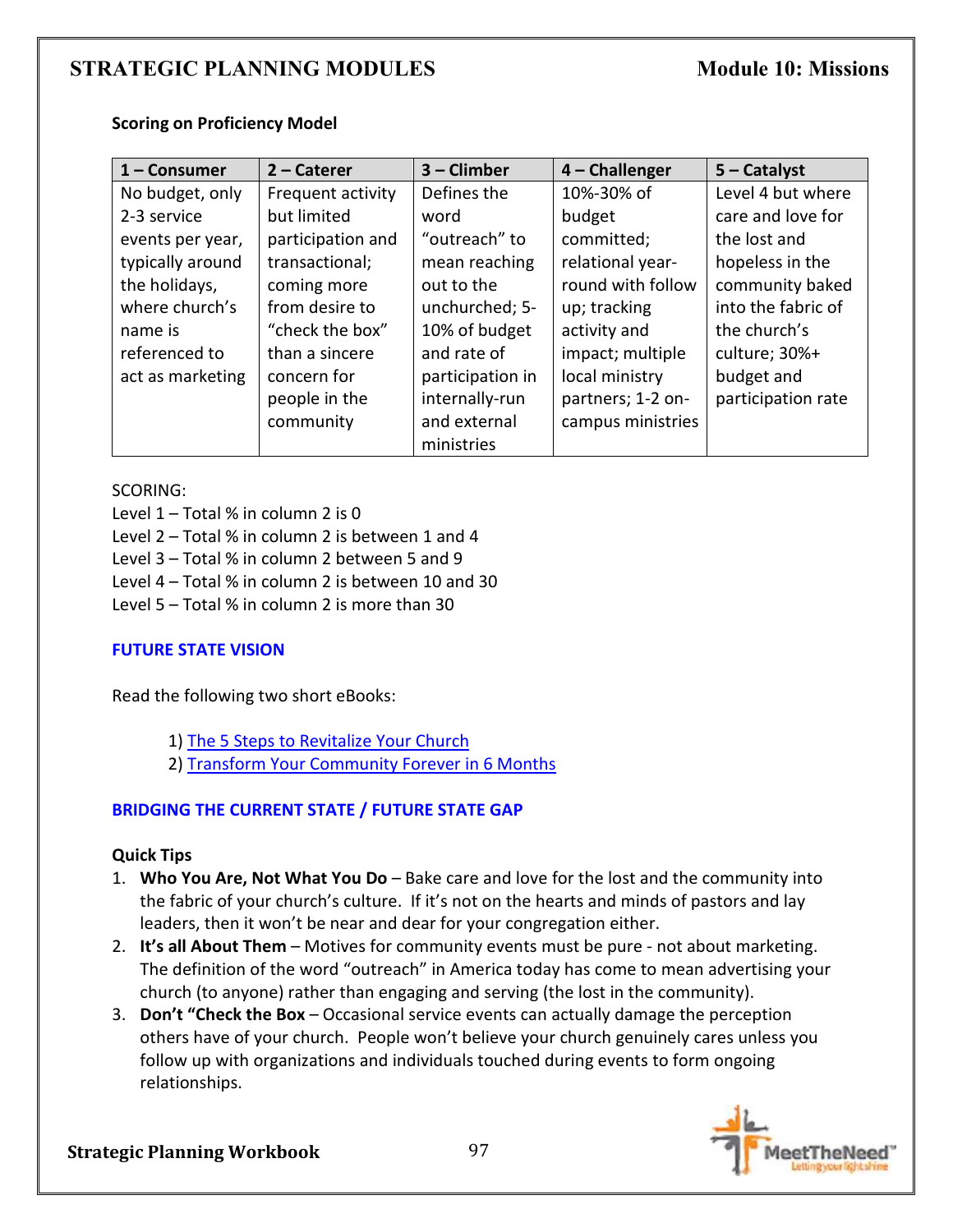- 4. **See What's Working** Monitor and track the success of your local missions efforts in terms of outcomes versus outputs. Are enough members involved? How many lives are being touched? Is the gospel being shared? Are initiatives being run efficiently?
- 5. **Start Using Meet The Need** Free solutions to equip churches to mobilize their members to serve their communities much more effectively and efficiently

### **Your Next Steps**

Fill in the blanks:

1.

2.

3.

4.

5.

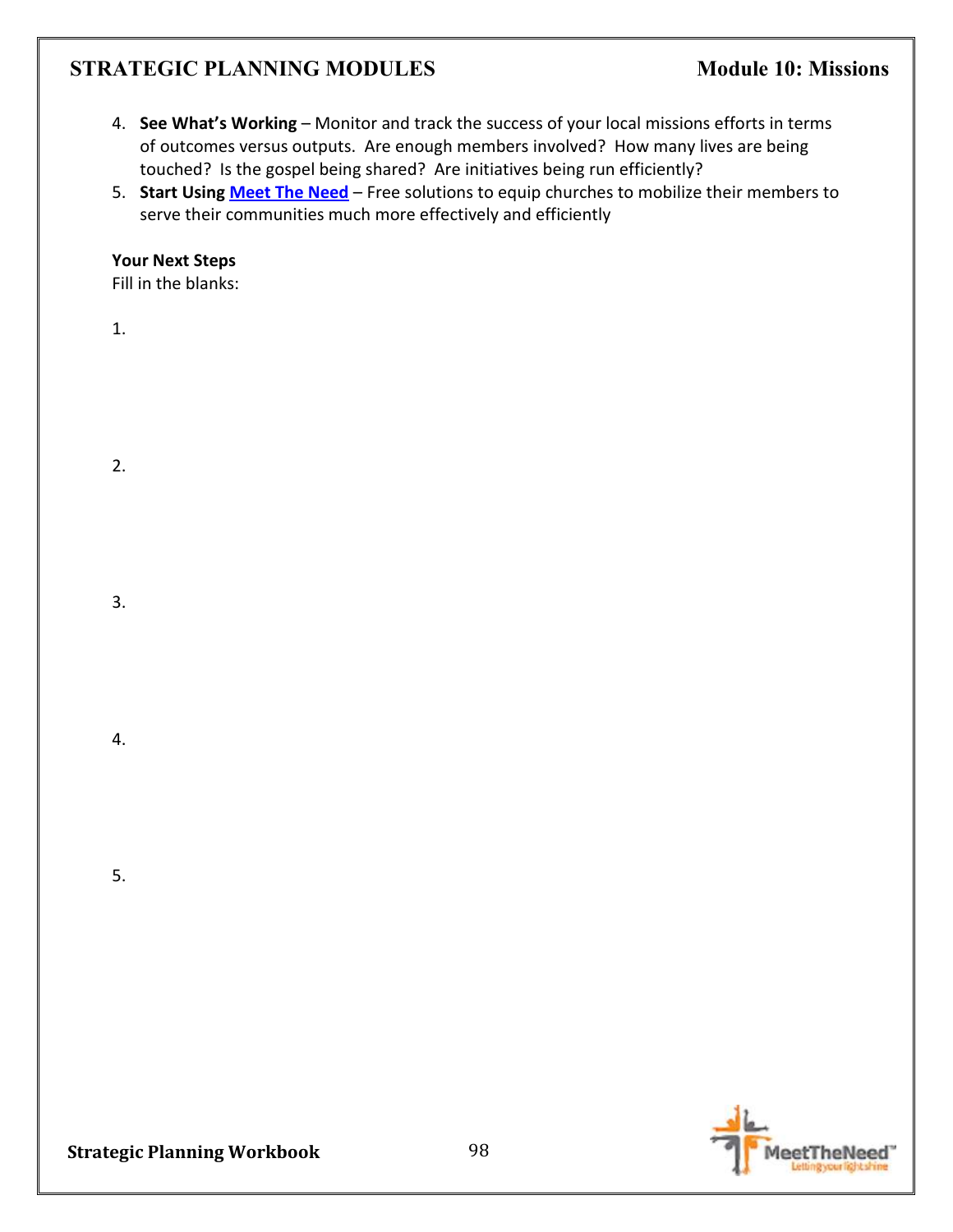# **PART 3: FRUIT/RESULTS**

# **MODULE 11: MEMBER ENGAGEMENT/SERVICE**

### **TOPIC INSIGHTS**

Jesus, His disciples, and the church throughout history viewed the community as its target audience – its "customer". The church is the living, breathing body of Christ. The members make up that body. Each of us is an important body part. If each of those members hadn't fulfilled their roles as the body, commissioned by Jesus – to GO and make disciples – would the church have seen such explosive growth during its first 1900 years? What if the early church members had stayed among themselves – not venturing out into Jerusalem, Judea and Samaria? Would Christianity have spread as quickly if the early church hadn't followed Jesus' model of demonstrating His love and compassion before telling them who He was? How many fewer would be in heaven today if those members had seen church as a place to fellowship with other believers and to worship on Sunday mornings? Yet my fear is that's how most members and attenders view church today.

Church is not a what – a place. It's a who – us. The church's power is in the vast number and diverse giftings in the body – fueled by the Holy Spirit. For centuries those countless parts of the body of Christ – each recognizing their individual roles in expanding the Kingdom – created an unstoppable, irresistible movement.

So why isn't Christianity still growing in America today? The explanation we've put forward is that most members/attenders no longer see:

- themselves as a critical body part
- how they weaken the overall body if they don't carry out their intended functions
- the need to carefully evaluate their giftings and apply them adequately to ministry inside and outside of the church
- the Great Commission as an obligation, but as an option
- the same sense of urgency around their role in bringing the lost to Christ
- their position in the church as important as the pastor's
- church or themselves as servants to the community, as Jesus did

# **3 Steps to Revitalize Your Church**

In this workbook we discuss the first two steps:

### **Step #1: A change of heart and mind**

Confess we've largely ignored the community – our intended "customer" – and been too careful and cautious with members/attenders, concerned that they may not come back



•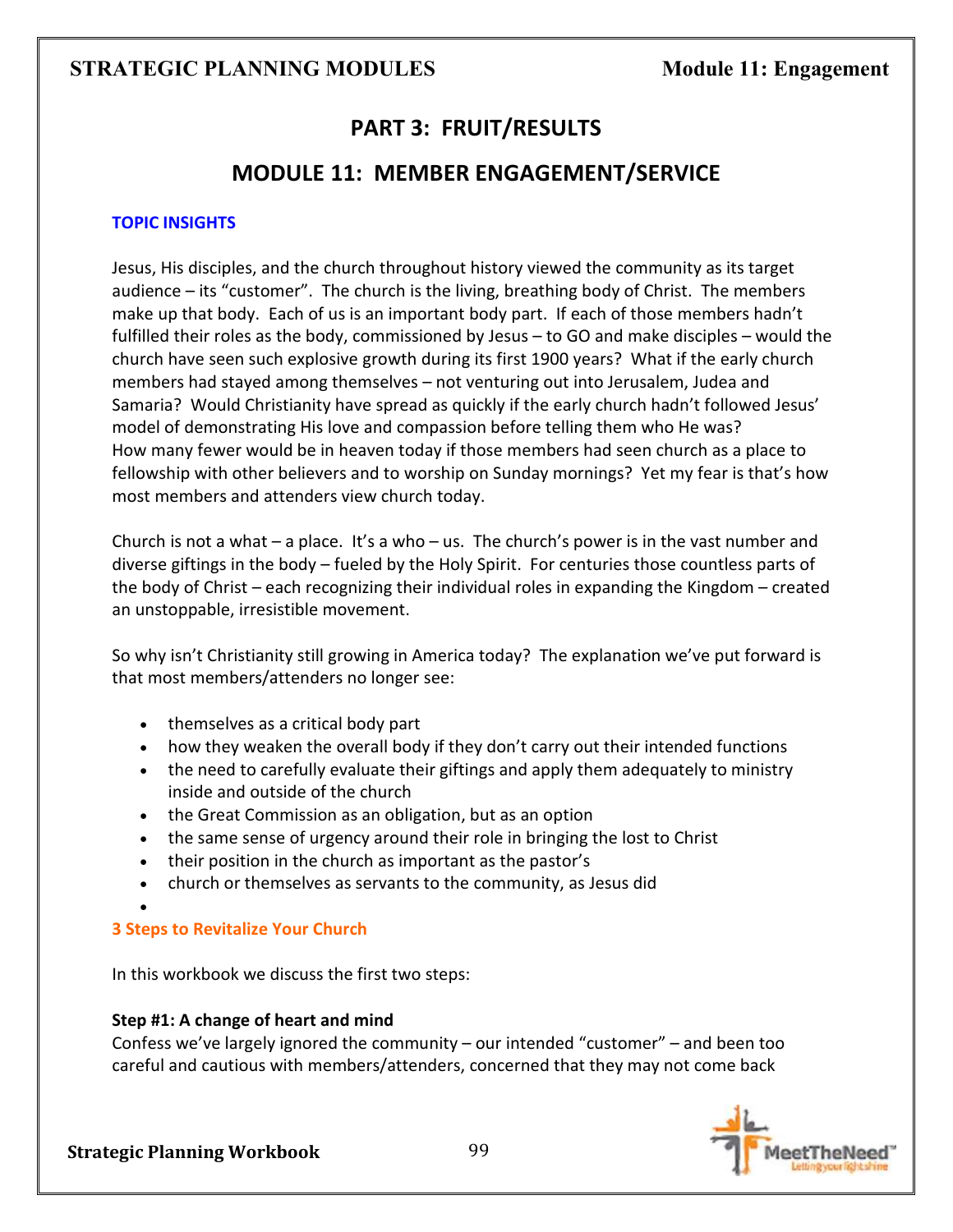#### **Step #2: Take ground**

Occupy a larger footprint by empowering members to BE the church to those around them, putting less emphasis on keeping them in and more on equipping and sending them out

In this chapter we take a closer look at…

### **Step #3: The entire church working together to pursue the real "customer"**

#### **All Hands on Deck**

In my years in management consulting, we saw countless examples of departments not working in a company's best interests:

- Sales not aggressive in converting new customers
- Marketing targeting the wrong (i.e. unprofitable) customers
- Operations processes designed around needs of internal departments
- R&D product innovation not keeping up with evolving customer needs
- Finance not investing adequately in the optimal customers or products

No company can succeed unless all the departments are adequately staffed, aligned around the interests of the target customers and perform their distinct functions well. What the Bible says about the church is no different. The entire church – pastors, staff, members, elders, deacons, facilities, etc. – should work together seamlessly to prepare and equip themselves to reach the lost. In this analogy, members are essentially employees, insiders being trained and sent to bring help and hope to a community (outsiders) desperately in need of both.

How should each part of the church body be utilized in this "members are the church, not the customer" framework?

- Members/Regular Attenders Like Sales, evangelize and serve the church's true target "customers", not simply by inviting them to Sunday morning services but by living out the Great Commission
- Deacons/Elders Like Marketing, lead everyone in the church into a deeper relationship with Christ so they can have a greater impact in the community
- Staff/Administration Like Operations, yet geared toward equipping and sending, not just keeping the machine running
- Pastors Like R&D, cast vision for how to leverage the body to reach more people for Christ
- Finance/Facilities Like Finance in a company, allocate limited resources to the uses that maximize the return on investment – in terms of the number of people who come to know Jesus as their Lord and Savior

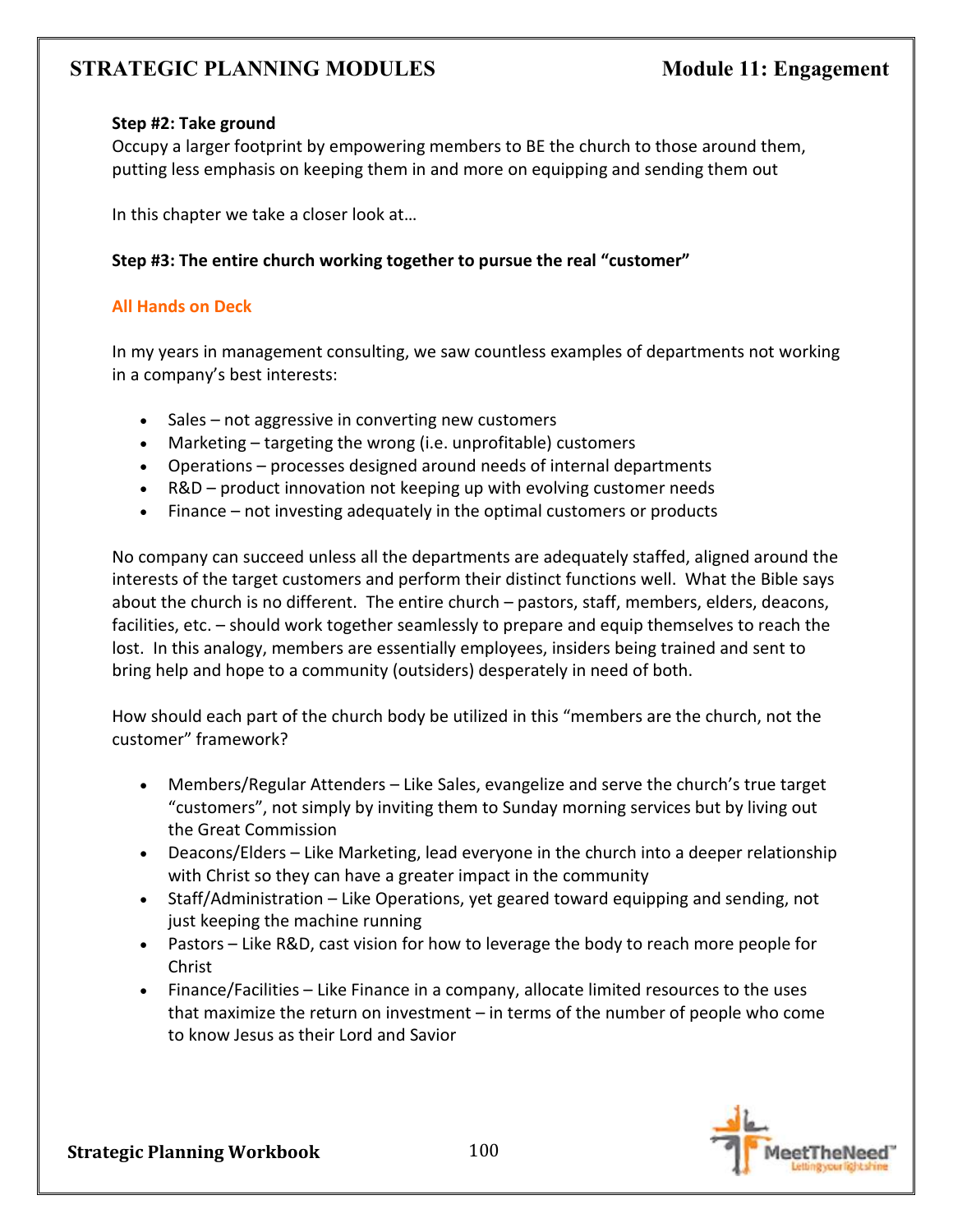# **Have Some Body Parts Atrophied?**

1 Corinthians 12:27-28 (TLB); "All of you together are the one body of Christ, and each one of you is a separate and necessary part of it. Here is a list of some of the parts He has placed in his Church, which is His body:

- Apostles,
- Prophets—those who preach God's Word,
- Teachers,
- Those who do miracles,
- Those who have the gift of healing,
- Those who can help others,
- Those who can get others to work together,
- Those who speak in languages they have never learned."

As for those first three, it's clear that pastors occupy the lead role within the church. However, the remaining parts of the body listed could be any one of us – inside or outside the building. We are the hands and feet of Christ, yet far too few people are stretching and working out our muscles – so they've atrophied. Unless we exercise the body part we represent, both in how we serve others at church and in the community, the overall body becomes weaker. Unless pastors are willing to risk rocking the boat by challenging members to be stronger body parts, the church body will continue to atrophy in size, impact and influence.

### **CURRENT STATE**

#### **Self Assessment**

Purpose: Church's success in getting members involved in internal and external ministry

Which of the following best describes the **attitude of members toward serving**?

| #            | <b>Attitude of Members Toward Serving</b>                              | <b>Choose One</b> |
|--------------|------------------------------------------------------------------------|-------------------|
| $\mathbf{1}$ | Members expect to be fed, provided for and entertained                 |                   |
|              | Church reluctant to ask members to serve too frequently                |                   |
| 3            | Members getting sense they ARE the church, meaning service is not      |                   |
|              | optional                                                               |                   |
| 4            | Members fully see their role as to serve, not to be served             |                   |
| 5.           | Staff and members fully bought into the need to work together to reach |                   |
|              | the real "customer" (the lost outside the "4 walls")                   |                   |

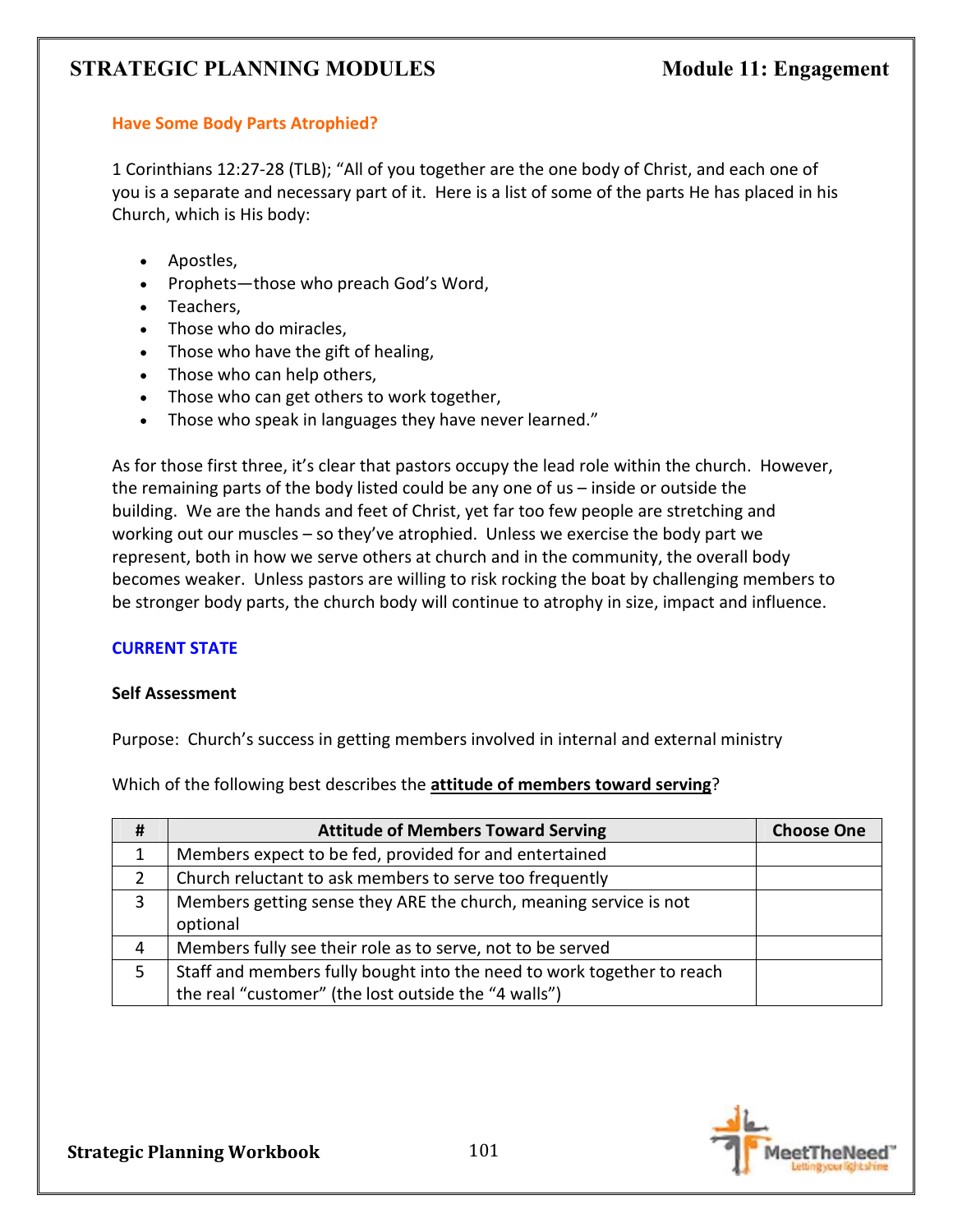Which of the following best describes the **orientation of your service requests**?

| #              | <b>Orientation of Service Requests at Your Church</b>                       | <b>Choose One</b> |
|----------------|-----------------------------------------------------------------------------|-------------------|
| 1              | Only options are internal besides 1-2 community service events, involving   |                   |
|                | no contact of members with those outside the church (e.g. canned food       |                   |
|                | drive)                                                                      |                   |
| $\overline{2}$ | Normal "church chores" but 2-3 community service events involving           |                   |
|                | members going into the community in direct contact with those they're       |                   |
|                | helping                                                                     |                   |
| 3              | Church actively assessing gifts and deploying into a mix of internal and    |                   |
|                | external options with                                                       |                   |
| 4              | Church publicizing service opportunities inside and outside the church on a |                   |
|                | monthly basis around causes and ministries championed by the church         |                   |
| 5.             | Empowering and equipping lay leaders to take ownership of internal and      |                   |
|                | externally-focused ministries and to recruit others to join them in their   |                   |
|                | efforts                                                                     |                   |

# Which of the following best describes your level of **member engagement in church-related internal and external service opportunities**?

| # | <b>Level of Member Engagement</b>                              | <b>Choose One</b> |
|---|----------------------------------------------------------------|-------------------|
|   | Less than 5% engagement on average in service opportunities    |                   |
|   | 5-10% engagement overall                                       |                   |
| 3 | 10-20% engagement                                              |                   |
| 4 | 20-30% engagement                                              |                   |
|   | 30%+ engagement in international and local missions year-round |                   |

### **Scoring on Proficiency Model**

| 1 - Consumer       | $2$ – Caterer      | 3 - Climber       | 4 - Challenger       | $5 -$ Catalyst    |
|--------------------|--------------------|-------------------|----------------------|-------------------|
| Members expect     | Still reluctant to | <b>Members</b>    | Church publicizing   | $30%+$            |
| to be fed,         | ask; nearly all    | getting sense     | service              | engagement in     |
| provided for and   | requests for       | they are the      | opportunities        | international and |
| entertained; 1-2   | "church chores"    | church, so        | inside and outside   | local missions on |
| events that        | besides 2-3        | service is not    | church on weekly     | year-round basis; |
| involve no         | service events     | optional; Church  | basis; members       | staff and         |
| outside contact    | involving direct   | assesses gifts    | fully see role as to | members bought    |
| (e.g. canned food  | contact with       | and deploys into  | serve, not to be     | into need to work |
| drives); less than | those being        | internal and      | served;              | together to reach |
| 5% engagement      | helped; 5-10%      | external options; | 20-30%               | real "customer"   |
|                    | engagement         | 10-20%            | engagement           |                   |
|                    |                    | engagement        |                      |                   |

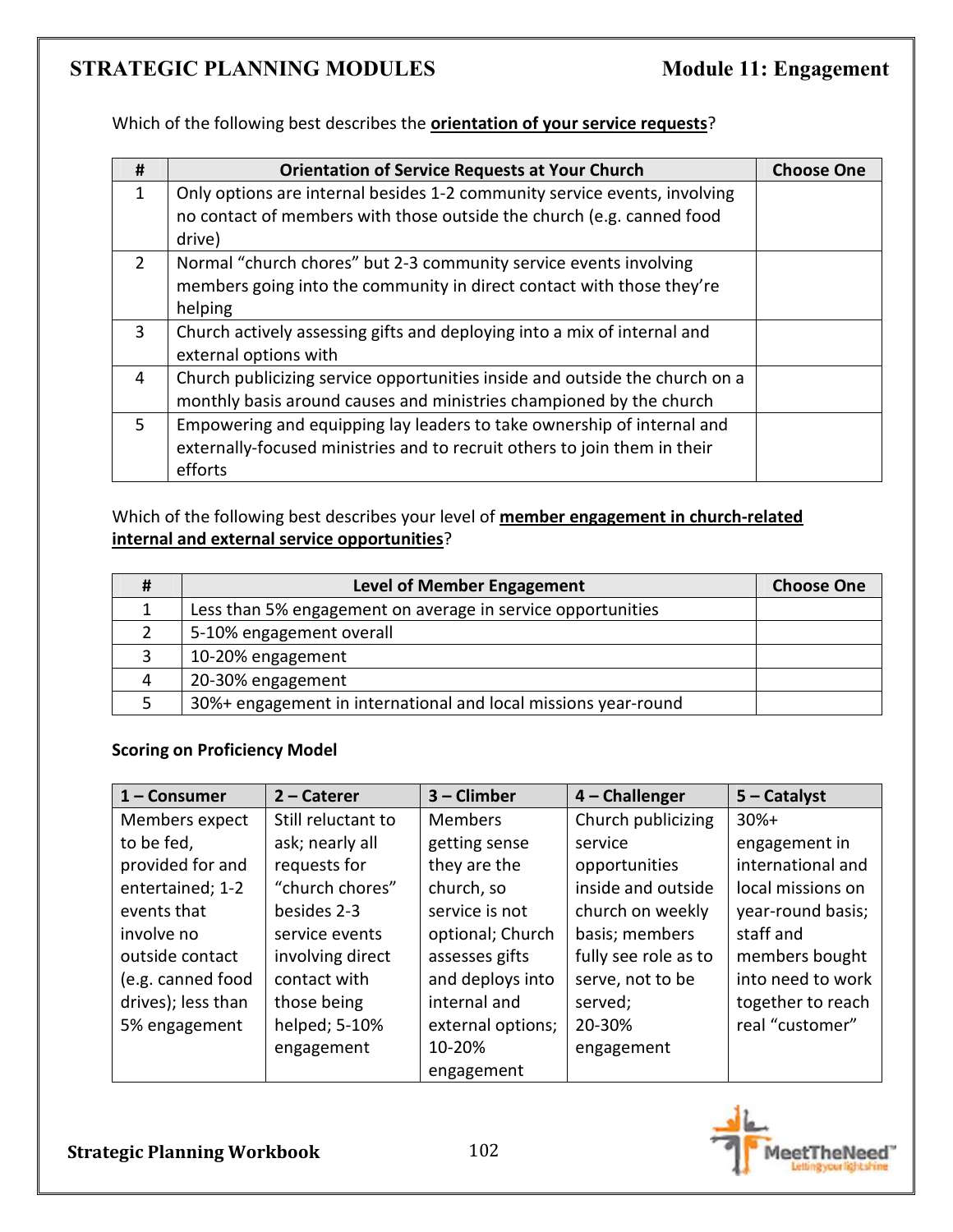### SCORING:

Assign a score of 1 to 5 (from top to bottom, as shown in the left hand column) to each of the options in each of the 3 tables. Add the scores for your 3 responses in the 3 tables:

Level 1 – Total is less than 5 Level 2 – Total is between 5 and 7 Level 3 – Total is between 8 and 10 Level 4 – Total is between 11 and 13

Level 5 – Total is more than 13

### **FUTURE STATE VISION**

### *Churches should model the behavior they want members to imitate.*

Yet as we've discussed the past three weeks, few churches are having a continual, relational and meaningful impact in their communities. Instead, most:

- rely on occasional events
- measure impact more in terms of outputs than outcomes
- rarely serve non-members families (as Jesus so often did)

It's not surprising that church members and attenders have followed suit when it comes to living out the Great Commission, falling into one of four camps:

#### **1. Passive Christians**

### *DON'T SPEAK OR ACT*

Bill hardly misses a Sunday. He volunteers as a greeter one weekend a month, gives regularly and hosted a small group last year. By all accounts, Bill's an active church member. Considering how busy he is with career and a young kids, he does his fair share. There's not much time left over for charity work, nor is that something Bill thinks much about – and it's not a big emphasis at his church. However, his pastor does mention inviting people to church pretty frequently and Bill loves his church so he's done that a few times. When it comes to evangelism, that's about as far as Bill typically goes – he doesn't feel comfortable sharing his faith and rarely broaches "religion" with coworkers or friends.

### **2. Pensive Christians**

### *SPEAK BUT DON'T ACT*

Rusty is concerned about where America is headed. Unlike Bill, he's not afraid to talk about religion or politics. As a Christian since the early 1980s he's watched the country go downhill, increasingly upset as our moral foundation crumbles under the weight of every secular, liberal court decision. Rusty's church recently held a ministry fair inviting members to express interest in local causes like hunger relief, the homeless or foster care. However, what caught Rusty's eye was the Christian conservative radio ministry asking for support to continue fighting for the values that made our nation great. Rusty signs up and notices that

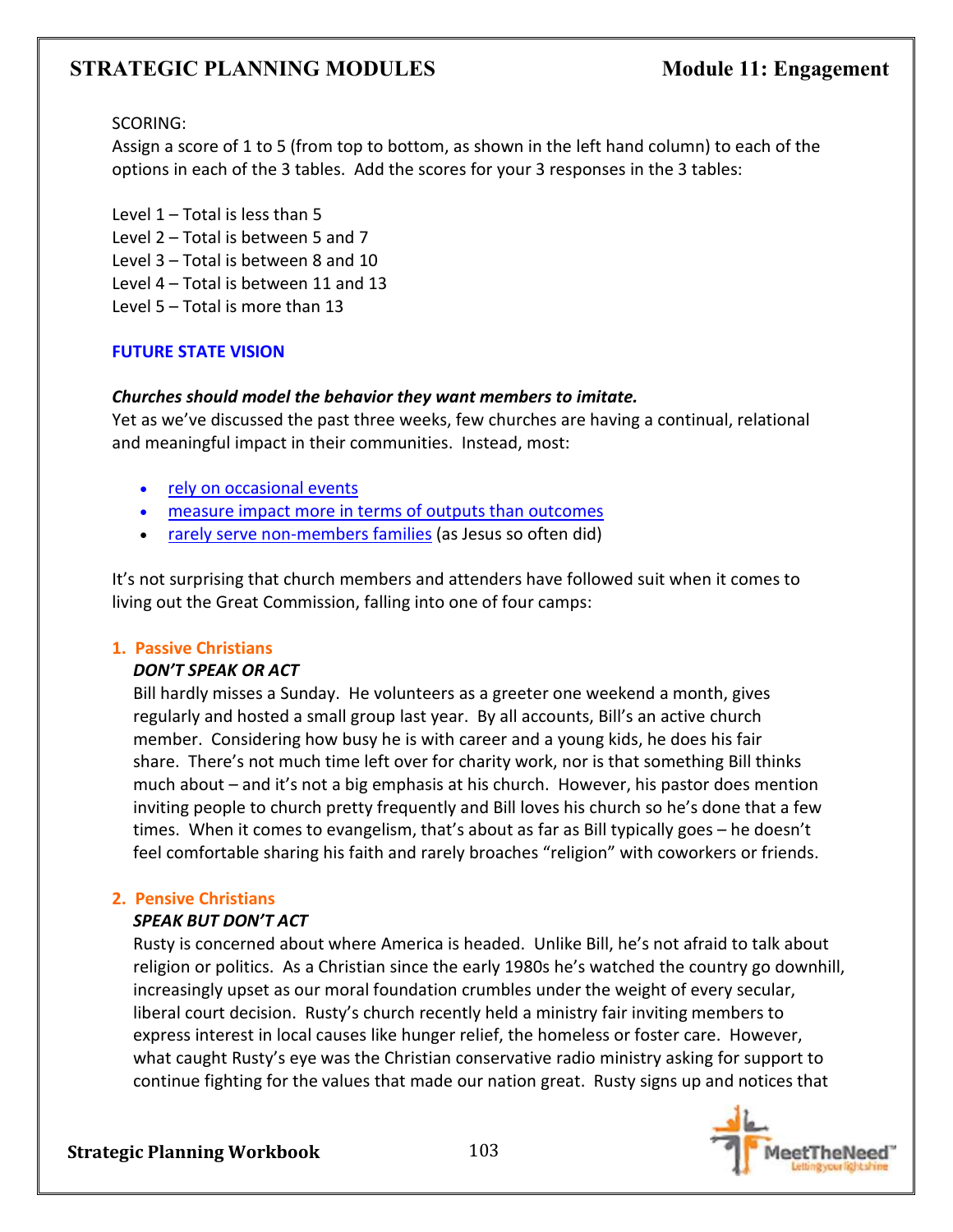over 150 others had done so as well, whereas none of the other compassion ministries had more than 20 on their lists.

#### **3. Private Christians** *ACT BUT DON'T SPEAK*

Stephanie is one of the nicest, most compassionate people at her church. She's always there for anyone who's going through a tough time – a family at church, a neighbor, coworker, friend or even a complete stranger. In fact, Stephanie is so caring that she would never want to offend anyone. If she knows that person is a Christian, she'll talk about her faith and offer to pray for them. Otherwise, she keeps her personal beliefs to herself because they're just that – personal. Her husband, Jeff, is just as kind-hearted, frequently donating money to local charities, but equally reluctant to impose his ideals on others.

### **4. Powerful Christians**

### *ACT AND THEN SPEAK*

Unlike Bill, Rusty, Stephanie and Jeff, Tamara isn't passive, pensive or private – she's both personable and public. She's a disciple, following Jesus' model of meeting felt needs to open the door to sharing who He is. Tamara never misses an opportunity to do both, seeing wherever she happens to be at the time as her designated mission field. She understands she IS the church between Sundays. Tamara is deeply concerned not only with each person's welfare in this life but also their assurance of eternal life. She knows the Great Commission doesn't stop at a single good deed or the planting of a "seed" – it's about investing in longerterm relationships.

### **Which of the 4 are Most Common Today?**

Church leaders play a significant role in influencing whether its members are passive, pensive, private or powerful. Churches today are producing far too many of the first three. Few churchgoers see themselves as the embodiment of church once they walk out the front door.They may be active participants in church but they're not the personification of it outside. In effect, they're "customers" of churches who fear most would leave if asked to endure the level of commitment and discipleship required of those entrusted to BE the church all week long.

Yes, Powerful Christians are a rare breed these days, not often sighted in churches that:

- cater to members, hesitant to challenge them with the reality of what it truly means to live out the Great Commission
- emphasize serving inside the church continually but offer few chances to reach out to the poor and lost in the community
- focus more on build an institution than building disciples that "take ground" outside the four walls

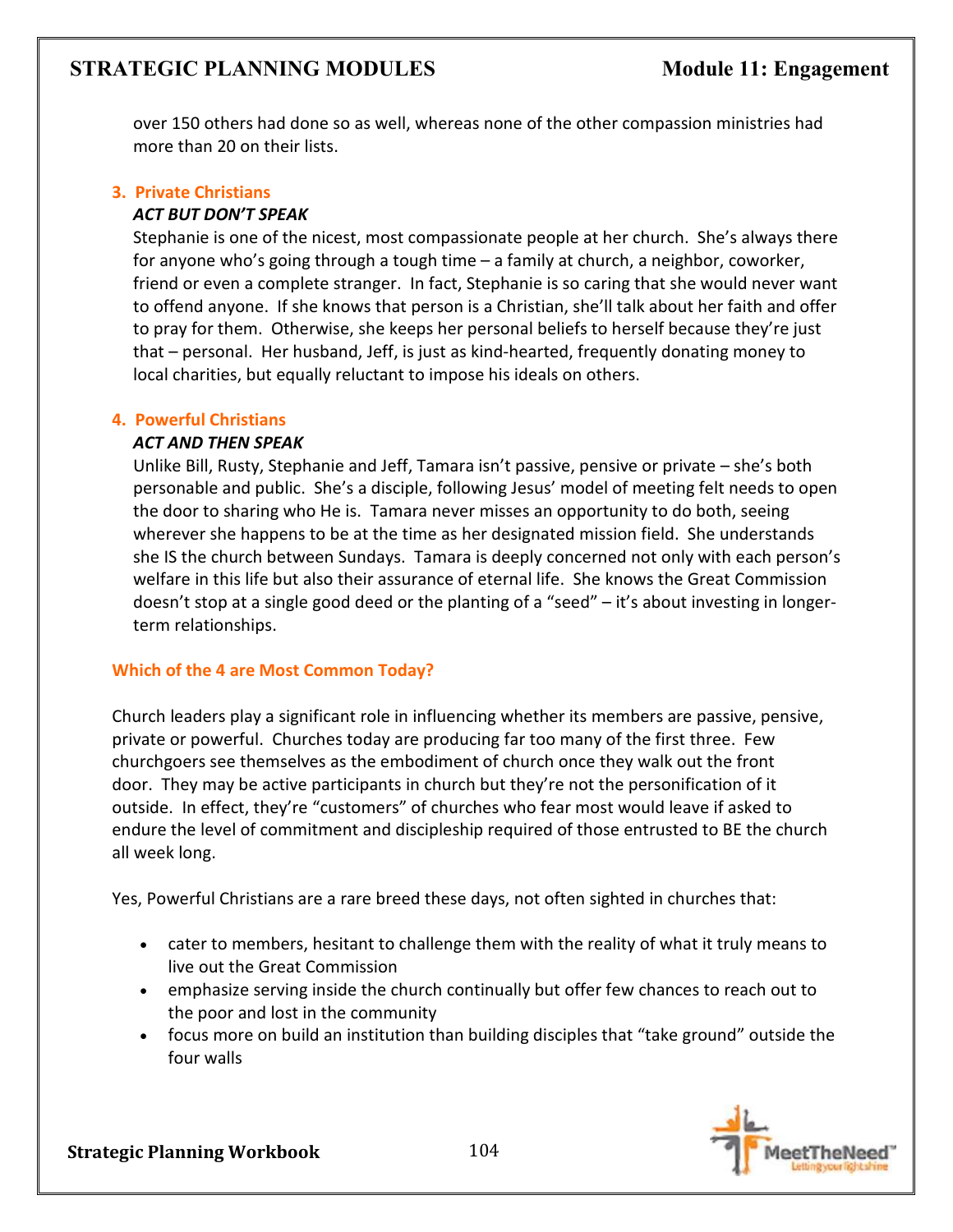Joining a church alone doesn't make someone a Powerful Christian any more than simply joining a gym makes someone a powerful weightlifter. Both require hard work and endurance. Only intensive and extended training will dramatically change their lives. That's why a large or growing church isn't necessarily a healthy church – showing up, serving and giving doesn't mean a churchgoer will make a difference for Christ between Sundays. Active church members are not necessarily disciples. Disciples would never stop at being passive, pensive or private. Disciples are healthy, impactful, forever changed – in other words, powerful.

### **Implications for the Future**

Why do so many Christians fall into the first 3 categories? Why do most no longer have an acute sense of urgency to see the lost saved? Jesus didn't intend for churches and the Christian walk to be as comfortable as they are in America today. Never did He expect His followers to be complacent or content – "consuming" church on Sunday and doing little to serve the Lord Monday through Saturday – while surrounded by the helpless and hopeless. How many churchgoers realize they've stepped into a mission field the second they get back in their cars in the church parking lot? How many try to win people to Christ and spend time making disciples each and every week?

Unfortunately, many have come to view church as a "safe" place to worship and fellowship, not courageous enough to act and speak in the light of day. Yet we're called to live boldly in a world that is becoming increasingly hostile to our faith. Ironically, it is likely our lack of impetus and preparation to be the hands and feet of Christ that have largely precipitated and fueled the attacks on Christianity that have already occurred.

What will happen if churches remain hesitant to challenge members to adopt the level of commitment and courage demanded by Jesus?How much longer can we remain satisfied with most Christians being passive, pensive or private?

The road is about to become much more rocky for followers of Jesus Christ. Only Powerful Christians will be ready for what's coming next. We must be willing to take a stand. But will we?

### **BRIDGING THE CURRENT STATE / FUTURE STATE GAP**

### **Quick Tips**

- 1. **Are Members Being Adequately Challenged?** Pastors talk about "fields white for harvest" and the Great Commission but is your congregation living those out between Sundays. Are all hands on deck pursuing the real "customer" or should your church push them harder to BE the church in the community?
- 2. **What are You Challenging Them to Do?** Are your requests for volunteers much more geared around "church chores" than serving the community and reaching neighbors with

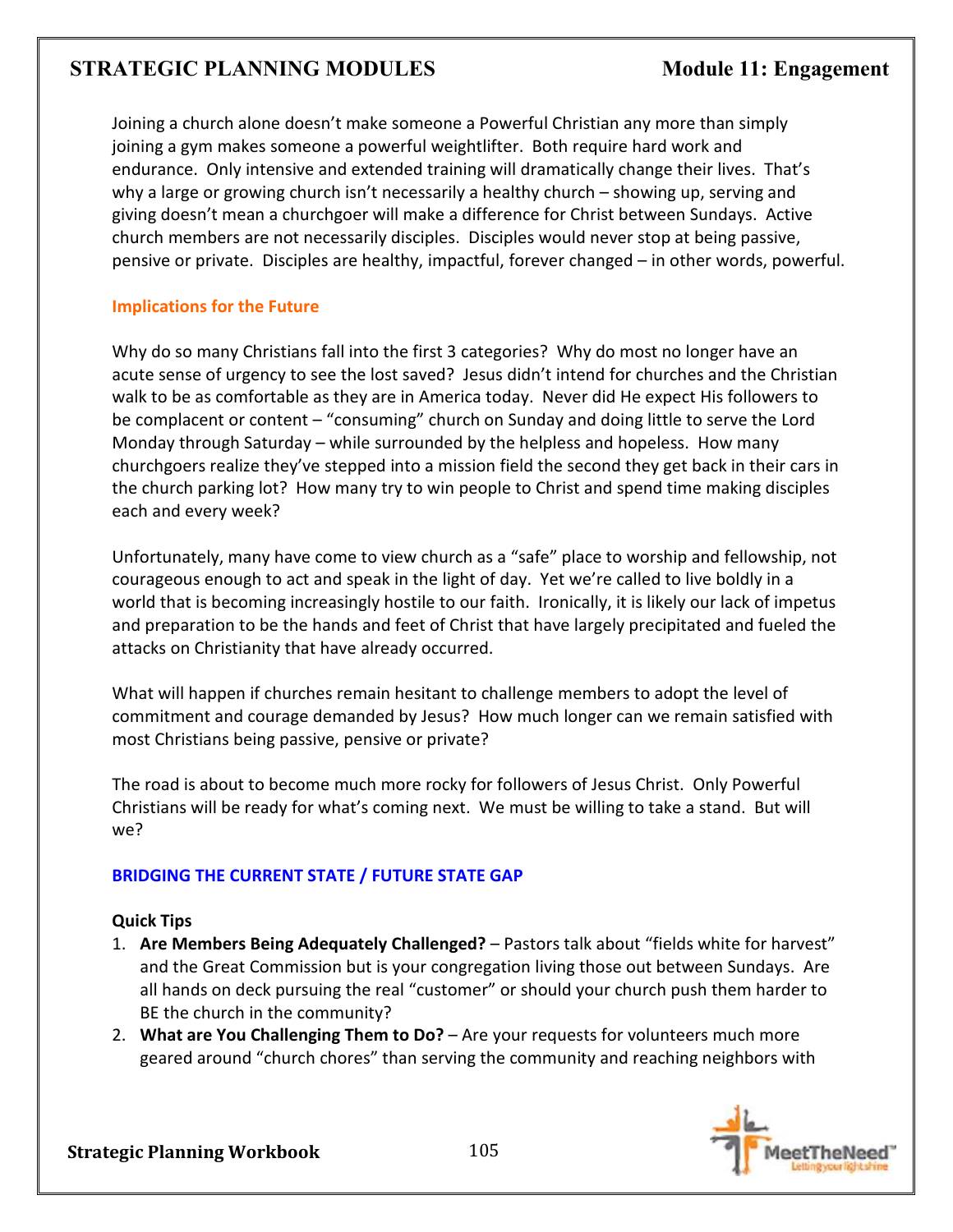the gospel? Research needs in the community and train and prepare members to model a prayer, care, share lifestyle around all those they meet.

- 3. **Attitudes Toward Serving** Do members see serving at your church or in the community as fulfilling an obligation, a good deed or a favor. If so, they haven't fully bought into their role as the living, breathing church but instead still believe church is an institution.
- 4. **Levels of Engagement** How many in your congregation understand their spiritual gifts and are actively leveraging them for the Kingdom? Empower and equip more lay leaders to take ownership of internal and externally-focused ministries and to recruit others to join them in their efforts. Show more needs that fit the giftings of your members using Meet The Need.
- 5. **Start Using Meet The Need** Free solutions to equip churches to mobilize their members to serve their communities much more effectively and efficiently

**Your Next Steps**  Fill in the blanks:

1.

2.

3.

4.

5.



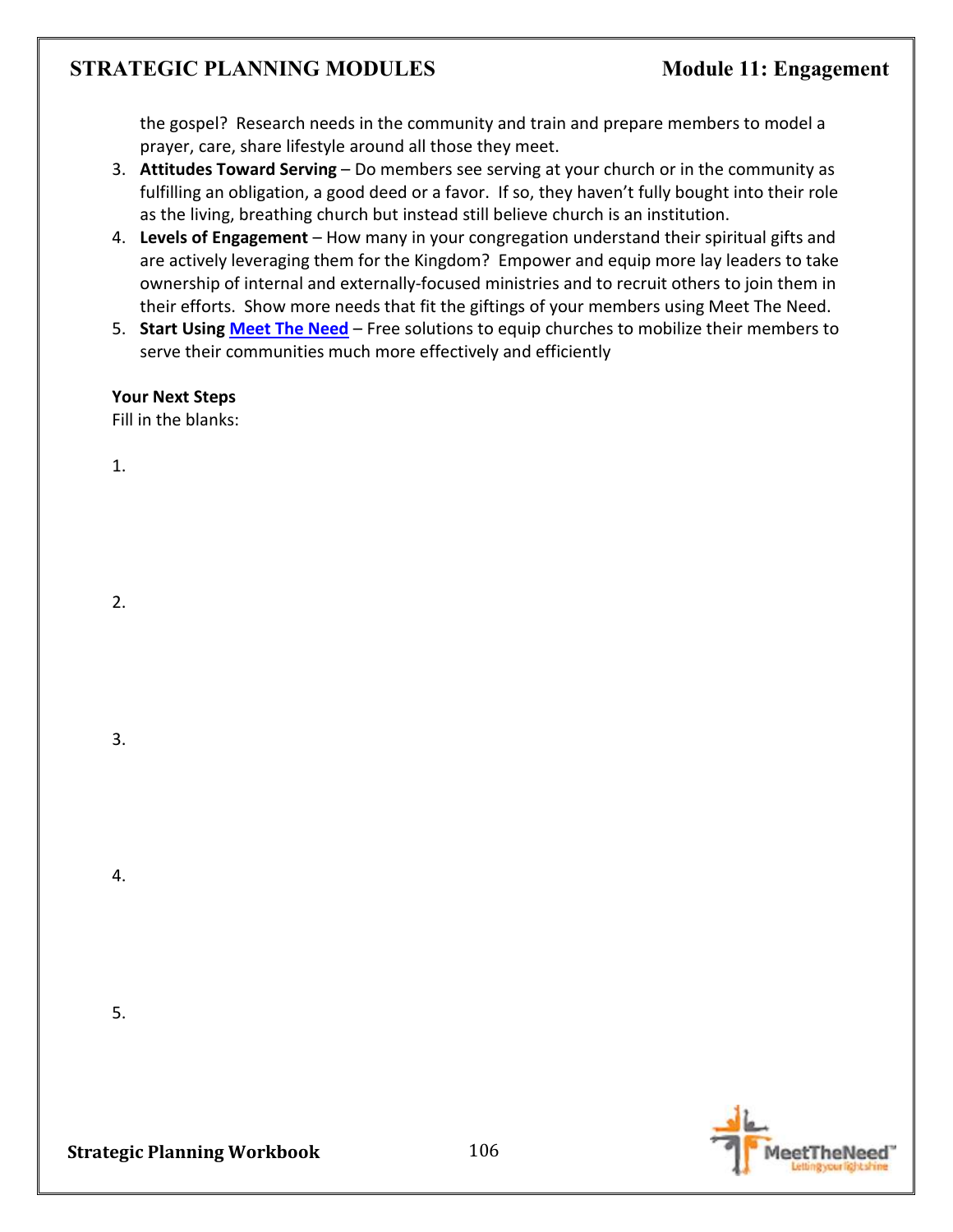# **STRATEGIC PLANNING MODULES** Module 12: Impact

# **PART 3: FRUIT/RESULTS**

# **MODULE 12: IMPACT ON THE COMMUNITY AND WORLD**

#### **TOPIC INSIGHTS**

The last few chapters have made the case that few churches today target the right "customer". And no organization chasing the wrong "customer" can possibly succeed. Now let's talk about how that "root cause" for the church's decline leads to a clear transformation plan that will dramatically increase your church's impact. Once a church realizes what it truly means to view and treat members AS the church, the filter and criteria by which you make every decision instantly self-corrects. Suddenly, you'll have a better understanding of the respective roles and responsibilities of your leaders and members, as well as the church's place in the community.

### **Change Isn't Optional…**

We MUST change our modern-day model for running churches because the model is:

…**not Biblical** – Jesus, His disciples and the early church all had a very different view of the "customer" than most churches do today

…**not Working** – By any standard of measure, in danger of heading down a similar path as the Church in Europe where it's largely relegated to a "corner"

What grounds do churches have for maintaining the status quo? Organizational behavior and Biblical principles align perfectly here. The model is failing because it always does – inordinate focus on the institution and not on the target market violates business and Biblical best practices**.**

#### **…but Will We?**

"Insanity: doing the same thing over and over again and expecting different results." But how does a pastor scrap the status quo when everyone around him is reinforcing it**.** Lead better. Build the best facilities. Design the most fun kids program in town. Consultants, seminaries, authors and conferences perpetuate the same "flawed assumption". They work within its confines. Publishers can't sell books telling pastors they have it backwards. Events questioning the fundamental model for how we "do" church won't attract many attendees or sponsors.

Leading better isn't going to make a bad model good**.** Reluctance to challenge members to truly live out the Great Commission isn't going to grow the Kingdom any more than a new CEO in a dying industry is going to ensure the company's long term success.

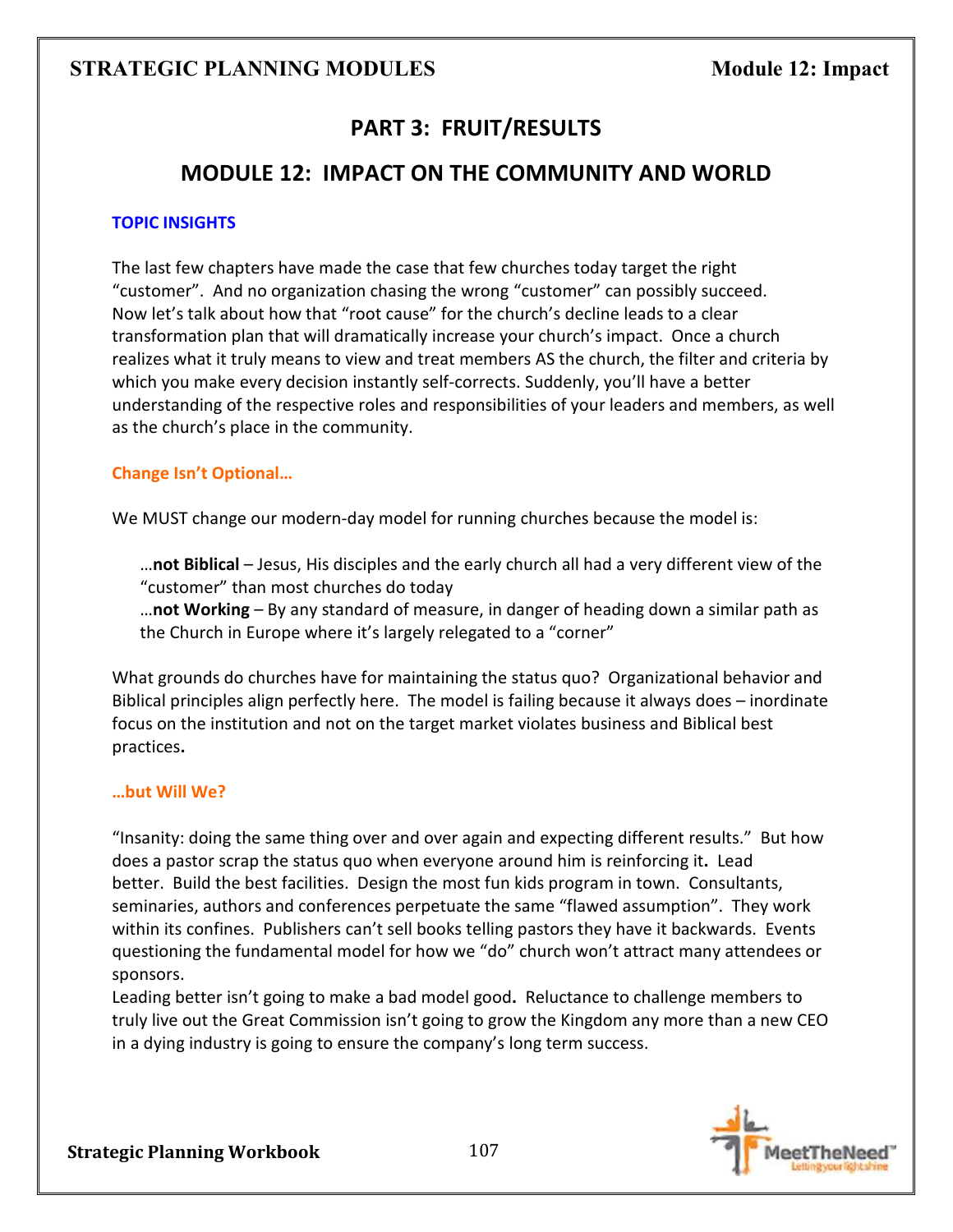# **STRATEGIC PLANNING MODULES** Module 12: Impact

#### **What Does Change Look Like?**

#### **HEART CHANGE**

The first and most important step for anyone who's missed the mark is recognition and repentance. We can't confess unless we recognize. We won't repent until we confess. Someone, somehow has to convince pastors that it is wrong to:

- Worry about losing a member to another church
- Pull away from the community, letting others take care of the helpless and hopeless
- Separate words from action, which Jesus never did
- Focus less energy on serious discipleship
- Make church the "end" (destination) and not the "means" (vehicle)
- Concern ourselves more with building OUR church than THE Church
- Lack the faith to follow our conscience and not conventional wisdom

Likewise, members and regular attenders must recognize and repent if they ever "consumed" church. Do they see themselves as anything less than the personification of Church, with mission-critical roles and responsibilities even after they leave the building?

#### **HEAD CHANGE**

The route to "fix" the church isn't more of the same. When times get tough, we've seen so many churches regroup, strategize, and reorganize – often centralizing control and introducing more structure. It's a natural reaction. Companies bleeding cash too often turn inward, finding ways to cut costs, including sales and marketing, thus ensuring their demise. Instead, the turnaround stories in business are those who decide to reassess and reinvest in meeting the needs of their target customers. It's true for all of us.Looking deeper within ourselves for how to improve, exerting greater control, rather than directing our attention outward, always drives us deeper in the hole.

In the case of the Church, getting those 9 out of 10 churches back on the road to growth is about reorienting our focus outside of ourselves:

…**to the Lord** – in prayer

…**to the Community** – equipping and challenging members to interact, engage and serve

In other words, the answer lies in:

- More faith to follow the Lord's plan for His church, whatever the outcome
- Less centralized control, not more
- Maximizing manpower sitting idle in the pews, disrupting the comfort and complacency of lay leaders and members
- Diminishing the status of pastors and elevating the standing of all others by comparison

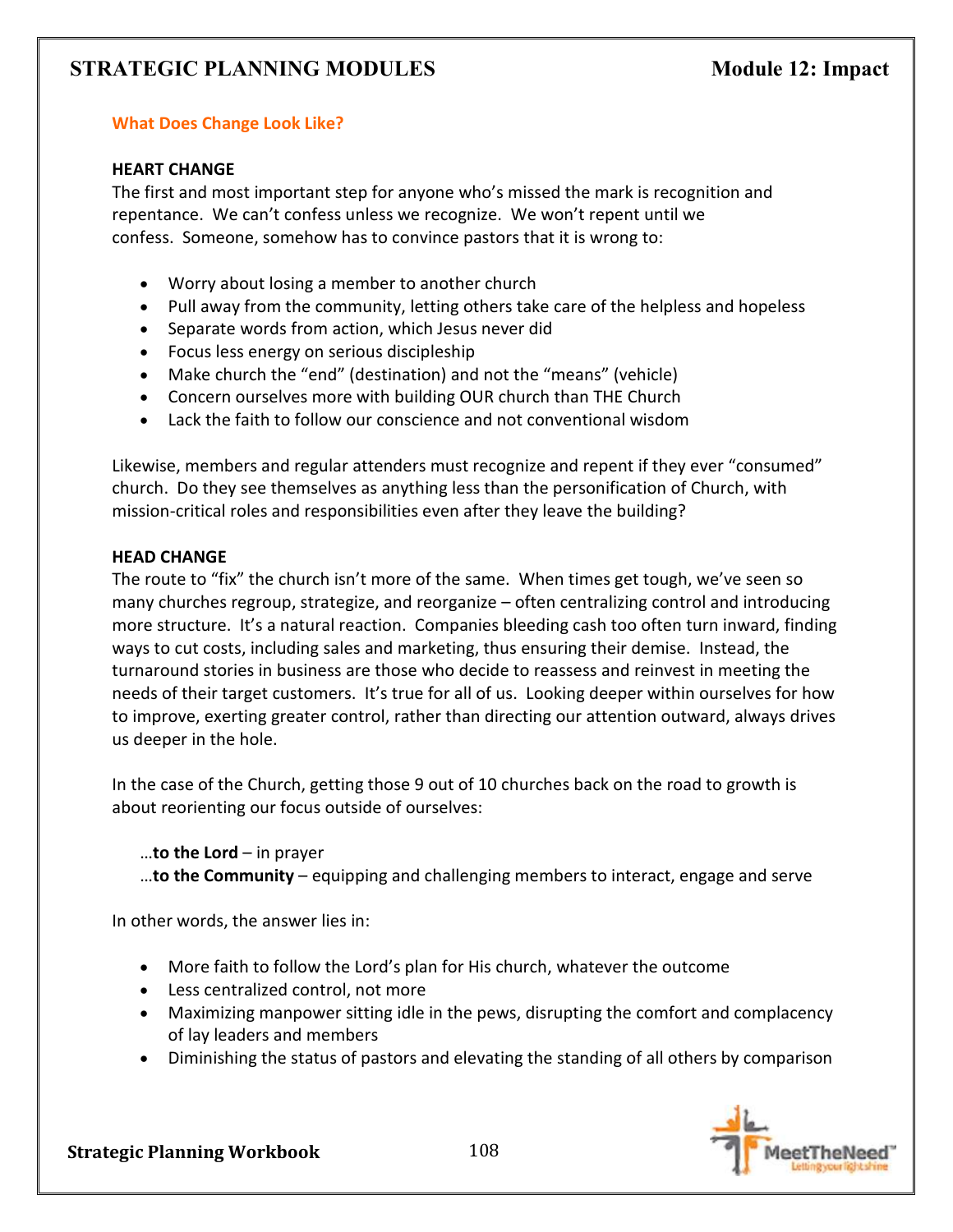- Measuring growth and impact by how many people our members lead to Christ, even if they never show up at our building
- Making decisions based on the optimal strategies for bringing as many people to Christ as possible, whether or not they currently attend our church

### **CURRENT STATE**

#### **Self Assessment**

Purpose: Understand whether your church is making a significant difference in the eyes of the non-member families and leaders in the city

Which of the following best describes the level of impact your **pastors and staff** currently has in your local area?

| #             | <b>Local Impact of Pastors and Staff</b>                                | <b>Choose One</b> |
|---------------|-------------------------------------------------------------------------|-------------------|
| 1             | Do not demonstrate an interest in playing a role in addressing critical |                   |
|               | social issues like hunger or homelessness                               |                   |
| $\mathcal{P}$ | Church runs small, occasional events but not with the goal or           |                   |
|               | expectation to make a real dent in the spiritual climate, moral         |                   |
|               | compass or social issues                                                |                   |
| 3             | Beginning to take a stand for justice and mercy issues in the local     |                   |
|               | area                                                                    |                   |
| 4             | Deploying many members and dollars into the community in hopes          |                   |
|               | of demonstrating God's love powerfully to many across all walks of      |                   |
|               | life                                                                    |                   |
| 5.            | Initiates projects and programs, and enlists partners, to address       |                   |
|               | specific issues of concern to local citizens                            |                   |

Which of the following best describes the level of impact your **members** currently have in your local area?

| #             | <b>Level of Impact of Your Church Members</b>                         | <b>Choose One</b> |
|---------------|-----------------------------------------------------------------------|-------------------|
| $\mathbf{1}$  | Very few are engaged meaningfully in addressing local social issues   |                   |
|               | because they aren't challenged by pastors to do so                    |                   |
| $\mathcal{L}$ | 10-20% show up for occasional service events out of a sense that      |                   |
|               | they should do something, but lack commitment to causes               |                   |
| 3             | Being challenged to be the "hands and feet" of Christ to those around |                   |
|               | them and are beginning to respond in their words and actions          |                   |
| 4             | 40%+ actively applying their talents and treasures in the community,  |                   |
|               | seeing their role as evangelists, disciple-makers and servants        |                   |
| 5.            | Making a measurable difference in the community for Christ through    |                   |
|               | widespread involvement in many local projects and programs            |                   |

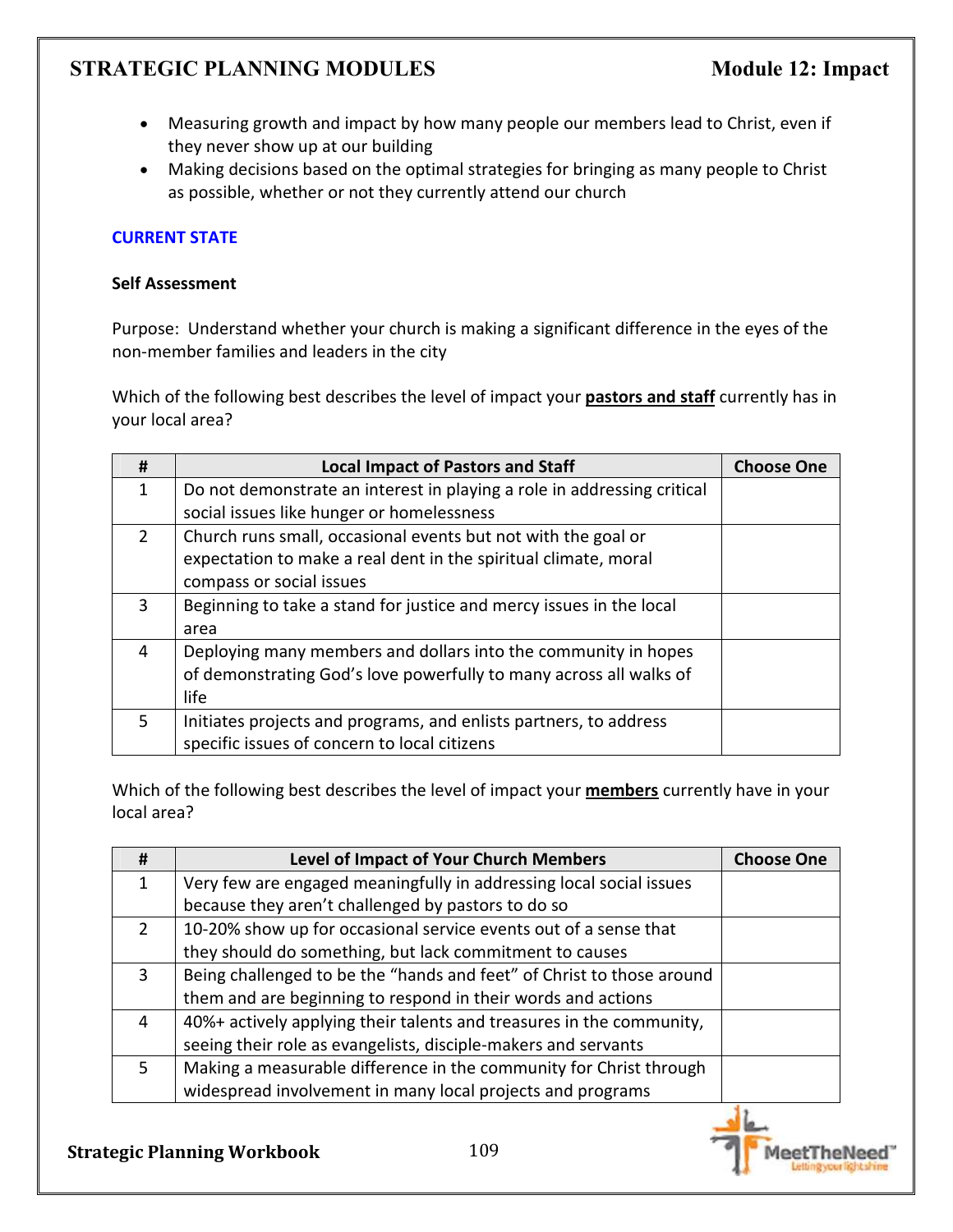| $1 -$ Consumer     | $2 -$ Caterer       | $3$ – Climber       | 4 - Challenger    | $5 -$ Catalyst     |
|--------------------|---------------------|---------------------|-------------------|--------------------|
| Staff nor          | Small, occasional   | Stands up for       | $40%+$ of         | Level 4 plus       |
| members            | events but not      | justice and         | members actively  | initiates          |
| recognize          | with goal or        | mercy issues,       | deploying talents | projects/programs  |
| church's role in   | expectation to      | even alongside      | and treasures in  | , and enlists      |
| addressing issues  | make a real dent    | non-Christians      | the community;    | partners, to       |
| like hunger or     | in the spiritual    | and those of        | demonstrating     | address specific   |
| homelessness, in   | climate, moral      | other faiths;       | God's love        | issues of concern  |
| part because it    | compass or social   | staff and           | powerfully to     | to local citizens; |
| doesn't believe it | issues of the local | members sense       | many across all   | seen as a trusted  |
| can make a         | area or world       | need to play a      | walks of life in  | source of hope     |
| difference         |                     | role in alleviating | the city          | and help           |
|                    |                     | social ills         |                   |                    |

#### **Scoring on Proficiency Model**

#### SCORING:

Assign score of 1 to 5 (from top to bottom) in the options in each of the 2 tables. Add the scores for your 2 responses:

Level  $1$  – Total is 0, 1 or 2 Level 2 – Total is either 3 or 4 Level 3 – Total is either 5 or 6 Level 4 – Total is either 7 or 8 Level 5 – Total is either 9 or 10

#### **FUTURE STATE VISION**

### **The "Go" in the Great Commission**

Seeing members as the Church and the community as the "customer" fundamentally alters the level of discipleship required and its emphasis. There's a clear, compelling linkage between discipleship and local missions. Why disciple if you're not going to send them out? Conversely, how can members be effective when sent out (to "care") if they weren't prepared well to "share"?

As you'd expect, churches who pull away from discipleship typically pull away from local missions as well. If churches aren't highly focused on the one, they won't be focused on the other. Successful companies train sales reps intensively before sending them out into the marketplace. However, most churches today don't train (disciple) members well because they don't view…

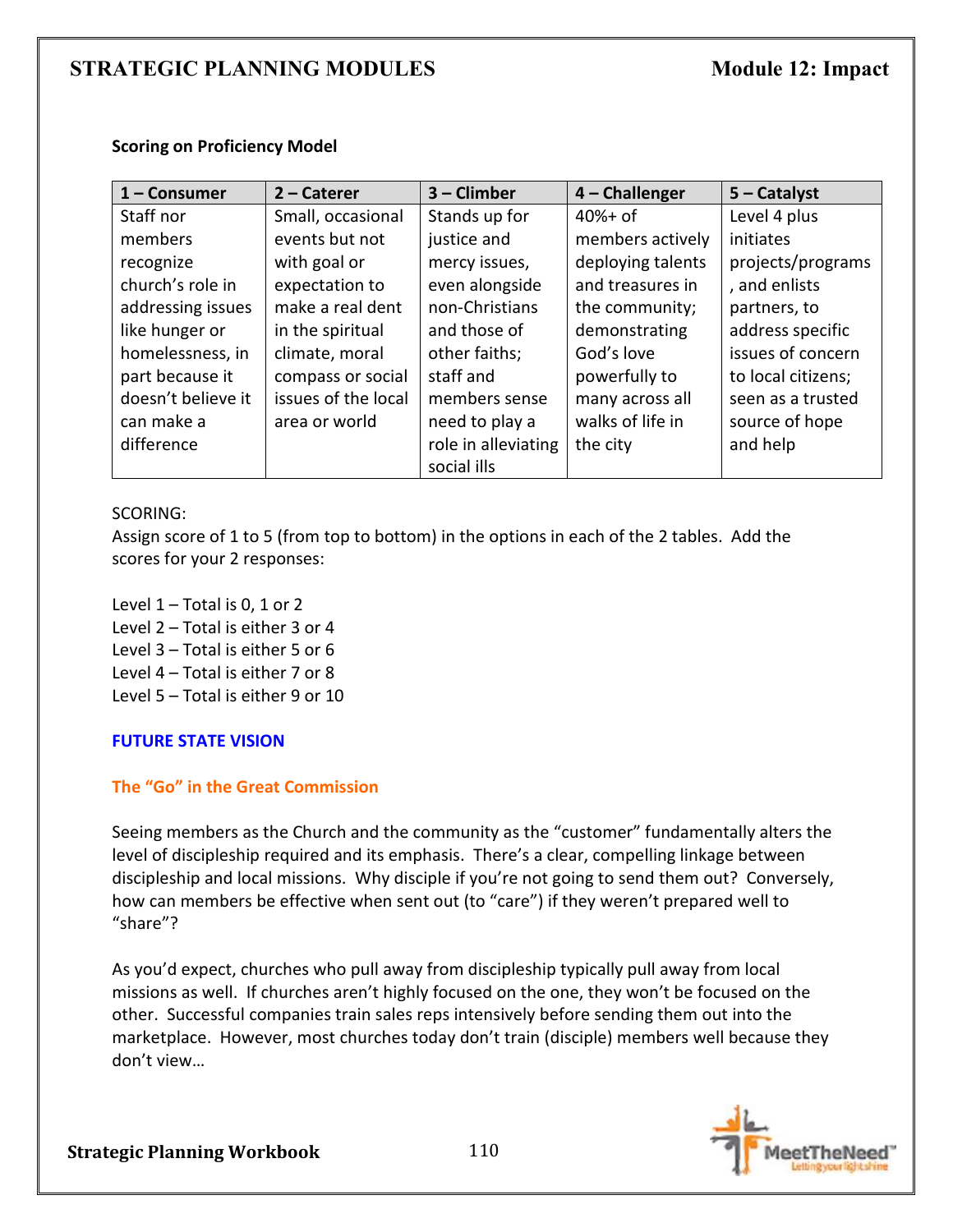- 1. Members as the Church and therefore don't think they have the right to impose on them
- 2. Community as the "Customer" How many pastors interact regularly with local charity leaders, city council members, mayors, executives, etc. in the "marketplace"? How many churches conduct weekly "relational" service activities?

This is one area where the Church's redefinition of its "customer" really stings. Most no longer sense their latitude or urgency to train members to pursue the real "customer". Without adequate discipleship, members lack the inspiration, motivation and preparation to impact their communities for Christ. So as a result, studies show that churches and Christians come across to society as distant and judgmental, not engaged and compassionate. Faith without works is dead. Jesus modeled the power of works in demonstrating faith. Yet society sees a church that talks the talk but doesn't walk the walk. We've largely separated words from actions.

We can't "outpreach" Jesus. So if you can't beat Him, join Him.

### **5 Steps to Maximize Your Church's Impact**

How do you build a discipleship program around Jesus' model for evangelism?:

- **1. Convince**…members that:
	- a) They are the Church there to serve, not to be served
	- b) As the Church, reaching the lost and poor outside the "4 walls" is in their job description, not just the pastor's.

In other words, gear discipleship toward "growing" then "going".

**2. Confess**…"break hearts" for those in need of help and hope

One pastor told me recently, "I'd love to have a church full of Nehemiahs who weep for the lost and poor in our community." That should be our response too, but is it? **You can't study Jesus' life for long without seeing His heart for those hurting and hopeless in the "marketplace".** However, it's discipleship that convinces us to take on the attributes of Jesus. As we become more like Him, our heart melds with His, and compassion begins to outweigh comfort. Churchgoers will lack the impetus to radically shift their priorities if churches are afraid to challenge and train them to become disciples.

The equation is simple:

More discipleship = More broken hearts = More compassion = More service = More opportunities to share Christ = More help and hope for the lost and poor

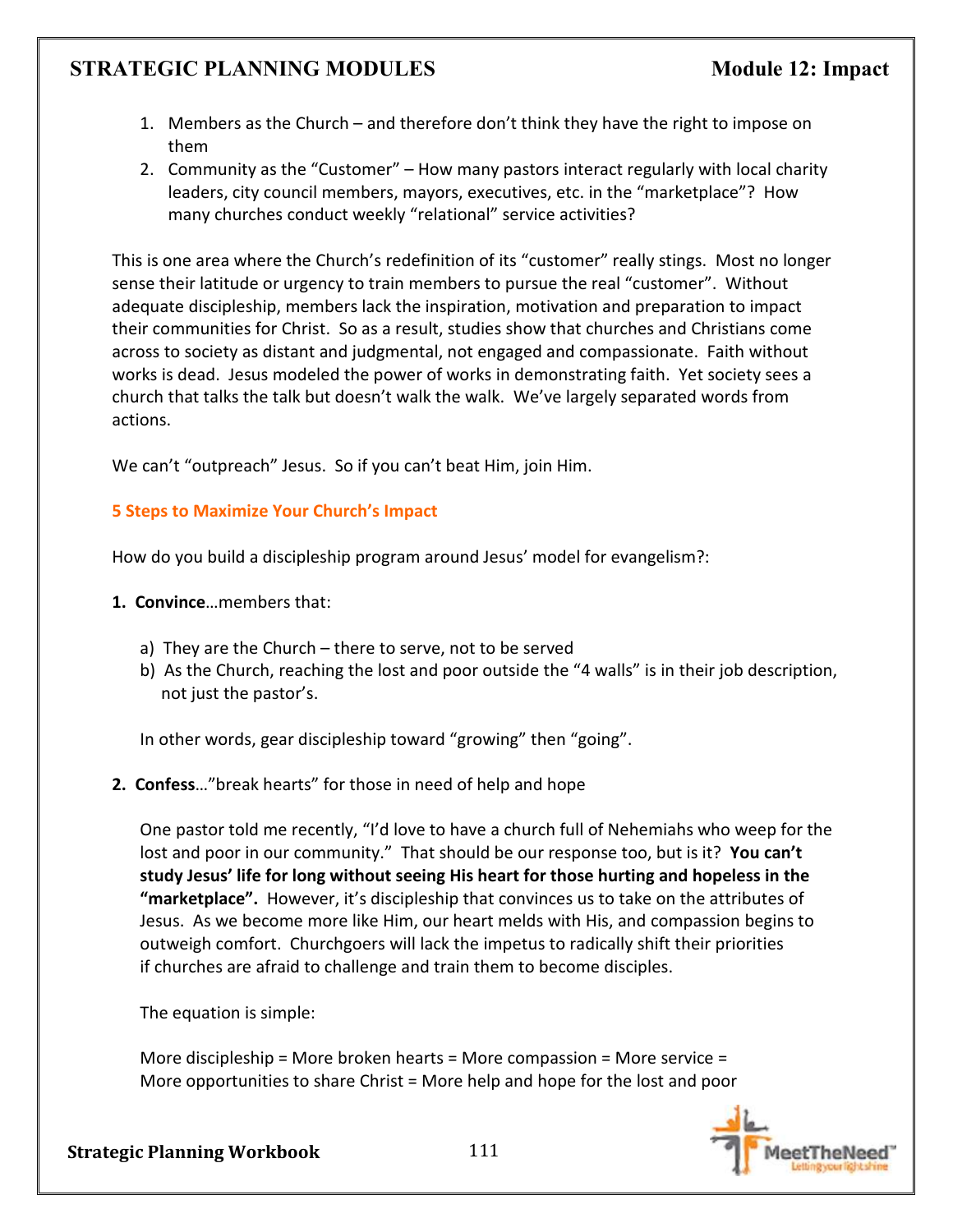**3. Coach**… to prepare members to succeed in the "marketplace"

Next, teach them how to take advantage of the many additional chances they'll have to share their faith once they start living out Jesus' model for evangelism through service. Unfortunately, most church members today struggle finding both the courage and the words – they're not sure what to say, nor are they bold enough to speak up when the opportunities present themselves.

If members are treated as "customers", they've done their part when they've secured the "referral" – inviting someone to church. In business, after a customer makes a referral, it's the company's responsibility to close the sale. Today, churches typically don't push members for much more than invitations. Frankly, most Christians don't feel they have the theological background to do a lot more. If they can just get their friend to come to church, they can let the "professionals" handle it (evangelism, conversion and discipleship) from there.

**4. Connect**…to opportunities for On-the-Job Training (OJT)

People retain 10% of what they read, 20% of what they hear, 30% of what they see, 50% of what they see and hear, 70% of what they discuss with others, 80% of what they personally experience and 95% of what they teach others. In other words, the best way to fully absorb what it means to be a disciple is to live it out. As we discussed last week, companies understand that principle well, relying heavily on OJT.

It's rare that a church, at least one not using Meet The Need, puts local needs in front of its members on a real-time, year-round basis. How can churches deploy disciples into ministry if they don't help them see where their skills and passions can be best utilized? In the Confess stage, church leaders should share the stories and realities of how difficult life is for the handicapped, homeless, single moms, and for released prisoners trying to reassimilate – and then make them aware of what they can do to help. We can't let lack of awareness be an excuse for not engaging.

**5. Coalesce**…identify common causes around which to rally the church body

Once a church identifies those pressing social issues, it has to decide (corporately and each as individuals) how it's going to respond. As disciples, signing up for an occasional service event or mailing out a check is not the full extent of their responsibility to act.

Uniting around a common cause (outside of itself) revitalizes the culture of a church**.** On 9/11, a nation of seemingly (and increasingly) self-absorbed citizens pulled together to serve, love and defend one another. And it was hard to find a seat in church, at least for a couple months until the urgency of that common cause dissipated. Because churches don't

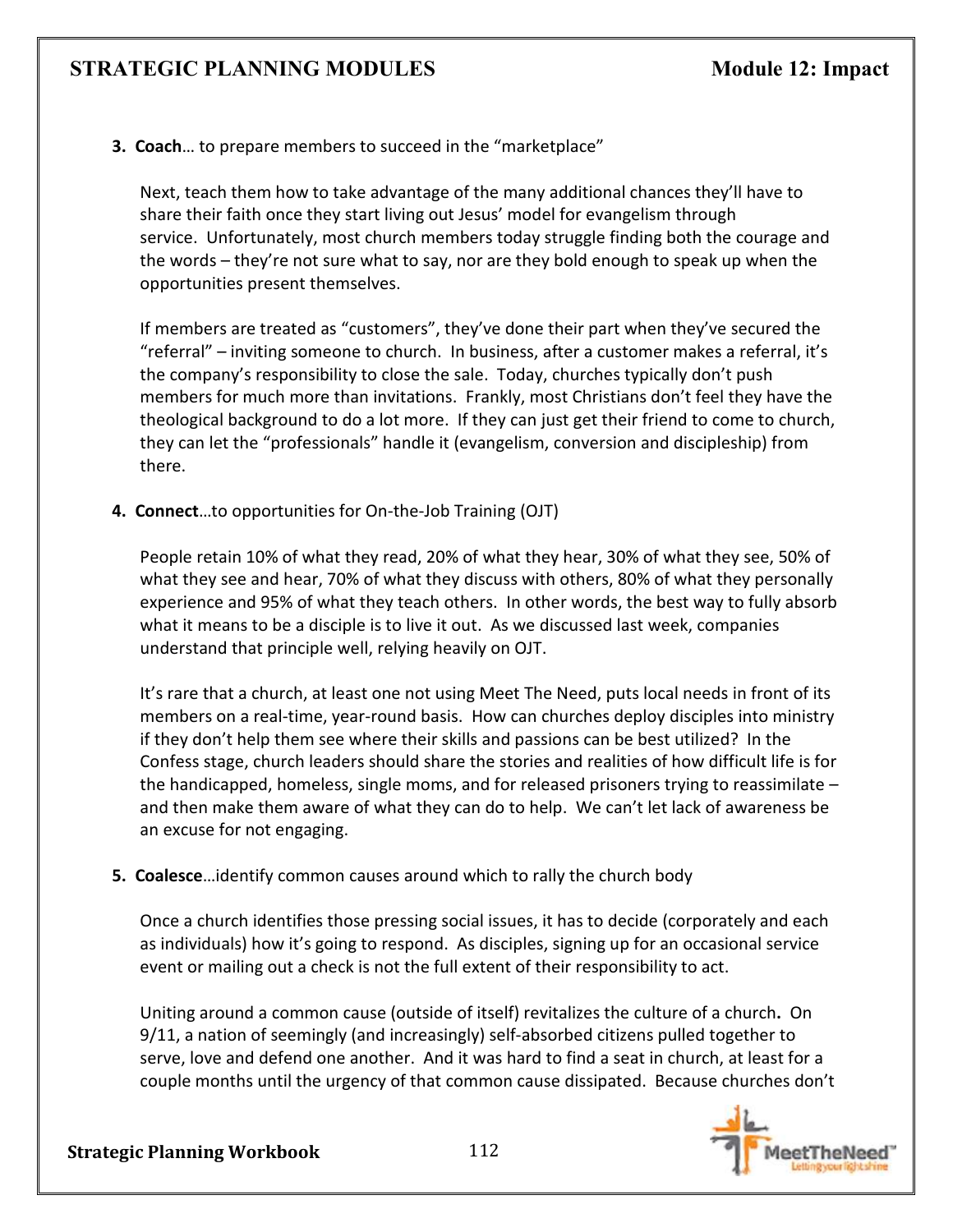recognize the community as its "customer", they are often guilty of making themselves (the institution and their members) the cause. Leaders in businesses, politics and all other venues know that an outside cause unites and motivates much better than an internal one. Without a compelling outside cause, unity and discipleship in the church will continue to suffer.

### **BRIDGING THE CURRENT STATE / FUTURE STATE GAP**

### **Quick Tips**

- 1. **Implement the Five "C" Model Above** If you do, will most members accept it, be excited or run to another church?
- 2. **Expand Your "Footprint"** Deconstruct the "skyscraper" mentality and "take ground" by decentralizing, entrusting more responsibility to neighborhood groups, local ministry teams, and other structures that fully deploy the leverage sitting idle in your pews across your city.
- 3. **Become a Factory and Not a Warehouse** Produce world-changing disciples who no longer view the Great Commission as a choice but as a commandment. Disciples realize that Jesus healed and fed before telling them who He is. They have more encounters with the lost and maximize the impact of every interaction. They don't stop at inviting people to church, not leaving conversions to the "professionals".
- 4. **Rally Around Cause(s)** Uncover burning issues in the community and make a bigger difference by honing in on a couple of them. Convince everyone of the importance of the cause and get as many involved as possible, year round. Reallocate budget to support these efforts or your congregation and the community won't believe your church is really committed to the cause(s).
- 5. **Enlist Partners** No one church can do it all. Link arms with those already working on the selected cause(s) or think of creative solutions and recruit other organizations to join you in your efforts.
- 6. **Read the eBook Transform Your Community Forever in 6 Months** If you haven't already
- **7. Start Using Meet The Need** Free solutions to equip churches to mobilize their members to serve their communities much more effectively and efficiently

### **Your Next Steps**

Fill in the blanks:

1.

2.

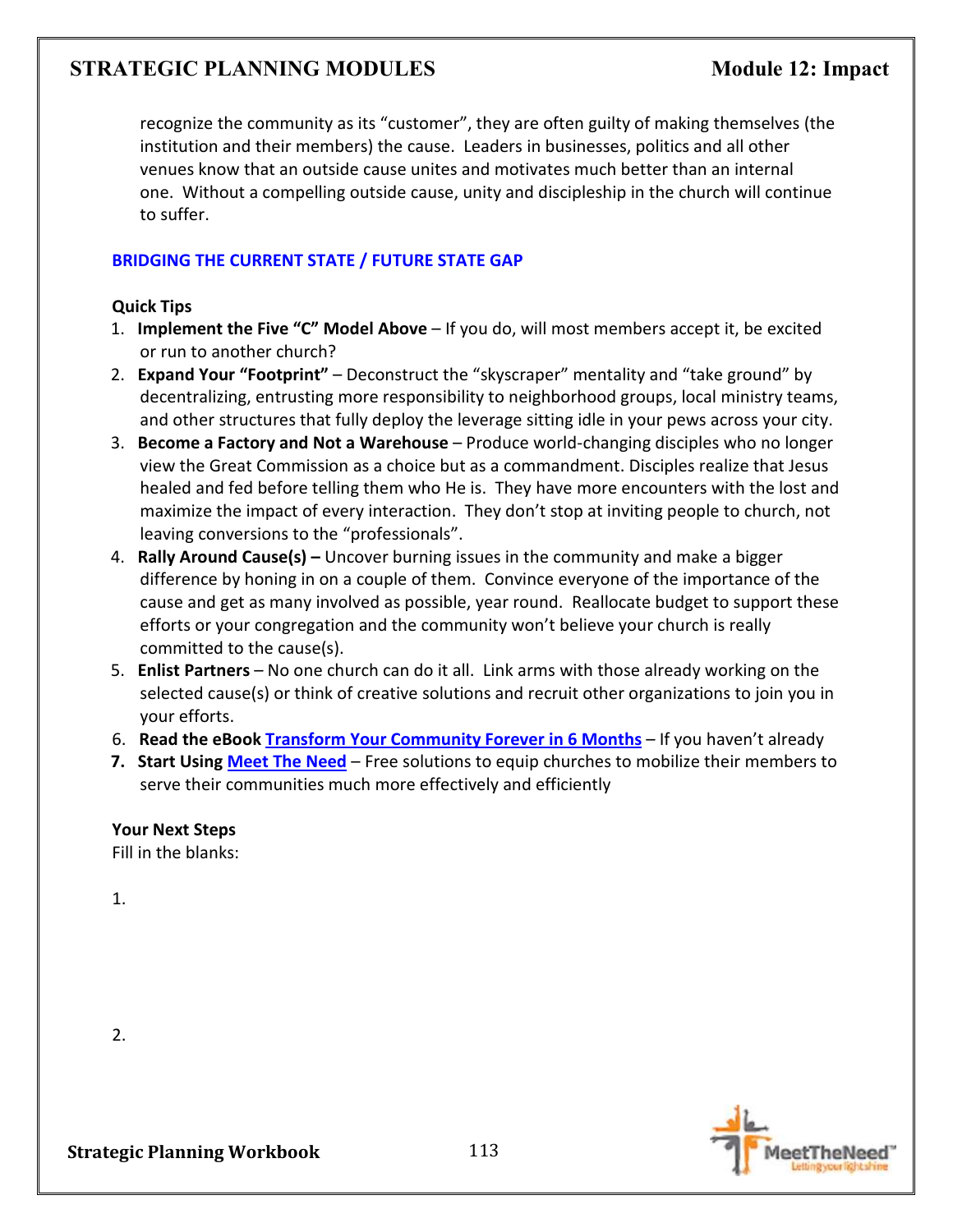3.

4.

5.

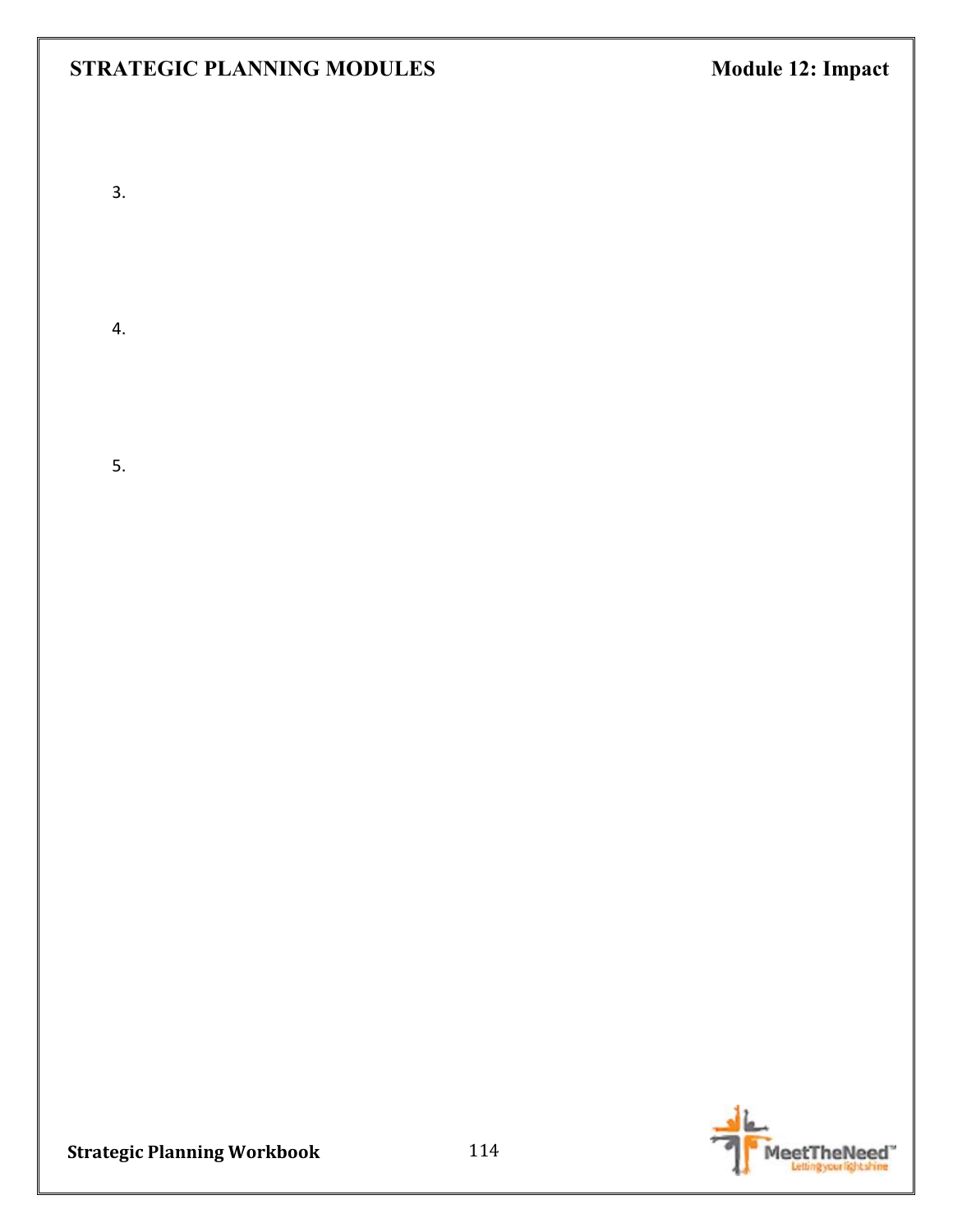# **PART 3: FRUIT/RESULTS**

# **MODULE 13: INFLUENCE IN THE COMMUNITY**

### **TOPIC INSIGHTS**

#### **Caring = Relationship**

### **But Most Churches Don't Act Relationally (as a Collective Body) with the Community**

Relationships with a church have become conditional. They are contingent on you stepping into the church building. Then they'll get to know you. Those on the outside only get a brief glimpse of the church from:

- Occasional outreach or community service events
- Mailers
- Advertisements
- Signs in front of the church building

Each of these is transactional in nature. Few churches have prolonged relational contact with the community in the form of:

- Year-round programs (on and off campus) for non-members
- Ongoing involvement in local ministries and causes
- Regular presence at community meetings or events
- Working closely with non-member families to help them through tough situations

Unfortunately, there are many people who won't dare to darken the door of a church. They've tried church, had a bad experience, and wouldn't step back into one if their lives depended on it (and they may). Transactional interactions aren't going to bring them back. Transactions won't convince them we care.

We've got to go to them. Churches need to build relationships with the community. But most don't, because they no longer see the community as their "customer". Relationship building takes time – and churches assume they can't afford to invest all that time, energy and money in those who don't go to their church. Most don't see the community as the "customer" to reach at all cost. Instead, their attention has turned to members and attenders – attracting, serving and retaining them at all cost. The dramatic shift over the past century in staff time and dollars from external to internal is testament to this new definition of the "customer".

**…and on Top of That, Churches often Draw Individuals Away from Relationships with the Unchurched** 

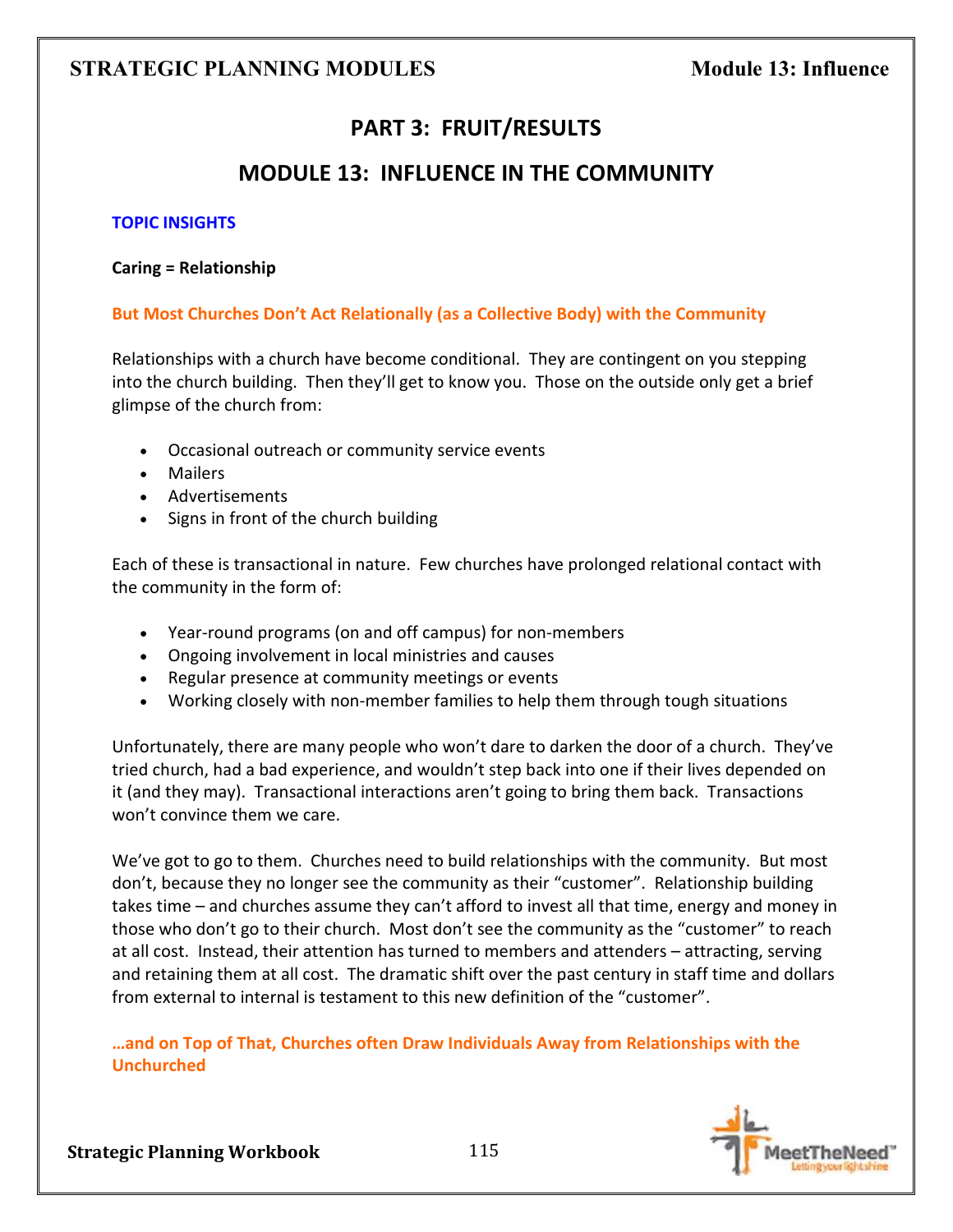Churches know that getting members to form closer bonds, like joining small groups, will make them more likely to stay. Small groups create a circle of friends who do life together. They're "sticky". But a new circle of church friends and more involvement in church chores and activities can also have a "warehousing effect"**.** That means spending less time with those outside the church – and fewer chances to influence others in the community for Christ. Jesus spent plenty of time with his disciples and in the temple, but knew the sick were the ones who needed a physician.

### **…and Then They Don't Equip and Mobilize Members Adequately to "Be the Church"**

In hundreds of churches we've observed a direct correlation between discipleship and local missions. When churches pull away from community engagement they ratchet back discipleship as well. When churches ramp up "care" they realize they'd better prepare folks to "share".

The redefinition of the church's "customer", handing over the lead role in compassion to charities and the government, has meant less need (in churches' minds) for discipleship. Rigorous Bible study and 1-on-1 discipleship have been replaced by small groups, often run by untrained members facilitating as best they can. Most small groups evolve into fellowship gatherings with light teaching and prayer for the issues each person is facing. That's all fantastic and necessary, but it's not discipleship.

In the absence of discipleship, too often churches promote the "lite" version of evangelism **–** invite people to church and let the "professionals" handle it from there. That convenient, comfortable take on evangelism runs in direct conflict with the "members ARE the church" anthem.

# **…so How Can We Show the Community (our "Customer") We Care?**

Imagine being a church that…

- would be sorely missed if it closed its doors, leaving a spiritual, compassion and social gap in the community that could not be easily filled
- is widely recognized as having a sincere, ongoing concern for the hopeless and hurting in the community – not one that just takes care of its own
- is looked to by local leaders for comfort, advice and support whenever trouble hits the community

How many more people would want to be part of a church like that? How much more generous would members be with a church that was having that kind of impact for Christ? How many more folks would care what we know because they know we care?

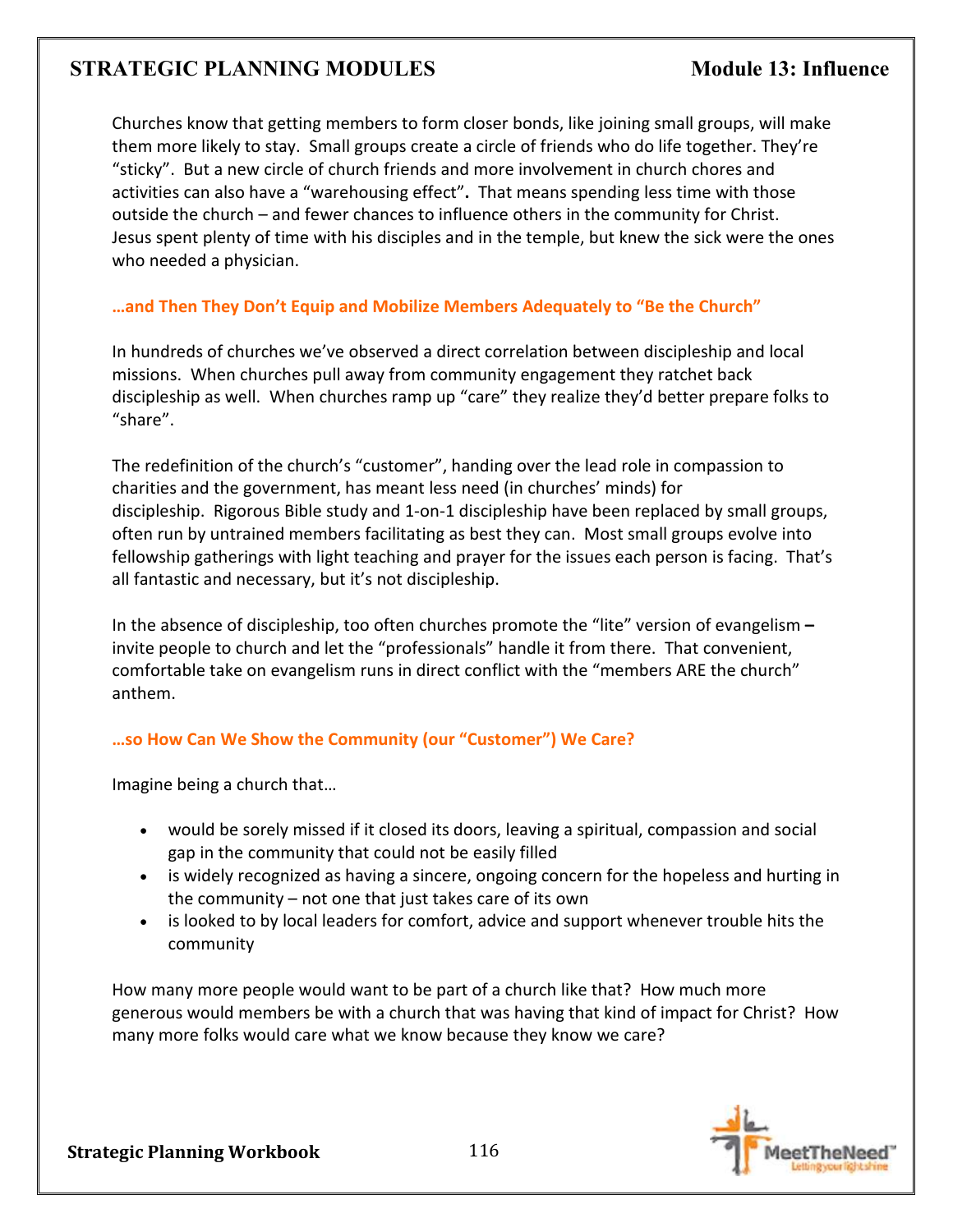It's possible to be that kind of church, but not if you enable a "consumer" mentality – not if you're hesitant to challenge members to take time to be discipled, to disciple, and to serve others.

### **CURRENT STATE**

### **Self Assessment**

Purpose: Determine whether the church has a "voice" in the city

| Indicators - "In the city, are your church/pastors/members"            | Yes/No |
|------------------------------------------------------------------------|--------|
| primarily focused of the affairs and concerns of the church and its    |        |
| members?                                                               |        |
| building disciples that are moving the area's spiritual needle?        |        |
| connected to a solid network of local leaders (pastors, school         |        |
| superintendents, mayor, city council, local charity directors, etc.)   |        |
| visible at many local community/civic organization meetings?           |        |
| in influential positions in the community (beyond their jobs, i.e.     |        |
| boards of local charities, schools, ministries, foundations, etc.)     |        |
| seen and heard on local topics of interest (e.g. social issues) in the |        |
| local paper, radio or social media?                                    |        |
| respected as a source of information, opinions or recommendations      |        |
| by local leaders and citizens related to local issues?                 |        |
| early responders when disasters or emergencies strike the city or      |        |
| local area?                                                            |        |
| looked to by leaders in the city for comfort, advice and support       |        |
| whenever trouble hits the community?                                   |        |

### **Scoring on Proficiency Model**

| 1 - Consumer       | $2$ – Caterer     | 3 - Climber         | 4 - Challenger   | $5 -$ Catalyst    |
|--------------------|-------------------|---------------------|------------------|-------------------|
| Internally         | No real voice $-$ | Pastors/members     | Pastors/members  | Church and pastor |
| focused; more      | seen but not      | are well liked and  | have earned      | is looked to by   |
| concerned about    | heard; Few        | fairly connected    | "right" to speak | local leaders for |
| building an        | connections of    | locally but not     | on issues of     | comfort, advice   |
| organization than  | pastors/staff to  | viewed as an        | concern to       | and support       |
| building disciples | other ministry,   | authority or go-to- | citizens in the  | whenever trouble  |
| that move the      | business or       | resource by local   | community but    | hits the          |
| area's spiritual   | church leaders    | leaders             | could be more    | community; truly  |
| needle             | outside its "4    |                     | actively engaged | valued in local   |
|                    | walls"            |                     |                  | area              |

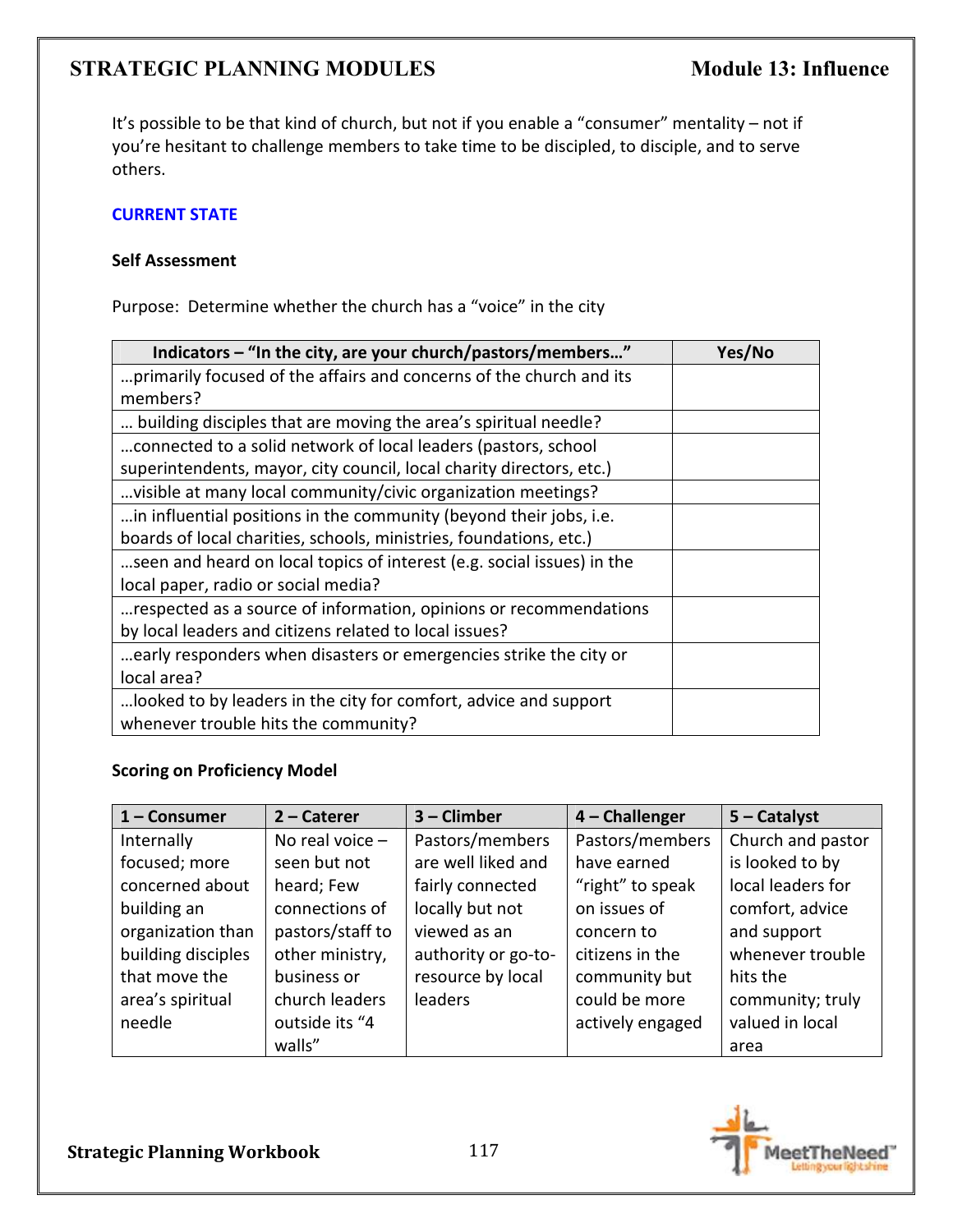SCORING: Level 1 – 0 Yes responses Level 2 – 2 or 3 Yes responses Level 3 – 4 or 5 Yes responses Level 4 – 6 or 7 Yes responses Level 5 – 8 or 9 Yes responses

### **FUTURE STATE VISION**

Let's be realistic – the impediments to putting a church back on the path to revitalization is significant. Members, attenders and even lay leaders may head for the exits when the pastor unveils the new strategy – higher expectations, greater accountability, much more focus on serving others than being served. So maybe it's not in the cards. There's a good chance most churches will continue largely ignoring their intended "customer". Few may ever truly challenge members to BE the church in the community. Churches may not go back to following Jesus' model of nearly always demonstrating His love before telling them who He is.

### **Runway is Getting Short**

The view Americans had of churches was much different 20 years ago than it is today, and the drop in opinion seems to be accelerating. The percentage of Americans who attend church regularly is also diminishing. Where will we be 20 years into the future?

Even the divide between the Church and Christian leaders in business, charity work, media and politics is widening. In the past year, I attended two gatherings of Christian conservatives from across the U.S. to strategize about ways to reverse the current course in America away from Biblical values. Nearly identical, broad-consensus conclusions were reached at both events – churches are too busy taking care of their own affairs, whether in survival mode or growth planning, to play a meaningful part in the turnaround of American culture.

How do we restore the lost confidence and improve the poor perception?We can't plant churches fast enough to atone for a model that defines the wrong "customer". It's like trying to sell more widgets when you're losing money on each one – as they say, you can't make it up on volume. If each new church is unwilling to risk upsetting the apple cart – doing all that viewing members as the church and the community as the "customer" entails – then we can't make it up on volume. Each new (internally-focused) church will only perpetuate the prevailing view that the church cares more for itself and for its own than for those outside the "4 walls".

### **Building Skyscrapers**

You would think that planting more churches would increase the Church's footprint. However, most churches in America today don't take up much ground. They look and feel more like skyscrapers – skyscrapers:

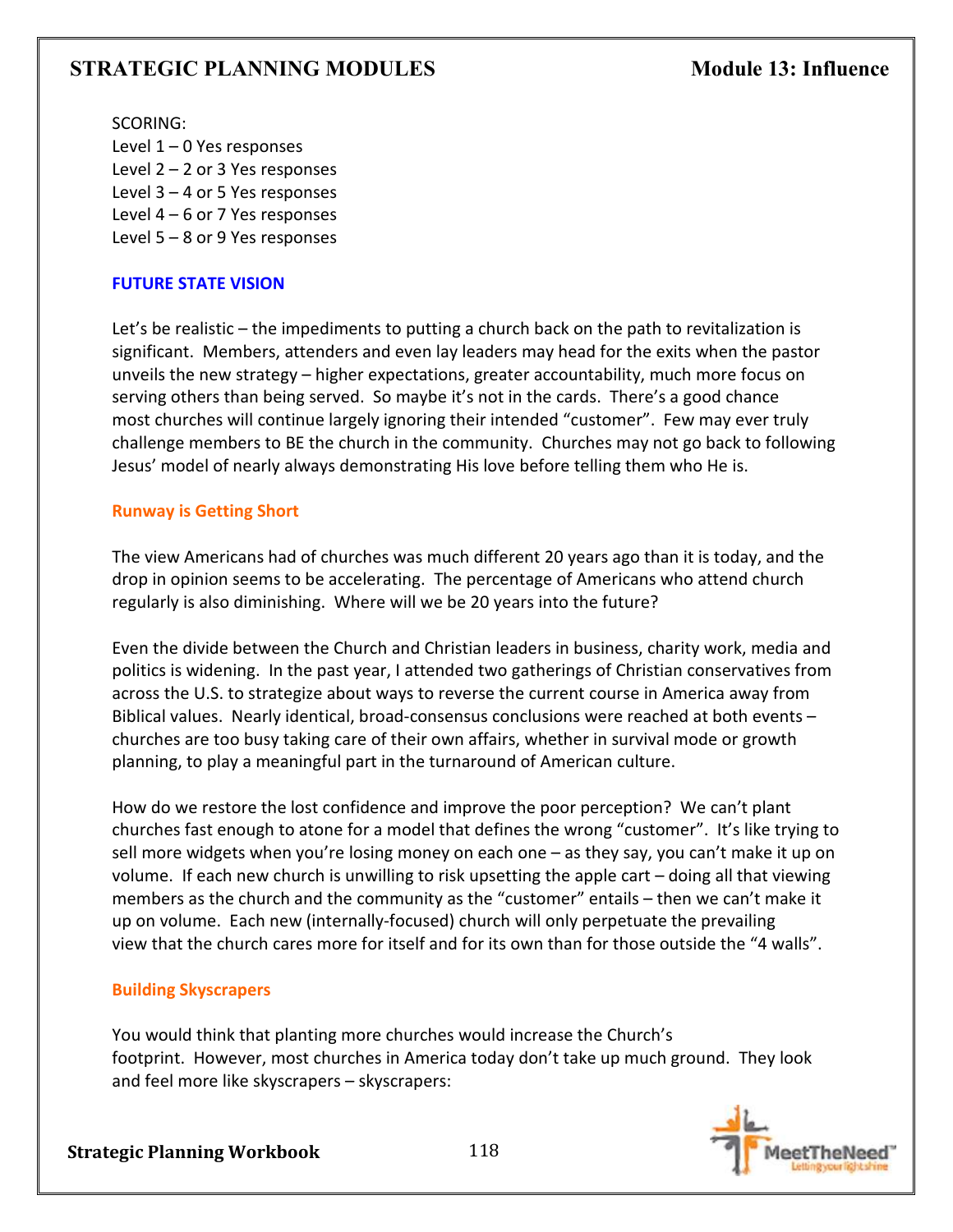- are tall, but have a small footprint they go up, not out
- gather a lot of people together into a small space
- house workers whose goal is to help their organizations grow
- provide a nice office environment, far removed from the dirt and poverty just outside the ground floor
- try to attract tenants and keep them as long as they can
- measure success by the size of the building and number of tenants
- block the view of neighboring buildings and scenery

At the end of the workday, employees go down the elevator, walk briskly past the homeless in the park downtown, get in their cars and head for home.

See any similarities to churches today?…and the skyscraper metaphor doesn't apply only to large churches. No doubt part of a church's motive for separating from the world and becoming a "skyscraper" is to provide a protected environment, apart from the moral decline around it. The church building and relationships with fellow members provide that safe haven. Most churches only go into the world on their own terms, doing controlled, supervised events where members stick close to others from their own church and have limited contact with those they are serving. As Christians, we even formed a subculture where we're only exposed to acceptable versions of everything that's educational or entertaining.

Yet Jesus and His disciples did not shy away from the world, instead going out to serve and evangelize at every opportunity. It was dirty, hard work with danger around every turn. They didn't leave the temple, head home and shut the garage behind them – except of course to pray.

The attractional church model is also shrinking the church's footprint:

- Big churches get bigger while small churches scattered all over town shrink they simply can't offer competitive children's ministries, facilities and programs
- The pie of regular churchgoers is smaller now, yet those remaining are more and more inclined to go to larger churches, so the trend is vertical and not horizontal
- In other words, more and more people are crowding into a smaller space in a few large churches versus spread out over a larger area in many smaller churches

# **Deconstruct the Skyscraper and Tear Down the Warehouse**

So the second step to revitalize the church is simply this – TAKE GROUND!

- Decentralize "A church dispersed is the only church that works"
- Knock down the "4 walls" They aren't keeping people in; they're keeping people out
- Reallocate Invest more in "building in" and sending out than in building up

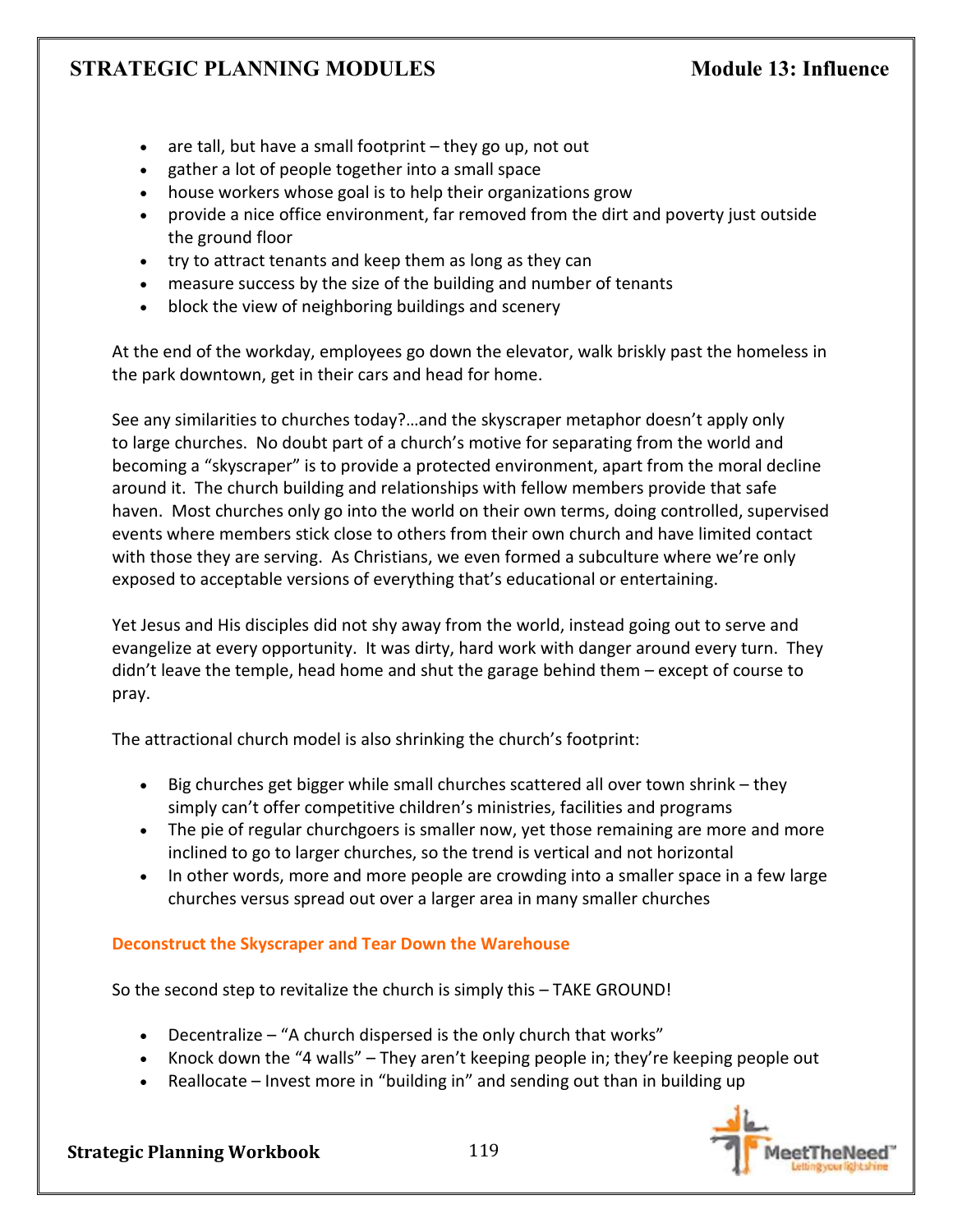- Unite Each church acting independently doesn't form a cohesive footprint
- Serve Get messy and demonstrate compassion to a hurting and lost community
- Fight a ground "war", not an "air" war Only the church can mobilize massive troops, with love as their chosen weapon not a louder megaphone
- Follow Jesus' model We can't "outpreach" Him so let's precede words with action

It's interesting that the church persecuted tends to spread out, forming a maze of underground churches, yet the church in freedom and peace tends to build skyscrapers. Other religions also understand the importance of infiltrating all facets of society – getting involved in neighborhoods, local causes, politics, and service. As other religions continue to take ground, Christian churches can't afford to continue pulling inward.

How many more could be reached by the church dispersed? How many would be caught off guard seeing far more love and hope lived out in front of their eyes? How many more would want to check out church for the first time in their lives?

# **BRIDGING THE CURRENT STATE / FUTURE STATE GAP**

### **Quick Tips**

- 1. **Network** As church leaders build relationships with local leaders like school superintendents, mayors, city council members, local charity directors, etc. their influence in the community grows. Pastor presence at community meetings and members serving on boards of local charities, schools, ministries, foundations, etc. also give the church a voice and access to share the gospel with non-Christians.
- 2. **Demonstrate a Willingness to Help** When approaching other leaders, don't tell them what your church can do but ask how you can help. Follow up with action, not more meetings. Do homework and become knowledgeable about issues of concern to the community.
- 3. **Talk about Issues, Not the Church**  Become a trusted source of advice, comfort and assistance for local leaders and citizens regarding key cause(s). Be a voice for justice and mercy, not just for your church.
- 4. **Be an Early Responder** Show up when disasters or emergencies strike the city or local area. Be responsive and reliable other leaders call for help or counsel. Ensure many members are trained to be early responders as those issues provide great opportunities to share Christ.

### **Your Next Steps**

Fill in the blanks:

1.

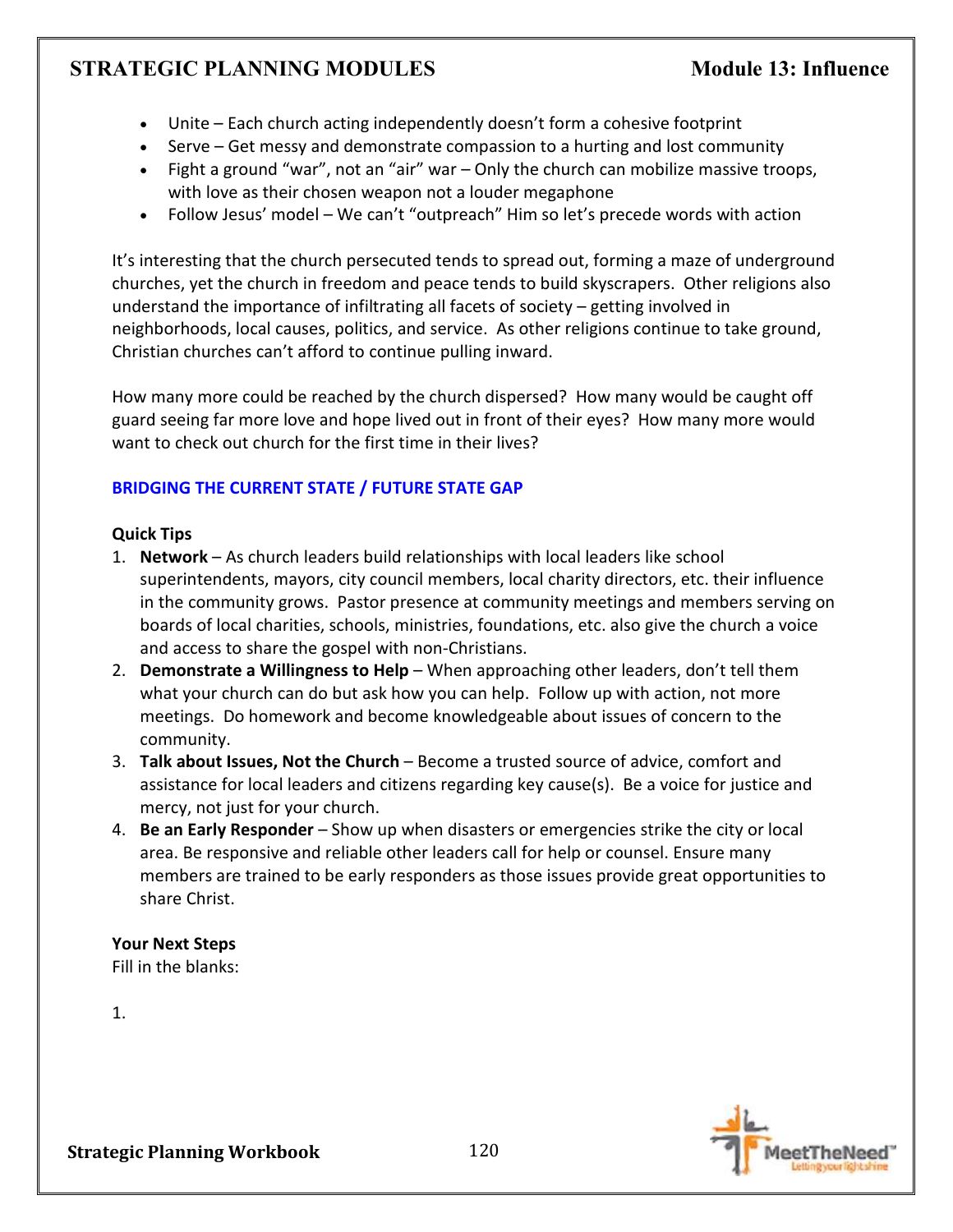- 2.
- 
- 3.
	-
- 4.
- 5.
	-
	- - -

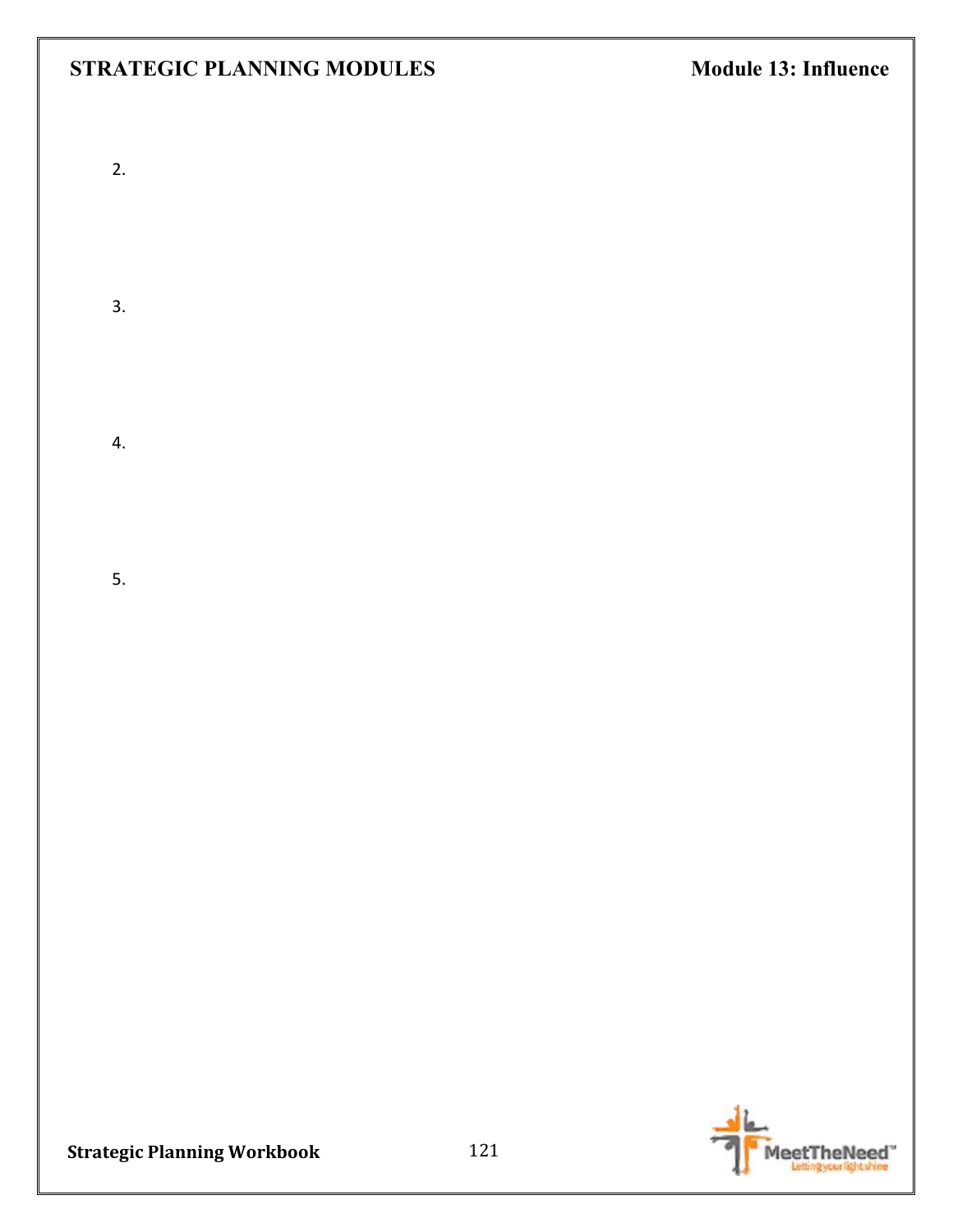# **PART 3: FRUIT/RESULTS**

# **MODULE 14: PERCEPTION BY THE COMMUNITY**

### **TOPIC INSIGHTS**

### **We've Established That…**

- A church is not its staff and buildings that's how we define companies, not houses of worship
- Instead, a church is the body of believers
- Jesus, his disciples and the early Church proved by their example that the community was meant to be where the Church should spend the bulk of its time and money  $-$  i.e. its "customer"
- If a church's mindset is to attract and retain, to cater rather than challenge, it is treating members/attenders as "customers" – but the body cannot be both the Church and its "customer"

### **Churches Today Invest Very Little in their Actual "Customers"**

The church was the food bank and homeless shelter for 1900 years. Churches started the hospitals and schools. They were the cultural, social, spiritual, compassionate "center of town". Churches were integral and integrated, actively engaging and serving the community. Few doubted that the Church cared. Few questioned the Church's right to speak up on issues of importance to the community or to society in general – in their eyes, it had earned the right to do so.

Surveys today show that non-Christians believe churches are more about judgment than justice, condemnation than compassion, self-righteousness than selflessness, and hypocrisy than humility. What do you think churches should do to change that perception? Is it possible that the community realizes it should be the church's "customer", getting much more attention, yet is left to wonder why churches won't take more time to build relationships with them?

### **Investing Time**

Today, churches spend much less time and energy on community engagement and service. Pastors and staff are consumed with member/attender-related activities, such as service prep and programs for youth, singles, and small groups. How many staff meeting agendas include issues of concern to the community? How many churches have even one person assigned specifically to engaging and serving the church's true "customer"? Over the past few decades, churches have even throttled back on equipping and pushing members to be the hands and feet of Christ to the community.

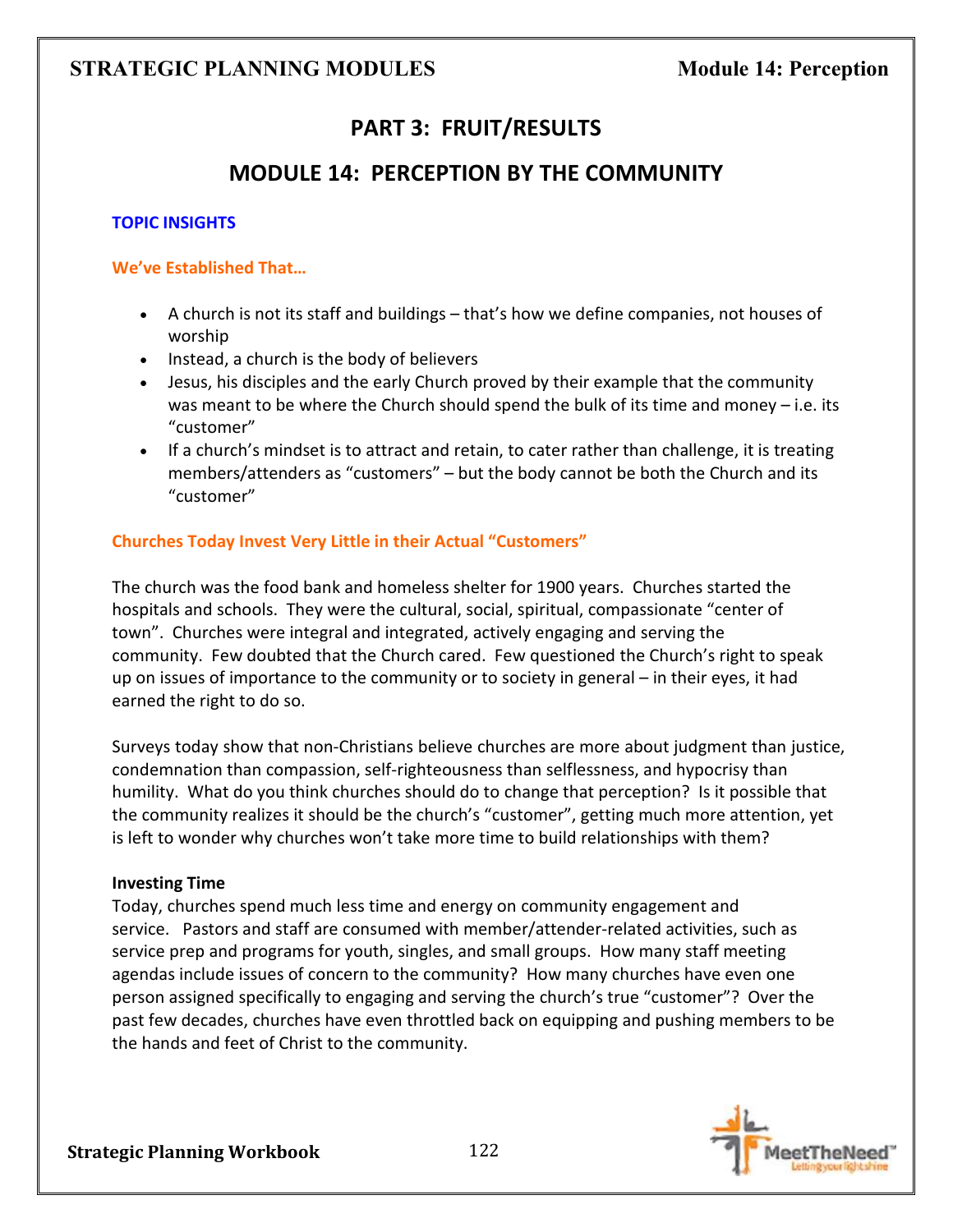Churches are no longer on the front lines in addressing the social issues in our communities. Rather than committing substantial time and resources to demonstrating God's love to those hurting and lost around us – our intended "customer" – we:

- Market to them, hoping they show up next Sunday
- Organize occasional service events which do little if anything to resolve social issues
- Fail to give the impression we truly care about what's going on in the world around us
- Perpetuate the perception that we're more concerned with taking care of our own
- Rarely get our hands dirty in relational, year-round service to the community

For example, churches are visible in the community over the holiday season, but most retrench back into their "4 walls" in January and February; but those same people the church served are still hungry and homeless when the holidays are over. From the community's vantage point, the church disappeared, maybe still celebrating how generous it was over the holidays.

In those respects, transactional, infrequent interactions with the community do more harm than good**.** Wearing church t-shirts and passing our water bottles with the name of the church on them only add fuel to the fire. Society wonders – was the event about "checking the box", making members feel better for having done something, was it advertising, or was it a sincere loving concern for the welfare of the community?

### **Investing Money**

Some estimate that only 2.5% of the average church's budget finds its way back into the community. The rest goes back to provide services and programs for those who donated the funds. When the church was the food bank and homeless shelter, the percentage of dollars that was plowed back into the community was far greater – some estimate 40%+. Members tithed knowing much of it would be used to bring more help and hope to their city – alongside covering staff salaries and buildings.

History and case studies show that if you want more generous members, you should become a more generous church**.** How many churches have ever thought about the church itself being generous? They want members to be generous in giving to the church; but churches should first model the behavior they want members to imitate.

Member giving behavior largely reflects the Church's giving behavior**.** It's not coincidence that the percentage the average church member in America gives is nearly the same as the percentage the average church commits to the community. We'll see more giving to churches, and more people attending churches, when churches reinvest more generously in their true "customers".

Most churches also reflect members in their spending habits**.** Nearly every cent in a church's budget is spoken for by salaries, mortgage, facilities, operations, marketing, and other expenses. These costs are called "fixed" costs for a reason. Once you're in, it's hard to get

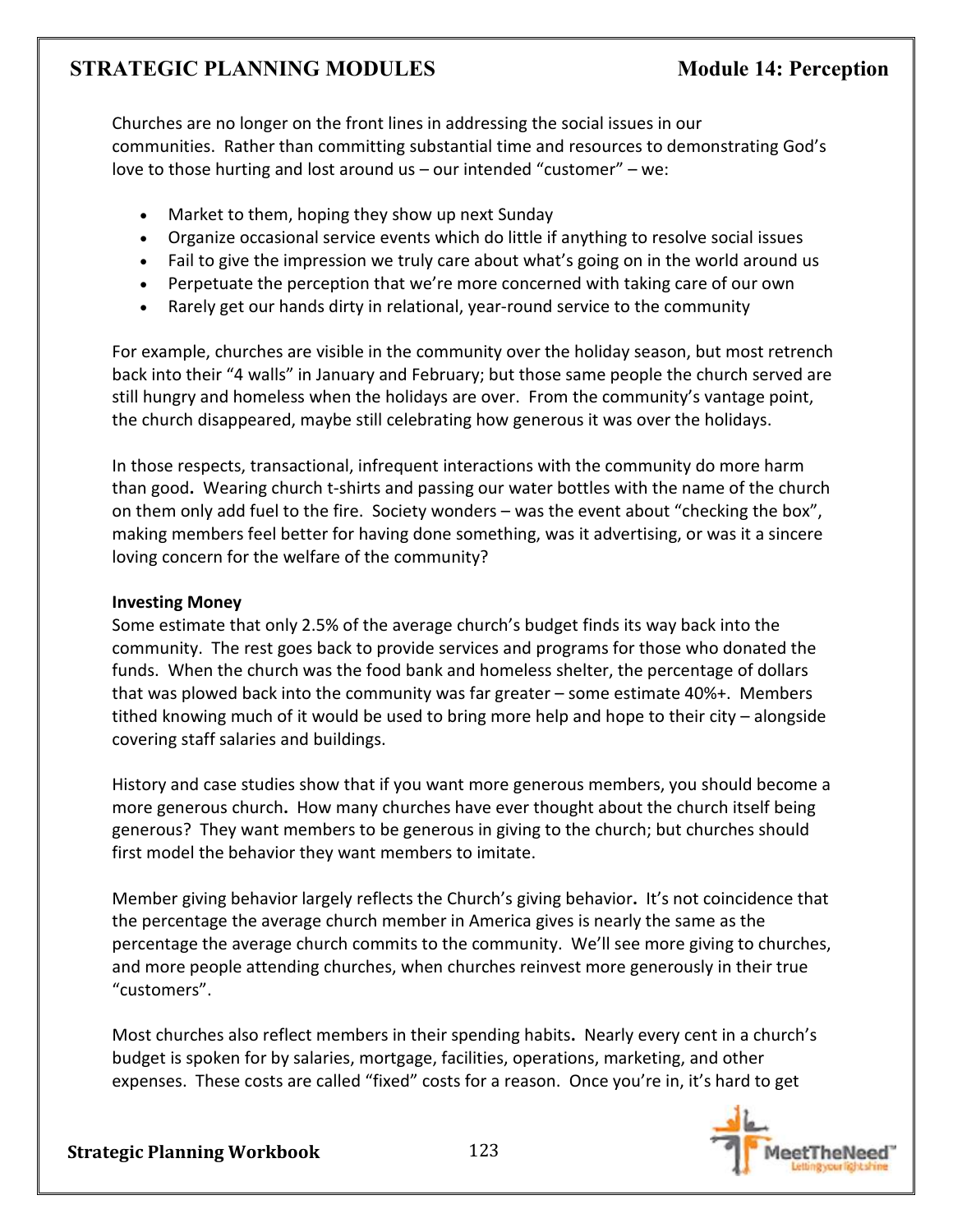out. So churches have little left over for its "customer" – the community it's there to reach. Similarly, the pay checks of most church members are already spent by the time they hit their bank accounts. Although it's not Biblical, churches often only get a portion of any remaining pennies after all those expenses are covered.

### **…As a Result**

The implications of the Church's misdefinition of its "customer" and resulting de-emphasis on the community are being felt today in terms nearly every significant measure of success – such as growth, impact, influence and perception.

Even many growing churches who think they're succeeding are not "healthy". Growth does not always imply health**.** Size does not always equate to success**.** Church goers today want excellent programs, facilities, children's services – larger churches can offer much more on each of those fronts than smaller churches. However, church health is more about effectiveness in making and sending disciples than growth. When Jesus' following would peak, He'd often preach it down with a challenging message until only a few remained.

Ask yourself whether your church is willing to risk challenging members to be the hands and feet of Christ in the community – the Church's true "customer" – to the point where many would consider leaving?

What would your church leaders and members do differently and how would your community view your church differently if you all fully committed to the philosophy that members ARE the Church and the hopeless and lost in the community are their "customer"?

### **CURRENT STATE**

### **Self Assessment**

Purpose: See how your church is viewed by leaders and citizens in your area

Which of the following best describes the perception **non-attenders** have of your church brand?

|                                                                                | <b>Choose One</b> |
|--------------------------------------------------------------------------------|-------------------|
| Those who've heard of it generally see it as taking care of its own            |                   |
| Feel the church is much more likely to speak out on moral issues than address  |                   |
| any pressing social issues                                                     |                   |
| Surprised to see the church recently begin to get involved in local            |                   |
| partnerships in an effort to improve the lives of local citizens               |                   |
| Recognized by most as having a sincere, ongoing concern for the welfare of     |                   |
| people in the community                                                        |                   |
| If no longer in that community it would be sorely missed, leaving a spiritual, |                   |

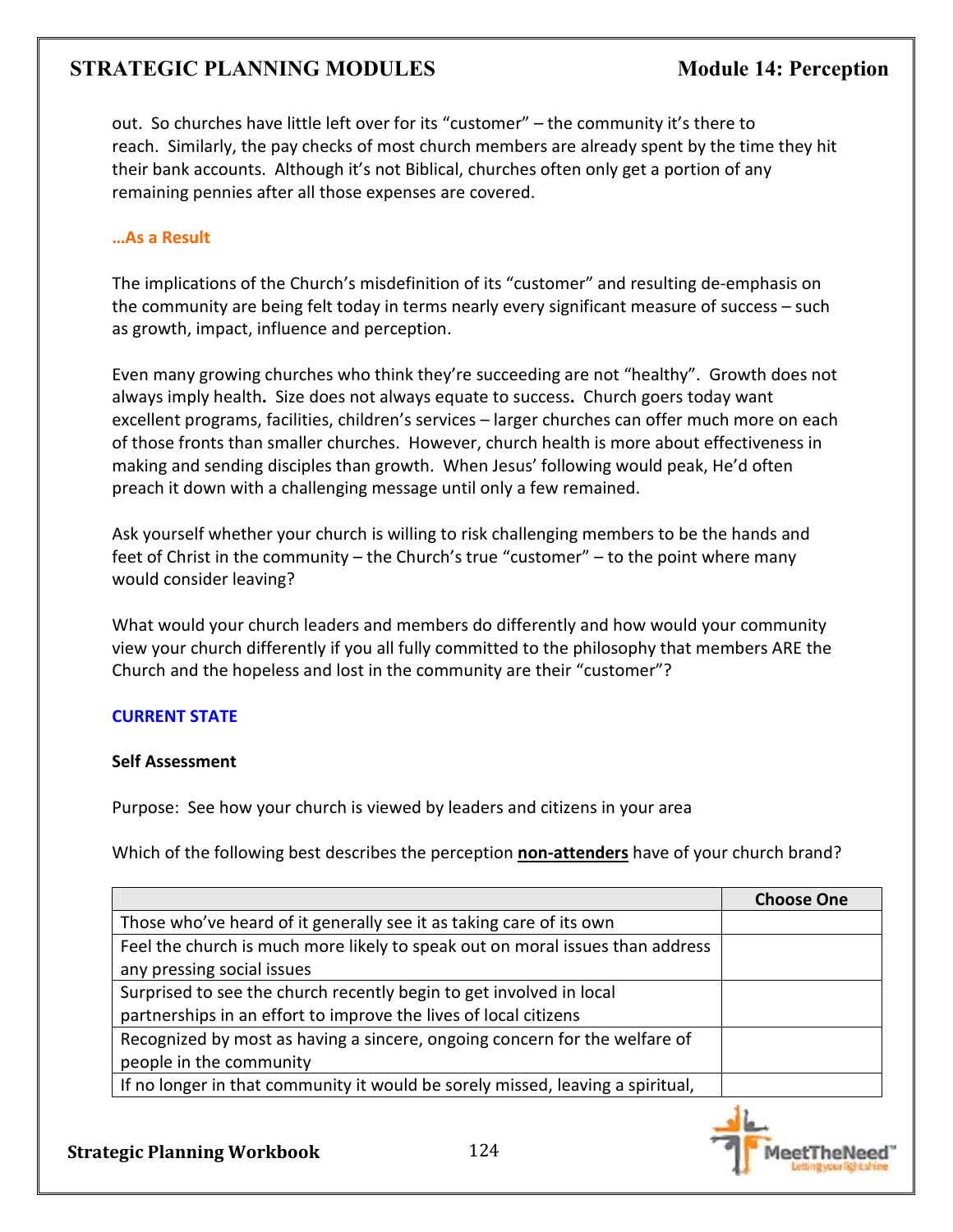compassion and social gap that could not be easily filled

Which of the following best describes the perception **community leaders** have of your church?

|                                                                               | <b>Choose One</b> |
|-------------------------------------------------------------------------------|-------------------|
| Church and/or pastor have little visibility or are not well thought of        |                   |
| If pastors expressed an interest in getting involved, community leaders would |                   |
| be skeptical of their motives                                                 |                   |
| Have seen church beginning to build relationships with other leaders,         |                   |
| engendering some measure of confidence and trust in its intentions            |                   |
| Not about building an institution but is a partner with others in building a  |                   |
| better community                                                              |                   |
| An integral part of the spiritual, cultural and charitable fabric of the city |                   |

#### **Scoring on Proficiency Model**

| 1 - Consumer        | $2$ – Caterer    | 3 - Climber      | $4$ – Challenger  | $5 -$ Catalyst       |
|---------------------|------------------|------------------|-------------------|----------------------|
| Church and/or       | Starting to get  | <b>Building</b>  | Not seen as being | If no longer in that |
| pastor have little  | involved in some | relationships    | about serving     | community would      |
| visibility or are   | local ministry   | and partnerships | members but       | be sorely missed,    |
| not well thought    | work and in an   | in the city;     | widely recognized | leaving a spiritual, |
| of; those who've    | effort to show   | transitioning    | as having a       | compassion and       |
| heard of it         | that the church/ | community        | sincere, ongoing  | social gap that      |
| generally see it as | Christianity is  | service from     | concern for       | could not be easily  |
| taking care of its  | about love, not  | transactional to | people in the     | filled               |
| own                 | judgment         | relational in    | community         |                      |
|                     |                  | nature           |                   |                      |

#### SCORING:

Assign score of 1 to 5 (from top to bottom) in the options in each of the 2 tables. Add the scores for your 2 responses across those 2 tables:

Level  $1$  – Total is 0, 1 or 2 Level 2 – Total is either 3 or 4 Level 3 – Total is either 5 or 6 Level 4 – Total is either 7 or 8 Level 5 – Total is either 9 or 10

#### **FUTURE STATE VISION**

A ministry working with troubled youth couldn't find any churches to provide mentors willing to invest the long, painstaking hours required to lead them into a relationship with the Lord and a better way of life. Gradually, as the ministry sought Christian mentors through all available

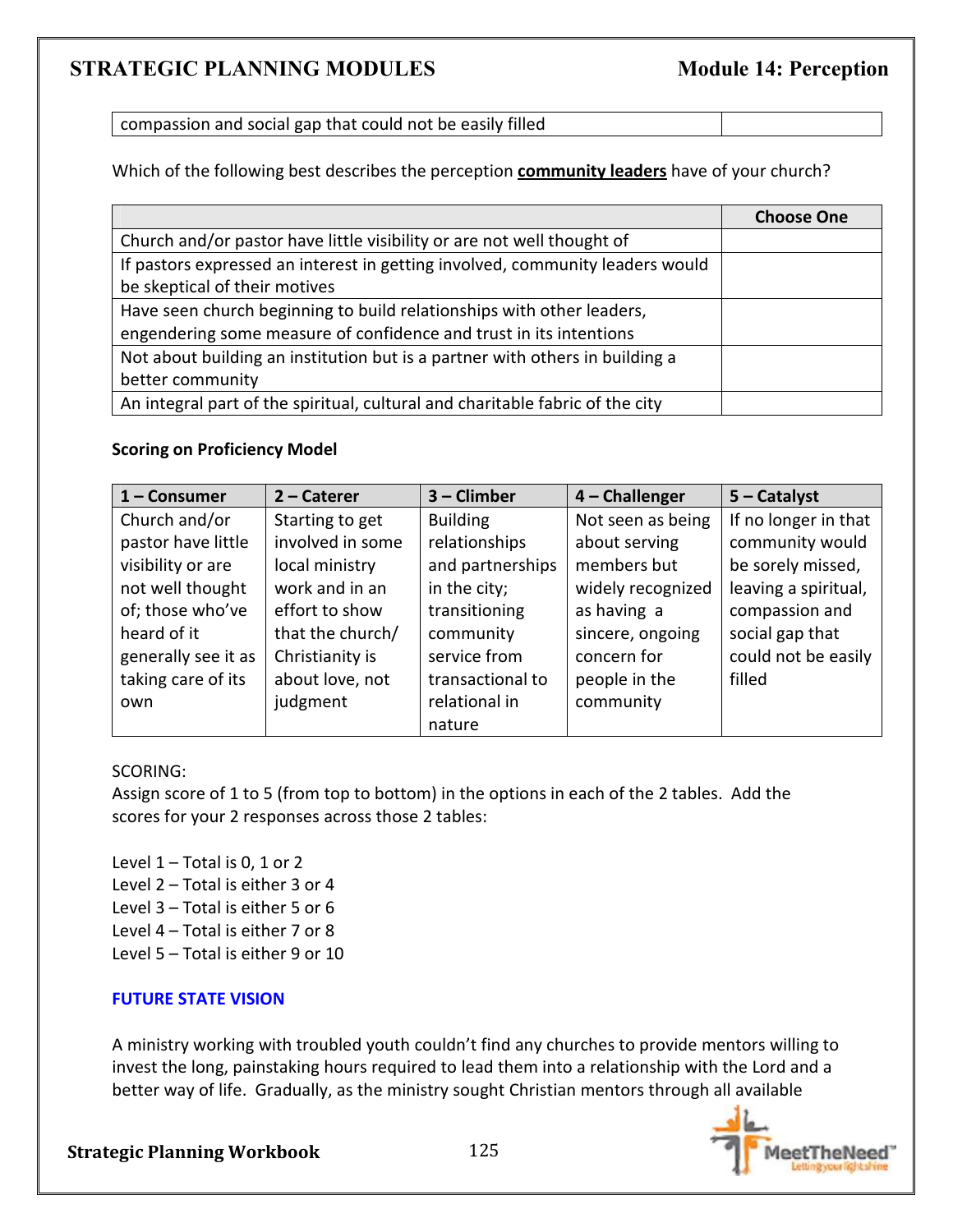avenues, a few stepped up. When prodding to learn what each of these mentors had in common, it turned out they had all been discipled by another individual. Someone had invested in them the same way they were now pouring into someone else. Not enough churches are challenging members to step out of their comfort zones and do the hard work of building intentional relationships and loving people to Christ over the longer term. Instead, churches fear pushing churchgoers too hard, lest they head to a church down the road still catering to the congregation, promising "cheap grace" and reducing local missions to a couple quick compassion events.

### **What's Wrong with Events?**

The church was the food bank and homeless shelter for 1900 years. It was engaged year round, helping deal with pressing social issues. Churchgoers were expected – not only by the Lord but by church leaders and the community – to be salt and light to those around them between Sundays, following Jesus' lead, acting as both servant and evangelist continually.

Yet the priorities of church leaders and members have shifted. Assistance programs are handled by the government and local charities. Only a small fraction of church members regularly serve outside the "4 walls", while the rest occasionally write a check or sign up for an event. Leaders have gotten busy running the church and members are busy with work, paying bills and raising families. Nearly all churches today merely "dabble" in compassion in the community, running infrequent events that unfortunately…

- Are transactional, not relational
- Don't address the real, ongoing issues in the lives of the lost
- Fail to make meaningful or lasting change, providing a handout rather than a hand up
- Fuel negative perception by making society question whether the event was simply promotion, or meant to make members feel good for having done something (versus truly caring about others)
- Give the impression to the community that members are back at church patting themselves on the back for the good they did over the holidays when those in need are still hungry and hurting in January and February
- Enable the church to "check the box", giving pastors, staff and members a false sense of accomplishment

Yet church is the only source of enduring help and hope – found in Christ alone. Government and secular charities can't do that. And church is the best place for seekers to land, to fellowship with other believers and grow in Christ. Churches miss so many opportunities to reach people by abdicating relational compassion to other organizations and relying on transactional events. Jesus' model was to heal and feed and then say who He was, knowing the words weren't enough. Why do the vast majority of churches today try to "outpreach" Jesus?

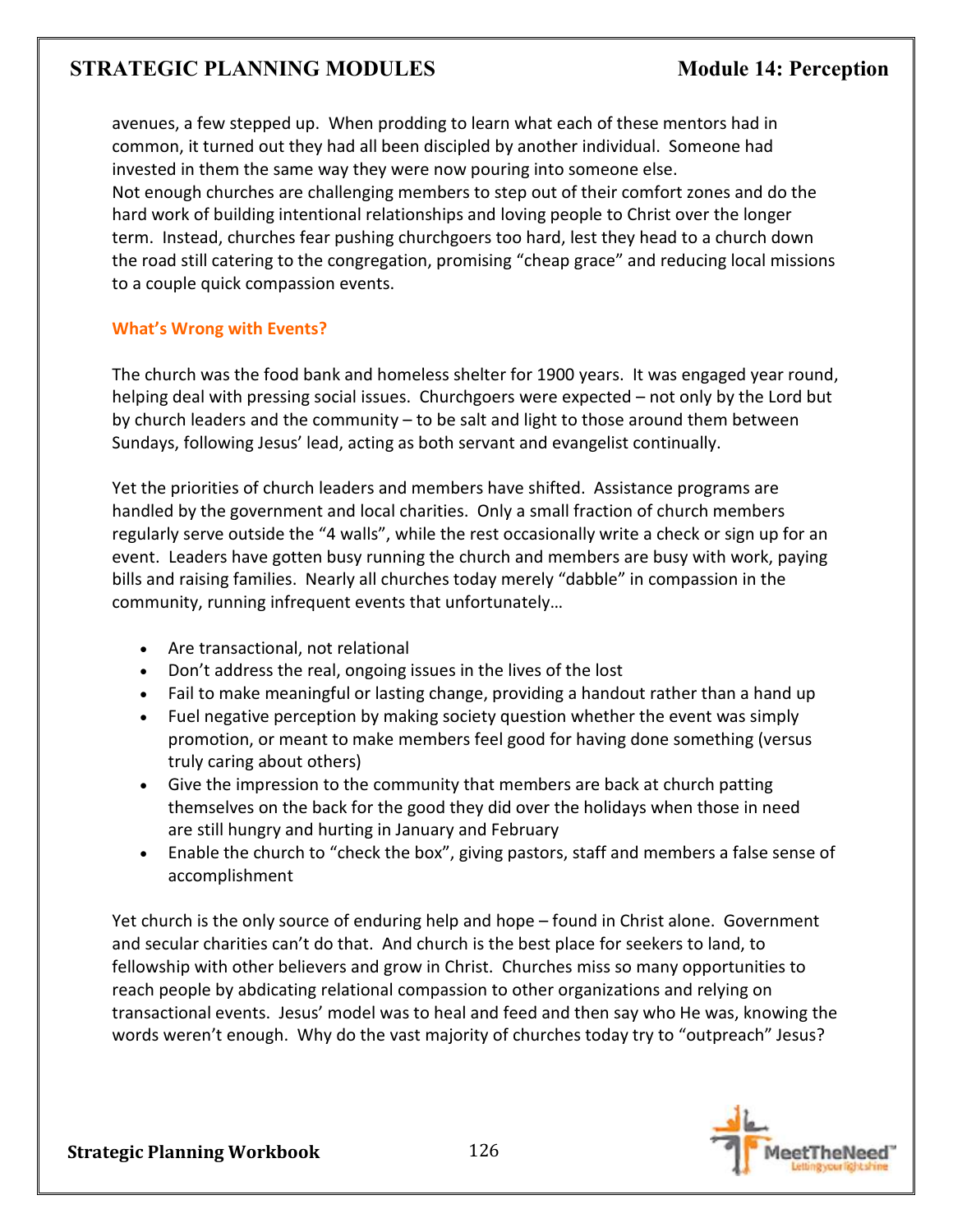### **So Why Do Churches Do Events?**

With all that downside, why would churches use events as the primary vehicle for local missions? As with all other topics we've addressed in this workbook, the answer lies in the Church's gradual redefinition of its "customer":

- Reliance on events came with the territory as churches shifted from viewing the community to seeing members as their "customers". In other words, long-term relational engagement is much better for the community, but events are much better for institution-building and for catering to members:
	- $\circ$  As we discussed in our opening story, tasks like mentoring troubled youth are hard
	- $\circ$  Churches are cautious about challenging members to do the hard stuff
	- $\circ$  Getting members to do hard stuff requires discipleship, which is hard too
	- $\circ$  Because most churches don't challenge members to develop the right mindset about their role as the embodiment of church between Sundays, few go out of their way to take on the tough tasks
- So churches give members the "easy stuff" that keeps them coming back like:
	- o a food drop-off in the church foyer
	- $\circ$  on campus meal packing
	- o taking up an offering
	- $\circ$  a quick 3 hour event run by church staff
- Events have the side benefit in the eyes of church leaders of building the "brand" by making a big splash (whereas long term engagement is quiet and behind the scenes)
- Ironically, event management is harder on church staff but since most pastors and staff act as if they are the "church" and members are "customers", they're willing to endure that extra work rather that risk losing members by asking too much of them

### **What Should Churches Be Doing Instead?**

The greatest impact on the lives of individuals, the welfare of the community, the advancement of the Kingdom and the perception of churches comes from service that is highly:

- Compassionate e.g. shut-in and hospital visitation (for non-members)
- Enduring e.g. school partnerships
- Relational e.g. tutoring
- Loving e.g. prison ministry
- Challenging e.g. foster care
- Sacrificial e.g. inner city
- Interactive e.g. neighborhood outreach by small groups
- Invitational e.g. open the church for weekly career coaching, marriage counseling, recovery ministry, health/wellness classes, etc.

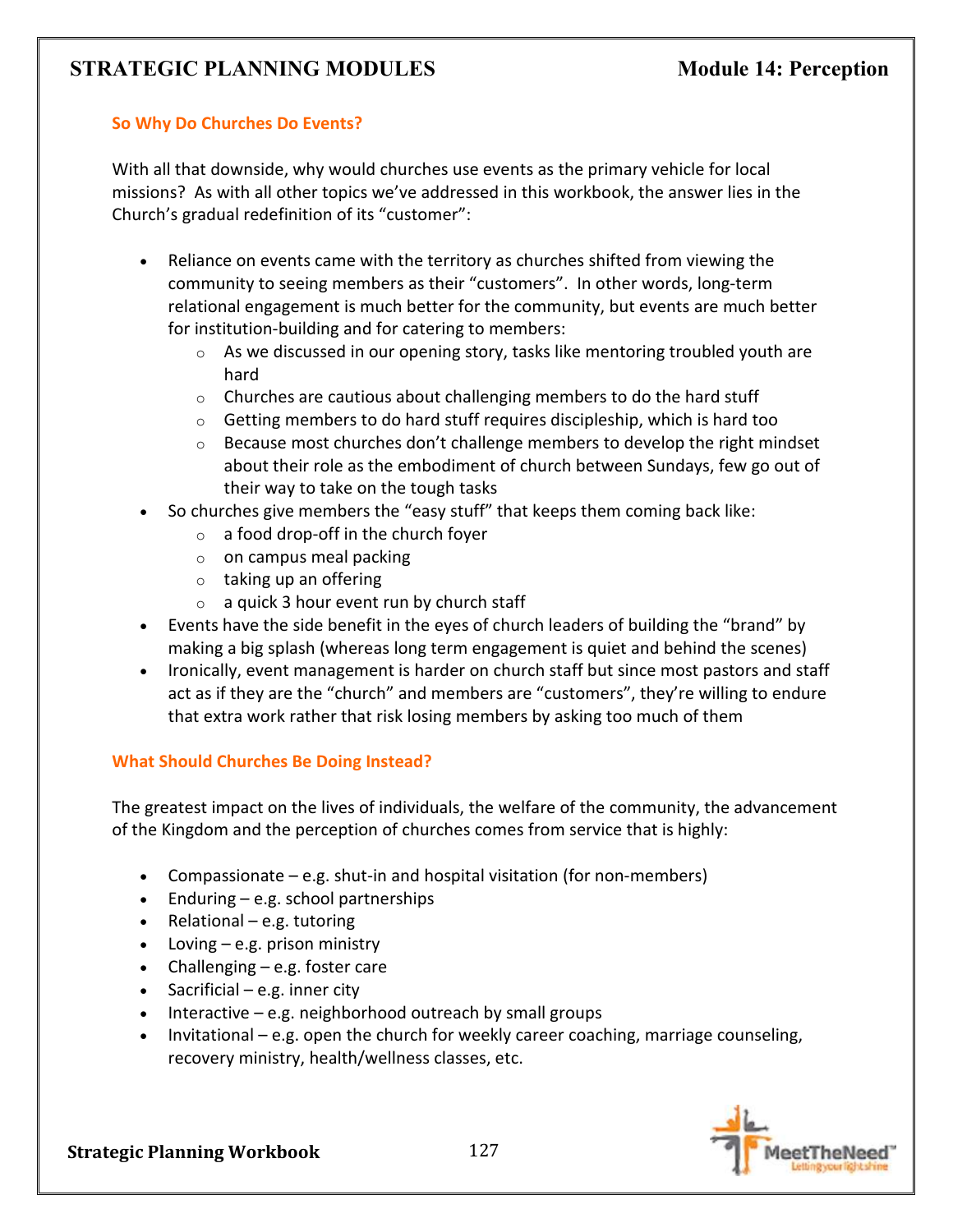What other ministries have you seen churches run which fit those criteria and are making a huge difference in a community, shifting how society feels about churches?

### **BRIDGING THE CURRENT STATE / FUTURE STATE GAP**

### **Quick Tips**

Take the following steps if the general perception among local "unchurched" and community leaders is that your church:

- 1. **Only Takes Care of Its Own**  No amount of saying you care will outdo actually showing you caring. Actions speak louder than words. Get members involved in serving others, not just through events but year round. Do so with no agenda except to love unconditionally.
- 2. **Is Judgmental** Earn the right to speak out on issues (e.g. moral) by spending a commensurate amount of time demonstrating love and compassion. A louder megaphone won't bring your city around to your beliefs. In the culture war, fight a ground war, not an air war. As you do your part to reverse the poor perception of churches and Christians, remember that renewing trust in your intentions will take time.
- 3. **Doesn't Play Well with Others** Reach out to secular leaders, even those who may not agree philosophically with you, showing you have an interest in improving the lives of local citizens (regardless of whether your church stands to benefit or get any credit).
- 4. **Operates Like a Business, Concerned with Filling the Pews and Coffers** Don't give anyone occasion to believe that your church is about building an institution, but instead give them good reason to believe you're interested in building and sending out caring, loving disciples – year-round.

### **Your Next Steps**

Fill in the blanks:

1.

2.



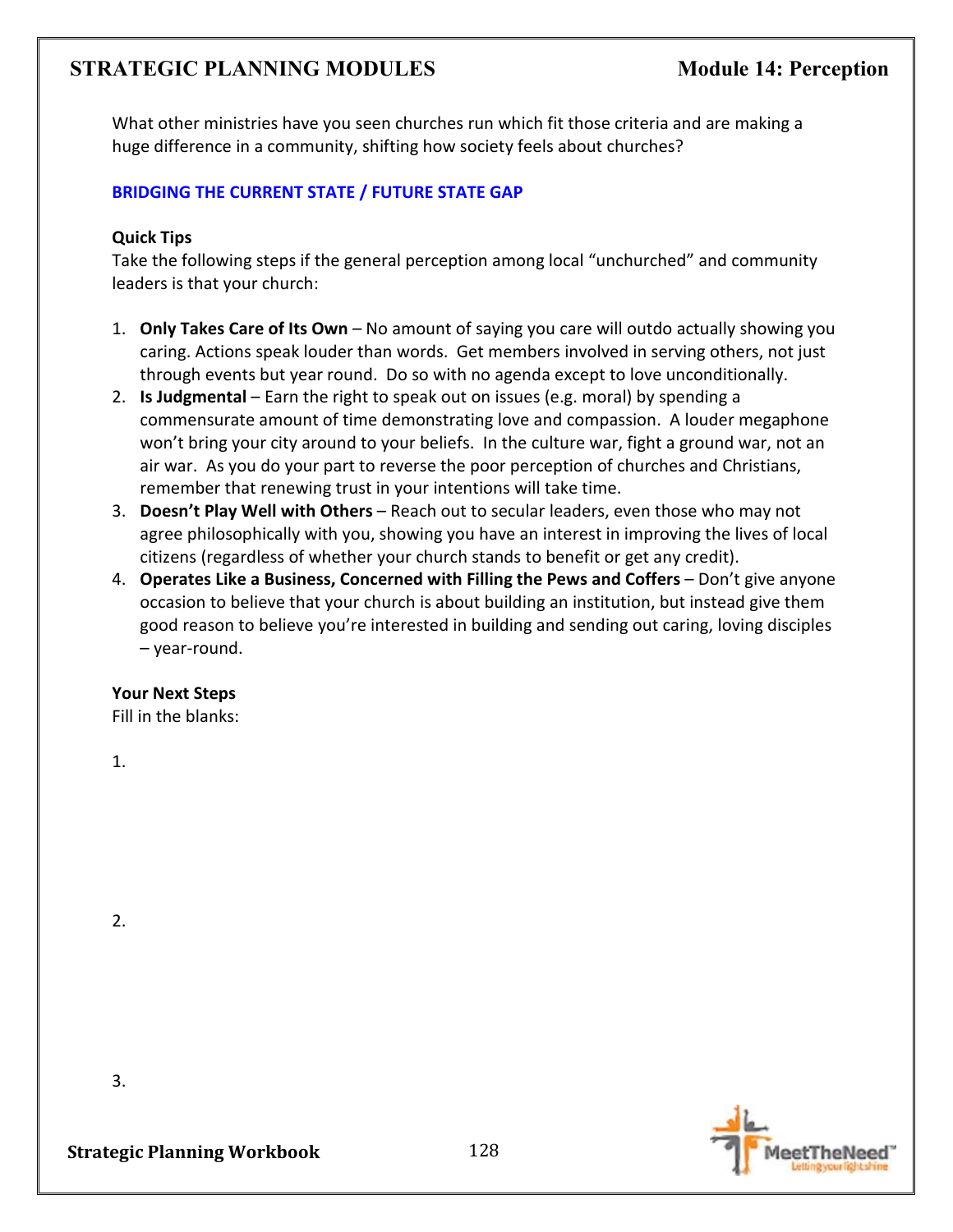4.

5.

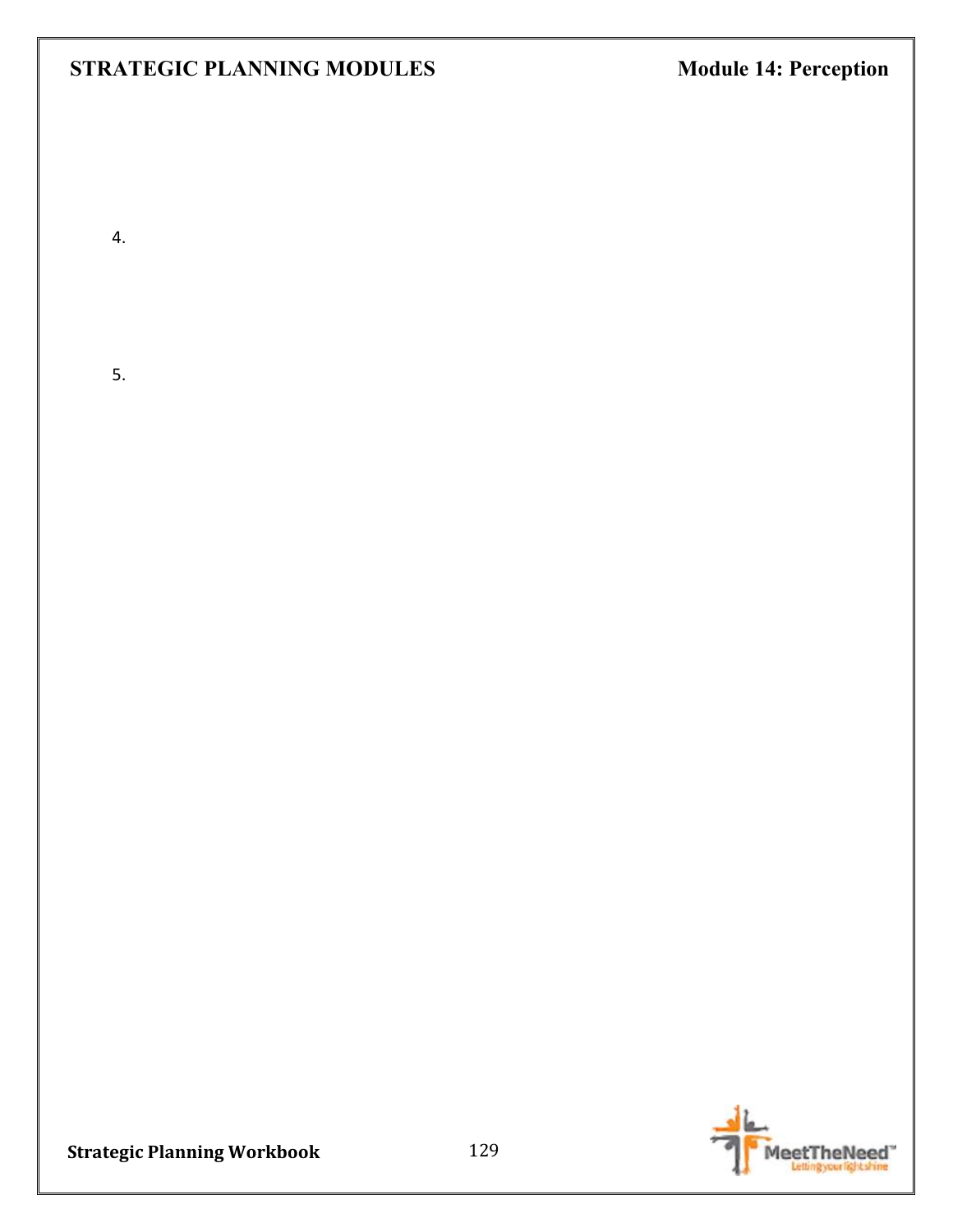# **PART 3: FRUIT/RESULTS**

# **MODULE 15: SUCCESS METRICS**

### **TOPIC INSIGHTS**

Earlier, we described a disturbing phenomenon – how more churchgoers in America today demand churches live up to their expectations, causing fewer churches to ask churchgoers to live up to the Lord's expectations of them.

### **Bad Metrics Perpetuate the Church's Decline**

Strategies align with vision. Metrics align with strategy. Incenting behaviors consistent with strategy is the only way to ultimately achieve vision. Bad metrics are symptomatic of bad strategy. Bad strategy in the church today stems from misdefinition of its intended, Biblical "customer". Define the "customer" correctly and you'll get the metrics right. Try to grow membership, attendance and giving and you'll be inclined to cater rather than challenge, treating members as "customers". Measure disciple-building, community impact and engagement in ministry and you'll become more bold in calling members to BE the church to the real "customer" – the world around them.

The latter metrics hold church members to a simple yet critical standard for Christian life – the Great Commission. They reflect Jesus' model for evangelism – demonstrating his love first, then telling them who He is. Churches who count heads and dollars will hesitate to challenge members to live up to those essential, Biblical expectations. What the Lord asks of His church requires a level of commitment and life change most members don't think they signed up for when they joined. For church leaders, it also requires a leap of faith. Redefining the "customer", raising expectations of members, and abandoning long-held, institution-building metrics – regardless of the outcome – isn't easy, but it's the right thing to do.

Churches who won't take that risk enable members to remain "casual" Christians, regular attenders who never become disciples – or produce other disciples. Those "adolescents" rarely arrive at the level of spiritual maturity where love and compassion drives them out of their armchairs to serve and witness to the hurting and lost around them. They show up and give, but don't look a whole lot like Jesus. They drive more away from church than they bring to it.

### **Should Churches Be Measuring Anything?**

Hear me right. I'm not advocating more metrics for churches – just different ones. Frankly, having no measures would be better than using the current ones. Any metrics that incent church leaders to do the following should be scrapped:

• Hang on to members and givers by catering to their needs

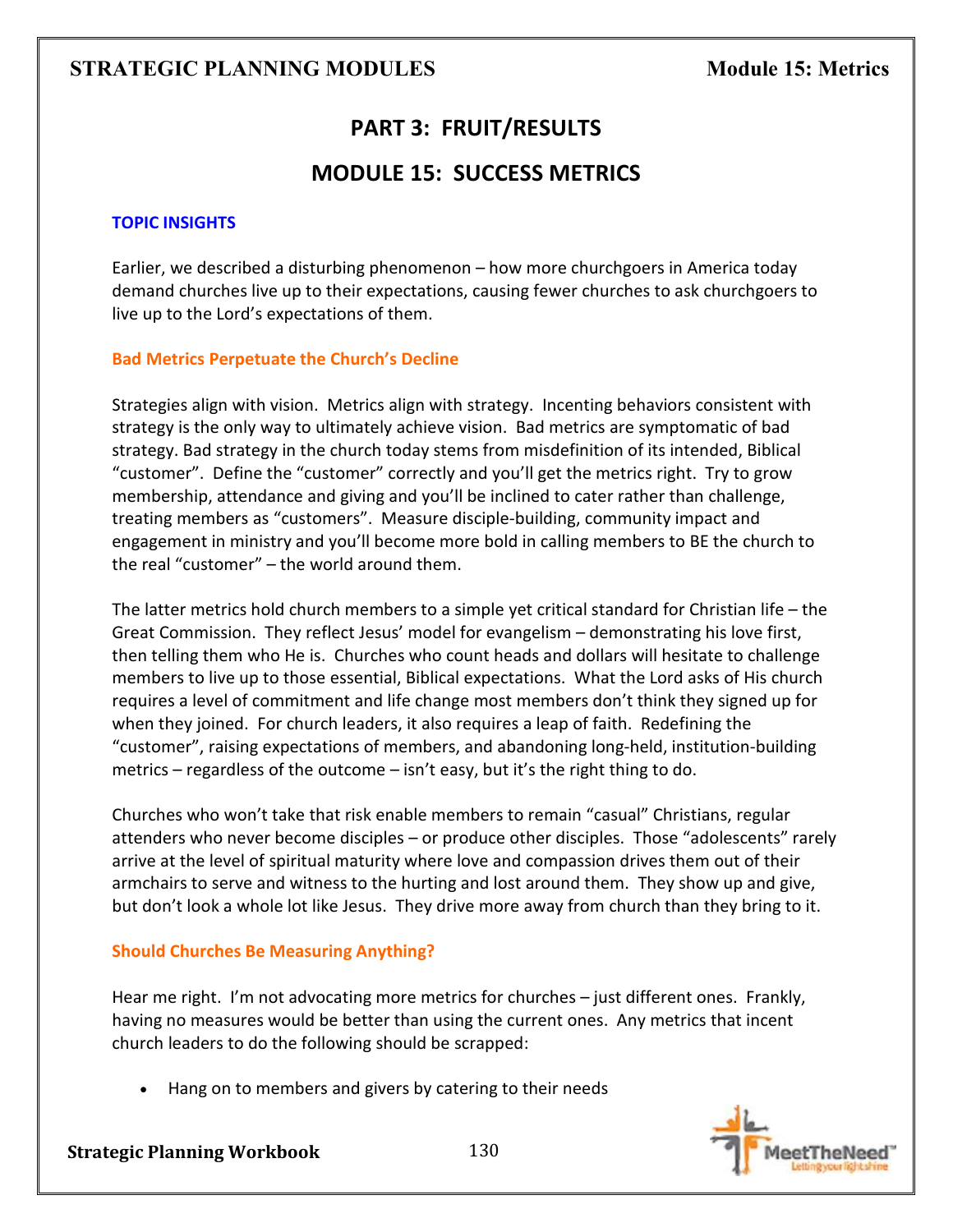- Enable members to "consume" church by asking little of them
- Stand by as members/attenders fail to live out the Great Commission
- Avoid challenging them to serve regularly in ministry outside the church
- Not encourage members regularly to give to causes outside the church

Aren't those exactly what tracking membership, attendance and giving leads pastors to do?

We hear more and more that churches are being run like businesses. The wrong definition of the "customer" is the reason why. Attract people, meet their needs, exceed their expectations and the church will grow and revenues will increase. Churches who subscribe to that school of thought measure success along business lines – member satisfaction, loyalty, engagement and giving. Those metrics work for companies because their customers are external, but they're inappropriate for churches because members are "insiders", not customers. No wonder churchgoers "shop" today.

# **If You're Going to Track Something, Track This**

What if churches turned the tables on church "shoppers"? What types of expectations or measures would challenge members to become more devoted followers of Jesus Christ? What metrics would get them to pursue the church's real "customer" – the lost in the community – and thereby grow their church?

Counting heads and dollars obviously isn't working – it's not convincing churchgoers to attend and give more – 93% of churches in America aren't growing. The irony is more people would show up and be more generous if the churches would redefine its "customer", which calls for a new set of performance metrics. Seeing the lost outside the "4 walls" as the prospective "customer" entails gauging how effective "insiders" are in pursuing "outsiders" after they leave the building on Sunday. All successful organizations trade in internally-focused objectives that cause "insiders" to look out for their own interests for customer-oriented measures that coalesce everyone around assessing and meeting the customer's needs.

The following new measures would dramatically change how churches make every decision and steer the congregation's actions and behaviors in the right direction. Decisions and actions would be based on the optimal strategies for bringing as many people to Christ as possible, whether or not they currently attend the church.

# **Church Health**

If the church IS the membership yet members are "consumers" of the church – how can the church be healthy? Members can't be both the church and the "customer". The health of any organization depends on proper understanding of respective roles and incentives to perform each well.

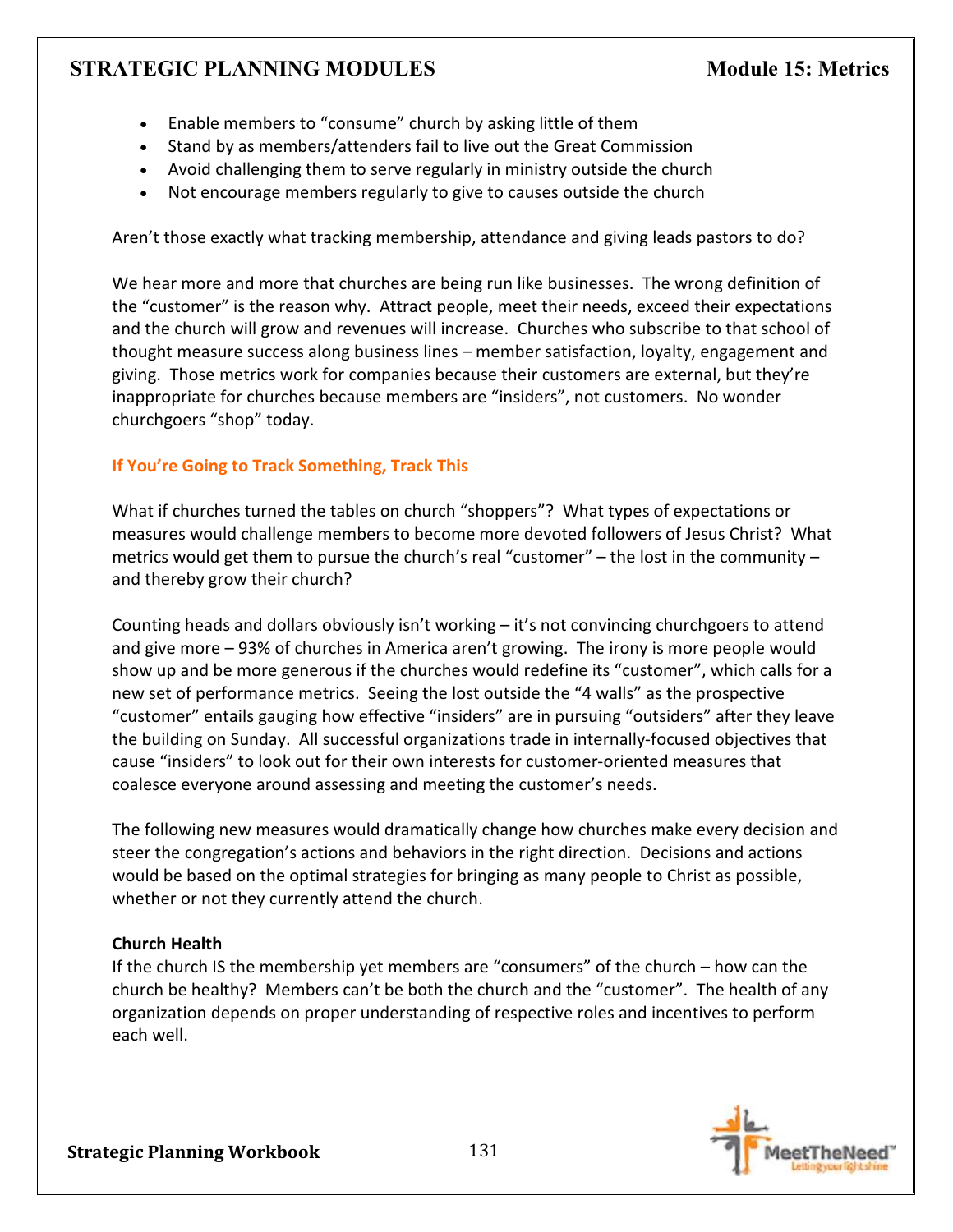Unfortunately modern American church growth strategies that appeal to "consumers" can grow a church yet make it unhealthy and ineffective at the same time. Growth does not always imply health.

**Health can be measured by a Balanced Scorecard for churches. In business, a Balanced Scorecard consists of 4 dimensions, each of which has an application for churches:**

### **1. "Learning" – i.e. Discipleship**

Don't stop at tracking professions and baptisms. Determine whether those baby Christians become mature Christians:

- # & % of Members Living out the Great Commission (i.e. # of Disciples Made)
- # & % of Congregation Engaged in 1-on-1 or in Triad Discipleship within the Church
- # of People Outside the Church Being Discipled by our Members

### **2. "Processes" – i.e. Empowerment**

Process improvement shouldn't be geared around providing an exciting or engaging experience for visitors and attenders. Those position congregations as "customers" and put undue emphasis on institution-building. Instead processes should be built around strategies to empower and equip churchgoers, leveraging them to bring as many "outsiders" to Christ as possible (not to simply invite people to church). Metrics aligned with this decentralized view include:

- # of Lay Leaders Trained to Run Neighborhood Groups and Local Missions Teams
- # of Local Ministries Launched by Church Leadership and Members
- # of Unchurched Who Have Joined a Neighborhood/Small Group
- # of Members Deployed into Ministry Leadership Positions

### **3. "Customer" – i.e. Community Impact**

Church size and growth are not definitive or accurate proxies for impact. Better measures of a church's impact and influence on the world around it relate to the church's reach, footprint, and progress in addressing pressing issues in the community (your real "customer") regardless of whether those impacted show up at your church:

- # of Lives Touched and Led to Christ by Members Living out Jesus' Model for Evangelism (loving and serving, then telling them who He is)
- # & % of Congregation Actively Engaged in Ministry Outside the Church
- # of Families Helped During Church-Sponsored Service Events/Activities
- Cause-Related Metrics (e.g. Decrease in # of Local Homeless, Orphans and Shut-ins, # of Single Moms Assisted, # of Prisoners Reformed, # of People in Recovery Getting Back on Track)

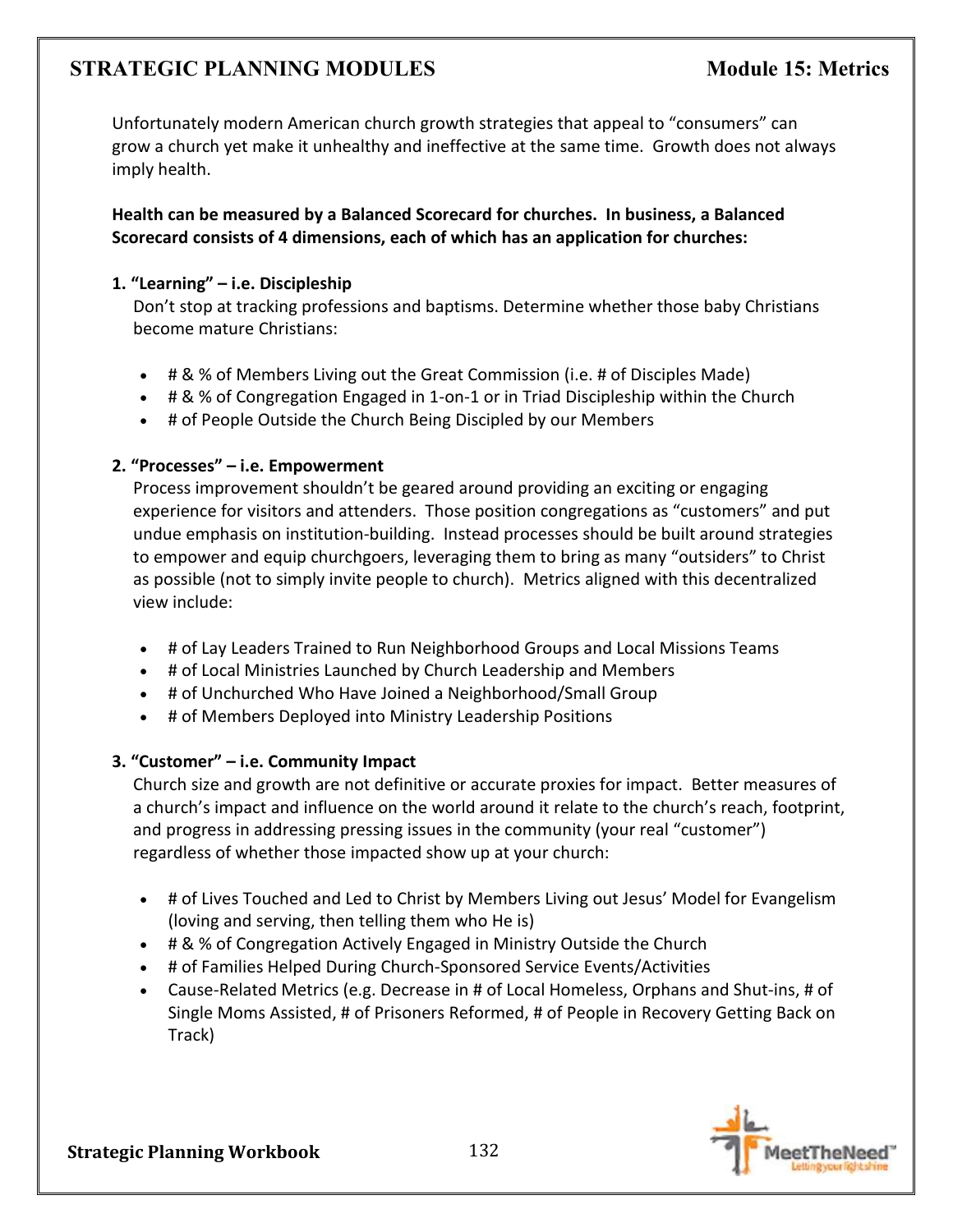### **4. "Financial" – i.e. Generosity**

Measure your generosity as a church, not member generosity with the church:

- % of Church Budget Allocated to Internal and External Local Missions Efforts
- \$s Allocated by the Church to Each Selected Local "Cause"
- Return on those Investments (ROI) e.g. making neighborhoods safer, stabilizing families, and improving school systems
- \$s Given by Members to Causes and Ministries Outside the Church

Do church leaders have the right to expect anything of members? In other words, is measuring something better than nothing? If so, are our proposed Balanced Scorecard metrics good measures for aligning a church with the redefinition of its "customer"?

### **CURRENT STATE**

### **Self Assessment**

Purpose: Use what the church measures to gauge its commitment to seeing members as the church and the lost as the "customer"

|                                                                                | <b>Choose One</b> |
|--------------------------------------------------------------------------------|-------------------|
| Primarily tracking measures like:                                              |                   |
| Attendance                                                                     |                   |
| Growth                                                                         |                   |
| Giving                                                                         |                   |
| <b>Faith Professions</b>                                                       |                   |
| <b>Baptisms</b>                                                                |                   |
| Not as concerned with tracking those internal metrics; but there is some       |                   |
| disagreement among churches leaders on the importance of tracking those        |                   |
| numbers                                                                        |                   |
| Beginning to track external metrics focused on preparing and deploying members |                   |
| into effective ministry like:                                                  |                   |
| #/% Discipled<br>$\bullet$                                                     |                   |
| # Discipling Others Inside and Outside the Church<br>$\bullet$                 |                   |
| # Unchurched New Attendees<br>$\bullet$                                        |                   |
| # Engaged in Serving (in/out)<br>$\bullet$                                     |                   |
| # Community/International Partnerships<br>$\bullet$                            |                   |
| # of Unchurched Who Have Joined a Neighborhood/Small Group                     |                   |
| # Gospel Presentations by Members                                              |                   |
| Also trying to measure impact via hard-to-quantify Key Indicators like:        |                   |
| Decrease in # of Local Homeless, Orphans and Shut-ins                          |                   |

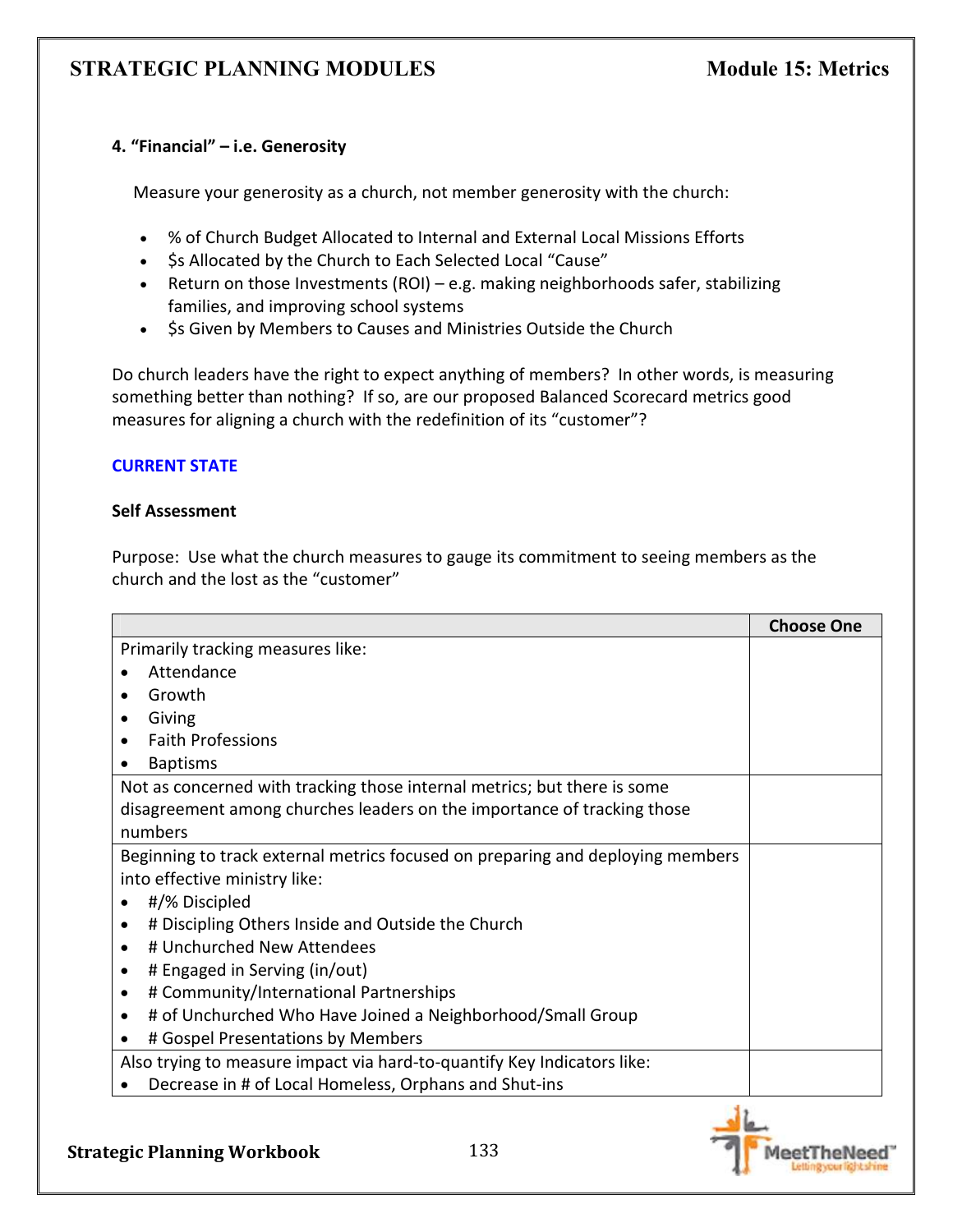|                                                                             | Moving the local spiritual needle                                             |  |
|-----------------------------------------------------------------------------|-------------------------------------------------------------------------------|--|
| $\bullet$                                                                   | # of Members Actively Engaged in Ministry Outside the Church                  |  |
| $\bullet$                                                                   | # of Lives Touched During Church-Sponsored Service Events                     |  |
|                                                                             | \$s Given by Members to Causes and Ministries Outside the Church              |  |
|                                                                             | Actively monitoring Church "Health" not based on numbers, but on love for one |  |
| another, prayer, engagement, impact, influence and by whether it's known as |                                                                               |  |
| caring across the city                                                      |                                                                               |  |

# **Scoring on Proficiency Model**

| $1 -$ Consumer        | $2 -$ Caterer      | $3$ – Climber               | $4$ – Challenger | $5 -$ Catalyst    |
|-----------------------|--------------------|-----------------------------|------------------|-------------------|
| Only actively         | Not as concerned   | Beginning to                | Also trying to   | Actively monitors |
| tracking internal     | with #s; realizing | track external              | measure impact   | Church "Health"   |
| "customer-            | that too much      | metrics like:               | via hard-to-     | not based on      |
| centric" metrics,     | focus on internal  | ■ #/% Discipled             | quantify Key     | numbers, but on   |
| e.g.:                 | metrics is not     | $\blacksquare$ # Discipling | Indicators like: | love for one      |
| ■ Attendance          | <b>Biblical or</b> | ■ # Unchurched              | ■ Progress on    | another, prayer,  |
| $\blacksquare$ Growth | healthy; but still | <b>New</b>                  | causes           | engagement,       |
| ■ Retention           | some dissention    | Attendees                   | (hunger and      | impact, influence |
| Giving per            | among leaders on   | $\blacksquare$ # Engaged in | the homeless)    | and by whether    |
| member                | importance of      | Serving                     | ■ Moving the     | it's known as     |
| $\blacksquare$ Faith  | tracking those #s  | (in/out)                    | local spiritual  | caring across the |
| Professions           |                    | ■ # of Service              | needle           | city              |
|                       |                    | Partnerships                |                  |                   |

SCORING:

- Level 1 Checked box #1
- Level 2 Checked box #2
- Level 3 Checked box #3
- Level 4 Checked box #4
- Level 5 Checked box #5

# **FUTURE STATE VISION**

A large church in California decided it was time to stop relying on the county to represent the "front line" of compassion – while churches stood idly by. Government can't deliver hope – only help. The church approached county leadership, offering to be an outpost for job training and placement services. Not only did the county accept their offer, the church experienced a higher success rate than the agency was having!

Stepping forward to do something to help struggling families is commendable. Delivering in such a way that those within ear-shot sit up and take notice changes lives – and transforms communities.

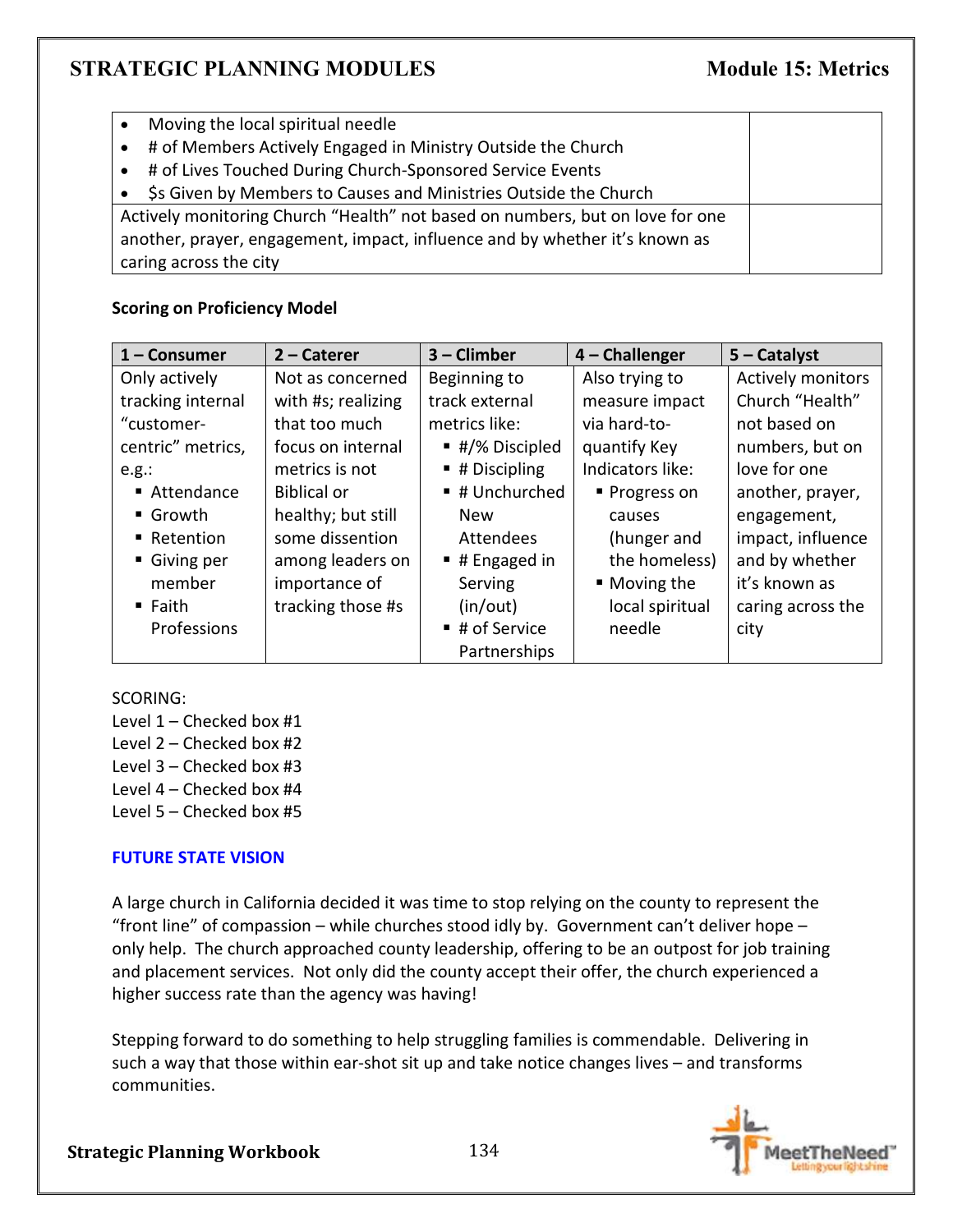Churches shouldn't simply provide assistance and be satisfied with any level of achievement. Businesses seek to maximize customer satisfaction and loyalty because that drives profits. Churches should seek to maximize their effectiveness in making a difference in the lives of its "customers" – the lost in the community – because that's what Jesus did.

### **What are Outcomes Versus Outputs?**

Outputs are what an organization does. In business, outputs may be making a sales call or responding to a customer complaint. In local missions, outputs may be serving a meal or handing out a toy. Missions directors prepare ministry reports, primarily holding them accountable for outputs, judging their productivity based on those numbers.

Churches who look through the lens of how much it does, and not the long-term impact of what it does, are giving members an easy out – treating members as "customers". In other words, it's much more difficult to persist in doing good to the point of changing lives than to "check the box", satisfied with having done something good. However, as we discussed last week, churches are hesitant to challenge members to do the "hard stuff" because there are always churches down the road willing to pat members on the back for merely doing the "easy stuff".

Outputs are about **US** – the church.

On the other hand, outcomes are what happens as a result of what we do. Outcomes don't focus on how much activity but how much impact. For churches, community engagement should be about seeing lives changed. Yet how do we know if lives changed if we don't maintain long-term relationships?

Only churches who see the community as the "customer" will be so genuinely concerned with outcomes that it will invest materially and spiritually in the lives of those who don't (and may never) attend their church. Only churches who see members as the church personified will adequately disciple them to endure in serving others over the long haul, and taking personal responsibility for making disciples – not stopping at extending invitations to church next Sunday.

Outcomes are about **THEM** – those hurting and hopeless.

### **Is Your Church about Outputs?**

1. **What do you measure?** – It's much more difficult to track qualitative outcomes than quantitative outputs. Measuring the true effectiveness of a compassion ministry requires understanding where people are now – are they better off today, with food on the table in Christ in their hearts? If "how many…" is the first question asked, then chances are your local missions activities are more about outputs than outcomes.

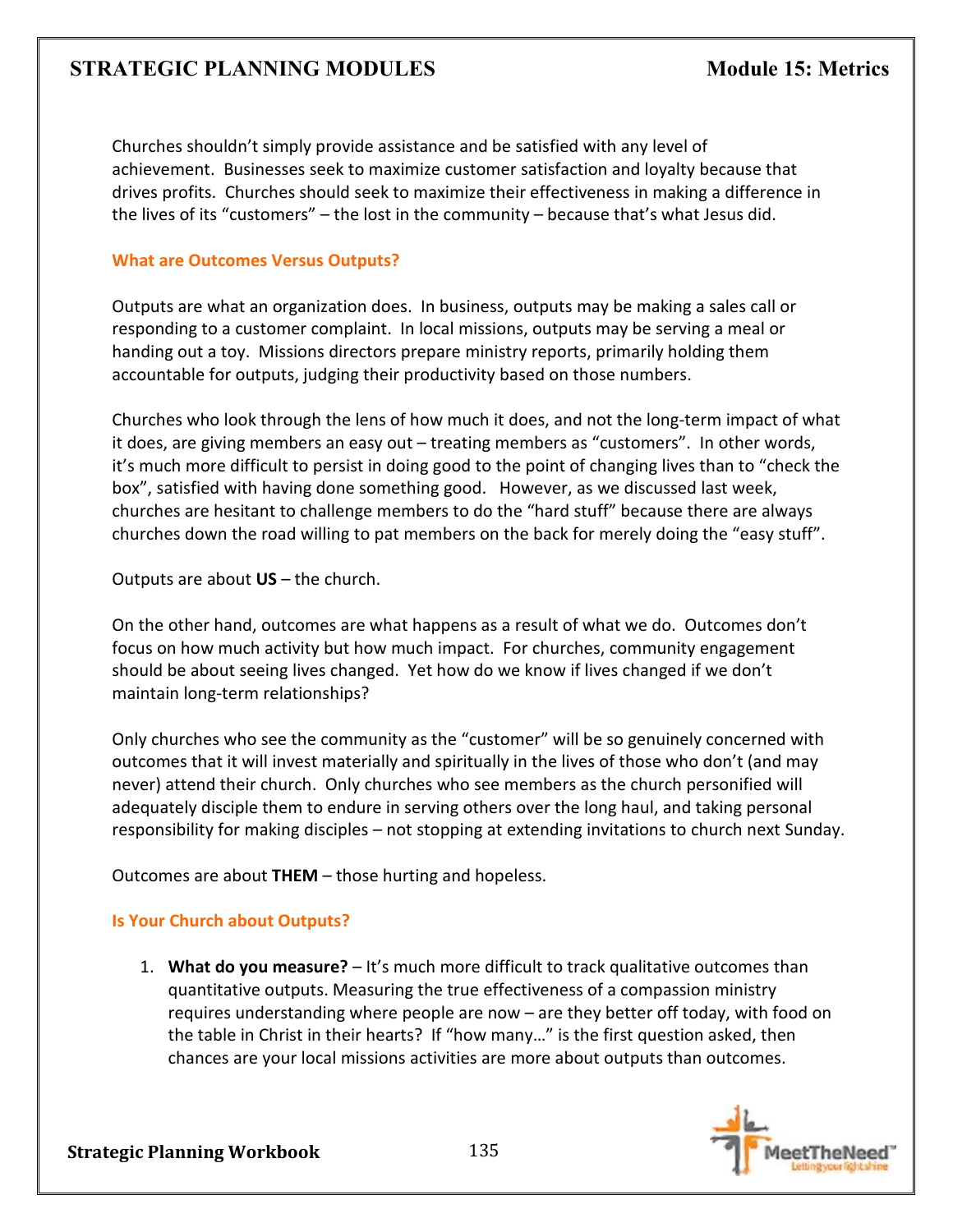- 2. **If you do events, how do you follow up?** When the dust settles, is the church catching its collective breath, celebrating the successful event, or racing to follow up with all those it encountered? When a conference ends, businesses immediately start chasing down every person they met and entering every business card in their database. Yet churches run events and crusades come through town, leaving behind a trail of new seekers or believers with little to no further contact. Even those making professions of faith are largely left to their own devices unless they decide to show up at a church. It's staggering to see the statistics of how few people who accept Christ at concerts or revivals are still walking with the Lord, living out their faith, just a few years later. Event leaders are quick to cite attendance and professions, but not how many actually got plugged into a local church.
- 3. **How does your church invest its time in members?** Maybe event leaders were counting on whoever invited each person to answer their questions and disciple them. However, as we've discussed sermons and small groups haven't proved adequate for building disciples – or disciple makers. Most churchgoers don't view themselves as the embodiment of church, instead seeing their task as inviting people to church, leaving the rest to pastors and staff. However, someone who comes to faith after hearing the gospel at a Christian event (because the gospel is powerful) may have preconceived notions and wariness about stepping into church (because in their minds churches haven't reflected that gospel well). We have to go to them, meeting them where they are – not wait for them to come to us.
- 4. **Do you have long term service programs?** Are your church's local missions activities designed to be transactional or relational? Are there a few sporadic campaigns or sustained compassion initiatives? Has your church adopted any causes that it feels strongly about addressing? If so, is a significant percentage of the congregation involved? All of this to say, how sincere is the church's concern with the welfare of its intended "customer"?

# **How Can Your Church Become about Outcomes?**

Success in any venture hinges on following a proven process for generating desired outcomes. There is no greater venture for a church than following Jesus' model of demonstrating His love and sharing His message, bringing help and hope to a world desperately in need of both. If more churches evaluated the success of their local missions work based on the actual difference made over the long term (outcomes) versus what they did (outputs), we would see a reversal of the Church's declining growth, impact, influence and perception. Let's look at the outcome-driven process utilized by successful organizations of any kind:

1. **Focus** – on target "customers" (i.e. the lost in the community) and their felt needs. No venture is successful if it pursues the wrong "customer", or ignores their most pressing issues. Determine where your church can make the biggest difference in your

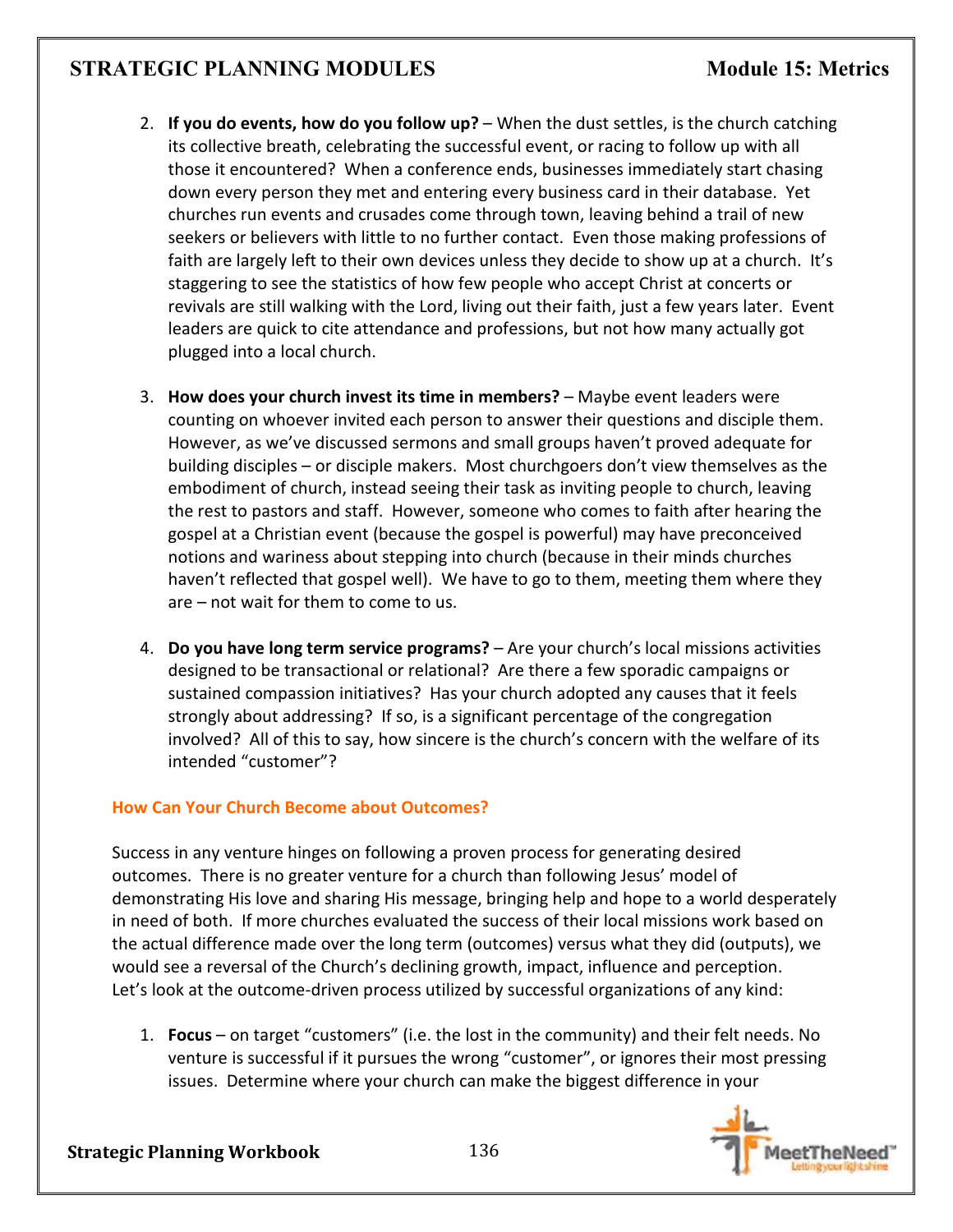community for Christ. For more insights on this step, read our eBook Transform Your Community Forever in 6 Months.

- 2. **Align** leaders within the church around the need to shift greater focus outward despite certain resistance by "institution builders"
- 3. **Set Goals** or expectations for desired outcomes as more members engage in cause(s) and live out the Great Commission
- 4. **Rally** the entire congregation around the need to apply their skills and interests in some way toward the critical cause and goal of being a light to an ever darkening world
- 5. **Train** members to each do their parts through discipleship emphasizing that they should be the living, breathing church to those around them between Sundays
- 6. **Organize** the troops, putting staff and lay leaders in positions of authority and holding them accountable for outcomes, not outputs
- 7. **Challenge** even infrequent attenders and visitors to get involved. Many are millenials who left church because churches didn't share their concern for justice and compassion. Life transformation occurs as seekers turn their attention to the needs of others and witness God's love in action.
- 8. **Invest** dollars strategically in creating relational outcomes rather than tactically in transactional outputs
- 9. **Track** whether the church is actually making a dent, in alleviating homelessness, hunger, illiteracy, etc. and in bringing the community to Christ
- 10. **Maintain** the emphasis on outcomes, evaluating and repeating steps 1 through 9 as necessary

Churches take internal aspects of their ministry that seriously – following that entire process – because most treat those in attendance as "customers". Have you seen churches take their engagement with the community – their intended "customer" – just as seriously? We have to ask again, if your church closed its doors tomorrow, would it be missed badly by your community?

# **BRIDGING THE CURRENT STATE / FUTURE STATE GAP**

### **Quick Tips**

- 1. **Redefine Your "Customer"** A wrong definition of your "customer" leads to bad metrics. Define the "customer" correctly and you'll get the metrics right. What a church tracks and monitors will help reorient expectations of "shoppers", encouraging them to BE the church to those around them.
- 2. **Discard "Customer" Metrics** Try to grow membership, attendance and giving and you'll be inclined to cater rather than challenge, treating members as "customers". Instead, focus on metrics that coalesce everyone around reaching the real "customer" of your church – the community where your church is planted
- 3. **Monitor the Health of Your Church Instead** As described earlier in this chapter, Church Health can be measured by a Balanced Scorecard for churches consisting of 4 dimensions around Discipleship, Empowerment, Community Impact and Generosity.

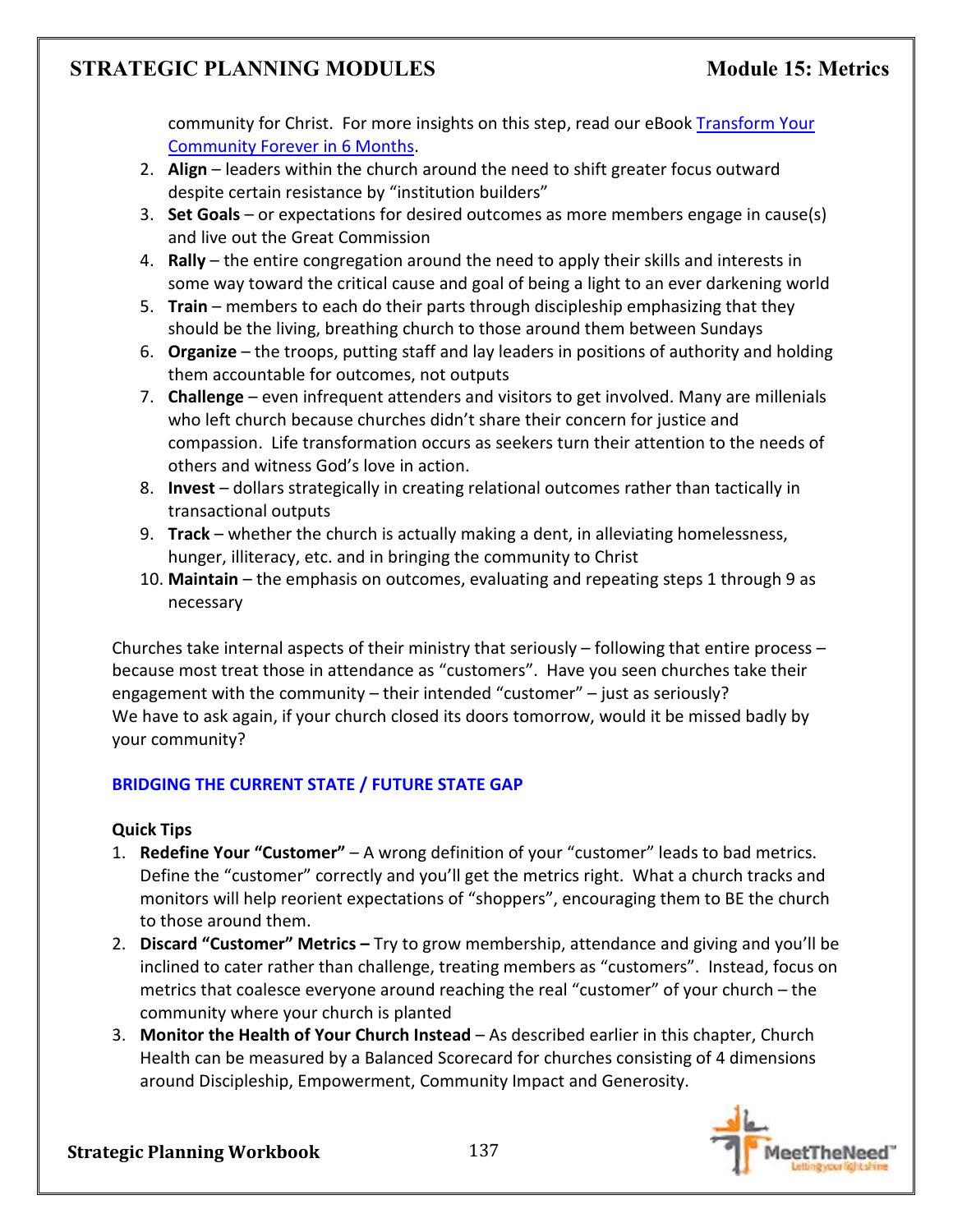4. **Find Our Whether You're Really Making a Difference** – To measure this, consider surveying community leaders and citizens, seeing if they would miss your church if it was no longer there.

**Your Next Steps** 

Fill in the blanks:

1.

2.

3.

4.

5.



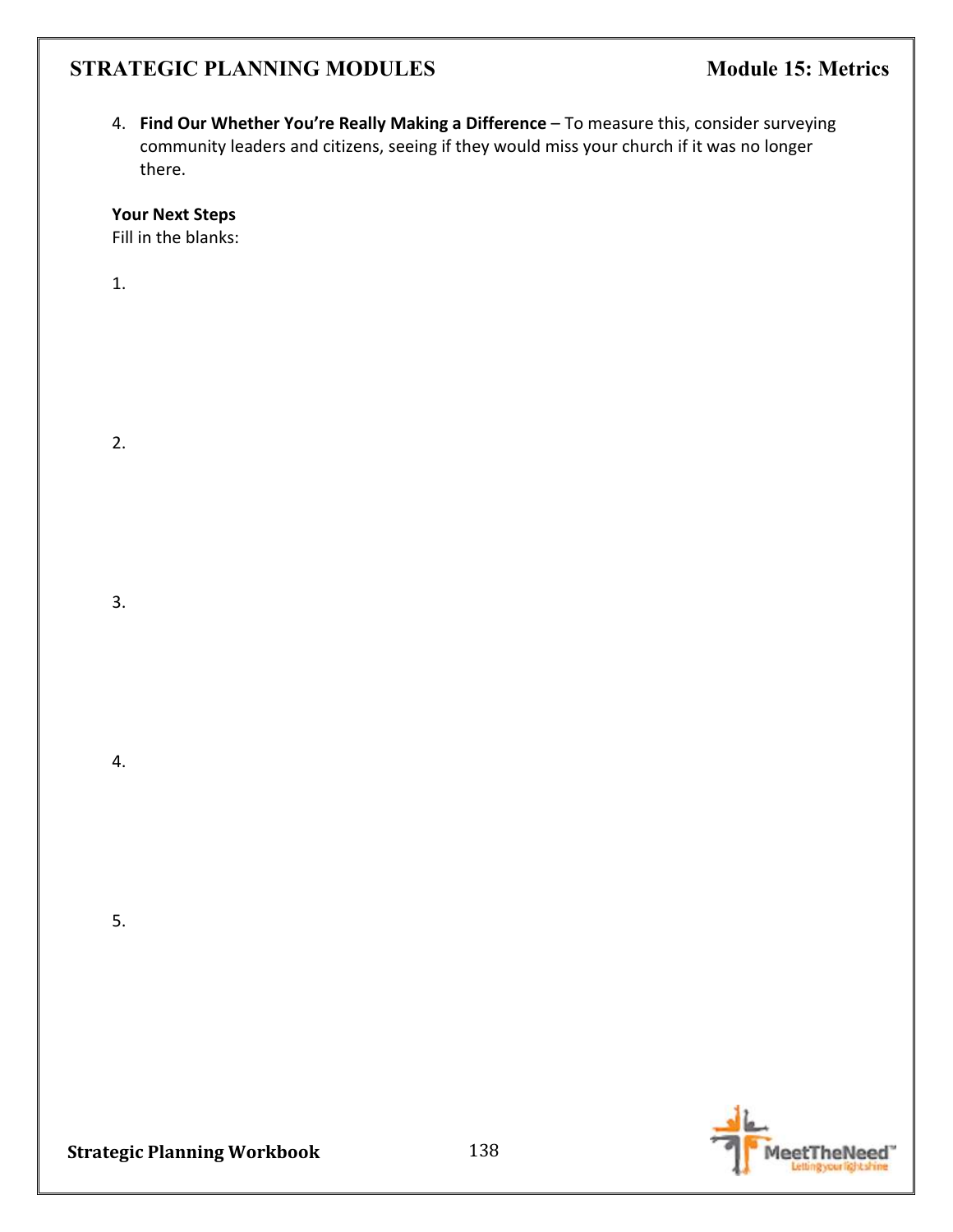# **CRITICAL SUCCESS FACTORS**

Success in revitalizing and growing a healthier church hinges on:

- **Ongoing Sponsorship** Building initial excitement about becoming a church where the members truly are the personification of "church" and the helpless and hopeless in the community is treated and the "customer" will not lead to permanent change. The senior pastor in particular must continually drive home the new definition of the "customer".
- **Monitoring Buy-in** Leaders must bake the concept that members ARE the church and the lost is the "customer" into the fabric of the church culture, including teaching through messages and small groups as well as by example by modeling compassionate service to the community
- **Taking Action** Strategic plans that sit on the desk of the senior pastor won't transform a church. Planning has to transition into action, with responsibilities assigned to key leaders and holding them accountable for carrying out those actions
- **Continuous Learning** Leaders must track results and debrief to refine the strategy, shifting metrics from those that emphasize size and giving to measures of health like life change and community impact
- **Expectations Management** Calling members to act as the church year-round entails raising your expectations of them. Some may balk at being asked to do more than serving on the weekends because they have busy schedules and are ready to make the commitment required of disciples. However, making disciples is their responsibility as Christians and yours as a church.
- **Member Engagement** There is tremendous untapped leverage in church pews across America, capable of becoming a powerful service and evangelistic force for Jesus. Mobilizing them is the key to increasing your church's growth, impact, influence, and perception
- **Rallying around Common Causes** Groups and individuals remain fragmented and unmotivated without a common cause to unite and excite them. Seeking and saving the lost around them should be the cause of any church, but specific causes like ending hunger and mentoring troubled youth will make a community understand that your church cares.
- **Partnerships** Join the Lord where He's already moving and make a much bigger dent in local social issues but working together with secular and Christian organizations. Show the community that you're not interested in taking credit but in making a difference.
- **Following Up** It's tempting to do good and move on, yet one time interactions and unfulfilled promises will do more harm than good. Churches and churchgoers must form relationships to lead people to Jesus. That means segueing events into sustained outreach by following up with those served and running ongoing local mission programs.
- **Patience** None of these changes will happen overnight but they are all necessary to revitalize your church and transform your community. The race is a marathon not a sprint so do not try to implement all of this immediately, but slowly build momentum by working first on hearts and minds, then launching initiatives to mobilize members into action.
- **Resolve** There will certainly be resistance from leaders and members alike as well as a tendency to slip back into old ways of doing things to avoid losing key members. However, redefining the churches "customer" is the right and best path for each and every church.

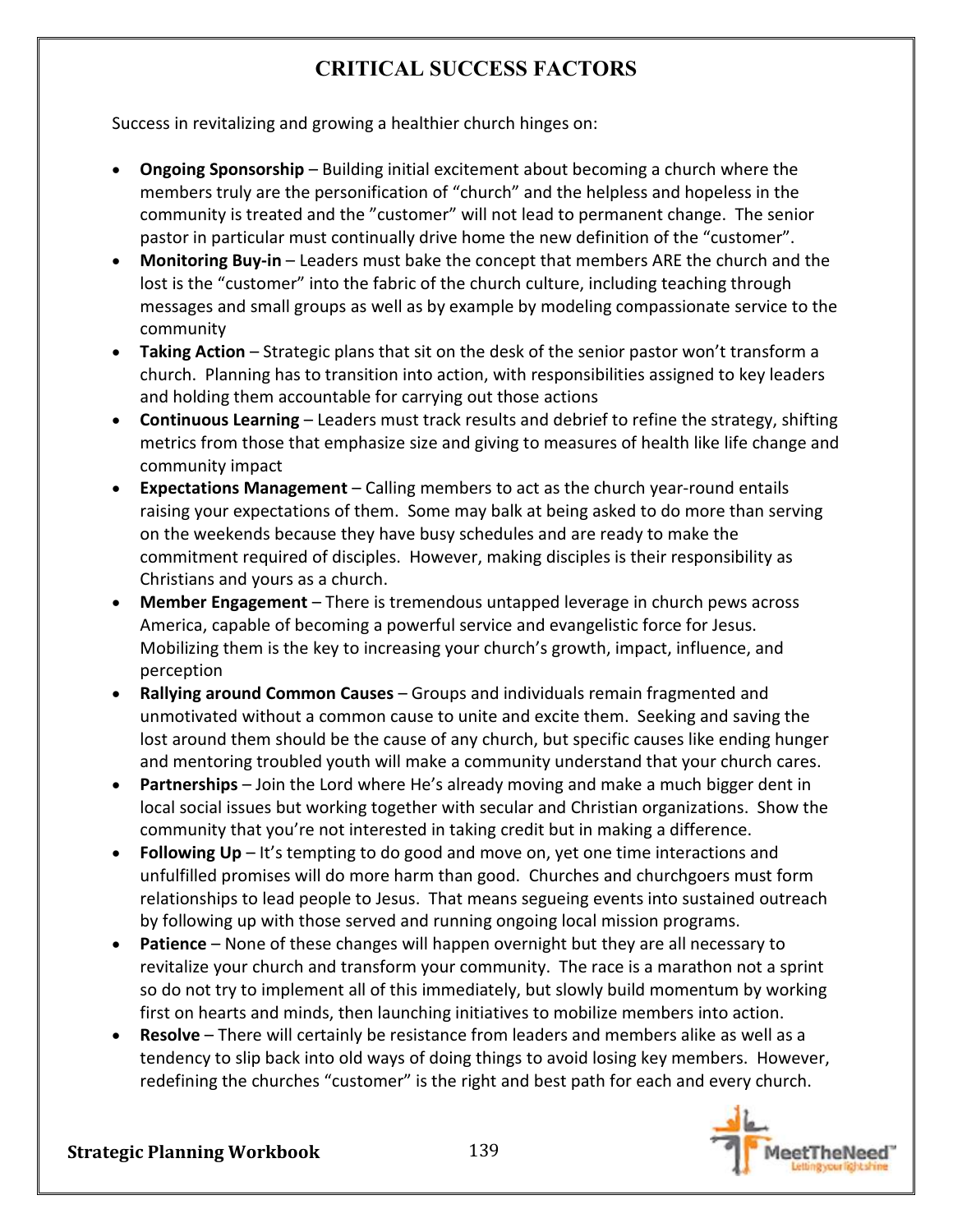# **ADDITIONAL INFORMATION AND SUPPORT**

Meet The Need providing a number of tools to help churches achieve the objectives outlined in this workbook:

- **Blog** (http://blog.meettheneed.org/) Weekly postings about topics related to this workbook with live examples and case studies of churches who have implemented these concepts successfully
- eBooks:
	- 1) **The 5 Steps to Revitalize Your Church:**

http://blog.meettheneed.org/wp-content/uploads/2015/11/5-Steps-to-Revitalize-Your-Church.pdf

- 2) **Transform Your Community Forever in 6 Months:** http://blog.meettheneed.org/wp-content/uploads/2016/01/Transform-Your-Community-Forever-in-6-Months.pdf
- **Online Assessment (**http://meettheneed.org/organizations/assessment/) Quick online review of where your church stands today in terms of each module in this workbook and recommendations for how to move to higher levels of proficiency in each
- **Personalized Consulting** Contact Jim Morgan directly at (813) 230-0189 or jmorgan@meettheneed.org to ask him to work personally with you to determine how best to put these ideas in place at your church
- **Coaching Webinars** A small number of pastors gather monthly for presentations, Q&A sessions, group discussions and new relationships to share ideas and advice as they each work through these changes
- **Meet The Need** A complete suite of tools that will alleviate the bottlenecks that prevent so many churches today from engaging and mobilizing their congregations effectively in the community. If the information listed above encourages your church to get more members involved in praying, caring and sharing then our software will enable you do much more with much less effort. As a Christ-centered ministry, Meet The Need offers all of its software to your church at no charge.

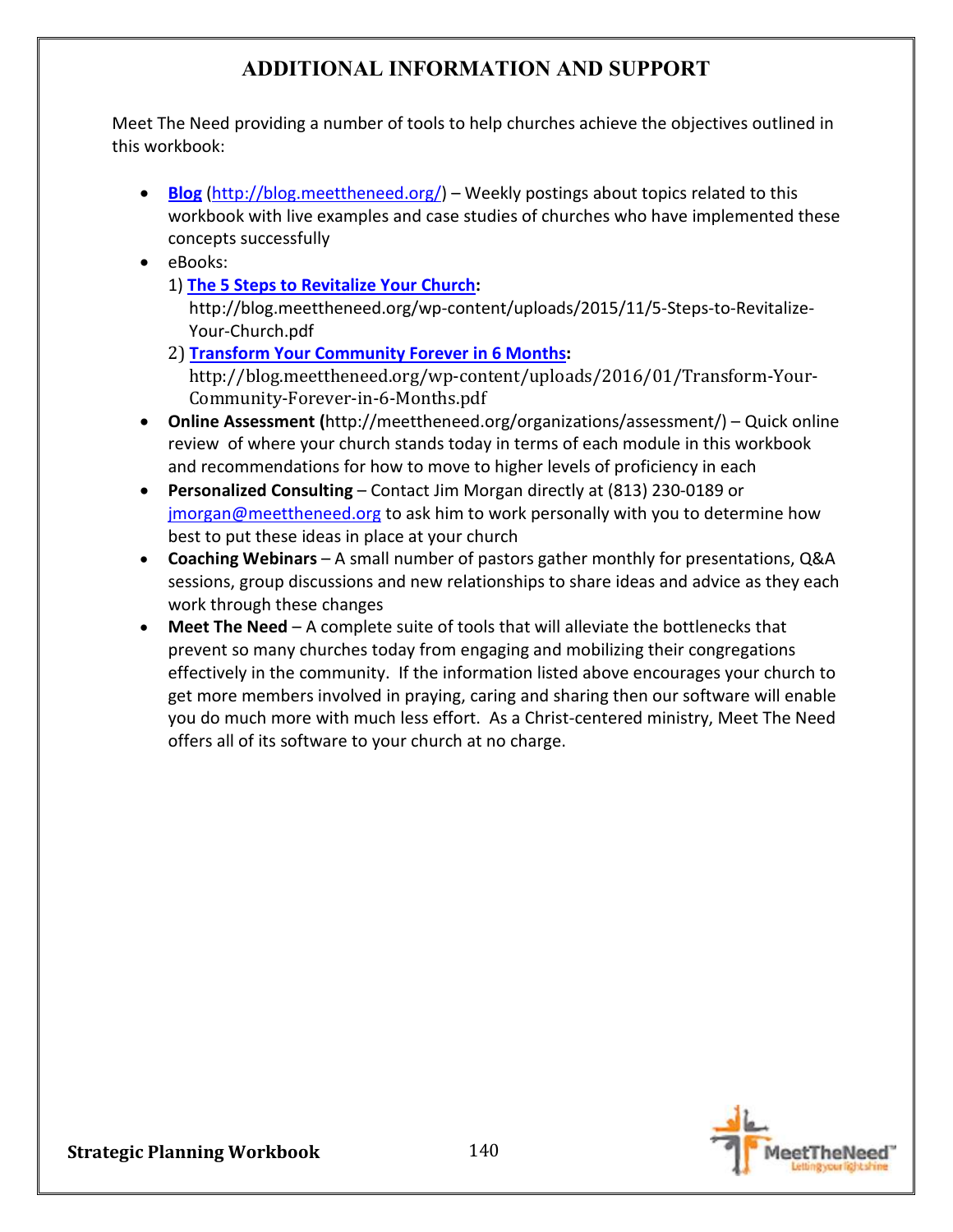# **ABOUT US**

### **About Meet The Need**

Meet The Need (www.meettheneed.org) is the first organization to provide a comprehensive solution to a critical issue - the enormous communication gap in cities between those in need and those who can help. Because it is not commercially viable to develop technologies to connect cities to serve those in need, no for-profit software vendors have brought a solution to that fundamental problem. However, Meet The Need is a non-profit, ministry whose mission is to unite and mobilize the body of Christ to bring far more help and hope to those in need.

Charities have tried to share needs with local churches and businesses via email, phone calls and newsletters for far too long. And churches can't possibly communicate those needs and engage members to meet them via the pulpit and bulletin. Some have tried to solve these "bottleneck" problems through clearinghouses, but those haven't worked. Driving all traffic to one central site creates more work and gives too little control to each organization. Instead, Meet The Need's approach is to empower charities, churches and businesses with ALL of the state-of-the-art platforms they will EVER need to manage and communicate ALL of their charitable activities.

- Running and Broadcasting Events
- Managing and Recruiting Volunteers
- Connecting with Partner Organizations
- Accepting and Tracking In-Kind Donations
- Sharing Family Needs and Tracking Services Provided
- Running Collaborate Charity Drives

These systems are all private-labeled, access-controlled, and FREE. Despite over 10 years and millions developing them, Meet The Need believes the only way to ensure all organizations in a city say "yes" and wind up connected on the same underlying platform is to give away valuable, best-practice tools that churches and charities could not afford to buy or build themselves.

Since Meet The Need's national launch in 2012, the response has been truly amazing. Meet The Need now works with many of the largest churches and charities in the nation. In addition, the longstanding need Meet The Need filled for a solution to finally bring modern tools to local missions has also garnered attention from major players working on key social issues such as hunger relief, homelessness and church/school partnerships. Meet The Need has partnered with those organizations to design and build leading technology systems to alleviate the disconnects that were preventing collaboration among partners in those respective spaces.

To learn more, watch this brief overview video - https://vimeo.com/28070912.

www.meettheneed.org Questions? – info@meettheneed.org Customer Service – admin@meettheneed.org (813) 527-0222